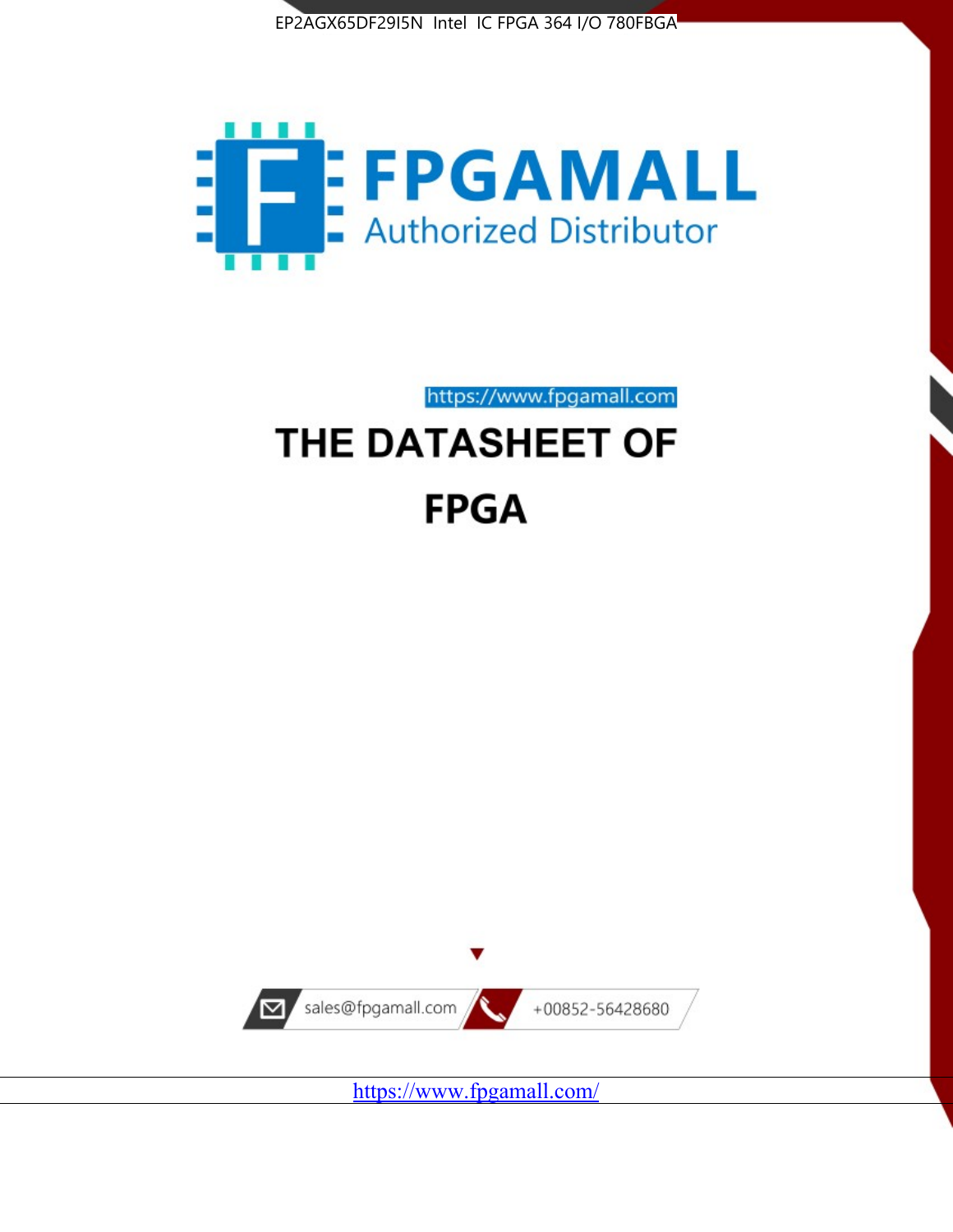EP2AGX65DF29I5N Intel IC FPGA 364 I/O 780FBGA



**AIIGX53001-4.4**

This chapter describes the electrical and switching characteristics of the Arria® II device family. The Arria II device family includes the Arria II GX and GZ devices. Electrical characteristics include operating conditions and power consumption. Switching characteristics include transceiver specifications, core, and periphery performance. This chapter also describes I/O timing, including programmable I/O element (IOE) delay and programmable output buffer delay.

**1. Device Datasheet for Arria II Devices**

For information regarding the densities and packages of devices in the Arria II device family, refer to *[Overview for the Arria II Device Family](http://www.altera.com/literature/hb/arria-ii-gx/aiigx_51001.pdf)* chapter.

This chapter contains the following sections:

- *"Electrical Characteristics"* on page 1–1
- "Transceiver Performance Specifications" on page 1–21
- "Glossary" on page 1–74

# **Electrical Characteristics**

The following sections describe the electrical characteristics.

# **Operating Conditions**

Arria II devices are rated according to a set of defined parameters. To maintain the highest possible performance and reliability of Arria II devices, you must consider the operating requirements described in this chapter.

Arria II devices are offered in both commercial and industrial grades. Arria II GX devices are offered in –4 (fastest), –5, and –6 (slowest) commercial speed grades and –3 and –5 industrial speed grades. Arria II GZ devices are offered in –3 and –4 speed grades for both commercial and industrial grades.

 $\Box$  In this chapter, a prefix associated with the operating temperature range is attached to the speed grades; commercial with the "C" prefix and industrial with the "I" prefix. Commercial devices are indicated as C4, C5, and C6 speed grade, and the industrial devices are indicated as I3 and I5.

# **Absolute Maximum Ratings**

Absolute maximum ratings define the maximum operating conditions for Arria II devices. The values are based on experiments conducted with the device and theoretical modeling of breakdown and damage mechanisms. The functional operation of the device is not implied under these conditions. Table 1–1 lists the absolute maximum ratings for Arria II GX devices. Table 1–2 lists the absolute maximum ratings for Arria II GZ devices.

© 2013 Altera Corporation. All rights reserved. ALTERA, ARRIA, CYCLONE, HARDCOPY, MAX, MEGACORE, NIOS, QUARTUS and STRATIX are Reg. U.S. Pat. & Tm. Off. [and/or trademarks of Altera Corporat](http://www.altera.com/common/legal.html)ion in the U.S. and other countri

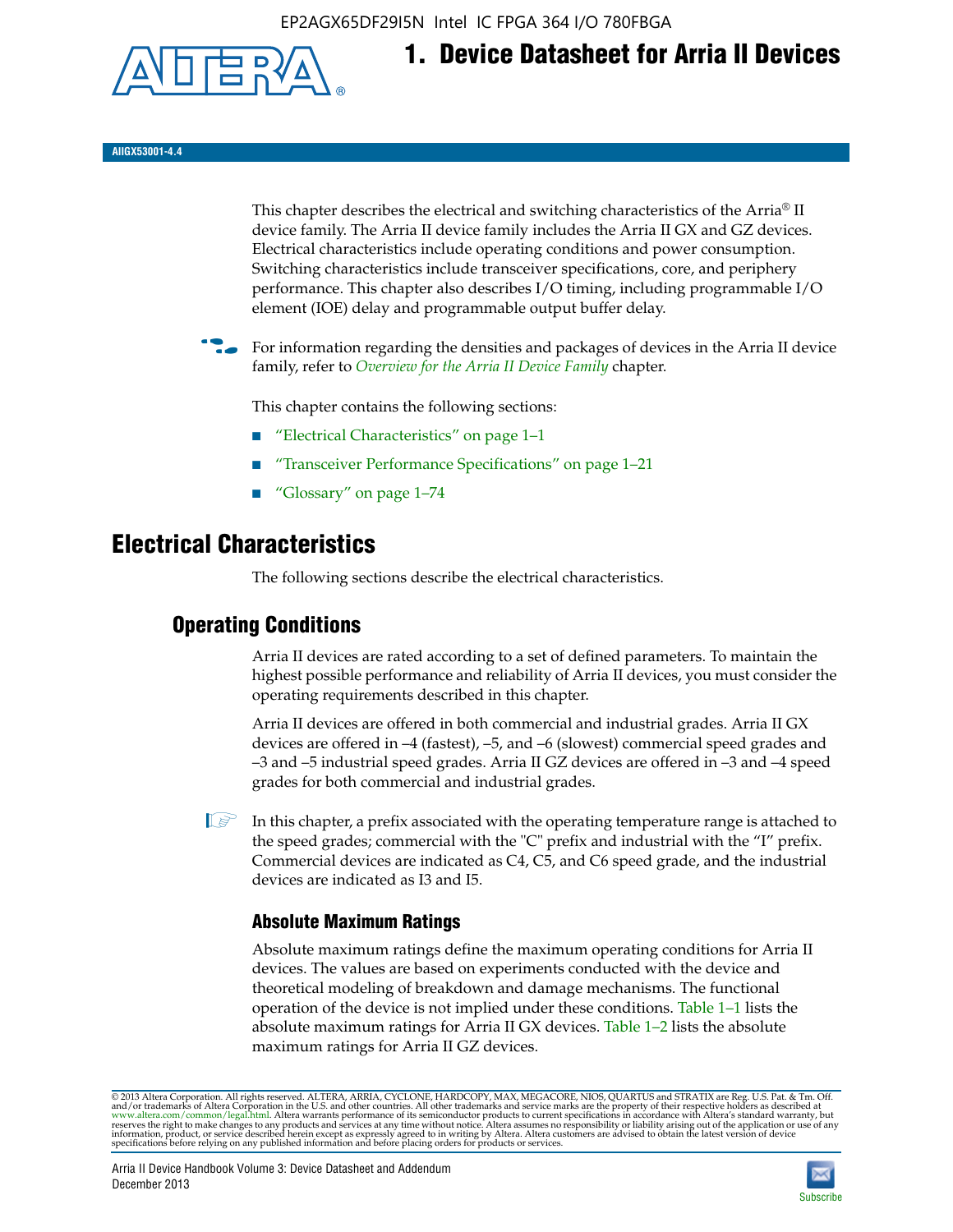

**Conditions beyond those listed in Table 1–1 and Table 1–2 may cause permanent** damage to the device. Additionally, device operation at the absolute maximum ratings for extended periods of time may have adverse effects on the device.

Table 1–1 lists the absolute maximum ratings for Arria II GX devices.

**Table 1–1. Absolute Maximum Ratings for Arria II GX Devices** 

| <b>Symbol</b>         | <b>Description</b>                                                                                                 | <b>Minimum</b> | <b>Maximum</b> | <b>Unit</b>  |
|-----------------------|--------------------------------------------------------------------------------------------------------------------|----------------|----------------|--------------|
| $V_{CC}$              | Supplies power to the core, periphery, I/O registers, PCI Express®<br>(PIPE) (PCIe) HIP block, and transceiver PCS | $-0.5$         | 1.35           | $\vee$       |
| $V_{CCCB}$            | Supplies power for the configuration RAM bits                                                                      | $-0.5$         | 1.8            | V            |
| $V_{\text{CCBAT}}$    | Battery back-up power supply for design security volatile key register                                             | $-0.5$         | 3.75           | V            |
| $V_{CCPD}$            | Supplies power to the I/O pre-drivers, differential input buffers, and<br><b>MSEL circuitry</b>                    | $-0.5$         | 3.75           | $\vee$       |
| V <sub>CCIO</sub>     | Supplies power to the I/O banks                                                                                    | $-0.5$         | 3.9            | $\mathsf{V}$ |
| $V_{\text{CCD\_PLL}}$ | Supplies power to the digital portions of the PLL                                                                  | $-0.5$         | 1.35           | V            |
| $V_{\text{CCA\_PLL}}$ | Supplies power to the analog portions of the PLL and device-wide<br>power management circuitry                     | $-0.5$         | 3.75           | $\mathsf{V}$ |
| $V_{1}$               | DC input voltage                                                                                                   | $-0.5$         | 4.0            | V            |
| $I_{\text{OUT}}$      | DC output current, per pin                                                                                         | $-25$          | 40             | mA           |
| $V_{\text{CCA}}$      | Supplies power to the transceiver PMA regulator                                                                    |                | 3.75           | V            |
| $V_{CCL_GXB}$         | Supplies power to the transceiver PMA TX, PMA RX, and clocking                                                     |                | 1.21           | $\vee$       |
| $V_{\text{CCH_GXB}}$  | Supplies power to the transceiver PMA output (TX) buffer                                                           |                | 1.8            | V            |
| $T_{\rm J}$           | Operating junction temperature                                                                                     | $-55$          | 125            | °C           |
| $T_{\tt STG}$         | Storage temperature (no bias)                                                                                      | -65            | 150            | ℃            |

Table 1–2 lists the absolute maximum ratings for Arria II GZ devices.

**Table 1–2. Absolute Maximum Ratings for Arria II GZ Devices (Part 1 of 2)**

| <b>Symbol</b>            | <b>Description</b>                                                                              | <b>Minimum</b> | <b>Maximum</b> | <b>Unit</b>  |
|--------------------------|-------------------------------------------------------------------------------------------------|----------------|----------------|--------------|
| $V_{CC}$                 | Supplies power to the core, periphery, I/O registers, PCIe HIP block, and<br>transceiver PCS    | -0.5           | 1.35           | $\mathsf{V}$ |
| $V_{CCCB}$               | Power supply to the configuration RAM bits                                                      | $-0.5$         | 1.8            | $\vee$       |
| V <sub>CCPGM</sub>       | Supplies power to the configuration pins                                                        | $-0.5$         | 3.75           | $\vee$       |
| <b>V<sub>CCAUX</sub></b> | Auxiliary supply                                                                                | $-0.5$         | 3.75           | $\vee$       |
| $V_{\text{CGBAT}}$       | Supplies battery back-up power for design security volatile key register                        | -0.5           | 3.75           | $\vee$       |
| $V_{CCPD}$               | Supplies power to the I/O pre-drivers, differential input buffers, and<br><b>MSEL circuitry</b> | -0.5           | 3.75           | $\mathsf{V}$ |
| V <sub>CCIO</sub>        | Supplies power to the I/O banks                                                                 | $-0.5$         | 3.9            | $\mathsf{V}$ |
| $V_{\rm CC\_CLKIN}$      | Supplies power to the differential clock input                                                  | $-0.5$         | 3.75           | $\vee$       |
| $V_{\text{CCD\_PLL}}$    | Supplies power to the digital portions of the PLL                                               | $-0.5$         | 1.35           | V            |
| $V_{\text{CCA\_PLL}}$    | Supplies power to the analog portions of the PLL and device-wide<br>power management circuitry  | $-0.5$         | 3.75           | $\mathsf{V}$ |
| V <sub>1</sub>           | DC input voltage                                                                                | $-0.5$         | 4.0            | $\vee$       |
| $I_{\text{OUT}}$         | DC output current, per pin                                                                      | $-25$          | 40             | mA           |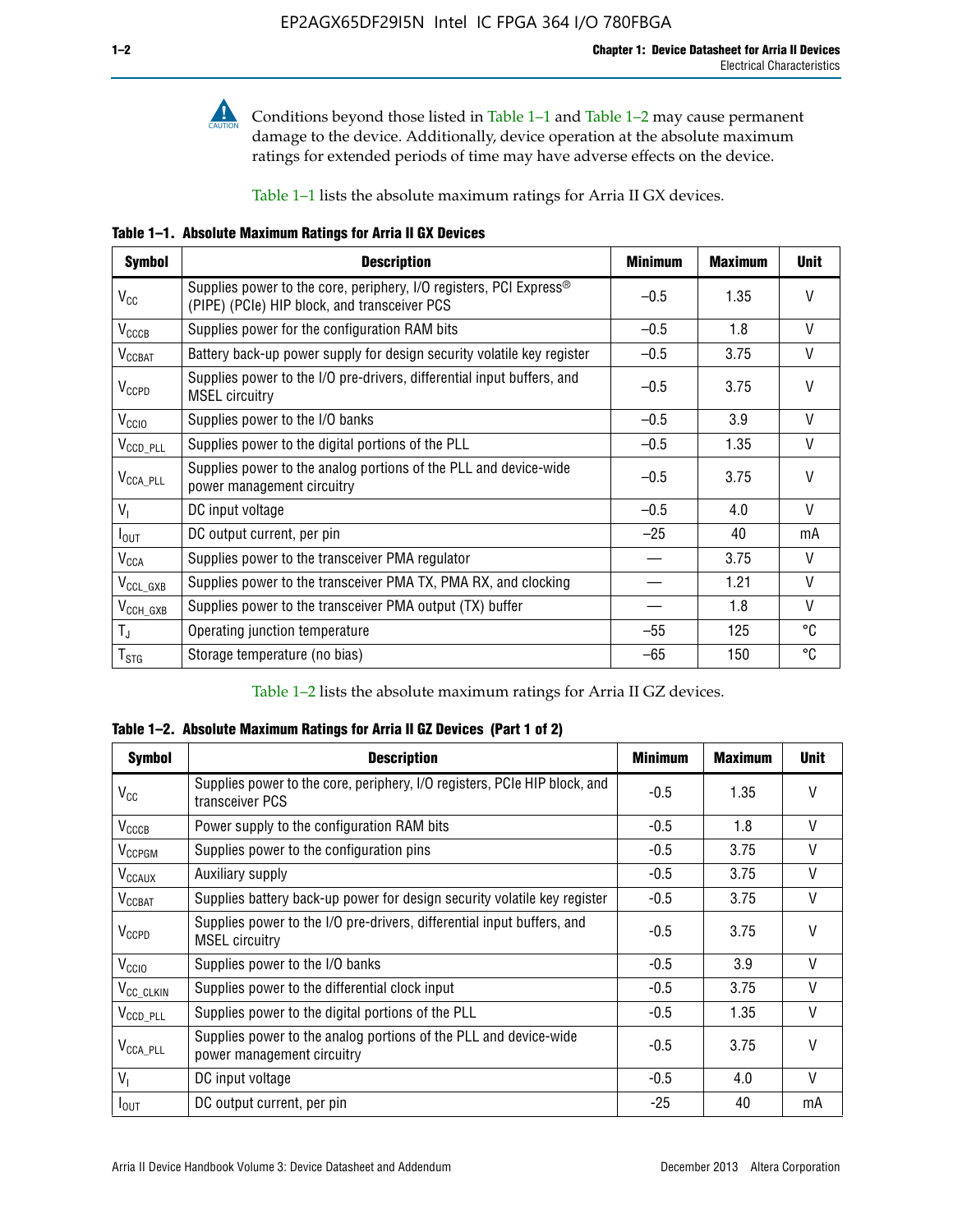| <b>Symbol</b>                 | <b>Description</b>                                                              | <b>Minimum</b> | <b>Maximum</b> | <b>Unit</b>  |
|-------------------------------|---------------------------------------------------------------------------------|----------------|----------------|--------------|
| $V_{\text{CCA}\_\text{L}}$    | Supplies transceiver high voltage power (left side)                             | $-0.5$         | 3.75           | V            |
| $V_{\text{CCA\_R}}$           | Supplies transceiver high voltage power (right side)                            | $-0.5$         | 3.75           | V            |
| $V_{CCHIP\_L}$                | Supplies transceiver HIP digital power (left side)                              | $-0.5$         | 1.35           | $\vee$       |
| $V_{CCR\_L}$                  | Supplies receiver power (left side)                                             | $-0.5$         | 1.35           | $\vee$       |
| $V_{CCR\_R}$                  | Supplies receiver power (right side)                                            | $-0.5$         | 1.35           | $\mathsf{V}$ |
| $V_{CCT\_L}$                  | Supplies transmitter power (left side)                                          | $-0.5$         | 1.35           | $\vee$       |
| $V_{CCT_R}$                   | Supplies transmitter power (right side)                                         | $-0.5$         | 1.35           | V            |
| V <sub>CCL</sub> GXBLn<br>(1) | Supplies power to the transceiver PMA TX, PMA RX, and clocking (left<br>side)   | $-0.5$         | 1.35           | $\vee$       |
| V <sub>CCL_GXBRn</sub><br>(1) | Supplies power to the transceiver PMA TX, PMA RX, and clocking (right)<br>side) | $-0.5$         | 1.35           | $\vee$       |
| V <sub>CCH_GXBLn</sub><br>(1) | Supplies power to the transceiver PMA output (TX) buffer (left side)            | -0.5           | 1.8            | $\mathsf{V}$ |
| V <sub>CCH_GXBRn</sub><br>(1) | Supplies power to the transceiver PMA output (TX) buffer (right side)           | -0.5           | 1.8            | $\mathsf{V}$ |
| $T_{\rm J}$                   | Operating junction temperature                                                  | -55            | 125            | °C           |
| $T_{\text{STG}}$              | Storage temperature (no bias)                                                   | -65            | 150            | ℃            |

**Note to Table 1–2:**

 $(1)$   $n = 0, 1,$  or 2.

### **Maximum Allowed Overshoot and Undershoot Voltage**

During transitions, input signals may overshoot to the voltage shown in Table 1–3 and undershoot to –2.0 V for magnitude of currents less than 100 mA and periods shorter than 20 ns.

Table 1–3 lists the Arria II GX and GZ maximum allowed input overshoot voltage and the duration of the overshoot voltage as a percentage over the device lifetime. The maximum allowed overshoot duration is specified as a percentage of high-time over the lifetime of the device. A DC signal is equivalent to 100% duty cycle. For example, a signal that overshoots to 4.3 V can only be at 4.3 V for 5.41% over the lifetime of the device; for a device lifetime of 10 years, this amounts to 5.41/10ths of a year.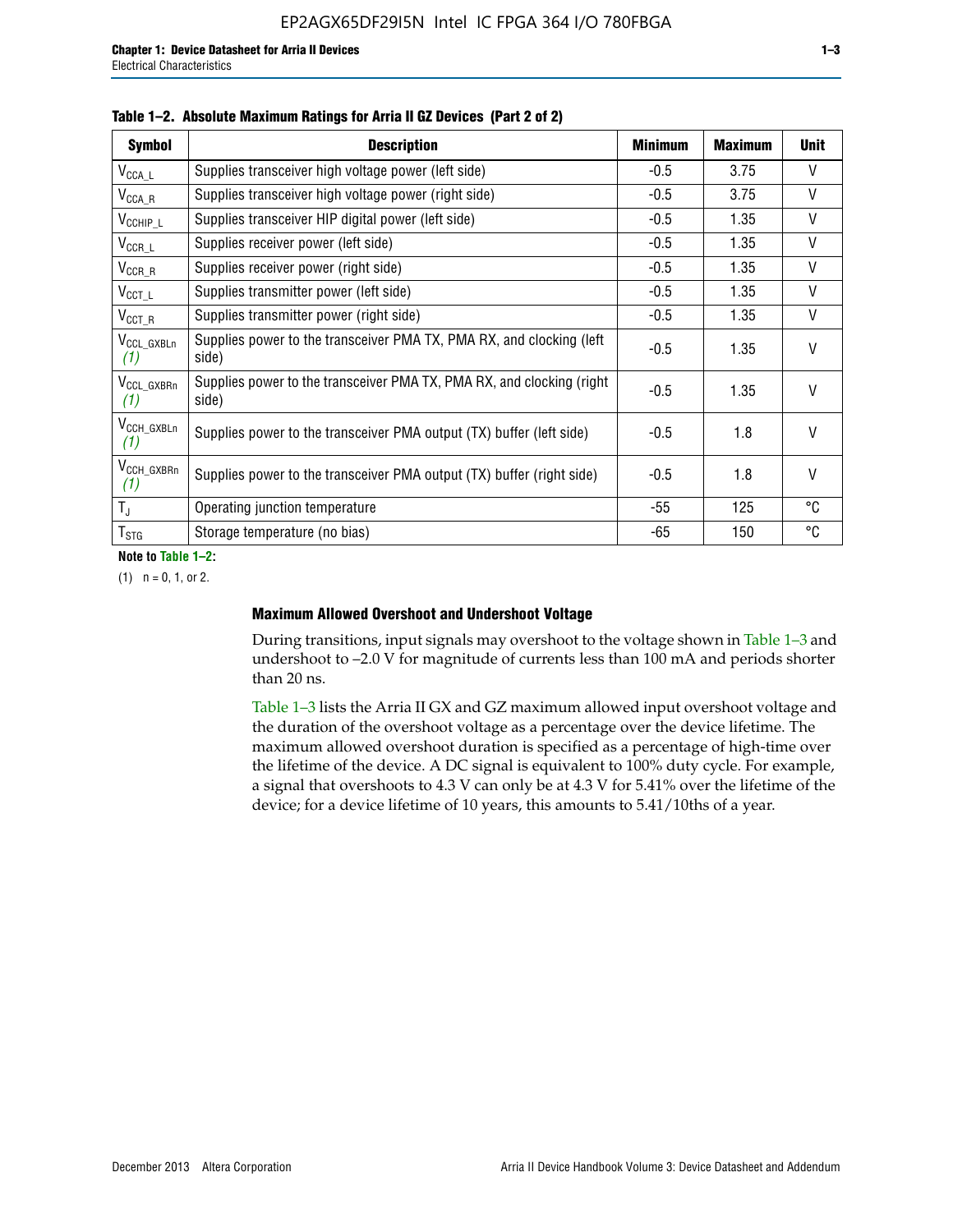| <b>Symbol</b> | <b>Description</b>      | <b>Condition (V)</b> | <b>Overshoot Duration as % of</b><br><b>High Time</b> | <b>Unit</b>   |
|---------------|-------------------------|----------------------|-------------------------------------------------------|---------------|
|               |                         | 4.0                  | 100.000                                               | $\frac{0}{0}$ |
|               |                         | 4.05                 | 79.330                                                | $\frac{0}{0}$ |
|               |                         | 4.1                  | 46.270                                                | $\frac{0}{0}$ |
|               |                         | 4.15                 | 27.030                                                | $\frac{0}{0}$ |
|               |                         | 4.2                  | 15.800                                                | $\frac{0}{0}$ |
|               |                         | 4.25                 | 9.240                                                 | $\frac{0}{0}$ |
| $V_1$ (AC)    | <b>AC Input Voltage</b> | 4.3                  | 5.410                                                 | $\frac{0}{0}$ |
|               |                         | 4.35                 | 3.160                                                 | $\frac{0}{0}$ |
|               |                         | 4.4                  | 1.850                                                 | $\frac{0}{0}$ |
|               |                         | 4.45                 | 1.080                                                 | $\frac{0}{0}$ |
|               |                         | 4.5                  | 0.630                                                 | $\frac{0}{0}$ |
|               |                         | 4.55                 | 0.370                                                 | $\frac{0}{0}$ |
|               |                         | 4.6                  | 0.220                                                 | $\frac{0}{0}$ |

# **Table 1–3. Maximum Allowed Overshoot During Transitions for Arria II Devices**

# **Maximum Allowed I/O Operating Frequency**

Table 1–4 lists the maximum allowed I/O operating frequency for Arria II GX I/Os using the specified I/O standards to ensure device reliability.

|  |  |  | Table 1–4. Maximum Allowed I/O Operating Frequency for Arria II GX Devices |
|--|--|--|----------------------------------------------------------------------------|
|--|--|--|----------------------------------------------------------------------------|

| I/O Standard                          | I/O Frequency (MHz) |
|---------------------------------------|---------------------|
| HSTL-18 and HSTL-15                   | 333                 |
| <b>SSTL-15</b>                        | 400                 |
| SSTL-18                               | 333                 |
| 2.5-V LVCMOS                          | 260                 |
| 3.3-V and 3.0-V LVTTL                 |                     |
| 3.3-V, 3.0-V, 1.8-V, and 1.5-V LVCMOS | 250                 |
| PCI and PCI-X                         |                     |
| SSTL-2                                |                     |
| 1.2-V LVCMOS HSTL-12                  | 200                 |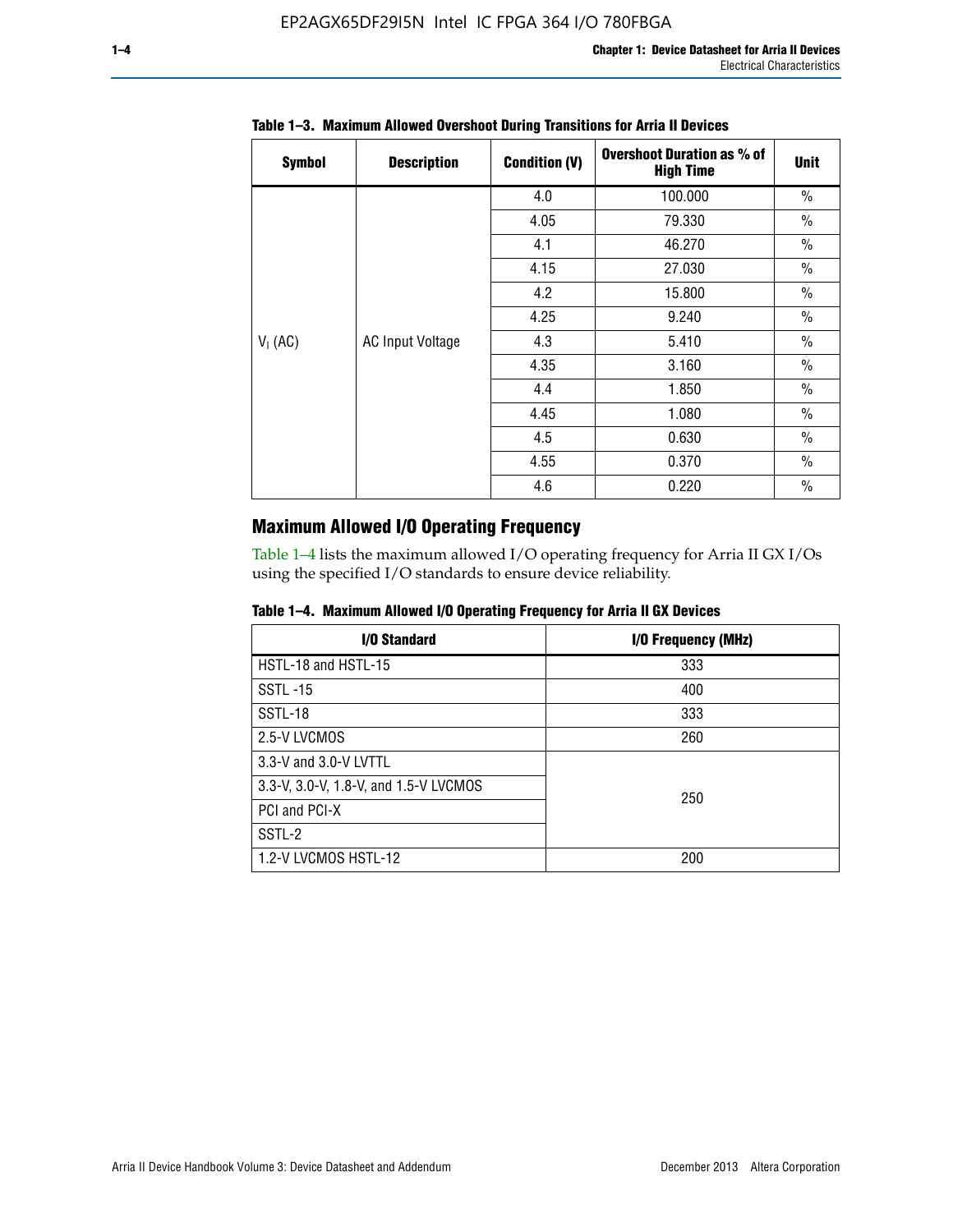This section lists the functional operation limits for AC and DC parameters for Arria II GX and GZ devices. All supplies are required to monotonically reach their full-rail values without plateaus within  $t_{RAMP}$ .

Table 1–5 lists the recommended operating conditions for Arria II GX devices.

**Table 1–5. Recommended Operating Conditions for Arria II GX Devices** *(Note 1)* **(Part 1 of 2)**

| <b>Symbol</b>             | <b>Description</b>                                                                                     | <b>Condition</b>         | <b>Minimum</b> | <b>Typical</b> | <b>Maximum</b>    | <b>Unit</b>  |
|---------------------------|--------------------------------------------------------------------------------------------------------|--------------------------|----------------|----------------|-------------------|--------------|
| $V_{CC}$                  | Supplies power to the core, periphery, I/O<br>registers, PCIe HIP block, and transceiver<br><b>PCS</b> |                          | 0.87           | 0.90           | 0.93              | V            |
| V <sub>CCCB</sub>         | Supplies power to the configuration RAM<br>bits                                                        |                          | 1.425          | 1.50           | 1.575             | $\mathsf{V}$ |
| $V_{\text{CGBAT}}$<br>(2) | Battery back-up power supply for design<br>security volatile key registers                             |                          | 1.2            |                | 3.3               | V            |
|                           | Supplies power to the I/O pre-drivers,                                                                 |                          | 3.135          | 3.3            | 3.465             | V            |
| V <sub>CCPD</sub><br>(3)  | differential input buffers, and MSEL                                                                   |                          | 2.85           | 3.0            | 3.15              | $\mathsf{V}$ |
|                           | circuitry                                                                                              | $\overline{\phantom{a}}$ | 2.375          | 2.5            | 2.625             | $\mathsf{V}$ |
|                           |                                                                                                        |                          | 3.135          | 3.3            | 3.465             | $\vee$       |
|                           | Supplies power to the I/O banks $(4)$                                                                  |                          | 2.85           | 3.0            | 3.15              | $\mathsf{V}$ |
|                           |                                                                                                        |                          | 2.375          | 2.5            | 2.625             | $\mathsf{V}$ |
| V <sub>CCIO</sub>         |                                                                                                        |                          | 1.71           | 1.8            | 1.89              | $\mathsf{V}$ |
|                           |                                                                                                        |                          | 1.425          | 1.5            | 1.575             | V            |
|                           |                                                                                                        |                          | 1.14           | 1.2            | 1.26              | $\mathsf{V}$ |
| $V_{CCD\_PLL}$            | Supplies power to the digital portions of the<br>PLL                                                   |                          | 0.87           | 0.90           | 0.93              | V            |
| $V_{\text{CCA\_PLL}}$     | Supplies power to the analog portions of<br>the PLL and device-wide power<br>management circuitry      |                          | 2.375          | 2.5            | 2.625             | $\mathsf{V}$ |
| $V_{I}$                   | DC Input voltage                                                                                       |                          | $-0.5$         |                | 3.6               | $\mathsf{V}$ |
| $V_0$                     | Output voltage                                                                                         |                          | $\mathbf 0$    |                | V <sub>CCIO</sub> | V            |
| <b>V<sub>CCA</sub></b>    | Supplies power to the transceiver PMA<br>regulator                                                     |                          | 2.375          | 2.5            | 2.625             | $\mathsf{V}$ |
| $\rm V_{CCL_GXB}$         | Supplies power to the transceiver PMA TX,<br>PMA RX, and clocking                                      |                          | 1.045          | 1.1            | 1.155             | V            |
| $V_{CCH_GXB}$             | Supplies power to the transceiver PMA<br>output (TX) buffer                                            |                          | 1.425          | 1.5            | 1.575             | V            |
| $T_{\rm J}$               |                                                                                                        | Commercial               | $\mathbf 0$    |                | 85                | °C           |
|                           | Operating junction temperature                                                                         | Industrial               | $-40$          |                | 100               | °C           |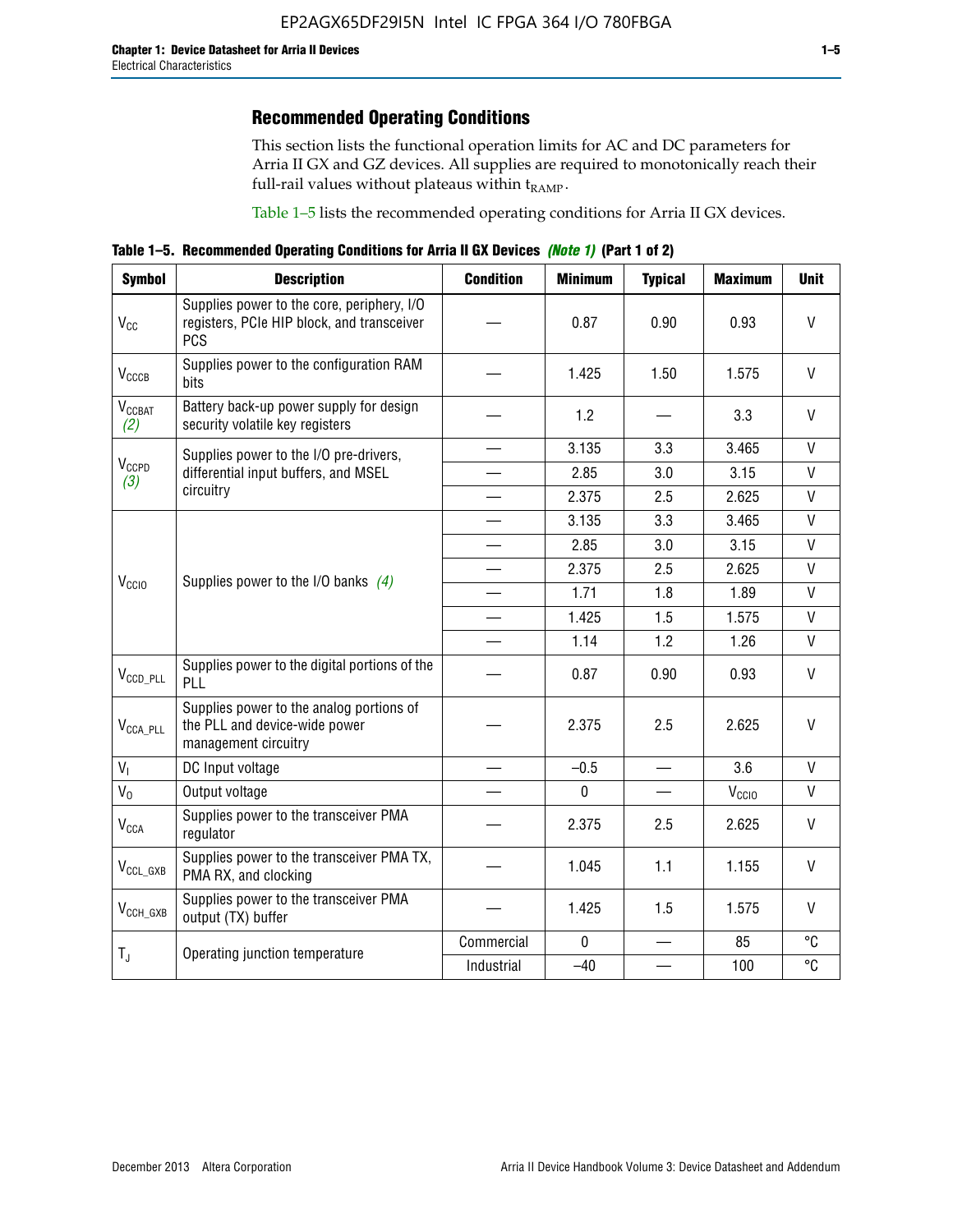| <b>Symbol</b> | <b>Description</b>     | <b>Condition</b> | <b>Minimum</b> | <b>Typical</b> | <b>Maximum</b> | <b>Unit</b> |
|---------------|------------------------|------------------|----------------|----------------|----------------|-------------|
| <b>LRAMP</b>  | Power Supply Ramp time | Normal POR       | 0.05           | —              | 100            | ms          |
|               |                        | Fast POR         | 0.05           |                |                | ms          |

| Table 1–5. Recommended Operating Conditions for Arria II GX Devices (Note 1) (Part 2 of 2) |  |  |  |
|--------------------------------------------------------------------------------------------|--|--|--|
|                                                                                            |  |  |  |

**Notes to Table 1–5:** 

(1) For more information about supply pin connections, refer to the *[Arria II Device Family Pin Connection Guidelines](http://www.altera.com/literature/dp/arria-ii-gx/PCG-01007.pdf)*.

(2) Altera recommends a 3.0-V nominal battery voltage when connecting V<sub>CCBAT</sub> to a battery for volatile key backup. If you do not use the volatile security key, you may connect the V<sub>CCBAT</sub> to either GND or a 3.0-V power supply.

(3)  $V_{CCPD}$  must be 2.5-V for I/O banks with 2.5-V and lower  $V_{CCIO}$ , 3.0-V for 3.0-V  $V_{CCIO}$ , and 3.3-V for 3.3-V  $V_{CCIO}$ .

(4)  $V_{\text{CCIO}}$  for 3C and 8C I/O banks where the configuration pins reside only supports 3.3-, 3.0-, 2.5-, or 1.8-V voltage levels.

Table 1–6 lists the recommended operating conditions for Arria II GZ devices.

**Table 1–6. Recommended Operating Conditions for Arria II GZ Devices** *(Note 6)* **(Part 1 of 2)**

| <b>Symbol</b>                  | <b>Description</b>                                                          | <b>Condition</b>         | <b>Minimum</b> | <b>Typical</b> | <b>Maximum</b>    | <b>Unit</b>  |
|--------------------------------|-----------------------------------------------------------------------------|--------------------------|----------------|----------------|-------------------|--------------|
| $V_{CC}$                       | Core voltage and periphery circuitry power<br>supply                        |                          | 0.87           | 0.90           | 0.93              | V            |
| V <sub>CCCB</sub>              | Supplies power for the configuration RAM<br>bits                            |                          | 1.45           | 1.50           | 1.55              | $\vee$       |
| $\mathsf{V}_{\texttt{CCAUX}}$  | Auxiliary supply                                                            |                          | 2.375          | 2.5            | 2.625             | V            |
|                                | I/O pre-driver (3.0 V) power supply                                         |                          | 2.85           | 3.0            | 3.15              | $\mathsf{V}$ |
| $V_{CCPD}$ (2)                 | I/O pre-driver (2.5 V) power supply                                         |                          | 2.375          | 2.5            | 2.625             | $\mathsf{V}$ |
|                                | I/O buffers (3.0 V) power supply                                            |                          | 2.85           | 3.0            | 3.15              | V            |
|                                | I/O buffers (2.5 V) power supply                                            |                          | 2.375          | 2.5            | 2.625             | V            |
| V <sub>CCIO</sub>              | I/O buffers (1.8 V) power supply                                            |                          | 1.71           | 1.8            | 1.89              | V            |
|                                | I/O buffers (1.5 V) power supply                                            |                          | 1.425          | 1.5            | 1.575             | V            |
|                                | I/O buffers (1.2 V) power supply                                            |                          | 1.14           | 1.2            | 1.26              | $\mathsf{V}$ |
|                                | Configuration pins (3.0 V) power supply                                     |                          | 2.85           | 3.0            | 3.15              | V            |
| V <sub>CCPGM</sub>             | Configuration pins (2.5 V) power supply                                     |                          | 2.375          | 2.5            | 2.625             | $\vee$       |
|                                | Configuration pins (1.8 V) power supply                                     | $\qquad \qquad$          | 1.71           | 1.8            | 1.89              | $\mathsf{V}$ |
| $V_{\text{CCA\_PLL}}$          | PLL analog voltage regulator power supply                                   |                          | 2.375          | 2.5            | 2.625             | $\vee$       |
| $V_{CCD\_PLL}$                 | PLL digital voltage regulator power supply                                  |                          | 0.87           | 0.90           | 0.93              | $\mathsf{V}$ |
| V <sub>CC_CLKIN</sub>          | Differential clock input power supply                                       |                          | 2.375          | 2.5            | 2.625             | V            |
| $V_{CCBAT}$ (1)                | Battery back-up power supply (For design<br>security volatile key register) |                          | 1.2            |                | 3.3               | V            |
| $V_{I}$                        | DC input voltage                                                            |                          | $-0.5$         |                | 3.6               | $\mathsf{V}$ |
| $V_0$                          | Output voltage                                                              |                          | $\pmb{0}$      |                | V <sub>CCIO</sub> | $\mathsf{V}$ |
| $\mathsf{V}_\mathsf{CCA\_L}$   | Transceiver high voltage power (left side)                                  | $\overline{\phantom{0}}$ | 2.85/2.375     | 3.0/2.5(4)     | 3.15/2.625        | V            |
| $\mathsf{V}_{\mathsf{CCA\_R}}$ | Transceiver high voltage power (right side)                                 |                          |                |                |                   |              |
| $V_{CCHIP\_L}$                 | Transceiver HIP digital power (left side)                                   |                          | 0.87           | 0.9            | 0.93              | V            |
| $\mathsf{V}_{\texttt{CCR\_L}}$ | Receiver power (left side)                                                  |                          | 1.05           | 1.1            | 1.15              | V            |
| $\mathsf{V}_{\mathsf{CCR\_R}}$ | Receiver power (right side)                                                 |                          | 1.05           | 1.1            | 1.15              | V            |
| $V_{CCT\_L}$                   | Transmitter power (left side)                                               |                          | 1.05           | 1.1            | 1.15              | $\mathsf{V}$ |
| $\mathsf{V}_{\mathsf{CCT\_R}}$ | Transmitter power (right side)                                              |                          | 1.05           | 1.1            | 1.15              | $\mathsf{V}$ |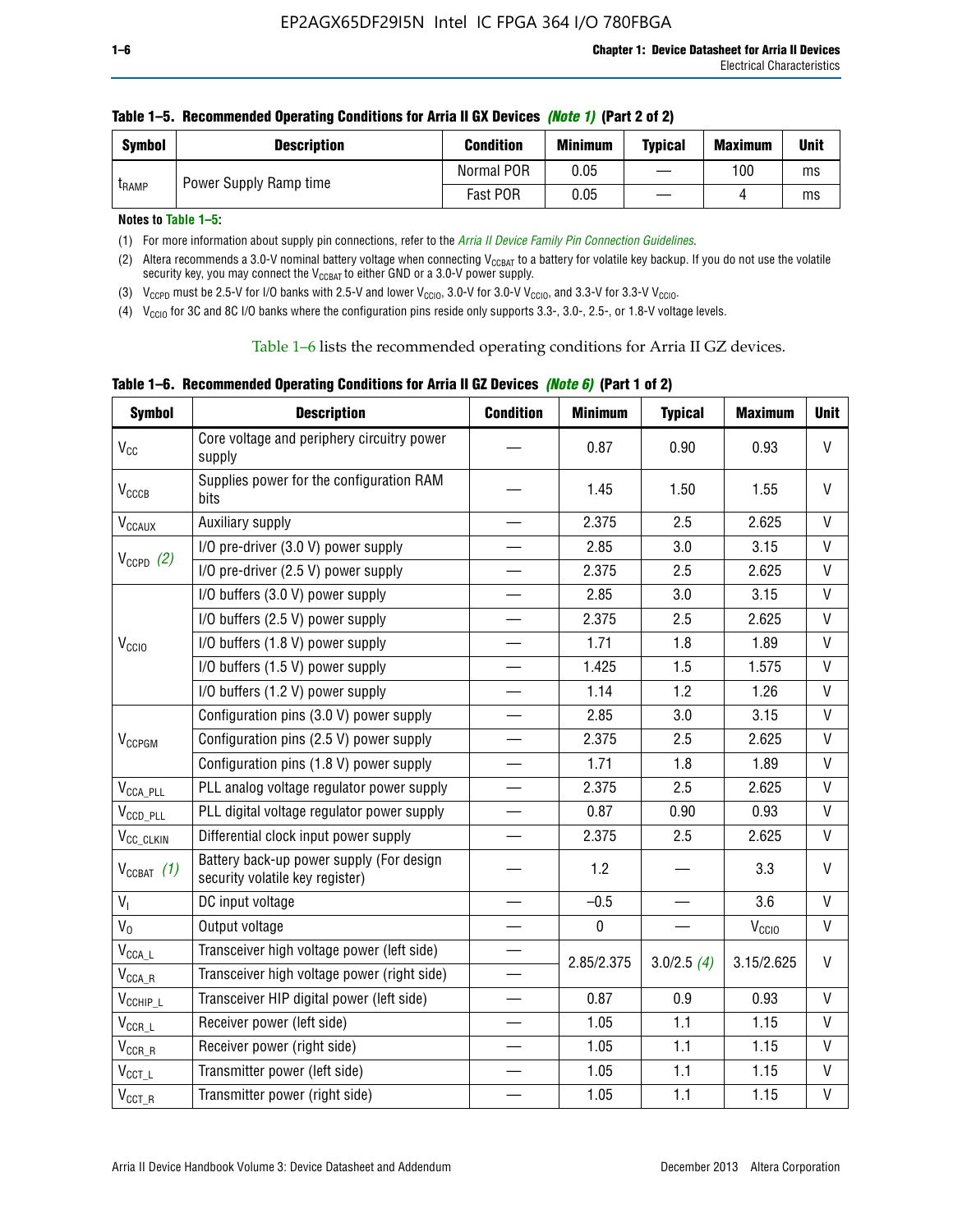| <b>Symbol</b>                 | <b>Description</b>                           | <b>Condition</b>           | <b>Minimum</b> | <b>Typical</b> | <b>Maximum</b> | <b>Unit</b> |
|-------------------------------|----------------------------------------------|----------------------------|----------------|----------------|----------------|-------------|
| $V_{CCL_GXBLn}$<br>(3)        | Transceiver clock power (left side)          |                            | 1.05           | 1.1            | 1.15           | $\vee$      |
| V <sub>CCL_GXBRn</sub><br>(3) | Transceiver clock power (right side)         |                            | 1.05           | 1.1            | 1.15           | $\vee$      |
| $V_{\text{CCH_GXBLn}}$<br>(3) | Transmitter output buffer power (left side)  |                            | 1.33/1.425     | 1.4/1.5(5)     | 1.575          | V           |
| $V_{CCH_GXBRn}$<br>(3)        | Transmitter output buffer power (right side) |                            |                |                |                |             |
| T,                            | Operating junction temperature               | Commercial                 | $\mathbf{0}$   |                | 85             | °C          |
|                               |                                              | Industrial                 | $-40$          |                | 100            | °C          |
| t <sub>RAMP</sub>             | Power supply ramp time                       | Normal POR<br>$(PORSEL=0)$ | 0.05           |                | 100            | ms          |
|                               |                                              | Fast POR<br>$(PORSEL=1)$   | 0.05           |                | 4              | ms          |

#### **Table 1–6. Recommended Operating Conditions for Arria II GZ Devices** *(Note 6)* **(Part 2 of 2)**

#### **Notes to Table 1–6:**

(1) Altera recommends a 3.0-V nominal battery voltage when connecting  $V_{CCBAT}$  to a battery for volatile key backup. If you do not use the volatile security key, you may connect the  $V_{\text{CCBAT}}$  to either GND or a 3.0-V power supply.

(2)  $V_{CCPD}$  must be 2.5 V when  $V_{CCIO}$  is 2.5, 1.8, 1.5, or 1.2 V.  $V_{CCPD}$  must be 3.0 V when  $V_{CCIO}$  is 3.0 V.

(3)  $n = 0, 1, or 2$ .

(4)  $V_{CCA~LR}$  must be connected to a 3.0-V supply if the clock multiplier unit (CMU) phase-locked loop (PLL), receiver clock data recovery (CDR), or both, are configured at a base data rate > 4.25 Gbps. For data rates up to 4.25 Gbps, you can connect V<sub>CCA L/R</sub> to either 3.0 V or 2.5 V.

(5)  $V_{\text{CCH\_GXBL/R}}$  must be connected to a 1.4-V supply if the transmitter channel data rate is > 6.5 Gbps. For data rates up to 6.5 Gbps, you can connect V<sub>CCH\_GXBL/R</sub> to either 1.4 V or 1.5 V.

(6) Transceiver power supplies do not have power-on-reset (POR) circuitry. After initial power-up, violating the transceiver power supply operating conditions could lead to unpredictable link behavior.

# **DC Characteristics**

This section lists the supply current, I/O pin leakage current, on-chip termination (OCT) accuracy and variation, input pin capacitance, internal weak pull-up and pull-down resistance, hot socketing, and Schmitt trigger input specifications.

### **Supply Current**

Standby current is the current the device draws after the device is configured with no inputs or outputs toggling and no activity in the device. Because these currents vary largely with the resources used, use the Microsoft Excel-based Early Power Estimator (EPE) to get supply current estimates for your design.

**For more information about power estimation tools, refer to the** *PowerPlay Early Power* **<b>Formation** *[Estimator User Guide](http://www.altera.com/literature/ug/ug_epe.pdf
)* and the *[PowerPlay Power Analysis](http://www.altera.com/literature/hb/qts/qts_qii53013.pdf)* chapter.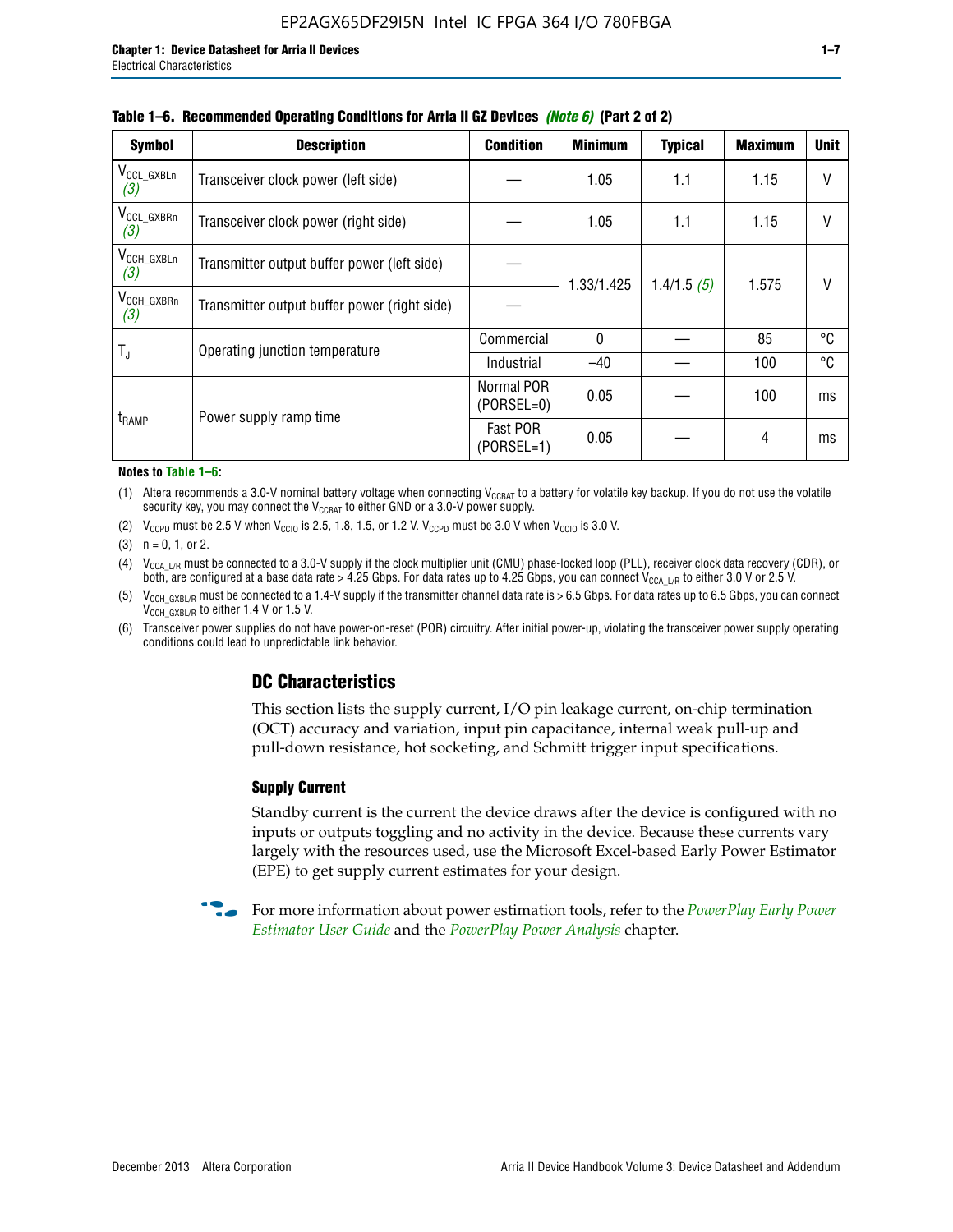# **I/O Pin Leakage Current**

Table 1–7 lists the Arria II GX I/O pin leakage current specifications.

**Table 1–7. I/O Pin Leakage Current for Arria II GX Devices**

| <b>Symbol</b>          | <b>Description</b> | <b>Conditions</b>                   | Min   | Typ | Max | <b>Unit</b> |
|------------------------|--------------------|-------------------------------------|-------|-----|-----|-------------|
|                        | Input pin          | $V_1 = 0$ V to $V_{\text{CCIOMAX}}$ | $-10$ |     |     | uА          |
| <b>I</b> <sub>OZ</sub> | Tri-stated I/O pin | $V_0 = 0$ V to $V_{\text{CCIOMAX}}$ | $-10$ |     |     | uА          |

Table 1–8 lists the Arria II GZ I/O pin leakage current specifications.

**Table 1–8. I/O Pin Leakage Current for Arria II GZ Devices**

| Symbol | <b>Description</b> | <b>Conditions</b>                   | Min   | Typ | Max | Unit |
|--------|--------------------|-------------------------------------|-------|-----|-----|------|
|        | Input pin          | $V_1 = 0$ V to $V_{\text{CCIOMAX}}$ | $-20$ |     | 20  | uА   |
| 10Z    | Tri-stated I/O pin | $V_0 = 0$ V to $V_{\text{CCIOMAX}}$ | $-20$ |     | 20  | μA   |

# **Bus Hold**

Bus hold retains the last valid logic state after the source driving it either enters the high impedance state or is removed. Each I/O pin has an option to enable bus hold in user mode. Bus hold is always disabled in configuration mode.

Table 1–9 lists bus hold specifications for Arria II GX devices.

**Table 1–9. Bus Hold Parameters for Arria II GX Devices** *(Note 1)*

| $V_{CClO}$ (V)                             |                          |                                                  |      |            |       |            |       |            |       |            |       |                |       |            |    |
|--------------------------------------------|--------------------------|--------------------------------------------------|------|------------|-------|------------|-------|------------|-------|------------|-------|----------------|-------|------------|----|
| <b>Parameter</b>                           | <b>Symbol</b>            | Cond.                                            |      | $1.2$      |       | 1.5        |       | 1.8        |       | 2.5        |       | 3.0            |       | 3.3        |    |
|                                            |                          |                                                  | Min  | <b>Max</b> | Min   | <b>Max</b> | Min   | <b>Max</b> | Min   | <b>Max</b> | Min   | <b>Max</b>     | Min   | <b>Max</b> |    |
| Bus-hold<br>low,<br>sustaining<br>current  | <b>I</b> <sub>SUSL</sub> | $V_{IN}$ > $V_{IL}$<br>(max.)                    | 8    |            | 12    |            | 30    |            | 50    |            | 70    |                | 70    |            | μA |
| Bus-hold<br>high,<br>sustaining<br>current | I <sub>SUSH</sub>        | $V_{IN}$ < $V_{IL}$<br>(min.)                    | $-8$ |            | $-12$ |            | $-30$ |            | $-50$ |            | $-70$ |                | $-70$ |            | μA |
| Bus-hold<br>low,<br>overdrive<br>current   | $I_{ODL}$                | $0 V < V_{IN} <$<br>V <sub>CCIO</sub>            |      | 125        |       | 175        |       | 200        |       | 300        |       | 500            |       | 500        | μA |
| Bus-hold<br>high,<br>overdrive<br>current  | $I_{ODH}$                | $0$ V $<$ V $_{\rm IN}$ $<$<br>V <sub>CCIO</sub> |      | $-125$     |       | $-175$     |       | $-200$     |       | $-300$     |       | $-500$         |       | $-500$     | μA |
| Bus-hold<br>trip point                     | VTRIP                    |                                                  | 0.3  | 0.9        | 0.375 | 1.125      | 0.68  | 1.07       | 0.7   | 1.7        | 0.8   | $\overline{c}$ | 0.8   | 2          | V  |

## **Note to Table 1–9:**

(1) The bus-hold trip points are based on calculated input voltages from the JEDEC standard.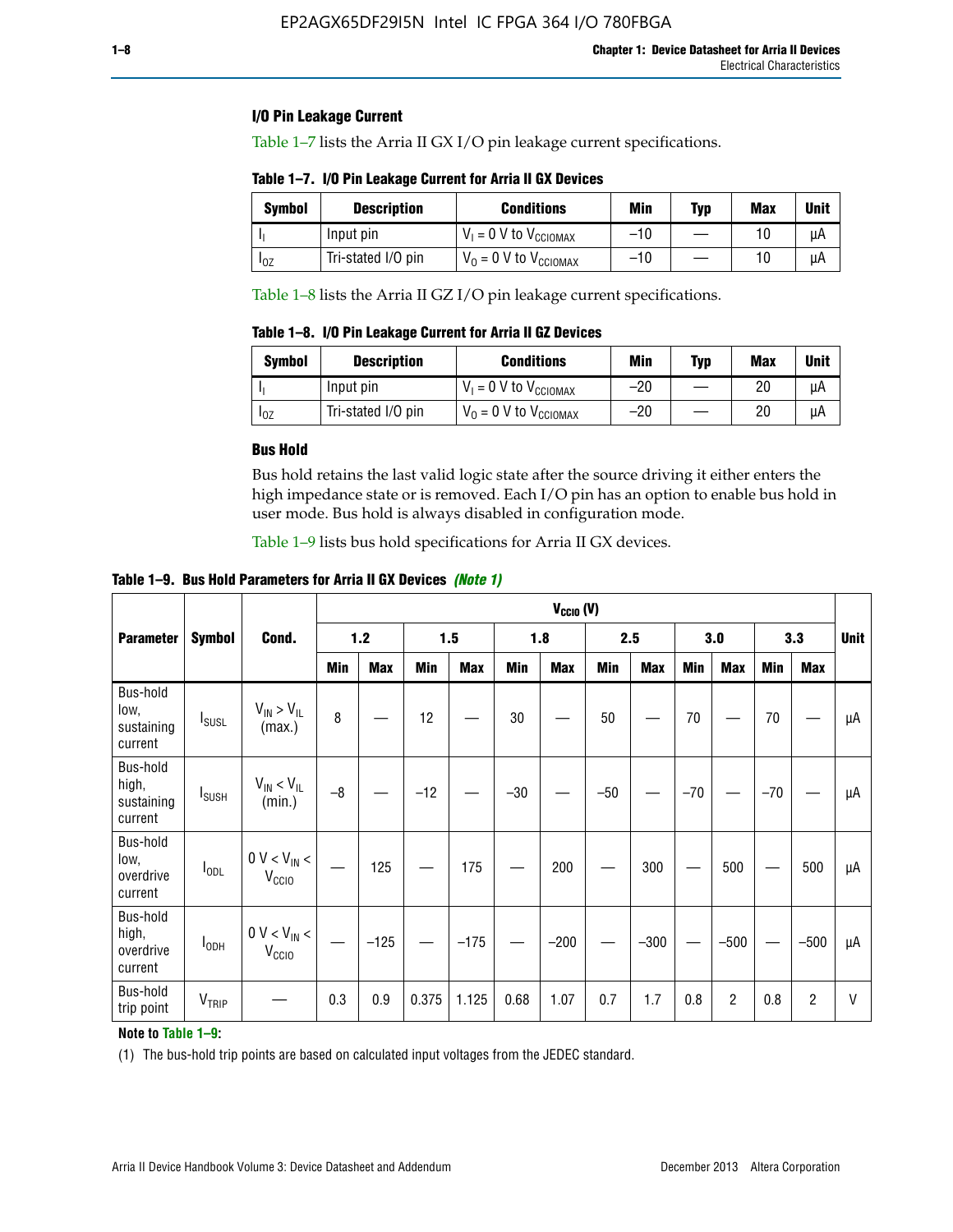# Table 1–10 lists the bus hold specifications for Arria II GZ devices.

**Table 1–10. Bus Hold Parameters for Arria II GZ Devices**

|                                           | $V_{CClO}$ (V)    |                                      |            |            |            |            |         |            |         |            |         |            |              |
|-------------------------------------------|-------------------|--------------------------------------|------------|------------|------------|------------|---------|------------|---------|------------|---------|------------|--------------|
| <b>Parameter</b>                          | <b>Symbol</b>     | Cond.                                |            | 1.2        |            | 1.5        |         | 1.8        |         | 2.5        |         | 3.0        | <b>Unit</b>  |
|                                           |                   |                                      | <b>Min</b> | <b>Max</b> | <b>Min</b> | <b>Max</b> | Min     | <b>Max</b> | Min     | <b>Max</b> | Min     | <b>Max</b> |              |
| Bus-hold<br>Low<br>sustaining<br>current  | $I_{SUSL}$        | $V_{IN} > V_{IL}$<br>(max.)          | 22.5       |            | 25.0       |            | 30.0    |            | 50.0    |            | 70.0    |            | μA           |
| Bus-hold<br>High<br>sustaining<br>current | $I_{\text{SUSH}}$ | $V_{IN}$ < $V_{IH}$<br>(min.)        | $-22.5$    |            | $-25.0$    |            | $-30.0$ |            | $-50.0$ |            | $-70.0$ |            | μA           |
| Bus-hold<br>Low<br>overdrive<br>current   | $I_{ODL}$         | $0V < V_{IN}$ <<br>V <sub>CCIO</sub> |            | 120        |            | 160        |         | 200        |         | 300        |         | 500        | μA           |
| Bus-hold<br>High<br>overdrive<br>current  | $I_{ODH}$         | $0V < V_{IN} <$<br>V <sub>CCIO</sub> |            | $-120$     |            | $-160$     |         | $-200$     |         | $-300$     |         | $-500$     | μA           |
| Bus-hold<br>trip point                    | $V_{TRIP}$        |                                      | 0.45       | 0.95       | 0.50       | 1.00       | 0.68    | 1.07       | 0.70    | 1.70       | 0.80    | 2.00       | $\mathsf{V}$ |

# **OCT Specifications**

Table 1–11 lists the Arria II GX device and differential OCT with and without calibration accuracy.

| Table 1–11. OCT With and Without Calibration Specification for Arria II GX Device I/Os (Note 1) (Part 1 of 2) |  |  |  |  |  |
|---------------------------------------------------------------------------------------------------------------|--|--|--|--|--|
|---------------------------------------------------------------------------------------------------------------|--|--|--|--|--|

|                                                           | <b>Description</b>                              |                                                |                   | <b>Calibration Accuracy</b> | <b>Unit</b>   |  |
|-----------------------------------------------------------|-------------------------------------------------|------------------------------------------------|-------------------|-----------------------------|---------------|--|
| <b>Symbol</b>                                             |                                                 | <b>Conditions (V)</b>                          | <b>Commercial</b> | <b>Industrial</b>           |               |  |
| 25- $\Omega$ R <sub>s</sub><br>3.0, 2.5                   | 25- $\Omega$ series OCT<br>without calibration  | $V_{\text{CC10}} = 3.0, 2.5$                   | ± 30              | ± 40                        | $\frac{0}{0}$ |  |
| 50- $\Omega$ R <sub>s</sub><br>3.0, 2.5                   | $50-\Omega$ series OCT<br>without calibration   | $V_{\text{CC10}} = 3.0, 2.5$                   | ± 30              | ± 40                        | $\frac{0}{0}$ |  |
| 25- $\Omega$ R <sub>S</sub><br>1.8                        | 25- $\Omega$ series OCT<br>without calibration  | $V_{\text{CCI0}} = 1.8$                        | ± 40              | ± 50                        | $\frac{0}{0}$ |  |
| 50- $\Omega$ R <sub>s</sub><br>1.8                        | $50-\Omega$ series OCT<br>without calibration   | $V_{\text{CC10}} = 1.8$                        | ± 40              | ± 50                        | $\frac{0}{0}$ |  |
| 25- $\Omega$ R <sub>s</sub><br>1.5, 1.2                   | 25- $\Omega$ series OCT<br>without calibration  | $V_{CCD} = 1.5, 1.2$                           | ± 50              | ± 50                        | $\frac{0}{0}$ |  |
| 50- $\Omega$ R <sub>s</sub><br>1.5, 1.2                   | $50 - \Omega$ series OCT<br>without calibration | $V_{\text{CC10}} = 1.5, 1.2$                   | ± 50              | ± 50                        | $\frac{0}{0}$ |  |
| 25- $\Omega$ R <sub>S</sub><br>3.0, 2.5, 1.8, 1.5,<br>1.2 | 25- $\Omega$ series OCT<br>with calibration     | $V_{\text{CC10}} = 3.0, 2.5,$<br>1.8, 1.5, 1.2 | ±10               | ±10                         | $\frac{0}{0}$ |  |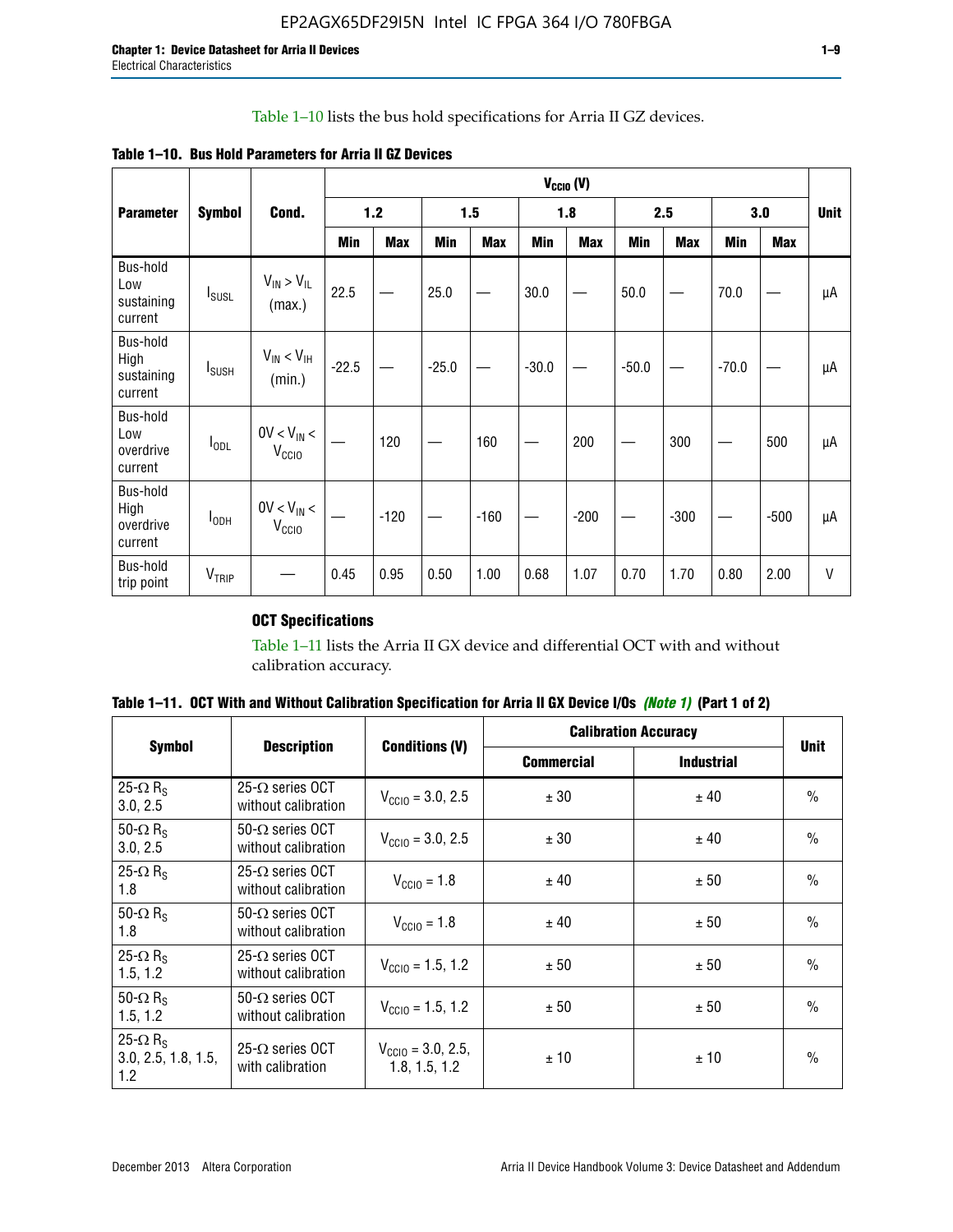| <b>Symbol</b>                                             | <b>Description</b>                                              | <b>Conditions (V)</b>                          | <b>Calibration Accuracy</b> |                   |             |
|-----------------------------------------------------------|-----------------------------------------------------------------|------------------------------------------------|-----------------------------|-------------------|-------------|
|                                                           |                                                                 |                                                | <b>Commercial</b>           | <b>Industrial</b> | <b>Unit</b> |
| 50- $\Omega$ R <sub>S</sub><br>3.0, 2.5, 1.8, 1.5,<br>1.2 | 50- $\Omega$ series OCT<br>with calibration                     | $V_{\text{CC10}} = 3.0, 2.5,$<br>1.8, 1.5, 1.2 | ±10                         | ±10               | $\%$        |
| 100- $\Omega$ R <sub>D</sub><br>2.5                       | 100- $\Omega$ differential<br><b>OCT</b> without<br>calibration | $V_{\text{CCIQ}} = 2.5$                        | ± 30                        | ± 30              | $\%$        |

# **Table 1–11. OCT With and Without Calibration Specification for Arria II GX Device I/Os** *(Note 1)* **(Part 2 of 2)**

**Note to Table 1–11:**

(1) OCT with calibration accuracy is valid at the time of calibration only.

Table 1–12 lists the OCT termination calibration accuracy specifications for Arria II GZ devices.

| Table 1–12. OCT with Calibration Accuracy Specifications for Arria II GZ Devices (Note 1) |  |  |  |  |
|-------------------------------------------------------------------------------------------|--|--|--|--|
|-------------------------------------------------------------------------------------------|--|--|--|--|

|                                                                                                       | <b>Description</b>                                                                                                              |                                                | <b>Calibration Accuracy</b> |        | <b>Unit</b> |               |
|-------------------------------------------------------------------------------------------------------|---------------------------------------------------------------------------------------------------------------------------------|------------------------------------------------|-----------------------------|--------|-------------|---------------|
| <b>Symbol</b>                                                                                         |                                                                                                                                 | <b>Conditions (V)</b>                          | C <sub>2</sub>              | C3, I3 | C4,14       |               |
| 25- $\Omega$ R <sub>s</sub><br>3.0, 2.5, 1.8, 1.5,<br>1.2 $(2)$                                       | $25-\Omega$ series OCT<br>with calibration                                                                                      | $V_{CGI0} = 3.0, 2.5,$<br>1.8, 1.5, 1.2        | ± 8                         | ± 8    | ± 8         | $\frac{0}{0}$ |
| 50- $\Omega$ R <sub>s</sub><br>3.0, 2.5, 1.8, 1.5,<br>1.2                                             | 50- $\Omega$ internal series<br>OCT with calibration                                                                            | $V_{\text{CC10}} = 3.0, 2.5,$<br>1.8, 1.5, 1.2 | ± 8                         | ± 8    | ± 8         | $\frac{0}{0}$ |
| 50- $\Omega$ R <sub>T</sub><br>2.5, 1.8, 1.5, 1.2                                                     | 50- $\Omega$ internal parallel<br><b>OCT</b> with calibration                                                                   | $V_{\text{CC10}} = 2.5, 1.8,$<br>1.5.1.2       | ± 10                        | ± 10   | ± 10        | $\frac{0}{0}$ |
| 20- $\Omega$ , 40- $\Omega$ , and<br>$60 - \Omega$ R <sub>S</sub><br>3.0, 2.5, 1.8, 1.5,<br>1.2 $(3)$ | 20- $\Omega$ , 40- $\Omega$ and<br>60- $\Omega$ R <sub>s</sub> expanded<br>range for internal<br>series OCT with<br>calibration | $V_{\text{CC10}} = 3.0, 2.5,$<br>1.8, 1.5, 1.2 | ± 10                        | ± 10   | ± 10        | $\frac{0}{0}$ |
| 25- $\Omega$ R <sub>S</sub> left_shift<br>3.0, 2.5, 1.8, 1.5,<br>1.2                                  | $25-\Omega R_{S\_left\_shift}$<br>internal left shift<br>series OCT with<br>calibration                                         | $V_{\text{CC10}} = 3.0, 2.5,$<br>1.8, 1.5, 1.2 | ± 10                        | ± 10   | ± 10        | $\frac{0}{0}$ |

**Notes to Table 1–12:**

(1) OCT calibration accuracy is valid at the time of calibration only.

(2) 25- $\Omega$  R<sub>S</sub> is not supported for 1.5 V and 1.2 V in Row I/O.

(3)  $20-\Omega$  R<sub>S</sub> is not supported for 1.5 V and 1.2 V in Row I/O.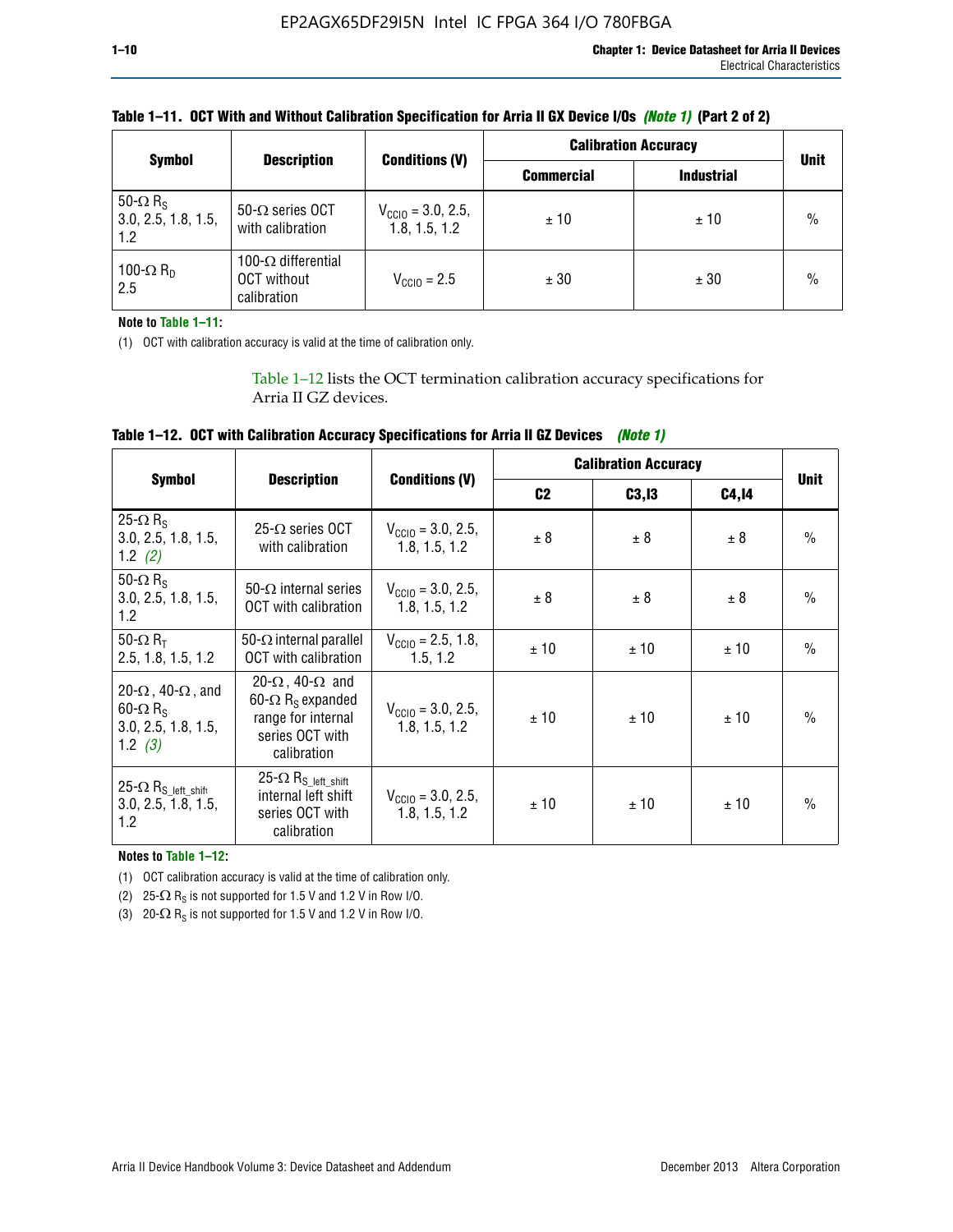The calibration accuracy for calibrated series and parallel OCTs are applicable at the moment of calibration. When process, voltage, and temperature (PVT) conditions change after calibration, the tolerance may change.

Table 1–13 lists the Arria II GZ OCT without calibration resistance tolerance to PVT changes.

|  | Table 1–13. OCT Without Calibration Resistance Tolerance Specifications for Arria II GZ Devices |  |  |  |
|--|-------------------------------------------------------------------------------------------------|--|--|--|
|--|-------------------------------------------------------------------------------------------------|--|--|--|

|                                            |                                                                   |                              | <b>Resistance Tolerance</b> |              | <b>Unit</b>   |  |
|--------------------------------------------|-------------------------------------------------------------------|------------------------------|-----------------------------|--------------|---------------|--|
| <b>Symbol</b>                              | <b>Description</b>                                                | <b>Conditions (V)</b>        | C3, I3                      | <b>C4,14</b> |               |  |
| 25- $\Omega$ R <sub>S</sub><br>3.0 and 2.5 | $25-\Omega$ internal series<br><b>OCT</b> without<br>calibration  | $V_{\text{CC10}} = 3.0, 2.5$ | ± 40                        | ± 40         | $\frac{0}{0}$ |  |
| 25- $\Omega$ R <sub>S</sub><br>1.8 and 1.5 | 25- $\Omega$ internal series<br><b>OCT</b> without<br>calibration | $V_{CGI0} = 1.8, 1.5$        | ± 40                        | ± 40         | $\frac{0}{0}$ |  |
| 25- $\Omega$ R <sub>S</sub><br>1.2         | 25- $\Omega$ internal series<br><b>OCT</b> without<br>calibration | $V_{\text{CC10}} = 1.2$      | ± 50                        | ± 50         | $\frac{0}{0}$ |  |
| 50- $\Omega$ R <sub>S</sub><br>3.0 and 2.5 | $50-\Omega$ internal series<br><b>OCT</b> without<br>calibration  | $V_{\text{CC10}} = 3.0, 2.5$ | ± 40                        | ± 40         | $\frac{0}{0}$ |  |
| 50- $\Omega$ R <sub>S</sub><br>1.8 and 1.5 | 50- $\Omega$ internal series<br><b>OCT</b> without<br>calibration | $V_{\text{CC10}} = 1.8, 1.5$ | ± 40                        | ± 40         | $\frac{0}{0}$ |  |
| 50- $\Omega$ R <sub>s</sub><br>1.2         | 50- $\Omega$ internal series<br><b>OCT</b> without<br>calibration | $V_{\text{CC10}} = 1.2$      | ± 50                        | ± 50         | $\frac{0}{0}$ |  |
| 100- $\Omega$ R <sub>D</sub><br>2.5        | 100- $\Omega$ internal<br>differential OCT                        | $V_{\text{CC10}} = 2.5$      | ± 25                        | ± 25         | $\frac{0}{0}$ |  |

OCT calibration is automatically performed at power up for OCT-enabled I/Os. When voltage and temperature conditions change after calibration, the resistance may change. Use Equation 1–1 and Table 1–14 to determine the OCT variation when voltage and temperature vary after power-up calibration for Arria II GX and GZ devices.

**Equation 1–1. OCT Variation** *(Note 1)*

$$
R_{OCT} = R_{SCAL} \Big( 1 + \langle \frac{dR}{dT} \times \Delta T \rangle \pm \langle \frac{dR}{dV} \times \Delta V \rangle \Big)
$$

#### **Notes to Equation 1–1:**

(1)  $R_{OCT}$  value calculated from Equation 1–1shows the range of OCT resistance with the variation of temperature and V<sub>CCIO</sub>.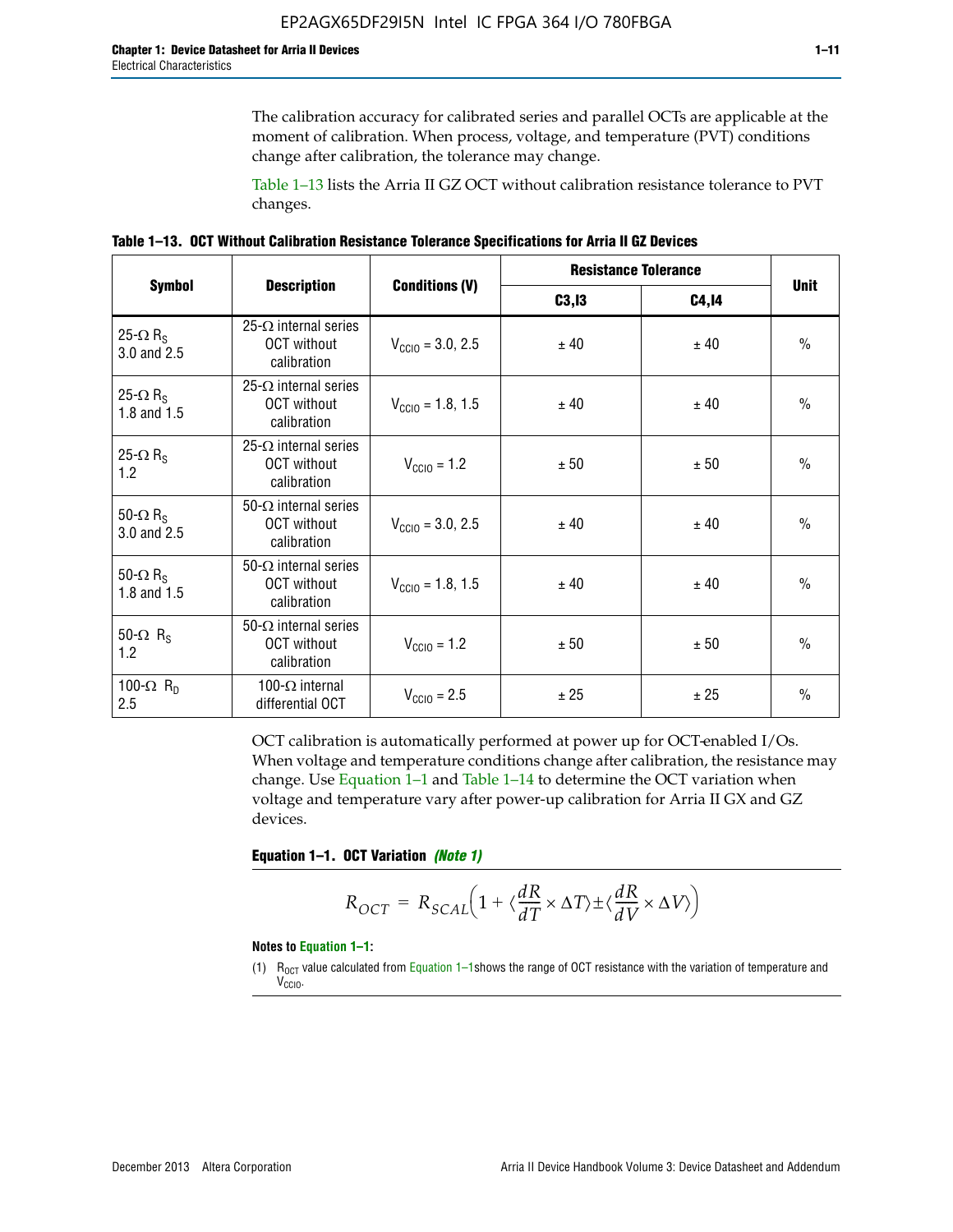Use the following with Equation 1–1:

- $\blacksquare$  R<sub>SCAL</sub> is the OCT resistance value at power up.
- $\blacksquare$   $\Delta T$  is the variation of temperature with respect to the temperature at power up.
- $\blacksquare$   $\Delta V$  is the variation of voltage with respect to the V<sub>CCIO</sub> at power up.
- $\blacksquare$  dR/dT is the percentage change of  $R_{\text{SCAL}}$  with temperature.
- $\blacksquare$  dR/dV is the percentage change of R<sub>SCAL</sub> with voltage.

Table 1–14 lists the OCT variation with temperature and voltage after power-up calibration for Arria II GX devices.

| <b>Nominal Voltage V<sub>CCIO</sub> (V)</b> | $dR/dT$ (%/°C) | dR/dV (%/mV) |
|---------------------------------------------|----------------|--------------|
| 3.0                                         | 0.262          | 0.035        |
| 2.5                                         | 0.234          | 0.039        |
| 1.8                                         | 0.219          | 0.086        |
| 1.5                                         | 0.199          | 0.136        |
| 1.2                                         | 0.161          | 0.288        |

Table 1–15 lists the OCT variation with temperature and voltage after power-up calibration for Arria II GZ devices.

| <b>Nominal Voltage, V<sub>ccio</sub> (V)</b> | $dR/dT$ (%/°C) | dR/dV (%/mV) |
|----------------------------------------------|----------------|--------------|
| 3.0                                          | 0.189          | 0.0297       |
| 2.5                                          | 0.208          | 0.0344       |
| 1.8                                          | 0.266          | 0.0499       |
| 1.5                                          | 0.273          | 0.0744       |
| 19                                           | 0.317          | 0.1241       |

**Table 1–15. OCT Variation after Power-Up Calibration for Arria II GZ Devices** *(Note 1)*

**Note to Table 1–15:**

(1) Valid for V<sub>CCIO</sub> range of  $\pm 5\%$  and temperature range of 0° to 85°C.

### **Pin Capacitance**

Table 1–16 lists the pin capacitance for Arria II GX devices.

**Table 1–16. Pin Capacitance for Arria II GX Devices**

| Symbol   | <b>Description</b>                                                                                                                               | <b>Typical</b> | <b>Unit</b> |
|----------|--------------------------------------------------------------------------------------------------------------------------------------------------|----------------|-------------|
| $v_{10}$ | Input capacitance on I/O pins, dual-purpose pins (differential I/O, clock,<br>$R_{\text{up}}$ , $R_{\text{dn}}$ , and dedicated clock input pins |                | D۲          |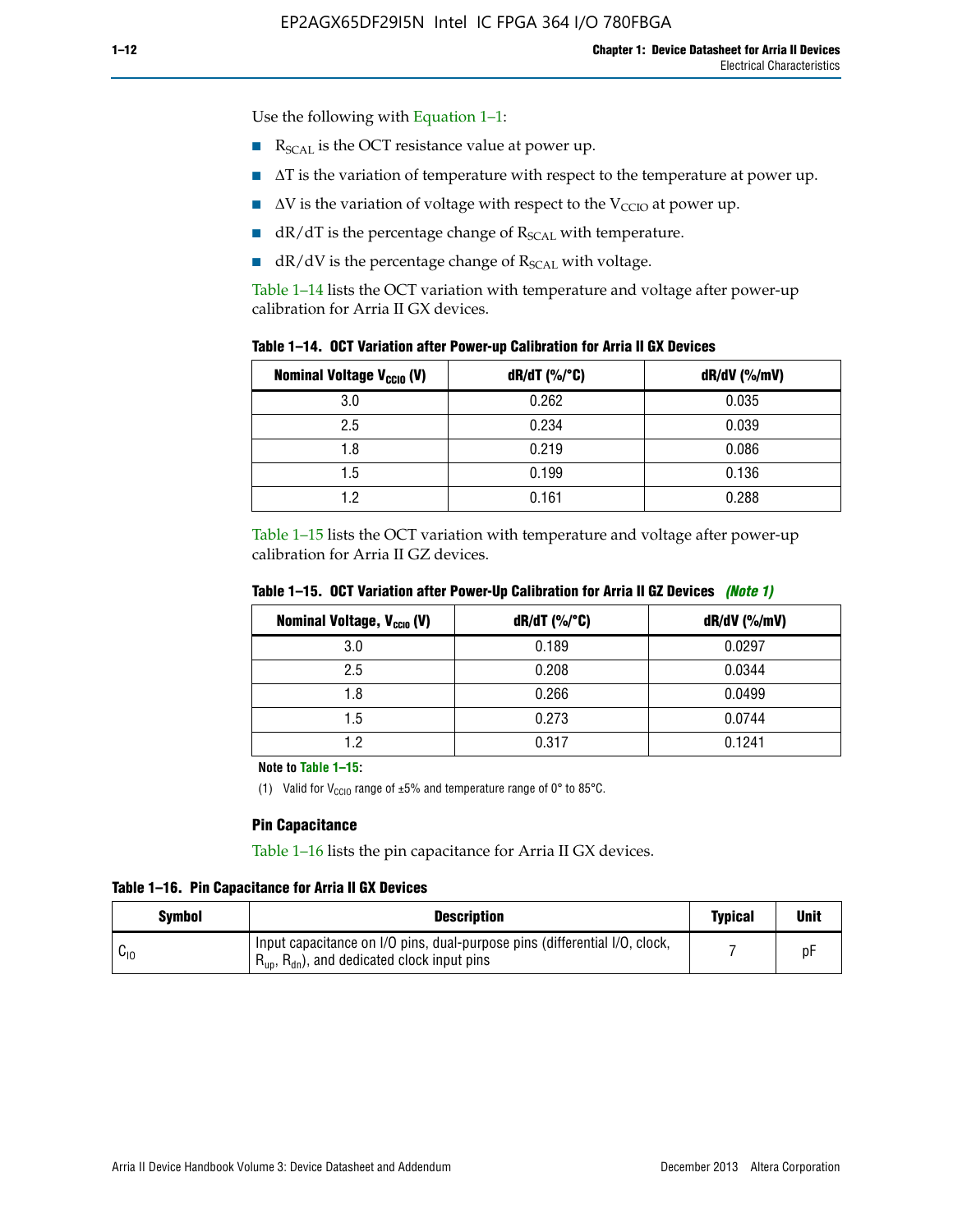# Table 1–17 lists the pin capacitance for Arria II GZ devices.

**Table 1–17. Pin Capacitance for Arria II GZ Devices** 

| <b>Symbol</b>                                    | <b>Description</b>                                                     | <b>Typical</b> | <b>Unit</b> |
|--------------------------------------------------|------------------------------------------------------------------------|----------------|-------------|
| $C_{\text{IOTB}}$                                | Input capacitance on the top and bottom I/O pins                       | 4              | pF          |
| C <sub>IOLR</sub>                                | Input capacitance on the left and right I/O pins                       | 4              | pF          |
| $C_{CLKTB}$                                      | Input capacitance on the top and bottom non-dedicated clock input pins |                | рF          |
| $C_{CLKLR}$                                      | Input capacitance on the left and right non-dedicated clock input pins |                | pF          |
| $C_{\text{OUTFB}}$                               | Input capacitance on the dual-purpose clock output and feedback pins   | 5              | pF          |
| $CCLK1$ , $CCLK3$ , $CCLK8$ ,<br>and $C_{CLK10}$ | Input capacitance for dedicated clock input pins                       |                | рF          |

# **Internal Weak Pull-Up and Weak Pull-Down Resistors**

Table 1–18 lists the weak pull-up and pull-down resistor values for Arria II GX devices.

**Table 1–18. Internal Weak Pull-up and Weak Pull-Down Resistors for Arria II GX Devices** *(Note 1)* 

| <b>Symbol</b> | <b>Description</b>                                                                                                     | <b>Conditions</b>                             | Min | Typ | Max | <b>Unit</b> |
|---------------|------------------------------------------------------------------------------------------------------------------------|-----------------------------------------------|-----|-----|-----|-------------|
|               |                                                                                                                        | $V_{\text{CC10}} = 3.3 \text{ V} \pm 5\%$ (2) | 7   | 25  | 41  | $k\Omega$   |
| $R_{PU}$      | Value of I/O pin pull-up resistor                                                                                      | $V_{\text{CC10}} = 3.0 V \pm 5\%$ (2)         | 7   | 28  | 47  | $k\Omega$   |
|               | before and during configuration,<br>as well as user mode if the<br>programmable pull-up resistor<br>option is enabled. | $V_{\text{CC10}} = 2.5 V \pm 5\%$ (2)         | 8   | 35  | 61  | $k\Omega$   |
|               |                                                                                                                        | $V_{\text{CC10}} = 1.8 \text{ V} \pm 5\%$ (2) | 10  | 57  | 108 | $k\Omega$   |
|               |                                                                                                                        | $V_{\text{CC10}} = 1.5 \text{ V} \pm 5\%$ (2) | 13  | 82  | 163 | $k\Omega$   |
|               |                                                                                                                        | $V_{\text{CC10}} = 1.2 V \pm 5\%$ (2)         | 19  | 143 | 351 | $k\Omega$   |
| $R_{PD}$      |                                                                                                                        | $V_{\text{CC10}} = 3.3 \text{ V} \pm 5\%$     | 6   | 19  | 29  | $k\Omega$   |
|               |                                                                                                                        | $V_{\text{CC10}} = 3.0 V \pm 5\%$             | 6   | 22  | 32  | $k\Omega$   |
|               | Value of TCK pin pull-down<br>resistor                                                                                 | $V_{\text{CC10}} = 2.5 V \pm 5\%$             | 6   | 25  | 42  | $k\Omega$   |
|               |                                                                                                                        | $V_{\text{CC10}} = 1.8 V \pm 5\%$             | 7   | 35  | 70  | $k\Omega$   |
|               |                                                                                                                        | $V_{\text{CC10}} = 1.5 V \pm 5\%$             | 8   | 50  | 112 | $k\Omega$   |

**Notes to Table 1–18:**

(1) All I/O pins have an option to enable weak pull-up except configuration, test, and JTAG pins. The weak pull-down feature is only available for JTAG TCK.

(2) Pin pull-up resistance values may be lower if an external source drives the pin higher than  $V_{\text{CCIO}}$ .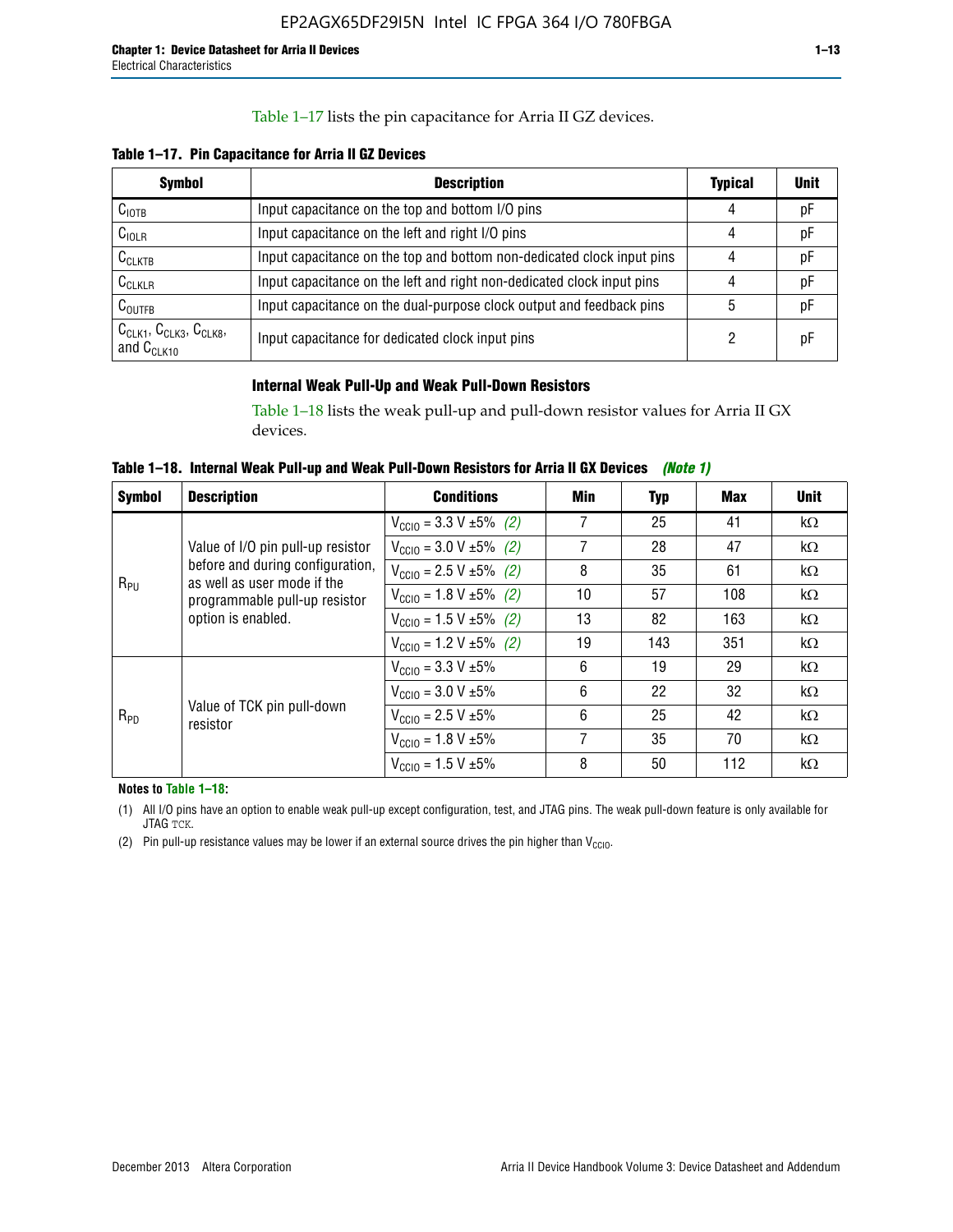Table 1–19 lists the weak pull-up resistor values for Arria II GZ devices.

|  |  | Table 1–19. Internal Weak Pull-Up Resistor for Arria II GZ Devices <i>(Note 1), (2)</i> |  |
|--|--|-----------------------------------------------------------------------------------------|--|
|--|--|-----------------------------------------------------------------------------------------|--|

| <b>Symbol</b> | <b>Description</b>                                                                                                              | <b>Conditions</b>                              | Min | Typ | <b>Max</b> | <b>Unit</b> |
|---------------|---------------------------------------------------------------------------------------------------------------------------------|------------------------------------------------|-----|-----|------------|-------------|
|               | Value of the I/O pin pull-up                                                                                                    | $V_{\text{CC10}} = 3.0 \text{ V} \pm 5\%$ (3)  |     | 25  |            | kΩ          |
| $R_{PU}$      | resistor before and during<br>configuration, as well as user<br>mode if the programmable<br>pull-up resistor option is enabled. | $V_{\text{CC10}} = 2.5 V \pm 5\%$ (3)          |     | 25  |            | kΩ          |
|               |                                                                                                                                 | $V_{\text{CC10}} = 1.8 \text{ V} \pm 5\%$ (3)  |     | 25  |            | kΩ          |
|               |                                                                                                                                 | $V_{\text{CC10}} = 1.5 \text{ V} \pm 5\%$ (3)  |     | 25  |            | kΩ          |
|               |                                                                                                                                 | $V_{\text{CC10}} = 1.2 \text{ V } \pm 5\%$ (3) |     | 25  |            | $k\Omega$   |

**Notes to Table 1–19:**

(1) All I/O pins have an option to enable weak pull-up except configuration, test, and JTAG pins.

(2) The internal weak pull-down feature is only available for the JTAG TCK pin. The typical value for this internal weak pull-down resistor is approximately 25 k $\Omega$ .

(3) Pin pull-up resistance values may be lower if an external source drives the pin higher than  $V_{\text{CCIO}}$ .

#### **Hot Socketing**

Table 1–20 lists the hot-socketing specification for Arria II GX and GZ devices.

**Table 1–20. Hot Socketing Specifications for Arria II Devices** 

| <b>Symbol</b>    | <b>Description</b>                | <b>Maximum</b>     |
|------------------|-----------------------------------|--------------------|
| $I_{IIOPIN(DC)}$ | DC current per I/O pin            | $300 \mu A$        |
| $I$ IOPIN(AC)    | AC current per I/O pin            | $8 \text{ mA}$ (1) |
| IXCVRTX(DC)      | DC current per transceiver TX pin | 100 mA             |
| IXCVRRX(DC)      | DC current per transceiver RX pin | $50 \text{ mA}$    |

#### **Note to Table 1–20:**

(1) The I/O ramp rate is 10 ns or more. For ramp rates faster than 10 ns,  $|I_{10\text{PIN}}| = C$  dv/dt, in which "C" is I/O pin capacitance and "dv/dt" is slew rate.

# **Schmitt Trigger Input**

The Arria II GX device supports Schmitt trigger input on the TDI, TMS, TCK, nSTATUS, nCONFIG, nCE, CONF\_DONE, and DCLK pins. A Schmitt trigger feature introduces hysteresis to the input signal for improved noise immunity, especially for signals with slow edge rates.

Table 1–21 lists the hysteresis specifications across the supported  $V<sub>CCIO</sub>$  range for Schmitt trigger inputs in Arria II GX devices.

**Table 1–21. Schmitt Trigger Input Hysteresis Specifications for Arria II GX Devices**

| <b>Symbol</b>        | <b>Description</b>                   | <b>Condition (V)</b>    | <b>Minimum</b> | <b>Unit</b> |
|----------------------|--------------------------------------|-------------------------|----------------|-------------|
|                      |                                      | $V_{\text{CGI0}} = 3.3$ | 220            | mV          |
| V <sub>Schmitt</sub> | Hysteresis for Schmitt trigger input | $V_{\text{CCIO}} = 2.5$ | 180            | mV          |
|                      |                                      | $V_{\text{CCIO}} = 1.8$ | 110            | mV          |
|                      |                                      | $V_{\text{CCIO}} = 1.5$ | 70             | mV          |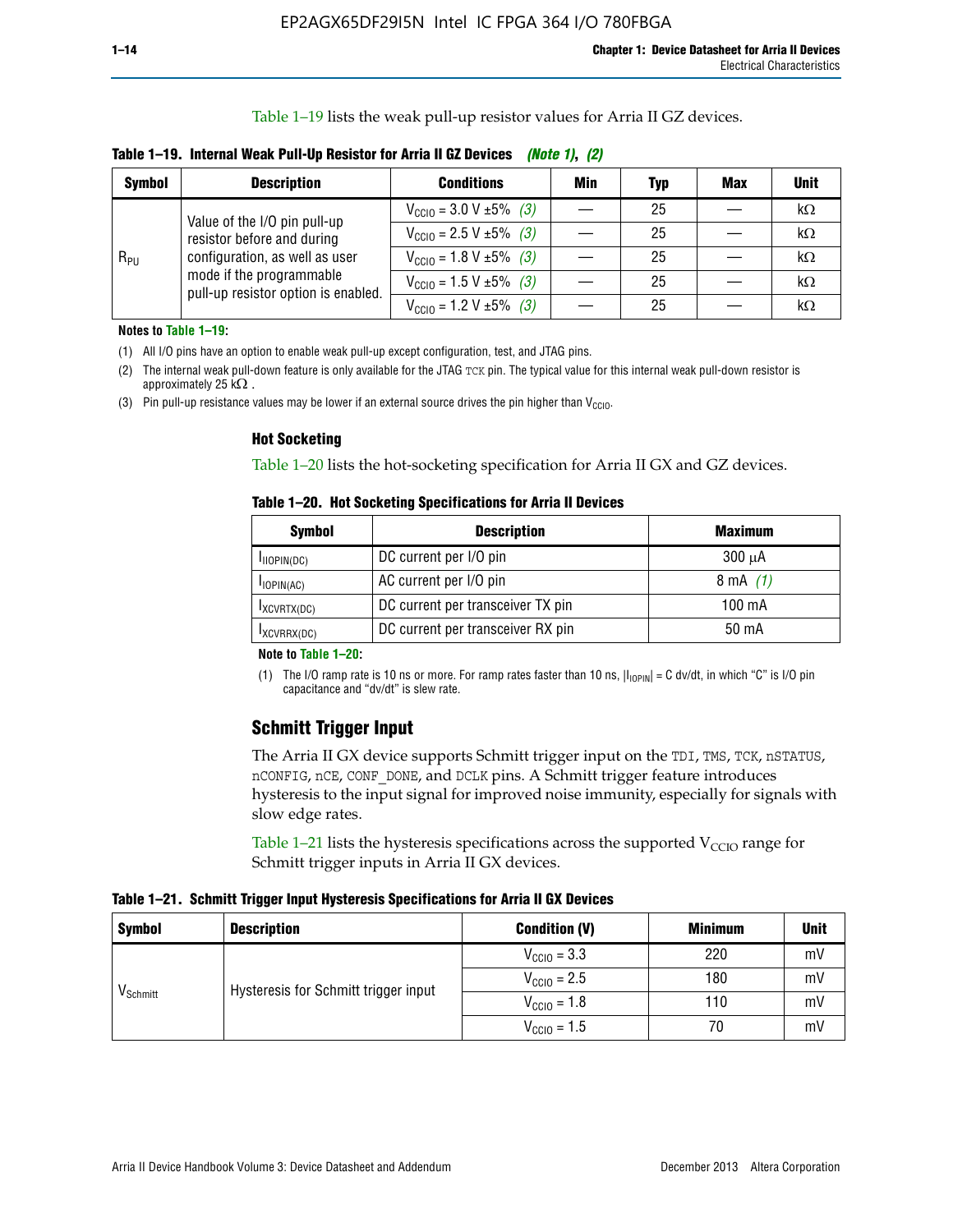# **I/O Standard Specifications**

Table 1–22 through Table 1–35 list input voltage ( $V_{IH}$  and  $V_{IL}$ ), output voltage ( $V_{OH}$ and  $V_{OL}$ ), and current drive characteristics ( $I_{OH}$  and  $I_{OL}$ ) for various I/O standards supported by the Arria II device family. They also show the Arria II device family I/O standard specifications.  $V_{OL}$  and  $V_{OH}$  values are valid at the corresponding  $I_{OH}$  and I<sub>OL</sub>, respectively.

**1.** For an explanation of terms used in Table 1–22 through Table 1–35, refer to "Glossary" on page 1–74.

Table 1–22 lists the single-ended I/O standards for Arria II GX devices.

| I/O Standard | $V_{CCl0} (V)$ |            |            | $V_{IL}(V)$ |                                    | $V_{\text{IH}}(V)$                 |                            | $V_{OH} (V)$                       | $I_{0L}$                           | $I_{0H}$       |        |
|--------------|----------------|------------|------------|-------------|------------------------------------|------------------------------------|----------------------------|------------------------------------|------------------------------------|----------------|--------|
|              | Min            | <b>Typ</b> | <b>Max</b> | Min         | <b>Max</b>                         | Min                                | <b>Max</b>                 | <b>Max</b>                         | Min                                | (mA)           | (mA)   |
| 3.3 V LVTTL  | 3.135          | 3.3        | 3.465      | $-0.3$      | 0.8                                | 1.7                                | 3.6                        | 0.45                               | 2.4                                | 4              | $-4$   |
| 3.3 V LVCMOS | 3.135          | 3.3        | 3.465      | $-0.3$      | 0.8                                | 1.7                                | 3.6                        | 0.2                                | $V_{\text{CCIO}}$ -0.2             | $\overline{2}$ | $-2$   |
| 3.0 V LVTTL  | 2.85           | 3          | 3.15       | $-0.3$      | 0.8                                | 1.7                                | $V_{\text{CCIO}} +$<br>0.3 | 0.45                               | 2.4                                | 4              | $-4$   |
| 3.0 V LVCMOS | 2.85           | 3          | 3.15       | $-0.3$      | 0.8                                | 1.7                                | $V_{\text{CCIO}} +$<br>0.3 | 0.2                                | $V_{\text{CCIO}}$ - 0.2            | 0.1            | $-0.1$ |
| 2.5 V LVCMOS | 2.375          | 2.5        | 2.625      | $-0.3$      | 0.7                                | 1.7                                | $V_{\text{CCIO}} +$<br>0.3 | 0.4                                | $\overline{c}$                     | 1              | $-1$   |
| 1.8 V LVCMOS | 1.71           | 1.8        | 1.89       | $-0.3$      | $0.35 \times$<br>V <sub>CCIO</sub> | $0.65 \times$<br>V <sub>CClO</sub> | $V_{CC10} +$<br>0.3        | 0.45                               | $V_{CGIO}$ -<br>0.45               | $\overline{2}$ | $-2$   |
| 1.5 V LVCMOS | 1.425          | 1.5        | 1.575      | $-0.3$      | $0.35 \times$<br>V <sub>CCIO</sub> | $0.65 \times$<br>V <sub>CClO</sub> | $V_{CClO}$ +<br>0.3        | $0.25 \times$<br>V <sub>CCIO</sub> | $0.75 \times$<br>V <sub>CCIO</sub> | $\overline{2}$ | $-2$   |
| 1.2 V LVCMOS | 1.14           | 1.2        | 1.26       | $-0.3$      | $0.35 \times$<br>V <sub>CCIO</sub> | $0.65 \times$<br>V <sub>CCIO</sub> | $V_{CC10} +$<br>0.3        | $0.25 \times$<br>V <sub>CCIO</sub> | $0.75 \times$<br>$V_{\text{CGIO}}$ | $\overline{2}$ | $-2$   |
| 3.0-V PCI    | 2.85           | 3          | 3.15       |             | $0.3 \times$<br>V <sub>CCIO</sub>  | $0.5 \times$<br>V <sub>CCIO</sub>  | $V_{CC10} +$<br>0.3        | $0.1 \times$<br>V <sub>CCIO</sub>  | $0.9 \times V_{\text{CC10}}$       | 1.5            | $-0.5$ |
| 3.0-V PCI-X  | 2.85           | 3          | 3.15       |             | $0.35 \times$<br>V <sub>CCIO</sub> | $0.5 \times$<br>$V_{\rm CClO}$     | $V_{CCIO} +$<br>0.3        | $0.1 \times$<br>V <sub>CCIO</sub>  | $0.9 \times V_{\text{CC10}}$       | 1.5            | $-0.5$ |

**Table 1–22. Single-Ended I/O Standards for Arria II GX Devices**

Table 1–23 lists the single-ended I/O standards for Arria II GZ devices.

|  |  |  | Table 1-23. Single-Ended I/O Standards for Arria II GZ Devices (Part 1 of 2) |  |
|--|--|--|------------------------------------------------------------------------------|--|
|--|--|--|------------------------------------------------------------------------------|--|

| I/O Standard  | $V_{CCl0}(V)$ |     | $V_{IL}(V)$ |            | $V_{IH} (V)$                       |                                    | $V_{OL}(V)$                | $V_{OH} (V)$                       | <b>I</b> OL                        | <sup>1</sup> OH |        |
|---------------|---------------|-----|-------------|------------|------------------------------------|------------------------------------|----------------------------|------------------------------------|------------------------------------|-----------------|--------|
|               | Min           | Typ | <b>Max</b>  | <b>Min</b> | <b>Max</b>                         | Min                                | <b>Max</b>                 | <b>Max</b>                         | Min                                | (mA)            | (mA)   |
| <b>LVTTL</b>  | 2.85          | 3   | 3.15        | $-0.3$     | 0.8                                | 1.7                                | 3.6                        | 0.4                                | 2.4                                | 2               | $-2$   |
| <b>LVCMOS</b> | 2.85          | 3   | 3.15        | $-0.3$     | 0.8                                | 1.7                                | 3.6                        | 0.2                                | $V_{\text{CCIO}}$ - 0.2            | 0.1             | $-0.1$ |
| 2.5V          | 2.375         | 2.5 | 2.625       | $-0.3$     | 0.7                                | 1.7                                | 3.6                        | 0.4                                | 2                                  |                 | $-1$   |
| 1.8V          | 1.71          | 1.8 | 1.89        | $-0.3$     | $0.35 \times$<br>V <sub>CCIO</sub> | $0.65 \times$<br>$V_{\rm CClO}$    | $V_{\text{CC1O}} +$<br>0.3 | 0.45                               | $V_{CGIO}$ -<br>0.45               | 2               | -2     |
| 1.5V          | 1.425         | 1.5 | .575        | $-0.3$     | $0.35 \times$<br>V <sub>CCIO</sub> | $0.65 \times$<br>V <sub>CCIO</sub> | $V_{\text{CC1O}} +$<br>0.3 | $0.25 \times$<br>V <sub>CCIO</sub> | $0.75 \times$<br>V <sub>CCIO</sub> | 2               | -2     |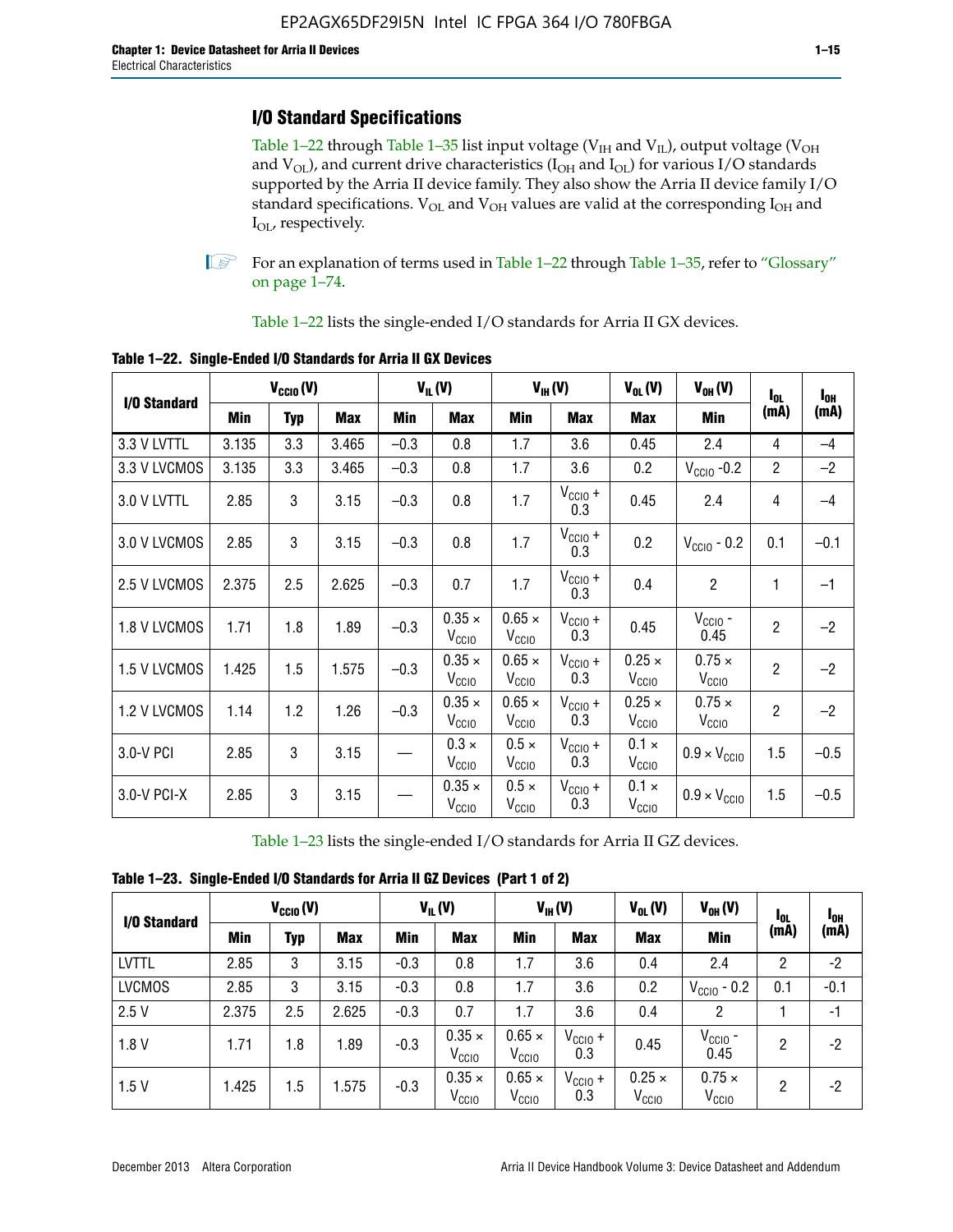| I/O Standard |      | $V_{\text{CCIO}}(V)$ |            |        | $V_{IL}(V)$                        |                                    | $V_{IH} (V)$               | $V_{OL}(V)$                        | V <sub>oh</sub> (V)                | 1 <sub>0L</sub> | l <sub>oh</sub> |
|--------------|------|----------------------|------------|--------|------------------------------------|------------------------------------|----------------------------|------------------------------------|------------------------------------|-----------------|-----------------|
|              | Min  | Typ                  | <b>Max</b> | Min    | <b>Max</b>                         | Min                                | <b>Max</b>                 | <b>Max</b>                         | Min                                | (mA)            | (mA)            |
| 1.2V         | 1.14 | 1.2                  | .26        | $-0.3$ | $0.35 \times$<br>V <sub>CCIO</sub> | $0.65 \times$<br>V <sub>CCIO</sub> | $V_{\text{CC1O}} +$<br>0.3 | $0.25 \times$<br>V <sub>CCIO</sub> | $0.75 \times$<br>V <sub>CCIO</sub> | 2               | -2              |
| 3.0-V PCI    | 2.85 | 3                    | 3.15       |        | $0.3 \times$<br>V <sub>CCIO</sub>  | $0.5 \times$<br>V <sub>CCIO</sub>  | 3.6                        | $0.1 \times$<br>V <sub>CCIO</sub>  | $0.9 \times V_{\text{CC10}}$       | 1.5             | $-0.5$          |
| 3.0-V PCI-X  | 2.85 | 3                    | 3.15       |        | $0.35 \times$<br>V <sub>CCIO</sub> | $0.5 \times$<br>V <sub>CCIO</sub>  |                            | $0.1 \times$<br>V <sub>CCIO</sub>  | $0.9 \times V_{\text{CC10}}$       | 1.5             | $-0.5$          |

**Table 1–23. Single-Ended I/O Standards for Arria II GZ Devices (Part 2 of 2)**

Table 1–24 lists the single-ended SSTL and HSTL I/O reference voltage specifications for Arria II GX devices.

**Table 1–24. Single-Ended SSTL and HSTL I/O Reference Voltage Specifications for Arria II GX Devices**

| I/O Standard        |       | $V_{CGI0} (V)$ |            |                                    | $V_{REF}(V)$                 |                                    |                                 | $V_{TT} (V)$                      |                                    |
|---------------------|-------|----------------|------------|------------------------------------|------------------------------|------------------------------------|---------------------------------|-----------------------------------|------------------------------------|
|                     | Min   | <b>Typ</b>     | <b>Max</b> | Min                                | Typ                          | Max                                | Min                             | <b>Typ</b>                        | <b>Max</b>                         |
| SSTL-2 Class I, II  | 2.375 | 2.5            | 2.625      | $0.49 \times$<br>V <sub>CCIO</sub> | $0.5 \times V_{\text{CCIO}}$ | $0.51 \times$<br>V <sub>CCIO</sub> | $V_{REF}$ -<br>0.04             | $V_{REF}$                         | $V_{REF}$ +<br>0.04                |
| SSTL-18 Class I, II | 1.71  | 1.8            | 1.89       | 0.833                              | 0.9                          | 0.969                              | $V_{REF}$ -<br>0.04             | V <sub>REF</sub>                  | $V_{REF}$ +<br>0.04                |
| SSTL-15 Class I, II | 1.425 | 1.5            | 1.575      | $0.47 \times$<br>V <sub>CCIO</sub> | $0.5 \times V_{\text{CC10}}$ | $0.53 \times$<br>V <sub>CCIO</sub> | $0.47 \times$<br>$V_{\rm CClO}$ | $0.5 \times$<br>V <sub>CCIO</sub> | $0.53 \times$<br>V <sub>CCIO</sub> |
| HSTL-18 Class I, II | 1.71  | 1.8            | 1.89       | 0.85                               | 0.9                          | 0.95                               | 0.85                            | 0.9                               | 0.95                               |
| HSTL-15 Class I, II | 1.425 | 1.5            | 1.575      | 0.71                               | 0.75                         | 0.79                               | 0.71                            | 0.75                              | 0.79                               |
| HSTL-12 Class I, II | 1.14  | 1.2            | 1.26       | $0.48 \times$<br>V <sub>CCIO</sub> | $0.5 \times V_{\text{CC10}}$ | $0.52 \times$<br>V <sub>CCIO</sub> |                                 | $V_{\text{CClO}}/2$               |                                    |

Table 1–25 lists the single-ended SSTL and HSTL I/O reference voltage specifications for Arria II GZ devices.

**Table 1–25. Single-Ended SSTL and HSTL I/O Reference Voltage Specifications for Arria II GZ Devices** 

| I/O Standard<br>SSTL-2 Class I, II<br>SSTL-18 Class I, II<br>SSTL-15 Class I, II<br>HSTL-18 Class I, II<br>HSTL-15 Class I, II |       | $V_{\text{CCIO}}(V)$ |            |                                    | $V_{REF}(V)$                 |                                    |                                   | $V_{TT}(V)$         |                                    |
|--------------------------------------------------------------------------------------------------------------------------------|-------|----------------------|------------|------------------------------------|------------------------------|------------------------------------|-----------------------------------|---------------------|------------------------------------|
|                                                                                                                                | Min   | <b>Typ</b>           | <b>Max</b> | Min                                | Typ                          | <b>Max</b>                         | Min                               | Typ                 | Max                                |
|                                                                                                                                | 2.375 | 2.5                  | 2.625      | $0.49 \times$<br>V <sub>CCIO</sub> | $0.5 \times V_{\text{CC10}}$ | $0.51 \times$<br>V <sub>CCIO</sub> | $V_{REF}$ -<br>0.04               | V <sub>REF</sub>    | $V_{REF}$ +<br>0.04                |
|                                                                                                                                | 1.71  | 1.8                  | 1.89       | 0.833                              | 0.9                          | 0.969                              | $V_{REF}$ -<br>0.04               | V <sub>REF</sub>    | $V_{REF}$ +<br>0.04                |
|                                                                                                                                | 1.425 | 1.5                  | 1.575      | $0.47 \times$<br>V <sub>CCIO</sub> | $0.5 \times V_{\text{CC10}}$ | $0.53 \times$<br>V <sub>CCIO</sub> | $0.47 \times$<br>V <sub>CCD</sub> | V <sub>REF</sub>    | $0.53 \times$<br>V <sub>CCIO</sub> |
|                                                                                                                                | 1.71  | 1.8                  | 1.89       | 0.85                               | 0.9                          | 0.95                               |                                   | $V_{\text{CC10}}/2$ |                                    |
|                                                                                                                                | 1.425 | 1.5                  | 1.575      | 0.68                               | 0.75                         | 0.9                                |                                   | $V_{\rm CC10}$ /2   |                                    |
| HSTL-12 Class I, II                                                                                                            | 1.14  | 1.2                  | 1.26       | $0.47 \times$<br>V <sub>CCIO</sub> | $0.5 \times V_{\text{CC10}}$ | $0.53 \times$<br>V <sub>CCIO</sub> |                                   | $V_{\text{CC10}}/2$ |                                    |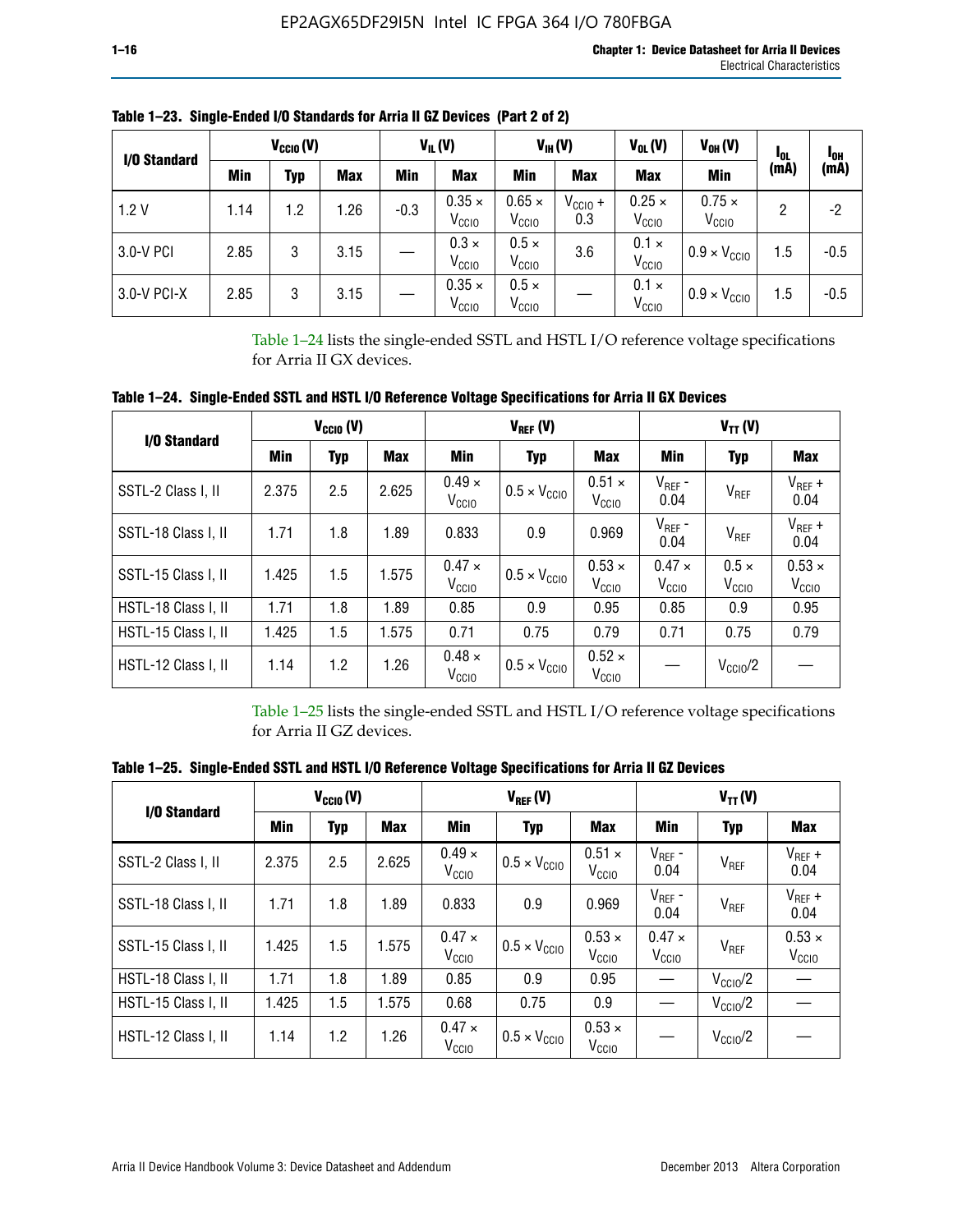Table 1–26 lists the single-ended SSTL and HSTL I/O standard signal specifications for Arria II GX devices.

|                     |         | $V_{IL(DC)}(V)$      |                      | $V_{IH(DC)}(V)$             | $V_{IL(AC)}$ (V)  | $V_{IH(AC)}(V)$      | $V_{OL}$ (V)                       | $V_{OH} (V)$                       | l <sub>ot</sub> | $I_{0H}$ |
|---------------------|---------|----------------------|----------------------|-----------------------------|-------------------|----------------------|------------------------------------|------------------------------------|-----------------|----------|
| <b>I/O Standard</b> | Min     | Max                  | Min                  | <b>Max</b>                  | Max               | Min                  | <b>Max</b>                         | Min                                | (mA)            | (mA)     |
| SSTL-2 Class I      | $-0.3$  | $V_{REF}$ -<br>0.18  | $V_{REF} +$<br>0.18  | $V_{\text{CCIO}} +$<br>0.3  | $V_{REF}$ - 0.35  | $V_{REF} +$<br>0.35  | $V_{TT}$ -<br>0.57                 | $V_{TT}$ +<br>0.57                 | 8.1             | $-8.1$   |
| SSTL-2 Class II     | $-0.3$  | $V_{REF}$ -<br>0.18  | $V_{REF} +$<br>0.18  | $V_{CCIO} +$<br>0.3         | $V_{REF}$ - 0.35  | $V_{REF} +$<br>0.35  | $V_{TT}$ -<br>0.76                 | $V_{TT}$ +<br>0.76                 | 16.4            | $-16.4$  |
| SSTL-18 Class I     | $-0.3$  | $V_{REF}$ -<br>0.125 | $V_{REF}$ +<br>0.125 | $V_{\text{CC1O}} +$<br>0.3  | $V_{REF}$ - 0.25  | $V_{REF}$ +<br>0.25  | $V_{TT}$ -<br>0.475                | $V_{TT}$ +<br>0.475                | 6.7             | $-6.7$   |
| SSTL-18 Class II    | $-0.3$  | $V_{REF}$ -<br>0.125 | $V_{REF}$ +<br>0.125 | $V_{\text{CC1O}} +$<br>0.3  | $V_{REF}$ - 0.25  | $V_{REF}$ +<br>0.25  | 0.28                               | $V_{\text{CCIO}}$ -<br>0.28        | 13.4            | $-13.4$  |
| SSTL-15 Class I     | $-0.3$  | $V_{REF}$ -<br>0.1   | $V_{REF}$ +<br>0.1   | $V_{\text{CCIO}} +$<br>0.3  | $V_{REF} - 0.175$ | $V_{REF}$ +<br>0.175 | $0.2 \times$<br>V <sub>CCIO</sub>  | $0.8 \times$<br>V <sub>CCIO</sub>  | 8               | $-8$     |
| SSTL-15 Class II    | $-0.3$  | $V_{REF}$ -<br>0.1   | $V_{REF}$ +<br>0.1   | $V_{\text{CCIO}} +$<br>0.3  | $V_{REF}$ - 0.175 | $V_{REF}$ +<br>0.175 | $0.2 \times$<br>V <sub>CCIO</sub>  | $0.8 \times$<br>V <sub>CCIO</sub>  | 16              | $-16$    |
| HSTL-18 Class I     | $-0.3$  | $V_{REF}$ -<br>0.1   | $V_{REF}$ +<br>0.1   | $V_{CCIO} +$<br>0.3         | $V_{REF}$ - 0.2   | $V_{REF}$ + 0.2      | 0.4                                | $V_{CCIO}$ -<br>0.4                | 8               | $-8$     |
| HSTL-18 Class II    | $-0.3$  | $V_{REF}$ -<br>0.1   | $V_{REF} +$<br>0.1   | $V_{\text{CCIO}} +$<br>0.3  | $V_{REF}$ - 0.2   | $V_{REF}$ + 0.2      | 0.4                                | $V_{\text{CCIO}}$ -<br>0.4         | 16              | $-16$    |
| HSTL-15 Class I     | $-0.3$  | $V_{REF}$ -<br>0.1   | $V_{REF}$ +<br>0.1   | $V_{\text{CCIO}} +$<br>0.3  | $V_{REF}$ - 0.2   | $V_{REF}$ + 0.2      | 0.4                                | $V_{\text{CCIO}}$ -<br>0.4         | 8               | $-8$     |
| HSTL-15 Class II    | $-0.3$  | $V_{REF}$ -<br>0.1   | $V_{REF}$ +<br>0.1   | $V_{\text{CCIO}} +$<br>0.3  | $V_{REF}$ - 0.2   | $V_{REF}$ + 0.2      | 0.4                                | $V_{CGIO}$ -<br>0.4                | 16              | $-16$    |
| HSTL-12 Class I     | $-0.15$ | $V_{REF}$ -<br>0.08  | $V_{REF}$ +<br>0.08  | $V_{\text{CCIO}} +$<br>0.15 | $V_{REF}$ - 0.15  | $V_{REF} +$<br>0.15  | $0.25 \times$<br>V <sub>CCIO</sub> | $0.75 \times$<br>V <sub>CCIO</sub> | 8               | $-8$     |
| HSTL-12 Class II    | $-0.15$ | $V_{REF}$ -<br>0.08  | $V_{REF}$ +<br>0.08  | $V_{\text{CC1O}} +$<br>0.15 | $V_{REF}$ - 0.15  | $V_{REF} +$<br>0.15  | $0.25 \times$<br>V <sub>CCIO</sub> | $0.75 \times$<br>V <sub>CCIO</sub> | 14              | $-14$    |

**Table 1–26. Single-Ended SSTL and HSTL I/O Standard Signal Specifications for Arria II GX Devices** 

Table 1–27 lists the single-ended SSTL and HSTL I/O standard signal specifications for Arria II GZ devices.

| Table 1–27. Single-Ended SSTL and HSTL I/O Standards Signal Specifications for Arria II GZ Devices (Part 1 of 2) |  |  |  |  |
|------------------------------------------------------------------------------------------------------------------|--|--|--|--|
|                                                                                                                  |  |  |  |  |

| I/O Standard     |        | $V_{IL(DC)}(V)$      |                      | $V_{IH(DC)}(V)$     | $V_{IL(AC)}(V)$      | $V_{IH(AC)}(V)$      | $V_{OL}$ (V)                      | $V_{OH} (V)$                   | $I_{0L}$ | l <sub>oh</sub> |
|------------------|--------|----------------------|----------------------|---------------------|----------------------|----------------------|-----------------------------------|--------------------------------|----------|-----------------|
|                  | Min    | <b>Max</b>           | <b>Min</b>           | <b>Max</b>          | <b>Max</b>           | Min                  | <b>Max</b>                        | Min                            | (mA)     | (mA)            |
| SSTL-2 Class I   | $-0.3$ | $V_{REF}$ -<br>0.15  | $V_{REF} +$<br>0.15  | $V_{CClO} +$<br>0.3 | $V_{REF}$ -<br>0.31  | $V_{REF} +$<br>0.31  | $V_{TT}$ -<br>0.57                | $V_{TT}$ +<br>0.57             | 8.1      | $-8.1$          |
| SSTL-2 Class II  | $-0.3$ | $V_{REF}$ -<br>0.15  | $V_{REF} +$<br>0.15  | $V_{CClO} +$<br>0.3 | $V_{REF}$ -<br>0.31  | $V_{REF} +$<br>0.31  | $V_{TT}$ -<br>0.76                | $V_{TT}$ +<br>0.76             | 16.2     | $-16.2$         |
| SSTL-18 Class I  | $-0.3$ | $V_{REF}$ -<br>0.125 | $V_{REF}$ +<br>0.125 | $V_{CClO} +$<br>0.3 | $V_{REF}$ -<br>0.25  | $V_{REF}$ +<br>0.25  | $V_{TT}$ -<br>0.475               | $V_{TT}$ +<br>0.475            | 6.7      | $-6.7$          |
| SSTL-18 Class II | $-0.3$ | $V_{REF}$ -<br>0.125 | $V_{REF}$ +<br>0.125 | $V_{CC10} +$<br>0.3 | $V_{REF}$ -<br>0.25  | $V_{REF}$ +<br>0.25  | 0.28                              | $V_{\rm CCIO}$ -<br>0.28       | 13.4     | $-13.4$         |
| SSTL-15 Class I  |        | $V_{REF}$ -<br>0.1   | $V_{REF}$ +<br>0.1   |                     | $V_{REF}$ -<br>0.175 | $V_{REF}$ +<br>0.175 | $0.2 \times$<br>V <sub>CCIO</sub> | $0.8 \times$<br>$V_{\rm CClO}$ | 8        | -8              |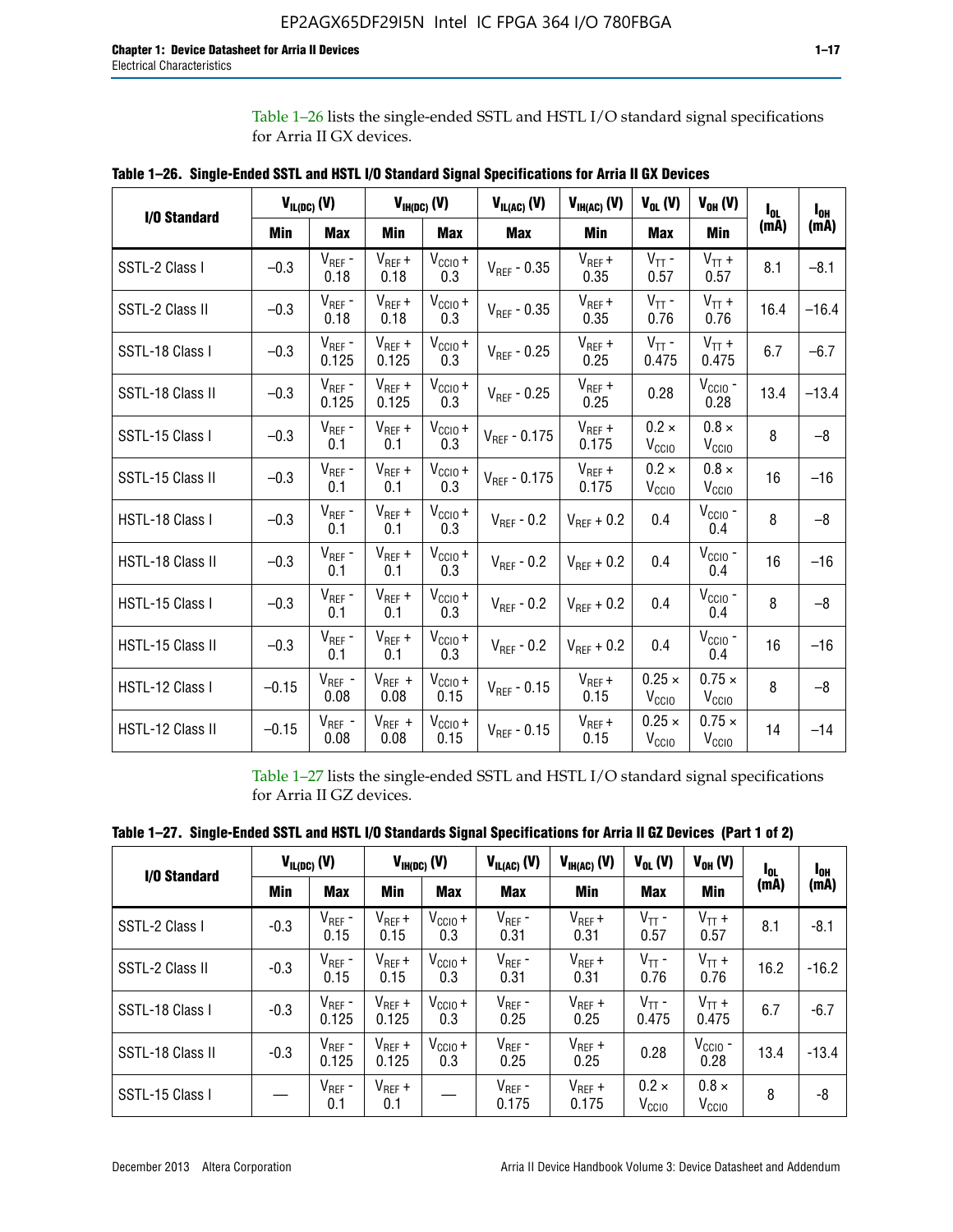| I/O Standard     |         | $V_{IL(DC)}$ (V)    |                     | $V_{IH(DC)}$ (V)            | $V_{IL(AC)}$ (V)       | $V_{IH(AC)}(V)$      | $V_{OL}$ (V)                      | $V_{OH} (V)$                       | I <sub>OL</sub> | $I_{0H}$ |
|------------------|---------|---------------------|---------------------|-----------------------------|------------------------|----------------------|-----------------------------------|------------------------------------|-----------------|----------|
|                  | Min     | Max                 | Min                 | <b>Max</b>                  | <b>Max</b>             | <b>Min</b>           | <b>Max</b>                        | Min                                | (mA)            | (mA)     |
| SSTL-15 Class II |         | $V_{REF}$ -<br>0.1  | $V_{REF}$ +<br>0.1  |                             | $V_{REF}$ -<br>0.175   | $V_{REF}$ +<br>0.175 | $0.2 \times$<br>V <sub>CCIO</sub> | $0.8 \times$<br>V <sub>CCIO</sub>  | 16              | -16      |
| HSTL-18 Class I  |         | $V_{REF}$ -<br>0.1  | $V_{REF}$ +<br>0.1  |                             | $V_{\text{RFF}}$ - 0.2 | $V_{RFF}$ + 0.2      | 0.4                               | $V_{\rm CCIO}$ -<br>0.4            | 8               | -8       |
| HSTL-18 Class II |         | $V_{REF}$ -<br>0.1  | $V_{REF}$ +<br>0.1  |                             | $V_{\text{RFF}}$ - 0.2 | $V_{RFF}$ + 0.2      | 0.4                               | $V_{\text{CCIO}}$ -<br>0.4         | 16              | $-16$    |
| HSTL-15 Class I  |         | $V_{REF}$ -<br>0.1  | $V_{REF}$ +<br>0.1  |                             | $V_{\text{RFF}}$ - 0.2 | $V_{RFF}$ + 0.2      | 0.4                               | $V_{CCIO}$ -<br>0.4                | 8               | -8       |
| HSTL-15 Class II |         | $V_{REF}$ -<br>0.1  | $V_{REF}$ +<br>0.1  |                             | $V_{REF}$ - 0.2        | $V_{RFF}$ + 0.2      | 0.4                               | $V_{CCIO}$ -<br>0.4                | 16              | $-16$    |
| HSTL-12 Class I  | $-0.15$ | $V_{REF}$ -<br>0.08 | $V_{REF}$ +<br>0.08 | $V_{CCIO} +$<br>0.15        | $V_{REF}$ -<br>0.15    | $V_{REF} +$<br>0.15  | $0.25\times$<br>V <sub>CCIO</sub> | $0.75\times$<br>V <sub>CCIO</sub>  | 8               | -8       |
| HSTL-12 Class II | $-0.15$ | $V_{REF}$ -<br>0.08 | $V_{REF}$ +<br>0.08 | $V_{\text{CC1O}} +$<br>0.15 | $V_{REF}$ -<br>0.15    | $V_{REF}$ +<br>0.15  | $0.25\times$<br>V <sub>CCIO</sub> | $0.75 \times$<br>V <sub>CCIO</sub> | 16              | -16      |

**Table 1–27. Single-Ended SSTL and HSTL I/O Standards Signal Specifications for Arria II GZ Devices (Part 2 of 2)**

Table 1–28 lists the differential SSTL I/O standards for Arria II GX devices.

**Table 1–28. Differential SSTL I/O Standards for Arria II GX Devices**

| I/O Standard        |       | $V_{\text{CCIO}}(V)$ |            | $V_{SWING(DC)}$ (V) |                   |                                 | $V_{X(AC)}(V)$  |                                 |      | $V_{SWING(AC)}$ (V) |                              | $V_{OX(AC)}$ (V) |                                |
|---------------------|-------|----------------------|------------|---------------------|-------------------|---------------------------------|-----------------|---------------------------------|------|---------------------|------------------------------|------------------|--------------------------------|
|                     | Min   | Typ                  | <b>Max</b> | <b>Min</b>          | <b>Max</b>        | Min                             | Typ             | <b>Max</b>                      | Min  | <b>Max</b>          | Min                          | Typ              | <b>Max</b>                     |
| SSTL-2 Class I, II  | 2.375 | 2.5                  | 2.625      | 0.36                | V <sub>CCIO</sub> | $V_{\text{CC10}}/2$<br>$-0.2$   |                 | $V_{\rm CC10}$ /2<br>$+0.2$     | 0.7  | V <sub>CCIO</sub>   | $V_{\rm CC10}$ /2<br>$-0.15$ |                  | $V_{\text{CCIO}}/2$<br>$+0.15$ |
| SSTL-18 Class I, II | 1.71  | 1.8                  | l.89       | 0.25                | V <sub>CCIO</sub> | $V_{\text{CCIO}}/2$<br>$-0.175$ |                 | $V_{\text{CC10}}/2$<br>$+0.175$ | 0.5  | V <sub>CCIO</sub>   | $V_{\text{CC10}}/2$<br>0.125 |                  | $V_{\text{CCIO}}/2$<br>0.125   |
| SSTL-15 Class I, II | 1.425 | 1.5                  | .575       | 0.2                 |                   |                                 | $V_{CCIO}$<br>2 |                                 | 0.35 |                     |                              | $V_{CCIO}$<br>റ  |                                |

Table 1–29 lists the differential SSTL I/O standards for Arria II GZ devices

**Table 1–29. Differential SSTL I/O Standards for Arria II GZ Devices**

| I/O Standard        |       | $V_{\text{CCIO}}(V)$ |            |      | $V_{SWING(DC)}(V)$          |                            | $V_{X(AC)}(V)$               |                                           |      | V <sub>swing(ac)</sub> (V)  |                                | $V_{OX(AC)}(V)$ |                                 |
|---------------------|-------|----------------------|------------|------|-----------------------------|----------------------------|------------------------------|-------------------------------------------|------|-----------------------------|--------------------------------|-----------------|---------------------------------|
|                     | Min   | Typ                  | <b>Max</b> | Min  | <b>Max</b>                  | Min                        | <b>Typ</b>                   | <b>Max</b>                                | Min  | <b>Max</b>                  | Min                            | Typ             | <b>Max</b>                      |
| SSTL-2 Class I, II  | 2.375 | 2.5                  | 2.625      | 0.3  | V <sub>CCIO</sub><br>$+0.6$ | $V_{\rm CClO}/2$<br>$-0.2$ |                              | $V_{\text{CC10}}/2$<br>$+0.2$             | 0.62 | V <sub>CCIO</sub><br>$+0.6$ | $V_{\text{CC10}}/2$<br>$-0.15$ |                 | $V_{\text{CC10}}/2$<br>$+0.15$  |
| SSTL-18 Class I, II | 1.71  | 1.8                  | 1.89       | 0.25 | V <sub>CCIO</sub><br>$+0.6$ | $V_{\rm CClO}/2$<br>0.175  |                              | $V_{\text{CCIO}}/2$<br>$\ddot{}$<br>0.175 | 0.5  | V <sub>CCIO</sub><br>$+0.6$ | $V_{\text{CC10}}/2$<br>- 0.125 |                 | $V_{\text{CC10}}/2$<br>$+0.125$ |
| SSTL-15 Class I, II | 1.425 | 1.5                  | .575       | 0.2  |                             |                            | $V_{CCIO}$<br>$\overline{2}$ |                                           | 0.35 |                             |                                | $V_{CClO}$<br>2 |                                 |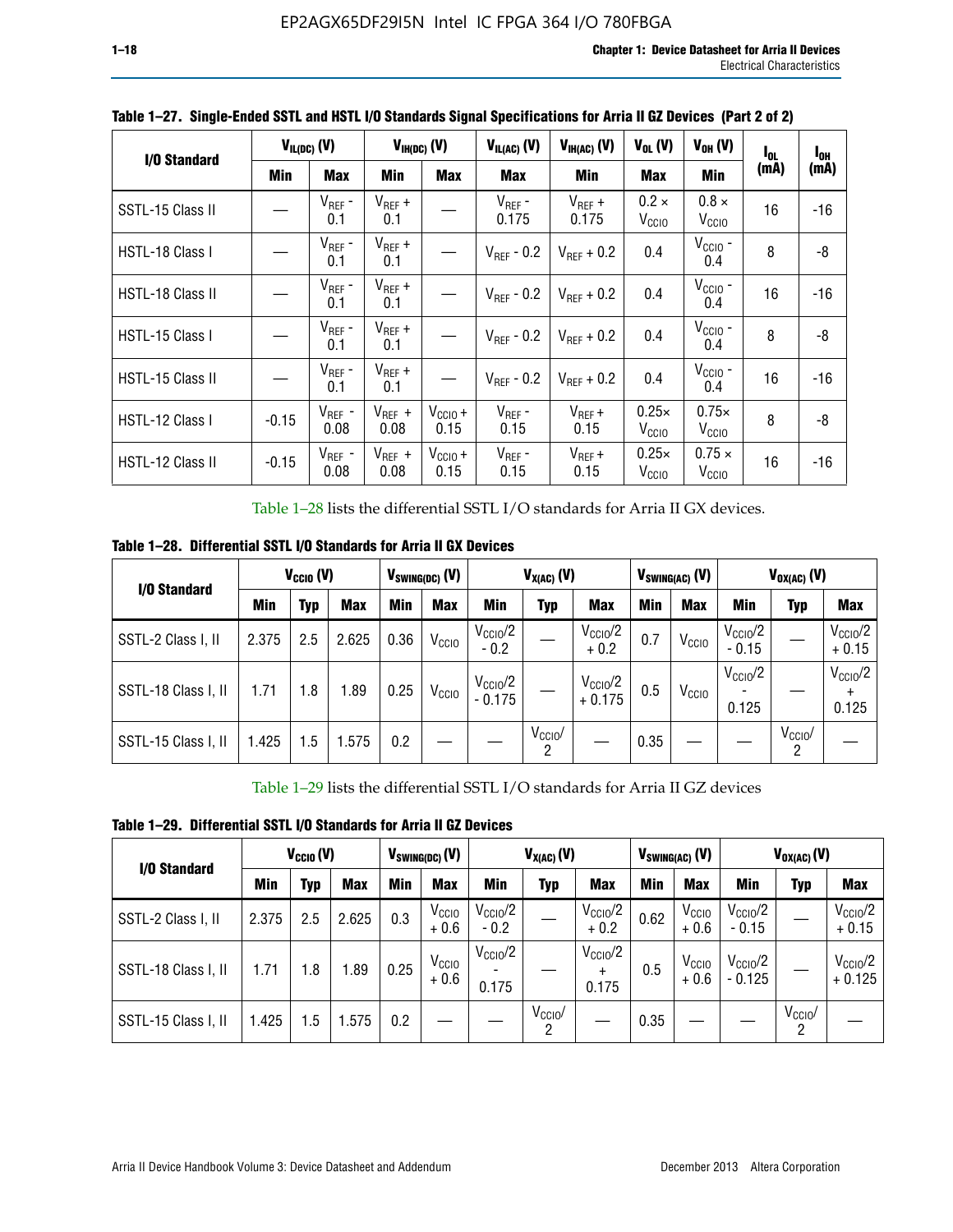Table 1–30 lists the HSTL I/O standards for Arria II GX devices.

| I/O Standard        | $V_{CGI0} (V)$ |            |            | $V_{\text{DIF(DC)}}$ (V) |            |      | $V_{X(AC)}(V)$                    |            |                                       | $V_{CM(DC)}(V)$                   |                                    |     | $V_{DIF(AC)}(V)$ |
|---------------------|----------------|------------|------------|--------------------------|------------|------|-----------------------------------|------------|---------------------------------------|-----------------------------------|------------------------------------|-----|------------------|
|                     | <b>Min</b>     | Typ        | <b>Max</b> | Min                      | <b>Max</b> | Min  | Typ                               | <b>Max</b> | Min                                   | Typ                               | <b>Max</b>                         | Min | <b>Max</b>       |
| HSTL-18 Class I     | 1.71           | .8         | .89        | 0.2                      | __         | 0.85 |                                   | 0.95       | 0.88                                  |                                   | 0.95                               | 0.4 |                  |
| HSTL-15 Class I, II | 1.425          | .5         | .575       | 0.2                      | --         | 0.71 |                                   | 0.79       | 0.71                                  |                                   | 0.79                               | 0.4 |                  |
| HSTL-12 Class I, II | 1.14           | $\cdot$ .2 | .26        | 0.16                     |            |      | $0.5 \times$<br>V <sub>CCIO</sub> |            | 0.48<br>$\times$<br>V <sub>CCIO</sub> | $0.5 \times$<br>V <sub>CCIO</sub> | $0.52 \times$<br>V <sub>CCIO</sub> | 0.3 |                  |

**Table 1–30. Differential HSTL I/O Standards for Arria II GX Devices**

Table 1–31 lists the HSTL I/O standards for Arria II GZ devices.

**Table 1–31. Differential HSTL I/O Standards for Arria II GZ Devices**

| I/O Standard        | $V_{\text{CCIO}}(V)$ |         |            | $V_{\text{DIF(DC)}}(V)$ |                             |      | $V_{X(AC)}(V)$                    |            |                                   | $V_{CM(DC)}$ (V)                  |                                   |     | $V_{DIF(AC)}$ (V)         |
|---------------------|----------------------|---------|------------|-------------------------|-----------------------------|------|-----------------------------------|------------|-----------------------------------|-----------------------------------|-----------------------------------|-----|---------------------------|
|                     | Min                  | Typ     | <b>Max</b> | <b>Min</b>              | <b>Max</b>                  | Min  | Typ                               | <b>Max</b> | <b>Min</b>                        | Typ                               | <b>Max</b>                        | Min | <b>Max</b>                |
| HSTL-18 Class I     | 71، ،                | 1.8     | .89        | 0.2                     | —                           | 0.78 |                                   | 1.12       | 0.78                              |                                   | 1.12                              | 0.4 |                           |
| HSTL-15 Class I, II | .425                 | $1.5\,$ | .575       | 0.2                     | —                           | 0.68 |                                   | 0.9        | 0.68                              |                                   | 0.9                               | 0.4 |                           |
| HSTL-12 Class I, II | l.14                 | 1.2     | .26        | 0.16                    | V <sub>CCIO</sub><br>$+0.3$ |      | $0.5 \times$<br>V <sub>CCIO</sub> |            | $0.4 \times$<br>V <sub>CCIO</sub> | $0.5 \times$<br>V <sub>CCIO</sub> | $0.6 \times$<br>V <sub>CCIO</sub> | 0.3 | V <sub>CCIO</sub><br>0.48 |

Table 1–32 lists the differential I/O standard specifications for Arria II GX devices.

**Table 1–32. Differential I/O Standard Specifications for Arria II GX Devices** *(Note 1)*

| 1/0<br><b>Standard</b> | $V_{CGI0} (V)$ |     |            | $V_{ID}$ (mV) |                     |            |      | $V_{IGM} (V)$ (2) |       | $V_{OD} (V)$ (3) |            |       | $V_{OCM}$ (V) |            |
|------------------------|----------------|-----|------------|---------------|---------------------|------------|------|-------------------|-------|------------------|------------|-------|---------------|------------|
|                        | Min            | Typ | <b>Max</b> | Min           | Cond.               | <b>Max</b> | Min  | <b>Max</b>        | Min   | <b>Typ</b>       | <b>Max</b> | Min   | Typ           | <b>Max</b> |
| 2.5V<br><b>LVDS</b>    | 2.375          | 2.5 | 2.625      | 100           | $V_{CM} =$<br>1.25V |            | 0.05 | 1.80              | 0.247 |                  | 0.6        | 1.125 | 1.25          | 1.375      |
| <b>RSDS</b><br>(4)     | 2.375          | 2.5 | 2.625      |               |                     |            |      |                   | 0.1   | 0.2              | 0.6        | 0.5   | 1.2           | 1.4        |
| Mini-LVDS<br>(4)       | 2.375          | 2.5 | 2.625      |               |                     |            |      |                   | 0.25  |                  | 0.6        |       | 1.2           | 1.4        |
| <b>LVPECL</b><br>(5)   | 2.375          | 2.5 | 2.625      | 300           |                     |            | 0.6  | 1.8               |       |                  |            |       |               |            |
| BLVDS $(6)$            | 2.375          | 2.5 | 2.625      | 100           |                     |            |      |                   |       |                  |            |       |               |            |

### **Notes to Table 1–32***:*

(1) The 1.5 V PCML transceiver I/O standard specifications are described in "Transceiver Performance Specifications" on page 1–21.

(2)  $V_{IN}$  range:  $0 \le V_{IN} \le 1.85$  V.

(3) R<sub>L</sub> range:  $90 \leq R$ L  $\leq 110 \Omega$ .

- (4) The RSDS and mini-LVDS I/O standards are only supported for differential outputs.
- (5) The LVPECL input standard is supported at the dedicated clock input pins (GCLK) only.
- (6) There are no fixed  $V_{ICM}$ ,  $V_{OD}$ , and  $V_{OCM}$  specifications for BLVDS. These specifications depend on the system topology.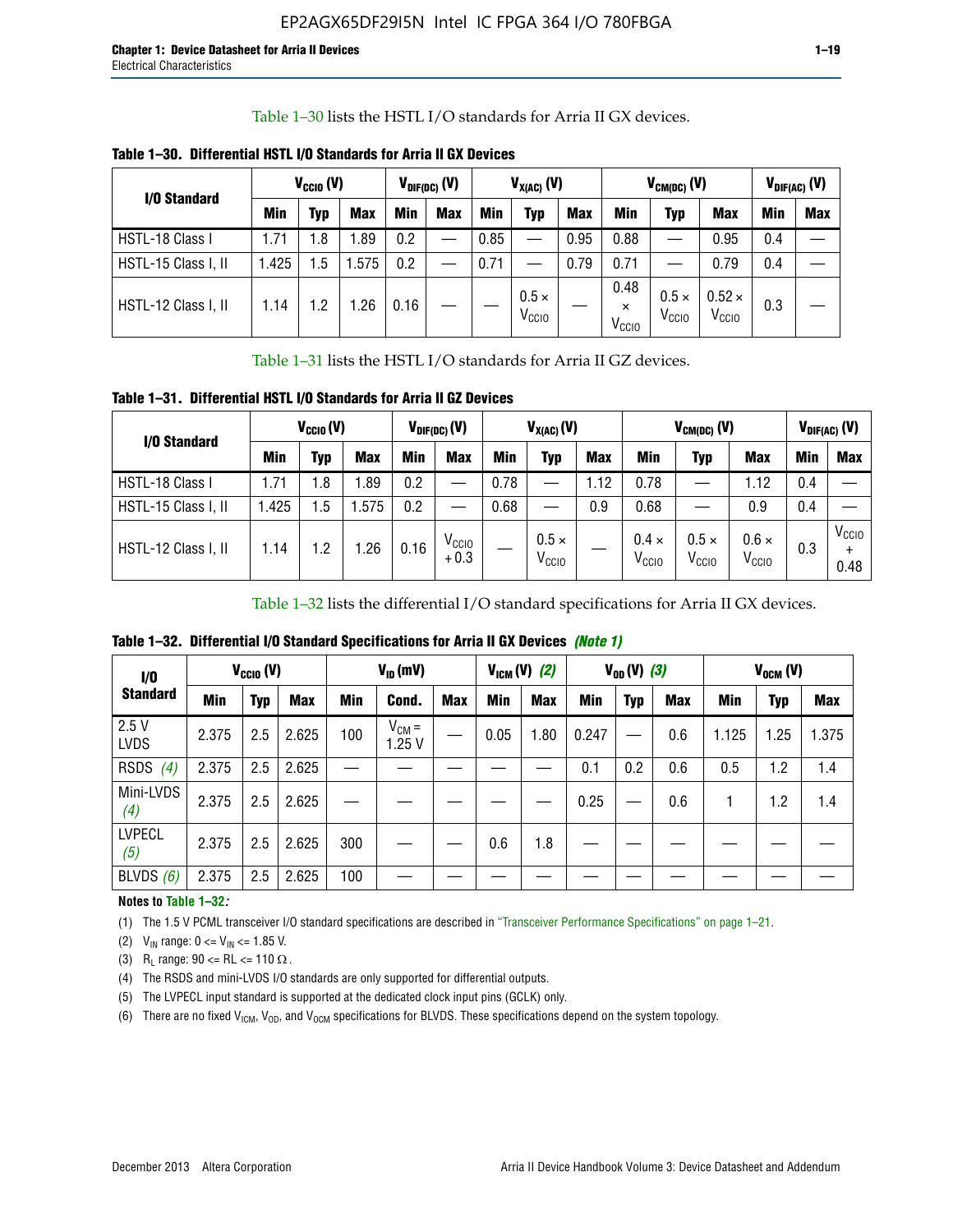Table 1–33 lists the differential I/O standard specifications for Arria II GZ devices.

| $\dot{v}$                    |       | $V_{CClO}$ (V) |            |     | $V_{ID}$ (mV)       |            |      | $V_{ICM(DC)}$ (V) |            | $V_{OD} (V) (3)$ |            |       | $V_{OCM} (V) (3)$ |            |
|------------------------------|-------|----------------|------------|-----|---------------------|------------|------|-------------------|------------|------------------|------------|-------|-------------------|------------|
| <b>Standard</b><br>(2)       | Min   | <b>Typ</b>     | <b>Max</b> | Min | Cond.               | <b>Max</b> | Min  | <b>Max</b>        | <b>Min</b> | <b>Typ</b>       | <b>Max</b> | Min   | Typ               | <b>Max</b> |
| 2.5V<br><b>LVDS</b><br>(HIO) | 2.375 | 2.5            | 2.625      | 100 | $V_{CM} =$<br>1.25V |            | 0.05 | 1.8               | 0.247      |                  | 0.6        | 1.125 | 1.25              | 1.375      |
| 2.5V<br><b>LVDS</b><br>(VIO) | 2.375 | 2.5            | 2.625      | 100 | $V_{CM} =$<br>1.25V |            | 0.05 | 1.8               | 0.247      |                  | 0.6        | 1     | 1.25              | 1.5        |
| <b>RSDS</b><br>(HIO)         | 2.375 | 2.5            | 2.625      | 100 | $V_{CM} =$<br>1.25V |            | 0.3  | 1.4               | 0.1        | 0.2              | 0.6        | 0.5   | 1.2               | 1.4        |
| <b>RSDS</b><br>(VIO)         | 2.375 | 2.5            | 2.625      | 100 | $V_{CM} =$<br>1.25V |            | 0.3  | 1.4               | 0.1        | 0.2              | 0.6        | 0.5   | 1.2               | 1.5        |
| Mini-LVDS<br>(HIO)           | 2.375 | 2.5            | 2.625      | 200 | —                   | 600        | 0.4  | 1.32<br>5         | 0.25       |                  | 0.6        | 1     | 1.2               | 1.4        |
| Mini-LVDS<br>(VIO)           | 2.375 | 2.5            | 2.625      | 200 |                     | 600        | 0.4  | 1.32<br>5         | 0.25       |                  | 0.6        | 1     | 1.2               | 1.5        |
| <b>LVPECL</b>                | 2.375 | 2.5            | 2.625      | 300 |                     |            | 0.6  | 1.8               |            |                  |            |       |                   |            |
| BLVDS $(4)$                  | 2.375 | 2.5            | 2.625      | 100 |                     |            |      |                   |            |                  |            |       |                   |            |

**Table 1–33. Differential I/O Standard Specifications for Arria II GZ Devices** *(Note 1)*

#### **Notes to Table 1–33***:*

(1) 1.4-V/1.5-V PCML transceiver I/O standard specifications are described in "Transceiver Performance Specifications" on page 1–21.

(2) Vertical I/O (VIO) is top and bottom I/Os; horizontal I/O (HIO) is left and right I/Os.

(3) R<sub>l</sub> range:  $90 \leq R L \leq 110 \Omega$ .

(4) There are no fixed  $V_{ICM}$ ,  $V_{OD}$ , and  $V_{OCM}$  specifications for BLVDS. These specifications depend on the system topology.

# **Power Consumption for the Arria II Device Family**

Altera offers two ways to estimate power for a design:

- Using the Microsoft Excel-based Early Power Estimator
- Using the Quartus<sup>®</sup> II PowerPlay Power Analyzer feature

The interactive Microsoft Excel-based Early Power Estimator is typically used prior to designing the FPGA in order to get a magnitude estimate of the device power. The Quartus II PowerPlay Power Analyzer provides better quality estimates based on the specifics of the design after place-and-route is complete. The PowerPlay Power Analyzer can apply a combination of user-entered, simulation-derived, and estimated signal activities which, when combined with detailed circuit models, can yield very accurate power estimates.

f For more information about power estimation tools, refer to the *[PowerPlay Early Power](http://www.altera.com/literature/ug/ug_epe.pdf?GSA_pos=5&WT.oss_r=1&WT.oss=powerplay early power estimator)  [Estimator User Guide](http://www.altera.com/literature/ug/ug_epe.pdf?GSA_pos=5&WT.oss_r=1&WT.oss=powerplay early power estimator)* and the *[PowerPlay Power Analysis](http://www.altera.com/literature/hb/qts/qts_qii53013.pdf)* chapter in volume 3 of the *Quartus II Handbook*.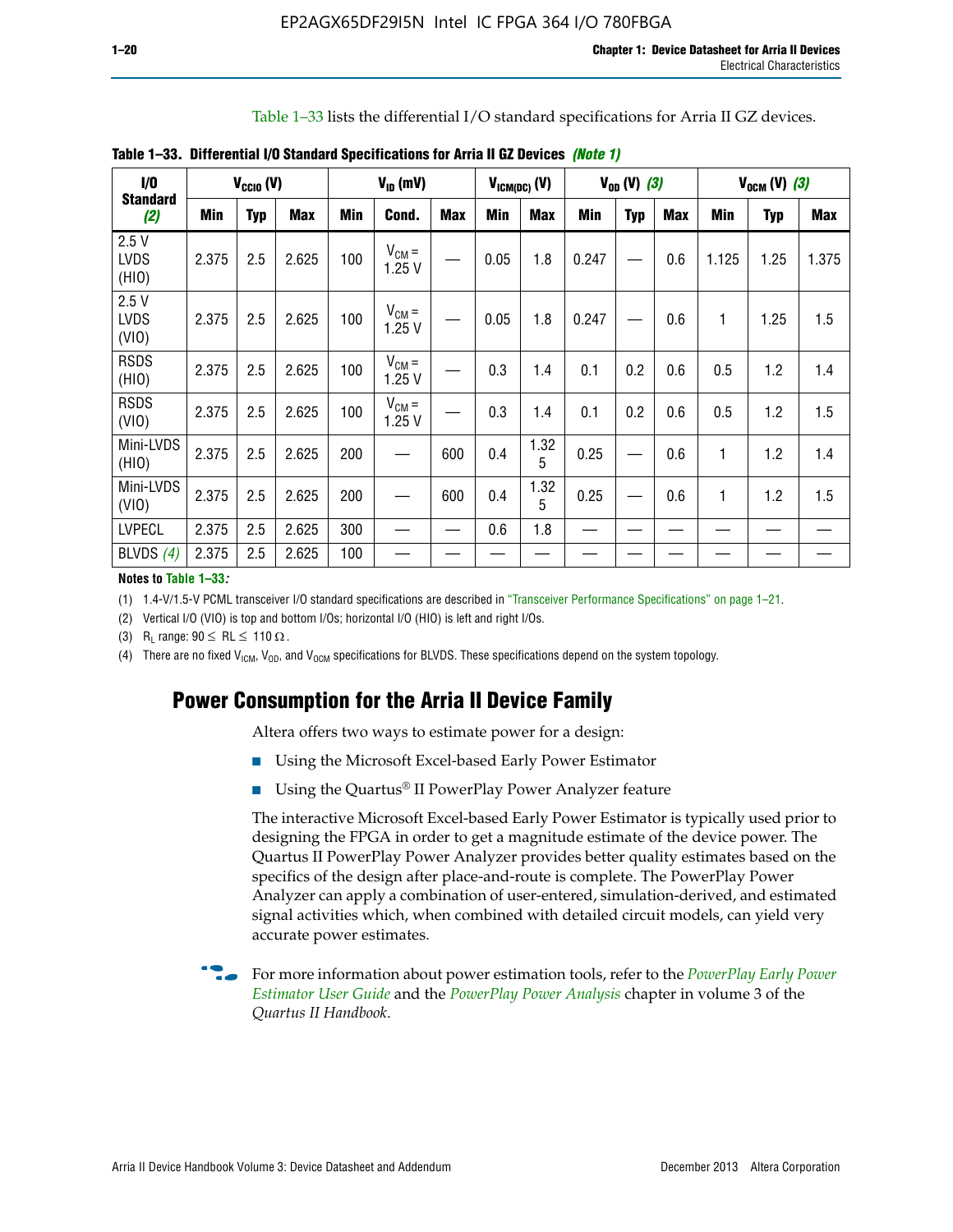# **Switching Characteristics**

This section provides performance characteristics of the Arria II GX and GZ core and periphery blocks for commercial grade devices. The following tables are considered final and are based on actual silicon characterization and testing. These numbers reflect the actual performance of the device under worst-case silicon process, voltage, and junction temperature conditions.

# **Transceiver Performance Specifications**

Table 1–34 lists the Arria II GX transceiver specifications.

### **Table 1–34. Transceiver Specifications for Arria II GX Devices** *(Note 1)* **(Part 1 of 7)**

| Symbol/                                          |                  |            | 13         |            |            | C <sub>4</sub> |                                                                         |            | <b>C5 and 15</b> |            |            | C <sub>6</sub>           |            |               |
|--------------------------------------------------|------------------|------------|------------|------------|------------|----------------|-------------------------------------------------------------------------|------------|------------------|------------|------------|--------------------------|------------|---------------|
| <b>Description</b>                               | <b>Condition</b> | <b>Min</b> | <b>Typ</b> | <b>Max</b> | <b>Min</b> | <b>Typ</b>     | <b>Max</b>                                                              | <b>Min</b> | <b>Typ</b>       | <b>Max</b> | <b>Min</b> | <b>Typ</b>               | <b>Max</b> | <b>Unit</b>   |
| <b>Reference Clock</b>                           |                  |            |            |            |            |                |                                                                         |            |                  |            |            |                          |            |               |
| Supported I/O<br><b>Standards</b>                |                  |            |            |            |            |                | 1.2-V PCML, 1.5-V PCML, 2.5-V PCML, Differential LVPECL, LVDS, and HCSL |            |                  |            |            |                          |            |               |
| Input frequency<br>from REFCLK<br>input pins     |                  | 50         |            | 622.08     | 50         |                | 622.08                                                                  | 50         | —                | 622.08     | 50         |                          | 622.08     | <b>MHz</b>    |
| Input frequency<br>from PLD input                |                  | 50         |            | 200        | 50         |                | 200                                                                     | 50         |                  | 200        | 50         |                          | 200        | MHz           |
| Absolute V <sub>MAX</sub><br>for a REFCLK pin    |                  |            |            | 2.2        |            |                | 2.2                                                                     | —          |                  | 2.2        |            |                          | 2.2        | $\mathsf{V}$  |
| Absolute V <sub>MIN</sub> for<br>a REFCLK pin    |                  | $-0.3$     |            |            | $-0.3$     |                |                                                                         | $-0.3$     | -                |            | $-0.3$     |                          | —          | $\mathsf{V}$  |
| Rise/fall time (2)                               |                  |            | —          | 0.2        | —          | —              | 0.2                                                                     |            | —                | 0.2        | —          | $\overline{\phantom{0}}$ | 0.2        | UI            |
| Duty cycle                                       |                  | 45         |            | 55         | 45         |                | 55                                                                      | 45         | —                | 55         | 45         |                          | 55         | $\frac{0}{0}$ |
| Peak-to-peak<br>differential input<br>voltage    |                  | 200        |            | 2000       | 200        |                | 2000                                                                    | 200        | —                | 2000       | 200        |                          | 2000       | mV            |
| Spread-spectrum<br>modulating clock<br>frequency | PCIe             | 30         |            | 33         | 30         |                | 33                                                                      | 30         |                  | 33         | 30         |                          | 33         | kHz           |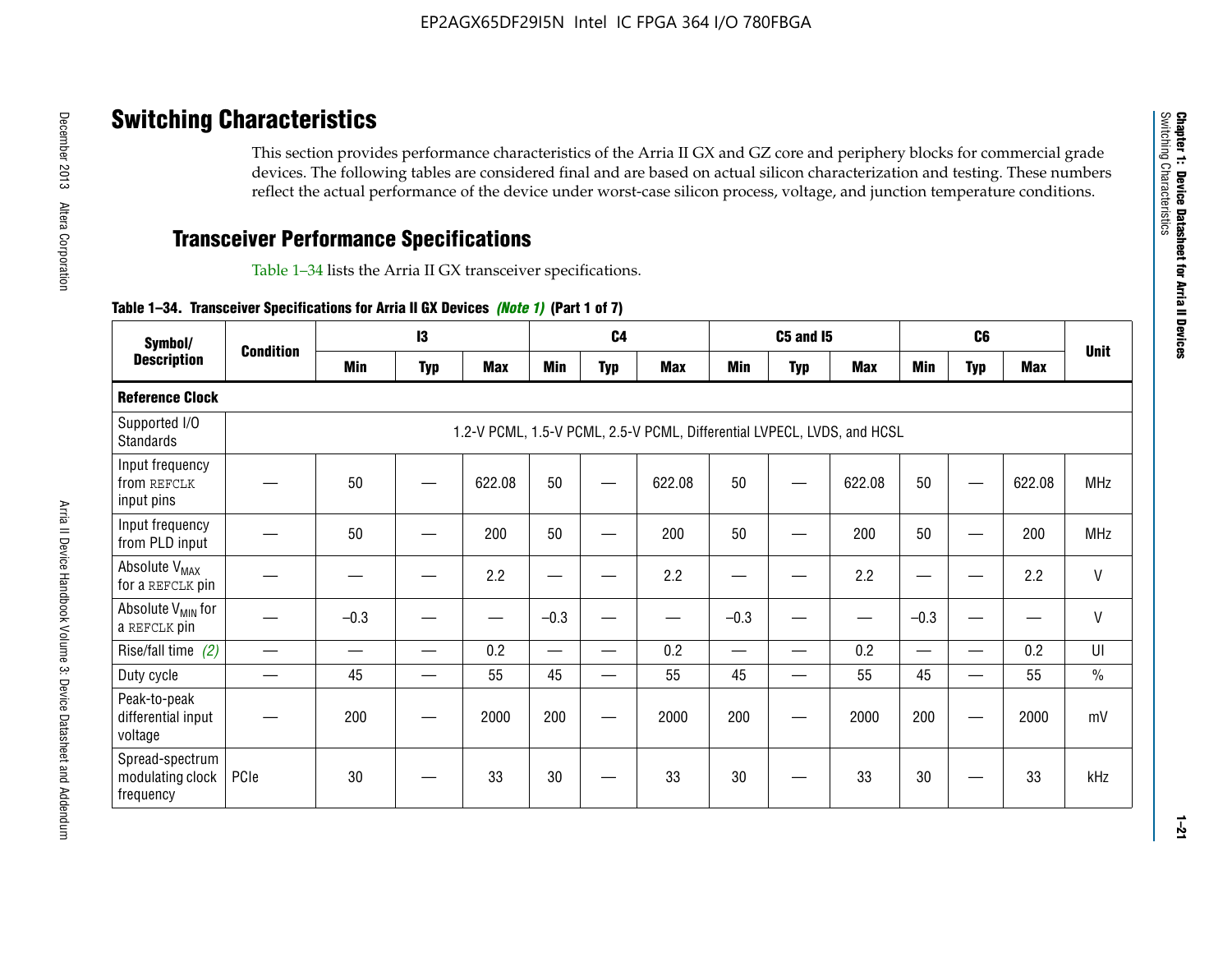# **Table 1–34. Transceiver Specifications for Arria II GX Devices** *(Note 1)* **(Part 2 of 7)**

| Symbol/                                                                                |                                                        |                               | $\mathbf{13}$              |                          |                          | C <sub>4</sub>             |            |                          | C5 and I5                  |            |                          | C <sub>6</sub>             |            |             |
|----------------------------------------------------------------------------------------|--------------------------------------------------------|-------------------------------|----------------------------|--------------------------|--------------------------|----------------------------|------------|--------------------------|----------------------------|------------|--------------------------|----------------------------|------------|-------------|
| <b>Description</b>                                                                     | <b>Condition</b>                                       | <b>Min</b>                    | <b>Typ</b>                 | <b>Max</b>               | <b>Min</b>               | <b>Typ</b>                 | <b>Max</b> | <b>Min</b>               | <b>Typ</b>                 | <b>Max</b> | <b>Min</b>               | <b>Typ</b>                 | <b>Max</b> | <b>Unit</b> |
| Spread-spectrum<br>downspread                                                          | PCIe                                                   |                               | 0 <sub>to</sub><br>$-0.5%$ | $\overline{\phantom{0}}$ |                          | 0 <sub>to</sub><br>$-0.5%$ |            |                          | 0 <sub>to</sub><br>$-0.5%$ |            |                          | 0 <sub>to</sub><br>$-0.5%$ |            |             |
| On-chip<br>termination<br>resistors                                                    |                                                        |                               | 100                        | —                        |                          | 100                        |            |                          | 100                        |            |                          | 100                        | —          | $\Omega$    |
| V <sub>ICM</sub><br>(AC coupled)                                                       |                                                        |                               | $1100 \pm 5\%$             |                          |                          | $1100 \pm 5\%$             |            |                          | $1100 \pm 5\%$             |            |                          | $1100 \pm 5\%$             |            | mV          |
| V <sub>ICM</sub><br>(DC coupled)                                                       | HCSL I/O<br>standard for<br>PCIe<br>reference<br>clock | 250                           |                            | 550                      | 250                      | $\hspace{0.05cm}$          | 550        | 250                      | —                          | 550        | 250                      | —                          | 550        | mV          |
|                                                                                        | 10 Hz                                                  | $\overline{\phantom{0}}$      | $\overline{\phantom{0}}$   | $-50$                    | $\equiv$                 |                            | $-50$      | $\qquad \qquad$          | $\equiv$                   | $-50$      | $\overline{\phantom{0}}$ |                            | $-50$      | dBc/Hz      |
|                                                                                        | 100 Hz                                                 | $\overline{\phantom{0}}$      | $\overline{\phantom{0}}$   | $-80$                    | $\overline{\phantom{0}}$ | $\overline{\phantom{0}}$   | $-80$      | $\overline{\phantom{0}}$ |                            | $-80$      | $\overline{\phantom{0}}$ | $\overline{\phantom{0}}$   | $-80$      | dBc/Hz      |
| Transmitter<br><b>REFCLK Phase</b>                                                     | 1 KHz                                                  | —                             | $\overline{\phantom{0}}$   | $-110$                   |                          | $\hspace{0.05cm}$          | $-110$     | $\overline{\phantom{0}}$ | $\qquad \qquad \qquad$     | $-110$     |                          | $\overline{\phantom{0}}$   | $-110$     | dBc/Hz      |
| Noise                                                                                  | 10 KHz                                                 | $\overbrace{\phantom{aaaaa}}$ | $\overline{\phantom{0}}$   | $-120$                   | $\overline{\phantom{m}}$ |                            | $-120$     | $\qquad \qquad$          |                            | $-120$     |                          |                            | $-120$     | dBc/Hz      |
|                                                                                        | <b>100 KHz</b>                                         | $\overline{\phantom{0}}$      | $\equiv$                   | $-120$                   |                          | $\equiv$                   | $-120$     | $\overline{\phantom{0}}$ | $\overline{\phantom{0}}$   | $-120$     | $\equiv$                 | $\overline{\phantom{0}}$   | $-120$     | dBc/Hz      |
|                                                                                        | $\geq 1$ MHz                                           | $\overline{\phantom{0}}$      | $\overline{\phantom{0}}$   | $-130$                   |                          | $\overline{\phantom{m}}$   | $-130$     | $\overline{\phantom{0}}$ | $\qquad \qquad$            | $-130$     | $\overline{\phantom{0}}$ | $\equiv$                   | $-130$     | dBc/Hz      |
| Transmitter<br><b>REFCLK Phase</b><br>Jitter (rms) for<br><b>100 MHz</b><br>REFCLK (3) | 10 KHz to<br>20 MHz                                    |                               |                            | $\mathbf 3$              |                          |                            | 3          |                          |                            | 3          |                          |                            | 3          | ps          |
| $R_{ref}$                                                                              |                                                        |                               | 2000<br>± 1%               |                          | $\hspace{0.05cm}$        | 2000<br>± 1%               |            |                          | 2000<br>± 1%               |            |                          | $2000 \pm$<br>$1\%$        |            | $\Omega$    |
| <b>Transceiver Clocks</b>                                                              |                                                        |                               |                            |                          |                          |                            |            |                          |                            |            |                          |                            |            |             |
| <b>Calibration block</b><br>clock frequency<br>(cal blk clk)                           |                                                        | 10                            |                            | 125                      | 10                       |                            | 125        | 10                       |                            | 125        | 10                       |                            | 125        | <b>MHz</b>  |

December 2013 Altera Corporation

**1–22**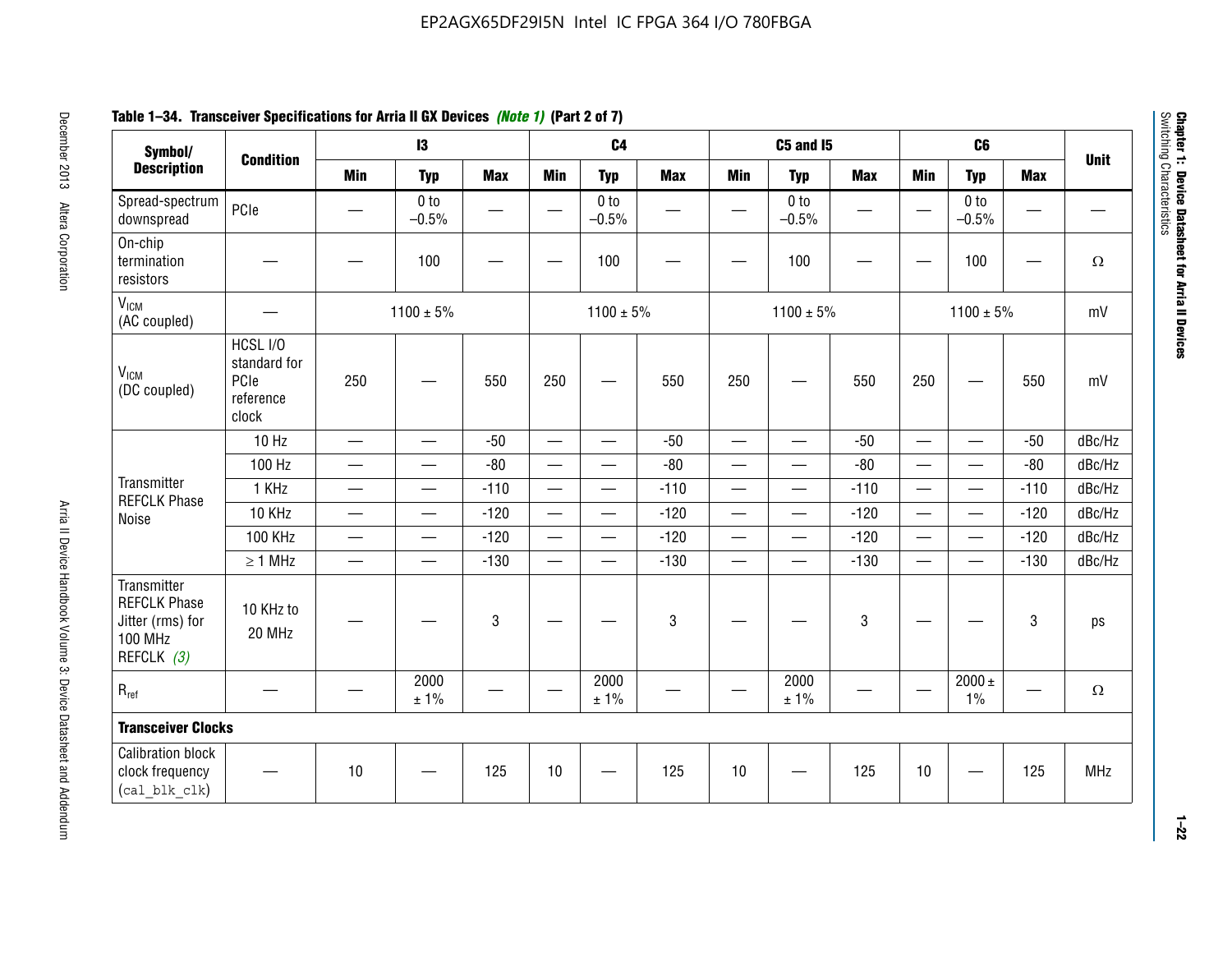| Symbol/                                                       |                                            |                     | 13         |                |                     | C <sub>4</sub> |                                                                  |                          | <b>C5 and 15</b> |                |                     | C6           |                |              |
|---------------------------------------------------------------|--------------------------------------------|---------------------|------------|----------------|---------------------|----------------|------------------------------------------------------------------|--------------------------|------------------|----------------|---------------------|--------------|----------------|--------------|
| <b>Description</b>                                            | <b>Condition</b>                           | <b>Min</b>          | <b>Typ</b> | <b>Max</b>     | <b>Min</b>          | <b>Typ</b>     | <b>Max</b>                                                       | <b>Min</b>               | <b>Typ</b>       | <b>Max</b>     | <b>Min</b>          | <b>Typ</b>   | <b>Max</b>     | <b>Unit</b>  |
| fixedclk Clock<br>frequency                                   | PCIe<br>Receiver<br>Detect                 |                     | 125        |                |                     | 125            |                                                                  |                          | 125              |                |                     | 125          |                | <b>MHz</b>   |
| reconfig<br>clk clock<br>frequency                            | Dynamic<br>reconfig.<br>clock<br>frequency | 2.5/<br>37.5<br>(4) |            | 50             | 2.5/<br>37.5<br>(4) | <u>—</u>       | 50                                                               | 2.5/<br>37.5<br>(4)      | —                | 50             | 2.5/<br>37.5<br>(4) |              | 50             | <b>MHz</b>   |
| Delta time<br>between<br>reconfig<br>clks $(5)$               |                                            |                     |            | $\overline{c}$ |                     |                | $\overline{2}$                                                   |                          |                  | $\overline{2}$ |                     |              | $\overline{2}$ | ms           |
| Transceiver block<br>minimum<br>power-down<br>pulse width     |                                            |                     | 1          |                |                     | 1              |                                                                  |                          | $\mathbf{1}$     |                |                     | $\mathbf{1}$ |                | $\mu s$      |
| <b>Receiver</b>                                               |                                            |                     |            |                |                     |                |                                                                  |                          |                  |                |                     |              |                |              |
| Supported I/O<br><b>Standards</b>                             |                                            |                     |            |                |                     |                | 1.4-V PCML, 1.5-V PCML, 2.5-V PCML, 2.5-V PCML, LVPECL, and LVDS |                          |                  |                |                     |              |                |              |
| Data rate (13)                                                | $\qquad \qquad$                            | 600                 |            | 6375           | 600                 |                | 3750                                                             | 600                      |                  | 3750           | 600                 | $\equiv$     | 3125           | <b>Mbps</b>  |
| Absolute V <sub>MAX</sub><br>for a receiver pin<br>(6)        |                                            |                     |            | 1.5            | e e                 |                | 1.5                                                              | $\overline{\phantom{0}}$ |                  | 1.5            | —                   |              | 1.5            | V            |
| Absolute V <sub>MIN</sub> for<br>a receiver pin               |                                            | $-0.4$              |            |                | $-0.4$              |                |                                                                  | $-0.4$                   |                  |                | $-0.4$              |              |                | $\mathsf{V}$ |
| Maximum<br>peak-to-peak                                       | $VICM = 0.82 V$<br>setting                 |                     |            | 2.7            |                     |                | 2.7                                                              |                          |                  | 2.7            |                     |              | 2.7            | V            |
| differential input<br>voltage V <sub>ID</sub> (diff<br>$p-p)$ | $V_{IGM} = 1.1 V$<br>setting $(7)$         |                     |            | 1.6            |                     |                | 1.6                                                              |                          |                  | 1.6            |                     |              | 1.6            | V            |

**Chapter 1: Device Datasheet for Arria II Devices**

Chapter 1: Device Datasheet for Arria II Devices<br>Switching Characteristics

Switching Characteristics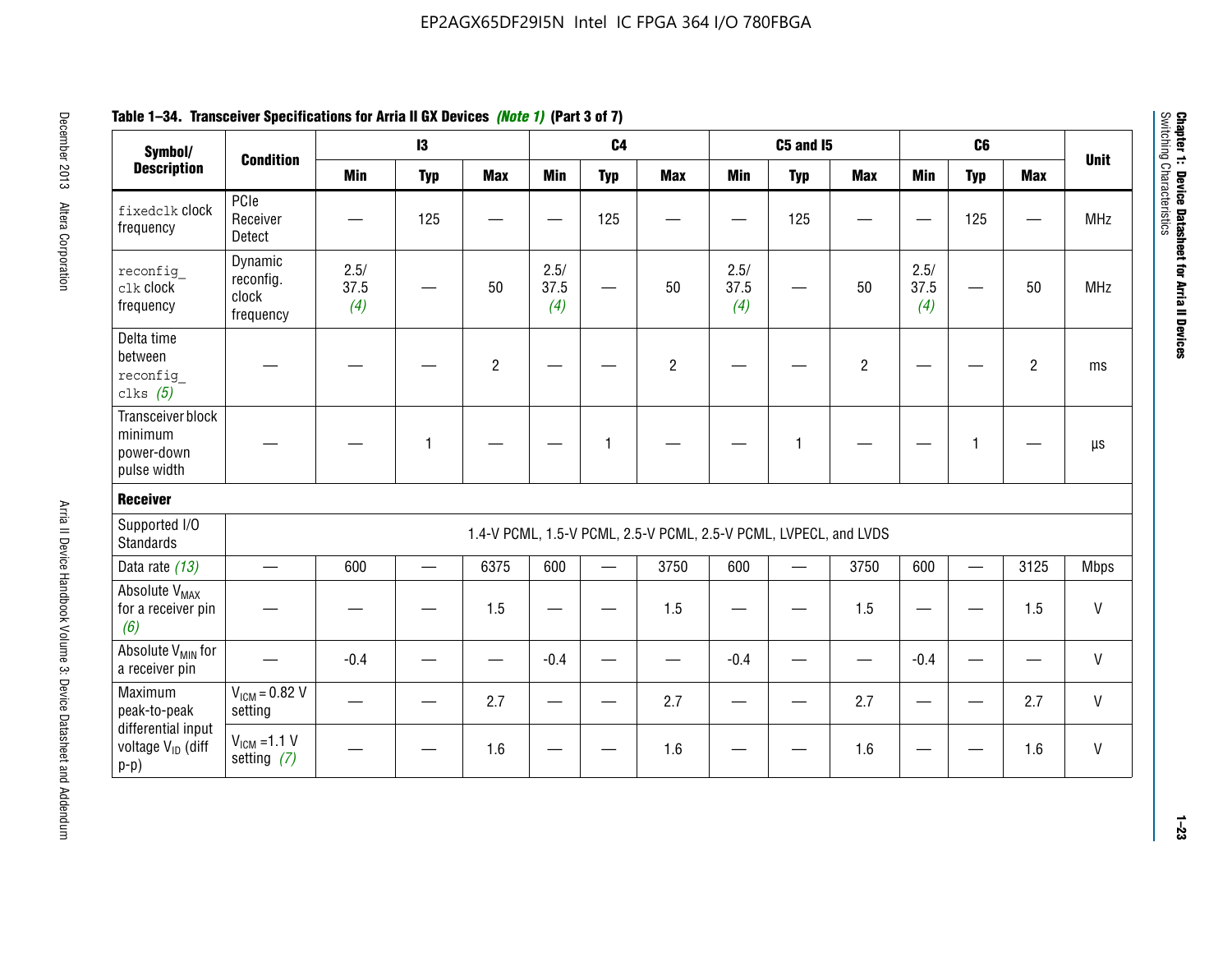| Symbol/                                                                                  | <b>Condition</b>                  |                           | $\mathbf{I}3$             |                          |                          | C <sub>4</sub> |                                                   |                          | C5 and I5  |                          |                          | C6         |                | <b>Unit</b> |
|------------------------------------------------------------------------------------------|-----------------------------------|---------------------------|---------------------------|--------------------------|--------------------------|----------------|---------------------------------------------------|--------------------------|------------|--------------------------|--------------------------|------------|----------------|-------------|
| <b>Description</b>                                                                       |                                   | <b>Min</b>                | <b>Typ</b>                | <b>Max</b>               | <b>Min</b>               | <b>Typ</b>     | <b>Max</b>                                        | <b>Min</b>               | <b>Typ</b> | <b>Max</b>               | Min                      | <b>Typ</b> | <b>Max</b>     |             |
| Minimum<br>peak-to-peak<br>differential input<br>voltage V <sub>ID</sub> (diff<br>$p-p)$ |                                   | 100                       |                           |                          | 100                      |                |                                                   | 100                      |            |                          | 100                      |            |                | mV          |
| <b>V<sub>ICM</sub></b>                                                                   | $VICM = 0.82 V$<br>setting        |                           | 820                       |                          |                          | 820            |                                                   |                          | 820        |                          |                          | 820        |                | mV          |
|                                                                                          | $V_{ICM}$ =1.1 V<br>setting $(7)$ |                           | 1100                      |                          |                          | 1100           |                                                   |                          | 1100       |                          | $\overline{\phantom{0}}$ | 1100       |                | mV          |
| Differential<br>on-chip<br>termination<br>resistors                                      | 100 $-\Omega$<br>setting          |                           | 100                       |                          |                          | 100            |                                                   |                          | 100        |                          |                          | 100        |                | $\Omega$    |
| Return loss                                                                              | PCIe                              |                           | 50 MHz to 1.25 GHz: -10dB |                          |                          |                |                                                   |                          |            |                          |                          |            |                |             |
| differential mode                                                                        | XAUI                              | 100 MHz to 2.5 GHz: -10dB |                           |                          |                          |                |                                                   |                          |            |                          |                          |            |                |             |
| Return loss                                                                              | PCIe                              |                           |                           |                          |                          |                |                                                   |                          |            | 50 MHz to 1.25 GHz: -6dB |                          |            |                |             |
| common mode                                                                              | XAUI                              |                           |                           |                          |                          |                |                                                   |                          |            | 100 MHz to 2.5 GHz: -6dB |                          |            |                |             |
| Programmable<br>PPM detector<br>(8)                                                      |                                   |                           |                           |                          |                          |                | $\pm$ 62.5, 100, 125, 200,<br>250, 300, 500, 1000 |                          |            |                          |                          |            |                | ppm         |
| Run length                                                                               | $\overline{\phantom{0}}$          | $\overline{\phantom{0}}$  | 80                        | $\overline{\phantom{0}}$ | $\overline{\phantom{0}}$ | 80             | $\equiv$                                          | $\overline{\phantom{0}}$ | 80         |                          | $\overline{\phantom{0}}$ | 80         |                | UI          |
| Programmable<br>equalization                                                             |                                   |                           |                           | $\overline{7}$           |                          |                | $\overline{7}$                                    |                          |            | $\overline{7}$           |                          |            | $\overline{7}$ | dB          |
| Signal<br>detect/loss<br>threshold                                                       | PCIe Mode                         | 65                        |                           | 175                      | 65                       |                | 175                                               | 65                       |            | 175                      | 65                       |            | 175            | mV          |
| <b>CDR LTR time</b><br>(9)                                                               |                                   |                           |                           | 75                       |                          |                | 75                                                |                          |            | 75                       | —                        |            | 75             | $\mu s$     |
| CDR minimum<br>T1b $(10)$                                                                |                                   | 15                        |                           |                          | 15                       |                |                                                   | 15                       |            |                          | 15                       |            |                | $\mu s$     |

# **Table 1–34. Transceiver Specifications for Arria II GX Devices** *(Note 1)* **(Part 4 of 7)**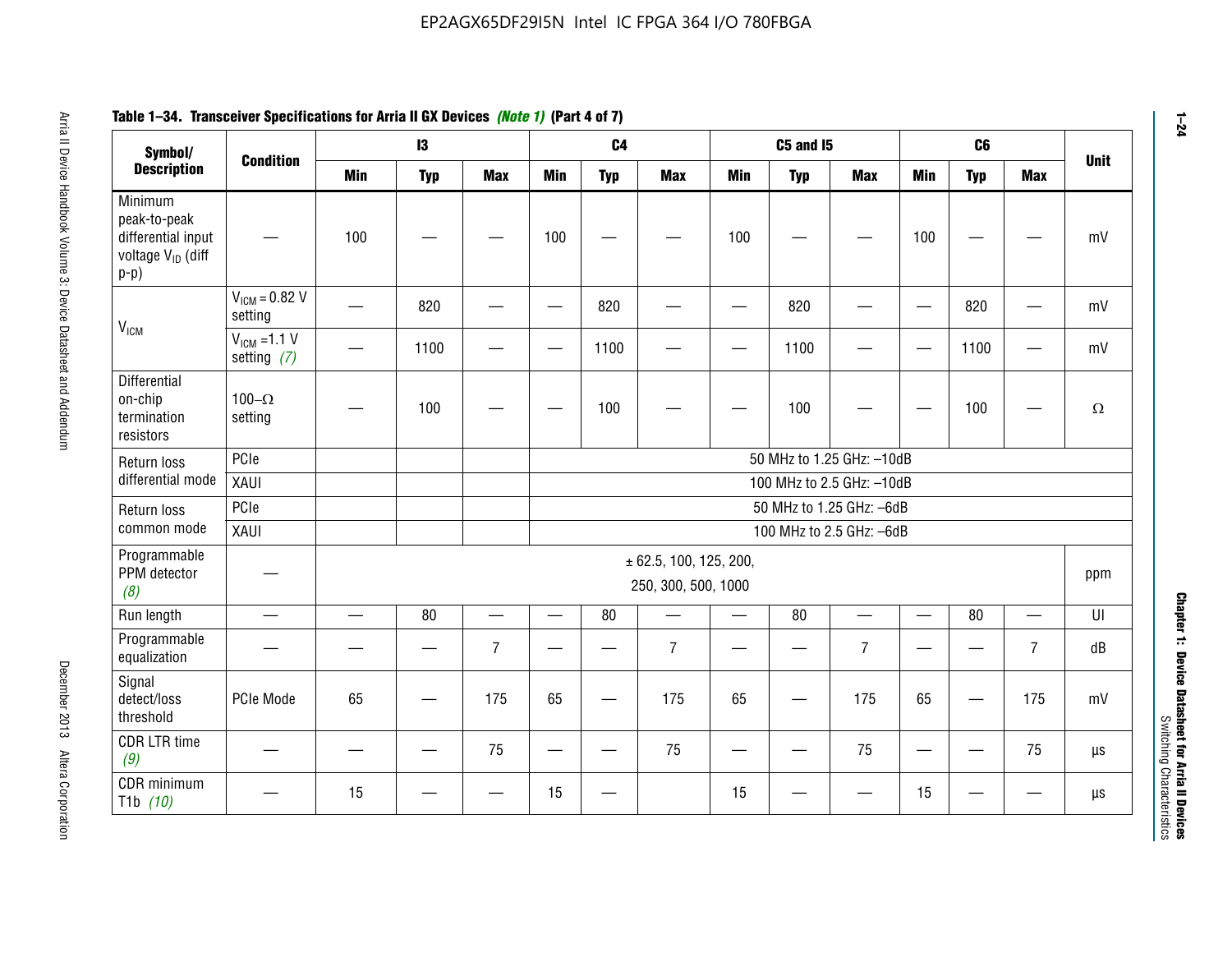| Symbol/                                                    |                           |                                                                       | 13              |            |                        | C <sub>4</sub>           |                           |            | <b>C5 and 15</b>         |            |             | C <sub>6</sub>  |                               |             |
|------------------------------------------------------------|---------------------------|-----------------------------------------------------------------------|-----------------|------------|------------------------|--------------------------|---------------------------|------------|--------------------------|------------|-------------|-----------------|-------------------------------|-------------|
| <b>Description</b>                                         | <b>Condition</b>          | <b>Min</b>                                                            | <b>Typ</b>      | <b>Max</b> | <b>Min</b>             | <b>Typ</b>               | <b>Max</b>                | <b>Min</b> | <b>Typ</b>               | <b>Max</b> | <b>Min</b>  | <b>Typ</b>      | <b>Max</b>                    | <b>Unit</b> |
| LTD lock time<br>(11)                                      |                           | 0                                                                     | 100             | 4000       | $\mathbf 0$            | 100                      | 4000                      | $\pmb{0}$  | 100                      | 4000       | $\mathbf 0$ | 100             | 4000                          | ns          |
| Data lock time<br>from rx<br>freqlocked<br>(12)            |                           |                                                                       |                 | 4000       |                        |                          | 4000                      |            |                          | 4000       |             |                 | 4000                          | ns          |
|                                                            | DC Gain<br>Setting $= 0$  |                                                                       | $\pmb{0}$       |            |                        | $\pmb{0}$                |                           |            | 0                        |            |             | $\mathbf 0$     |                               | dB          |
| Programmable<br>DC gain                                    | DC Gain<br>Setting $= 1$  |                                                                       | 3               |            |                        | $\mathbf{3}$             |                           |            | 3                        |            |             | 3               |                               | dB          |
|                                                            | DC Gain<br>Setting $= 2$  |                                                                       | 6               |            |                        | $6\phantom{.}6$          |                           |            | 6                        |            |             | 6               |                               | dB          |
| <b>Transmitter</b>                                         |                           |                                                                       |                 |            |                        |                          |                           |            |                          |            |             |                 |                               |             |
| Supported I/O<br><b>Standards</b>                          |                           |                                                                       |                 |            |                        |                          | 1.5-V PCML                |            |                          |            |             |                 |                               |             |
| Data rate                                                  | $\equiv$                  | 600                                                                   | $\equiv$        | 6375       | 600                    | $\overline{\phantom{0}}$ | 3750                      | 600        |                          | 3750       | 600         | $\equiv$        | 3125                          | <b>Mbps</b> |
| $V_{OCM}$                                                  | 0.65V<br>setting          | $\overline{\phantom{0}}$                                              | 650             | —          | $\qquad \qquad \qquad$ | 650                      |                           |            | 650                      | —          |             | 650             | $\overbrace{\phantom{13333}}$ | mV          |
| <b>Differential</b><br>on-chip<br>termination<br>resistors | $100 - \Omega$<br>setting |                                                                       | 100             |            |                        | 100                      |                           |            | 100                      |            |             | 100             |                               | $\Omega$    |
| Return loss                                                | PCIe                      |                                                                       |                 |            |                        |                          | 50 MHz to 1.25 GHz: -10dB |            |                          |            |             |                 |                               |             |
| differential mode                                          | XAUI                      | 312 MHz to 625 MHz: -10dB<br>625 MHz to 3.125 GHz: -10dB/decade slope |                 |            |                        |                          |                           |            |                          |            |             |                 |                               |             |
| Return loss<br>common mode                                 | PCle                      |                                                                       |                 |            |                        |                          | 50 MHz to 1.25 GHz: -6dB  |            |                          |            |             |                 |                               |             |
| Rise time $(2)$                                            | $\overline{\phantom{m}}$  | 50                                                                    | $\qquad \qquad$ | 200        | 50                     | $\overline{\phantom{0}}$ | 200                       | 50         | $\overline{\phantom{0}}$ | 200        | 50          | $\qquad \qquad$ | 200                           | ps          |
| Fall time                                                  |                           | 50                                                                    |                 | 200        | 50                     |                          | 200                       | 50         | —                        | 200        | 50          | —               | 200                           | ps          |

# **Table 1–34. Transceiver Specifications for Arria II GX Devices** *(Note 1)* **(Part 5 of 7)**

**1–25**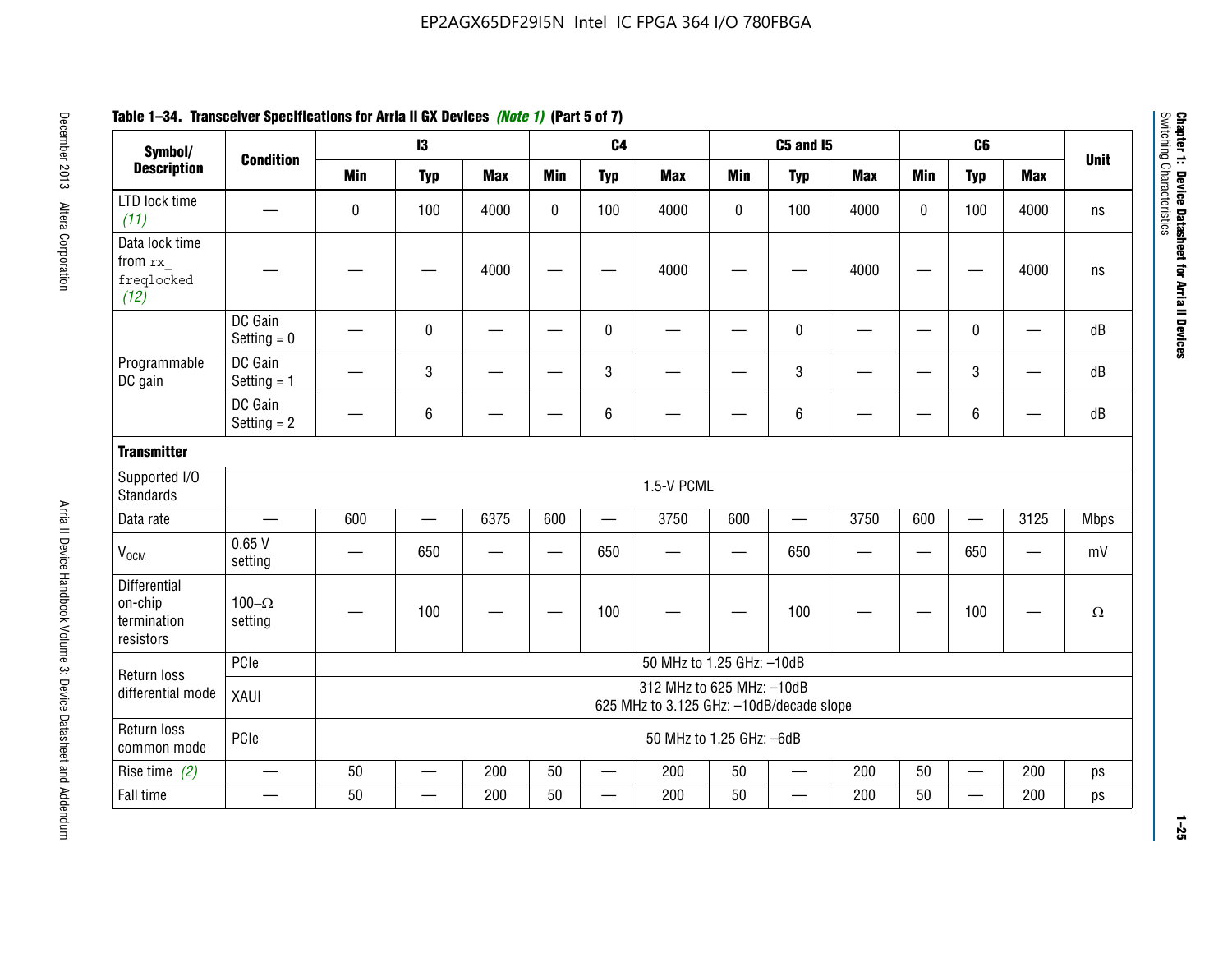| Symbol/                                                            |                          |            | $\mathbf{I}3$            |            |                                | C <sub>4</sub>    |            |                          | <b>C5 and 15</b>         |            |                                   | C6                            |            | <b>Unit</b> |
|--------------------------------------------------------------------|--------------------------|------------|--------------------------|------------|--------------------------------|-------------------|------------|--------------------------|--------------------------|------------|-----------------------------------|-------------------------------|------------|-------------|
| <b>Description</b>                                                 | <b>Condition</b>         | <b>Min</b> | <b>Typ</b>               | <b>Max</b> | <b>Min</b>                     | <b>Typ</b>        | <b>Max</b> | <b>Min</b>               | <b>Typ</b>               | <b>Max</b> | <b>Min</b>                        | <b>Typ</b>                    | <b>Max</b> |             |
| Intra-<br>differential pair<br>skew                                |                          |            | $\overline{\phantom{0}}$ | 15         |                                | —                 | 15         | $\overline{\phantom{0}}$ | $\overline{\phantom{m}}$ | 15         | $\overbrace{\phantom{123221111}}$ | $\overbrace{\phantom{13333}}$ | 15         |             |
| Intra-transceiver<br>block skew                                    | PCle ×4                  |            | $\hspace{0.05cm}$        | 120        |                                | $\hspace{0.05cm}$ | 120        | $\qquad \qquad$          | $\qquad \qquad -$        | 120        | $\overbrace{\phantom{133221111}}$ | $\hspace{0.05cm}$             | 120        |             |
| Inter-transceiver<br>block skew                                    | $PCle \times 8$          |            | —                        | 300        | $\qquad \qquad \longleftarrow$ | —                 | 300        | —                        | $\hspace{0.05cm}$        | 300        |                                   | $\hspace{0.05cm}$             | 300        |             |
| <b>CMU PLLO and CMU PLL1</b>                                       |                          |            |                          |            |                                |                   |            |                          |                          |            |                                   |                               |            |             |
| <b>CMU PLL lock</b><br>time from<br>CMUPLL<br>reset<br>deassertion |                          |            |                          | 100        |                                |                   | 100        |                          |                          | 100        | $\qquad \qquad \longleftarrow$    | —                             | 100        |             |
| <b>PLD-Transceiver Interface</b>                                   |                          |            |                          |            |                                |                   |            |                          |                          |            |                                   |                               |            |             |
| Interface speed                                                    | $\overline{\phantom{m}}$ | 25         | $\qquad \qquad -$        | 320        | $25\,$                         |                   | 240        | 25                       | $\overline{\phantom{0}}$ | 240        | 25                                | $\qquad \qquad$               | 200        | MHz         |
|                                                                    |                          |            |                          |            |                                |                   |            |                          |                          |            |                                   |                               |            |             |
|                                                                    |                          |            |                          |            |                                |                   |            |                          |                          |            |                                   |                               |            |             |
|                                                                    |                          |            |                          |            |                                |                   |            |                          |                          |            |                                   |                               |            |             |

# **Table 1–34. Transceiver Specifications for Arria II GX Devices** *(Note 1)* **(Part 6 of 7)**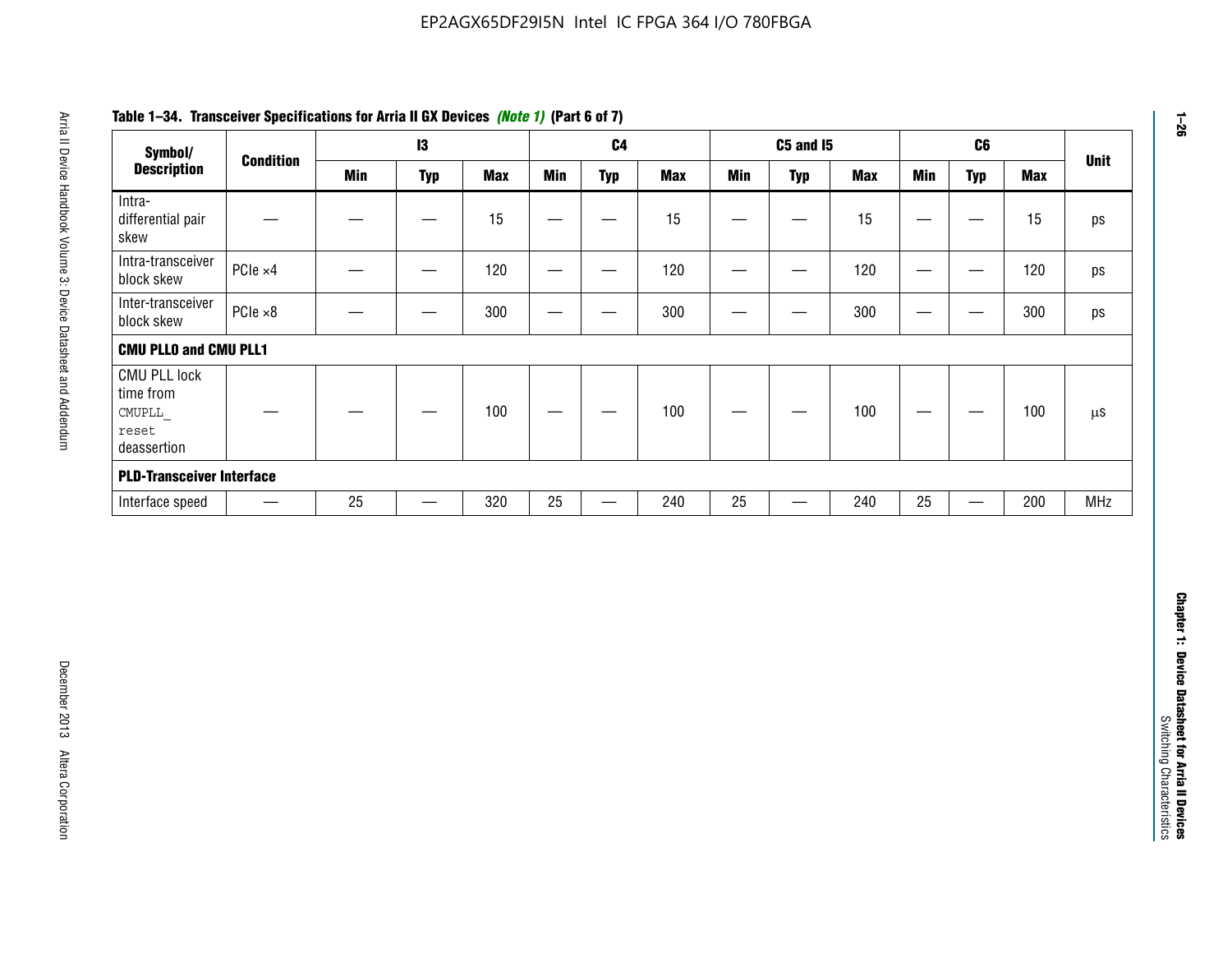# **Table 1–34. Transceiver Specifications for Arria II GX Devices** *(Note 1)* **(Part 7 of 7)**

| Symbol/                      | <b>Condition</b> |     | C4         |     |            | C5 and I5  |                                    |            | C6         |            |            | <b>Unit</b> |            |  |
|------------------------------|------------------|-----|------------|-----|------------|------------|------------------------------------|------------|------------|------------|------------|-------------|------------|--|
| <b>Description</b>           |                  | Min | <b>Typ</b> | Max | <b>Min</b> | <b>Typ</b> | <b>Max</b>                         | <b>Min</b> | <b>Typ</b> | <b>Max</b> | <b>Min</b> | Typ         | <b>Max</b> |  |
| Digital reset<br>pulse width |                  |     |            |     |            |            | Minimum is 2 parallel clock cycles |            |            |            |            |             |            |  |

### **Notes to Table 1–34:**

- (1) For AC-coupled links, the on-chip biasing circuit is switched off before and during configuration. Ensure that input specifications are not violated during this period.
- (2) The rise/fall time is specified from 20% to 80%.
- (3) To calculate the REFCLK rms phase jitter requirement at reference clock frequencies other than 100 MHz, use the following formula: REFCLK rms phase jitter at f (MHz) = REFCLK rms phase jitter at 100 MHz \* 100/f.
- (4) The minimum reconfig clk frequency is 2.5 MHz if the transceiver channel is configured in **Transmitter only** mode. The minimum reconfig clk frequency is 37.5 MHz if the transceiver channel is configured in **Receiver only** or **Receiver and Transmitter** mode. For more information, refer to *AN [558: Implementing Dynamic Reconfiguration in Arria II Devices](www.altera.com/literature/hb/arria-ii-gx/an558.pdf)*.
- (5) If your design uses more than one dynamic reconfiguration controller instances (altgx reconfig) to control the transceiver channels (altgx) physically located on the same side of the device, and if you use different reconfig clk sources for these altgx reconfig instances, the delta time between any two of these reconfig clk sources becoming stable must not exceed the maximum specification listed.
- (6) The device cannot tolerate prolonged operation at this absolute maximum.
- (7) You must use the 1.1-V RX  $V_{ICM}$  setting if the input serial data standard is LVDS and the link is DC-coupled.
- (8) The rate matcher supports only up to  $\pm 300$  parts per million (ppm).
- (9) Time taken to rx\_pll\_locked goes high from rx\_analogreset de-assertion. Refer to Figure 1–1.
- (10) The time in which the CDR must be kept in lock-to-reference mode after rx pll locked goes high and before rx locktodata is asserted in manual mode. Refer to Figure 1-1.
- (11) The time taken to recover valid data after the  $rx$  locktodata signal is asserted in manual mode. Refer to Figure 1–1.
- (12) The time taken to recover valid data after the  $rx$  freqlocked signal goes high in automatic mode. Refer to Figure 1–2.
- (13) To support data rates lower than the minimum specification through oversampling, use the CDR in LTR mode only.

**Chapter 1: Device Datasheet for Arria II Devices**

**Device Datasheet for Arria II Devices** 

Switching Characteristics

Chapter 1: Device Datas<br>Switching Characteristics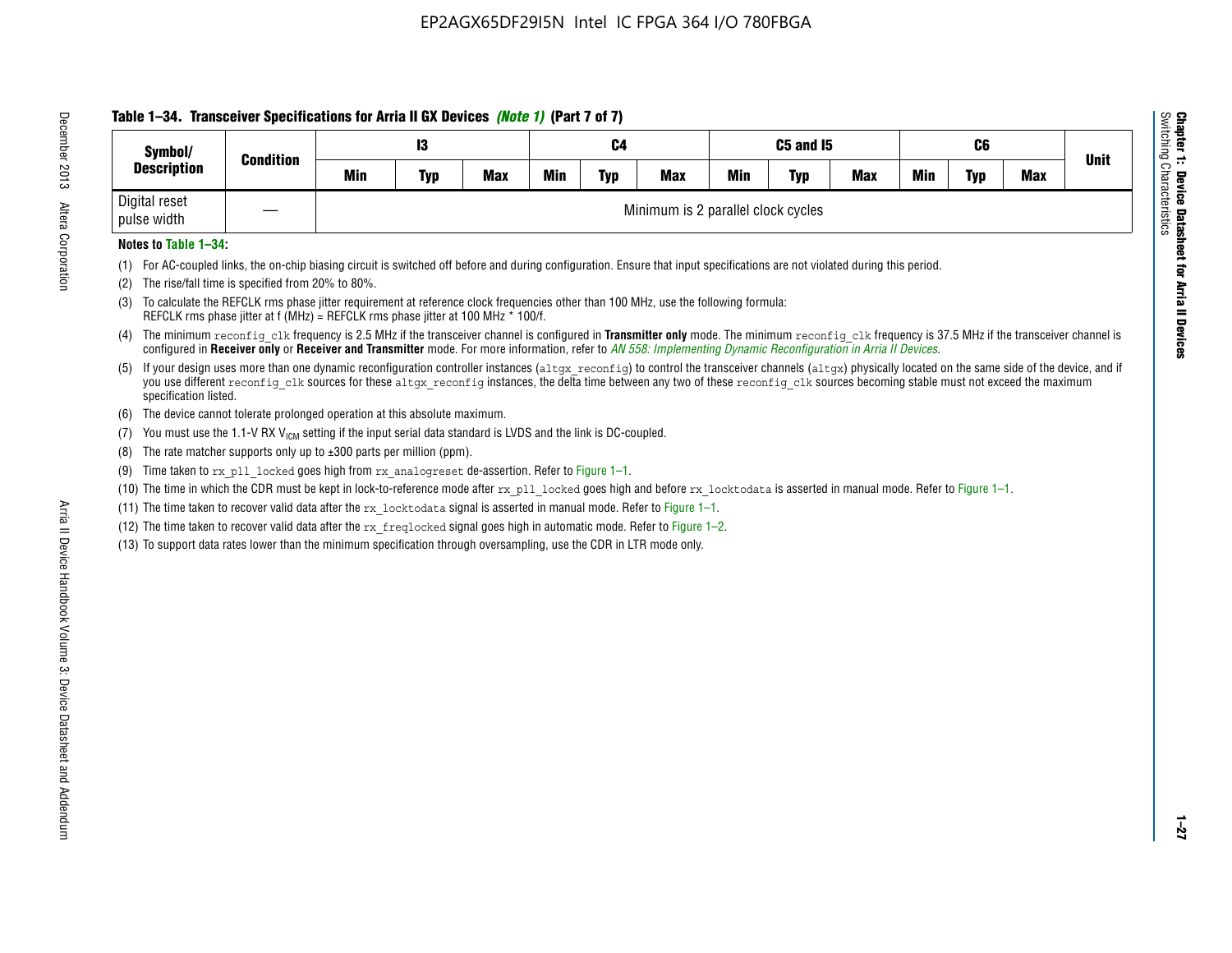Table 1–35 lists the transceiver specifications for Arria II GZ devices.

|  | Table 1-35. Transceiver Specifications for Arria II GZ Devices (Part 1 of 5) |  |
|--|------------------------------------------------------------------------------|--|
|  |                                                                              |  |

| Symbol/                                                                   |                                                                         |            | $-C3$ and $-13$ (1)        |            |            | $-C4$ and $-I4$            |            |             |
|---------------------------------------------------------------------------|-------------------------------------------------------------------------|------------|----------------------------|------------|------------|----------------------------|------------|-------------|
| <b>Description</b>                                                        | <b>Conditions</b>                                                       | <b>Min</b> | <b>Typ</b>                 | <b>Max</b> | <b>Min</b> | <b>Typ</b>                 | <b>Max</b> | <b>Unit</b> |
| <b>Reference Clock</b>                                                    |                                                                         |            |                            |            |            |                            |            |             |
| Supported I/O Standards                                                   | 1.2-V PCML, 1.5-V PCML, 2.5-V PCML, Differential LVPECL, LVDS, and HCSL |            |                            |            |            |                            |            |             |
| Input frequency from<br>REFCLK input pins                                 |                                                                         | 50         |                            | 697        | 50         |                            | 637.5      | <b>MHz</b>  |
| Phase frequency detector<br>(CMU PLL and receiver<br>CDR)                 |                                                                         | 50         |                            | 325        | 50         |                            | 325        | <b>MHz</b>  |
| Absolute V <sub>MAX</sub> for a REFCLK<br>pin                             |                                                                         |            |                            | 1.6        |            |                            | 1.6        | V           |
| Operational V <sub>MAX</sub> for a<br>REFCLK pin                          |                                                                         |            |                            | 1.5        |            |                            | 1.5        | V           |
| Absolute V <sub>MIN</sub> for a REFCLK<br>pin                             |                                                                         | $-0.4$     |                            |            | $-0.4$     |                            |            | V           |
| Rise/fall time (2)                                                        |                                                                         |            |                            | 0.2        |            |                            | 0.2        | UI          |
| Duty cycle                                                                |                                                                         | 45         |                            | 55         | 45         |                            | 55         | $\%$        |
| Peak-to-peak differential<br>input voltage                                |                                                                         | 200        |                            | 1600       | 200        |                            | 1600       | mV          |
| Spread-spectrum<br>modulating clock frequency                             | PCIe                                                                    | 30         |                            | 33         | 30         |                            | 33         | kHz         |
| Spread-spectrum<br>downspread                                             | PCIe                                                                    |            | 0 <sub>to</sub><br>$-0.5%$ |            |            | 0 <sub>to</sub><br>$-0.5%$ |            |             |
| On-chip termination<br>resistors                                          |                                                                         |            | 100                        |            |            | 100                        |            | Ω           |
| $V_{IGM}$ (AC coupled)                                                    |                                                                         |            | $1100 \pm 10\%$            |            |            | $1100 \pm 10\%$            |            | mV          |
| $V_{ICM}$ (DC coupled)                                                    | HCSL I/O standard<br>for PCIe reference<br>clock                        | 250        |                            | 550        | 250        |                            | 550        | mV          |
|                                                                           | 10 Hz                                                                   |            |                            | $-50$      |            |                            | $-50$      | dBc/Hz      |
|                                                                           | 100 Hz                                                                  |            |                            | $-80$      |            |                            | $-80$      | dBc/Hz      |
| Transmitter REFCLK Phase                                                  | 1 KHz                                                                   |            |                            | $-110$     |            |                            | $-110$     | dBc/Hz      |
| Noise                                                                     | 10 KHz                                                                  |            |                            | $-120$     |            |                            | $-120$     | dBc/Hz      |
|                                                                           | 100 KHz                                                                 |            |                            | $-120$     |            |                            | $-120$     | dBc/Hz      |
|                                                                           | $\geq 1$ MHz                                                            |            |                            | $-130$     |            |                            | $-130$     | dBc/Hz      |
| <b>Transmitter REFCLK Phase</b><br>Jitter (rms) for 100 MHz<br>REFCLK (3) | 10 KHz to 20 MHz                                                        |            |                            | 3          |            |                            | 3          | ps          |
| $R_{REF}$                                                                 |                                                                         |            | $2000 \pm$<br>$1\%$        |            |            | 2000 $\pm$<br>$1\%$        |            | $\Omega$    |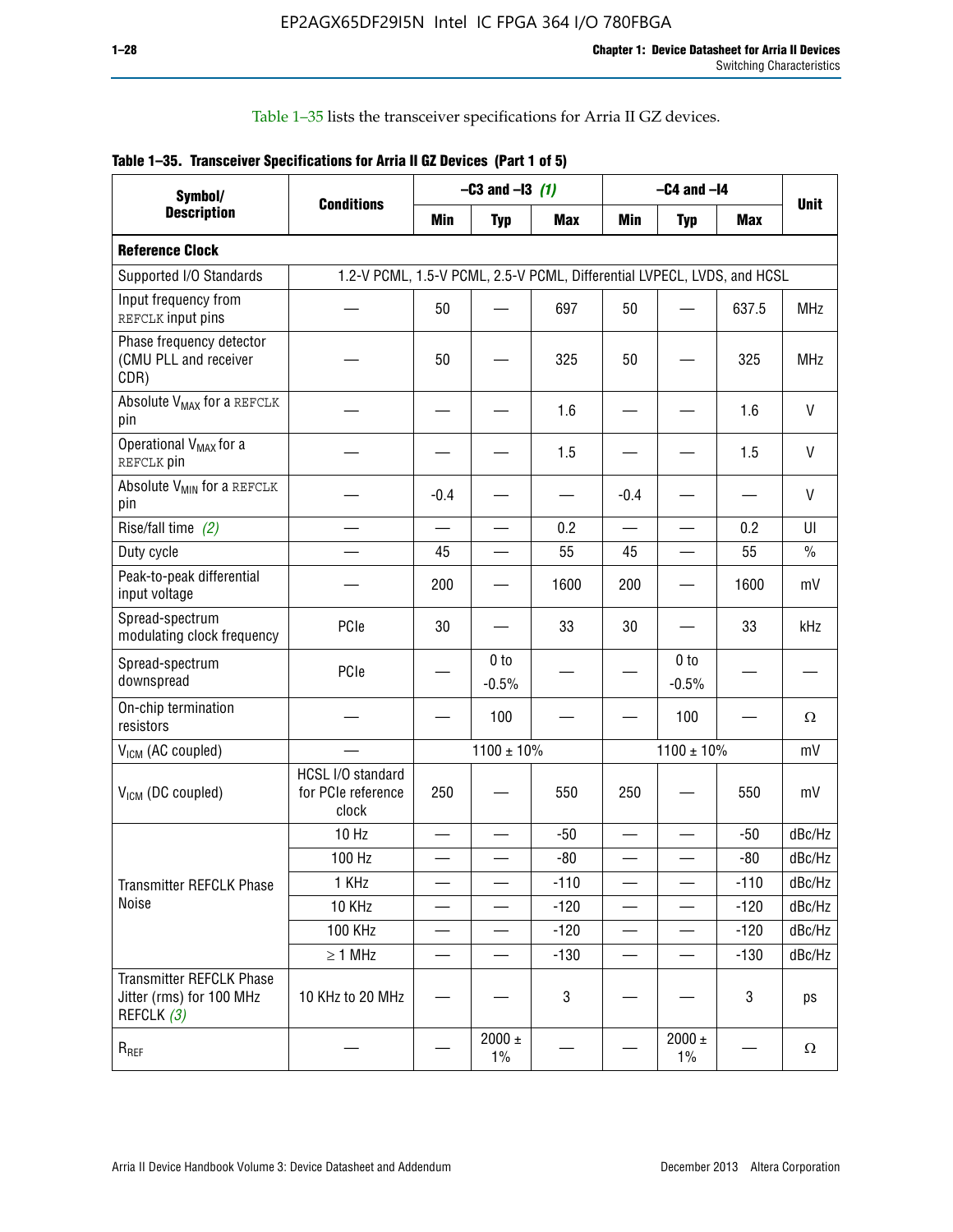|  |  | Table 1–35. Transceiver Specifications for Arria II GZ Devices (Part 2 of 5) |  |  |  |
|--|--|------------------------------------------------------------------------------|--|--|--|
|--|--|------------------------------------------------------------------------------|--|--|--|

| Symbol/                                                                                                         |                                                                                |                     | $-C3$ and $-I3$ (1) |                                                      |                     | $-C4$ and $-I4$ |                |             |
|-----------------------------------------------------------------------------------------------------------------|--------------------------------------------------------------------------------|---------------------|---------------------|------------------------------------------------------|---------------------|-----------------|----------------|-------------|
| <b>Description</b>                                                                                              | <b>Conditions</b>                                                              | Min                 | <b>Typ</b>          | <b>Max</b>                                           | Min                 | <b>Typ</b>      | Max            | <b>Unit</b> |
| <b>Transceiver Clocks</b>                                                                                       |                                                                                |                     |                     |                                                      |                     |                 |                |             |
| <b>Calibration block clock</b><br>frequency (cal_blk_clk)                                                       |                                                                                | 10                  |                     | 125                                                  | 10                  |                 | 125            | <b>MHz</b>  |
| fixedclk clock frequency                                                                                        | <b>PCIe Receiver</b><br>Detect                                                 |                     | 125                 |                                                      |                     | 125             |                | <b>MHz</b>  |
| reconfig clk clock<br>frequency                                                                                 | Dynamic<br>reconfiguration<br>clock frequency                                  | 2.5/<br>37.5<br>(4) |                     | 50                                                   | 2.5/<br>37.5<br>(4) |                 | 50             | <b>MHz</b>  |
| Delta time between<br>reconfig clks $(5)$                                                                       |                                                                                |                     |                     | $\overline{2}$                                       |                     |                 | $\overline{2}$ | ms          |
| Transceiver block minimum<br>power-down<br>(gxb powerdown) pulse<br>width                                       |                                                                                | 1                   |                     |                                                      | 1                   |                 |                | μs          |
| <b>Receiver</b>                                                                                                 |                                                                                |                     |                     |                                                      |                     |                 |                |             |
| Supported I/O Standards                                                                                         |                                                                                |                     |                     | 1.4-V PCML, 1.5-V PCML, 2.5-V PCML, LVPECL, and LVDS |                     |                 |                |             |
| Data rate (16)                                                                                                  |                                                                                | 600                 |                     | 6375                                                 | 600                 |                 | 3750           | <b>Mbps</b> |
| Absolute V <sub>MAX</sub> for a receiver<br>pin $(6)$                                                           |                                                                                |                     |                     | 1.6                                                  |                     |                 | 1.6            | V           |
| Operational V <sub>MAX</sub> for a<br>receiver pin                                                              |                                                                                |                     |                     | 1.5                                                  |                     |                 | 1.5            | V           |
| Absolute V <sub>MIN</sub> for a receiver<br>pin                                                                 |                                                                                | $-0.4$              |                     |                                                      | $-0.4$              |                 |                | V           |
| Maximum peak-to-peak<br>differential input voltage $V_{\text{ID}}$<br>(diff p-p) before device<br>configuration |                                                                                |                     |                     | 1.6                                                  |                     |                 | 1.6            | V           |
| Maximum peak-to-peak<br>differential input voltage V <sub>ID</sub>                                              | $V_{ICM} = 0.82 V$<br>setting                                                  |                     |                     | 2.7                                                  |                     |                 | 2.7            | V           |
| (diff p-p) after device<br>configuration                                                                        | $V_{ICM}$ =1.1 V setting<br>(7)                                                |                     |                     | 1.6                                                  |                     |                 | 1.6            | V           |
| Minimum differential eye<br>opening at receiver serial                                                          | Data Rate =<br>600 Mbps to<br>5 Gbps<br>Equalization = $0$<br>DC gain = $0$ dB | 100                 |                     |                                                      | 165                 |                 |                | mV          |
| input pins $(8)$                                                                                                | Data Rate > 5 Gbps<br>Equalization = $0$<br>DC gain = $0$ dB                   | 165                 |                     |                                                      | 165                 |                 |                | mV          |
| $V_{IGM}$                                                                                                       | $V_{ICM} = 0.82 V$<br>setting                                                  |                     | $820 \pm 10\%$      |                                                      |                     | $820 \pm 10\%$  |                | mV          |
|                                                                                                                 | $V_{IGM}$ = 1.1 V setting<br>(7)                                               |                     | $1100 \pm 10\%$     |                                                      |                     | $1100 \pm 10\%$ |                | mV          |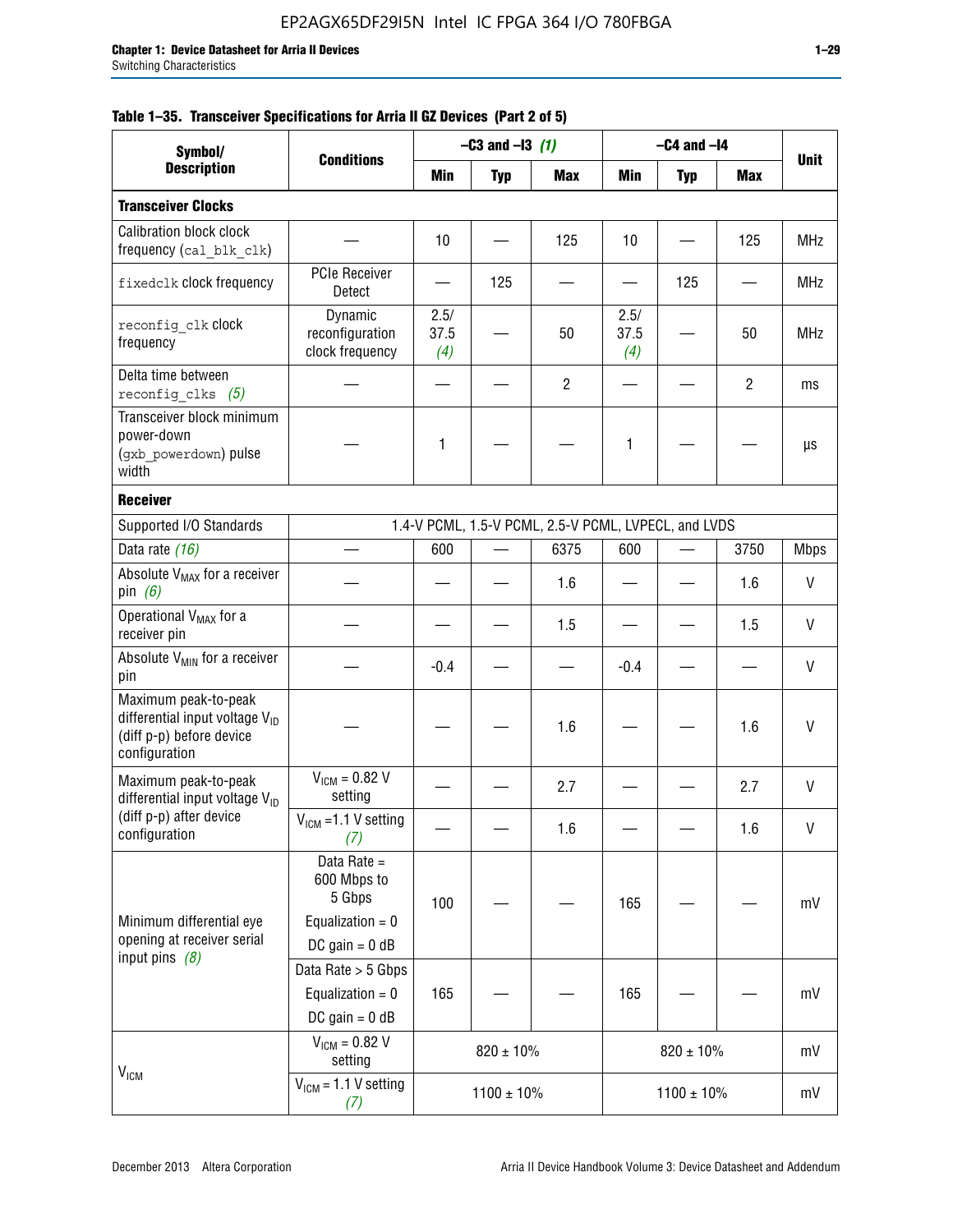| Table 1-35. Transceiver Specifications for Arria II GZ Devices (Part 3 of 5) |  |  |
|------------------------------------------------------------------------------|--|--|
|                                                                              |  |  |

| Symbol/                                                              |                                                                                                              | $-C3$ and $-13$ (1)                             |                                                                                                                                                                      |            | $-C4$ and $-I4$          |                |                                                                                                         |                               |  |
|----------------------------------------------------------------------|--------------------------------------------------------------------------------------------------------------|-------------------------------------------------|----------------------------------------------------------------------------------------------------------------------------------------------------------------------|------------|--------------------------|----------------|---------------------------------------------------------------------------------------------------------|-------------------------------|--|
| <b>Description</b>                                                   | <b>Conditions</b>                                                                                            | Min                                             | <b>Typ</b>                                                                                                                                                           | <b>Max</b> | Min                      | <b>Typ</b>     | <b>Max</b>                                                                                              | <b>Unit</b>                   |  |
| Receiver DC Coupling<br>Support                                      |                                                                                                              |                                                 | For more information about receiver DC coupling support, refer to the<br>"DC-Coupled Links" section in the Transceiver Architecture for Arria II<br>Devices chapter. |            |                          |                |                                                                                                         |                               |  |
|                                                                      | $85-\Omega$ setting                                                                                          |                                                 | $85 \pm 20\%$                                                                                                                                                        |            |                          | $\Omega$       |                                                                                                         |                               |  |
| Differential on-chip                                                 | 100 $-\Omega$ setting                                                                                        |                                                 | $100 \pm 20\%$                                                                                                                                                       |            |                          | Ω              |                                                                                                         |                               |  |
| termination resistors                                                | $120-\Omega$ setting                                                                                         |                                                 | $120 \pm 20\%$                                                                                                                                                       |            |                          | $120 \pm 20\%$ | $85 \pm 20\%$<br>$100 \pm 20\%$<br>200<br>16<br>75<br>4000<br>4000<br>17000<br>$\overline{\phantom{0}}$ | Ω                             |  |
|                                                                      | 150- $\Omega$ setting                                                                                        |                                                 | $150 \pm 20\%$                                                                                                                                                       |            |                          | $150 \pm 20\%$ |                                                                                                         | $\Omega$                      |  |
| Differential and common<br>mode return loss                          | PCIe (Gen 1 and<br>Gen 2),<br>XAUI,<br>HiGig+,<br>CEI SR/LR,<br>SRIO SR/LR,<br>CPRI LV/HV,<br>OBSAI,<br>SATA | Compliant                                       |                                                                                                                                                                      |            |                          |                |                                                                                                         |                               |  |
| Programmable PPM<br>detector $(9)$                                   |                                                                                                              | $\pm$ 62.5, 100, 125, 200, 250, 300, 500, 1,000 |                                                                                                                                                                      |            |                          |                |                                                                                                         | ppm                           |  |
| Run length                                                           |                                                                                                              |                                                 | $\equiv$                                                                                                                                                             | 200        |                          |                |                                                                                                         | UI                            |  |
| Programmable equalization                                            |                                                                                                              |                                                 |                                                                                                                                                                      | 16         | $\overline{\phantom{0}}$ |                |                                                                                                         | dB                            |  |
| $t_{LTR}$ (10)                                                       |                                                                                                              |                                                 |                                                                                                                                                                      | 75         |                          |                |                                                                                                         | μs                            |  |
| $t_{\text{LTR\_LTD\_Manual}}$ (11)                                   |                                                                                                              | 15                                              |                                                                                                                                                                      |            | 15                       |                |                                                                                                         | μs                            |  |
| $t_{\text{LTD\_Manual}}$ (12)                                        |                                                                                                              |                                                 |                                                                                                                                                                      | 4000       | $\overline{\phantom{0}}$ |                |                                                                                                         | ns                            |  |
| $t_{LTD\_Auto}$ (13)                                                 |                                                                                                              |                                                 |                                                                                                                                                                      | 4000       |                          |                |                                                                                                         | ns<br><b>MHz</b>              |  |
|                                                                      | PCIe Gen1                                                                                                    | $2.0 - 3.5$                                     |                                                                                                                                                                      |            |                          |                |                                                                                                         |                               |  |
|                                                                      | PCIe Gen2                                                                                                    | $40 - 65$                                       |                                                                                                                                                                      |            |                          |                |                                                                                                         |                               |  |
|                                                                      | (OIF) CEI PHY at<br>6.375 Gbps                                                                               |                                                 |                                                                                                                                                                      | $20 - 35$  |                          |                |                                                                                                         | <b>MHz</b>                    |  |
| <b>Receiver CDR</b>                                                  | XAUI                                                                                                         |                                                 |                                                                                                                                                                      | $10 - 18$  |                          |                |                                                                                                         | <b>MHz</b>                    |  |
| 3 dB Bandwidth in                                                    | <b>SRIO 1.25 Gbps</b>                                                                                        |                                                 |                                                                                                                                                                      | $10 - 18$  |                          |                |                                                                                                         | MHz                           |  |
| lock-to-data (LTD) mode                                              | SRIO 2.5 Gbps                                                                                                |                                                 |                                                                                                                                                                      | $10 - 18$  |                          |                |                                                                                                         | <b>MHz</b>                    |  |
|                                                                      | <b>SRIO 3.125 Gbps</b>                                                                                       |                                                 |                                                                                                                                                                      | $6 - 10$   |                          |                |                                                                                                         | <b>MHz</b>                    |  |
|                                                                      | GIGE                                                                                                         |                                                 |                                                                                                                                                                      | $6 - 10$   |                          |                |                                                                                                         | <b>MHz</b>                    |  |
|                                                                      | SONET OC12                                                                                                   |                                                 |                                                                                                                                                                      | $3 - 6$    |                          |                |                                                                                                         | <b>MHz</b>                    |  |
|                                                                      | SONET OC48                                                                                                   |                                                 |                                                                                                                                                                      | $14 - 19$  |                          |                |                                                                                                         | <b>MHz</b>                    |  |
| Receiver buffer and CDR<br>offset cancellation time (per<br>channel) |                                                                                                              |                                                 |                                                                                                                                                                      | 17000      |                          |                |                                                                                                         | recon<br>fig<br>clk<br>cycles |  |
|                                                                      | DC Gain Setting $= 0$                                                                                        | $\overline{\phantom{0}}$                        | 0                                                                                                                                                                    |            |                          | 0              |                                                                                                         | dB                            |  |
| Programmable DC gain                                                 | DC Gain Setting = 1                                                                                          | $\hspace{0.05cm}$                               | 3                                                                                                                                                                    |            |                          | 3              | —                                                                                                       | dB                            |  |
|                                                                      | DC Gain Setting $= 2$                                                                                        | —                                               | 6                                                                                                                                                                    |            |                          | 6              |                                                                                                         | dB                            |  |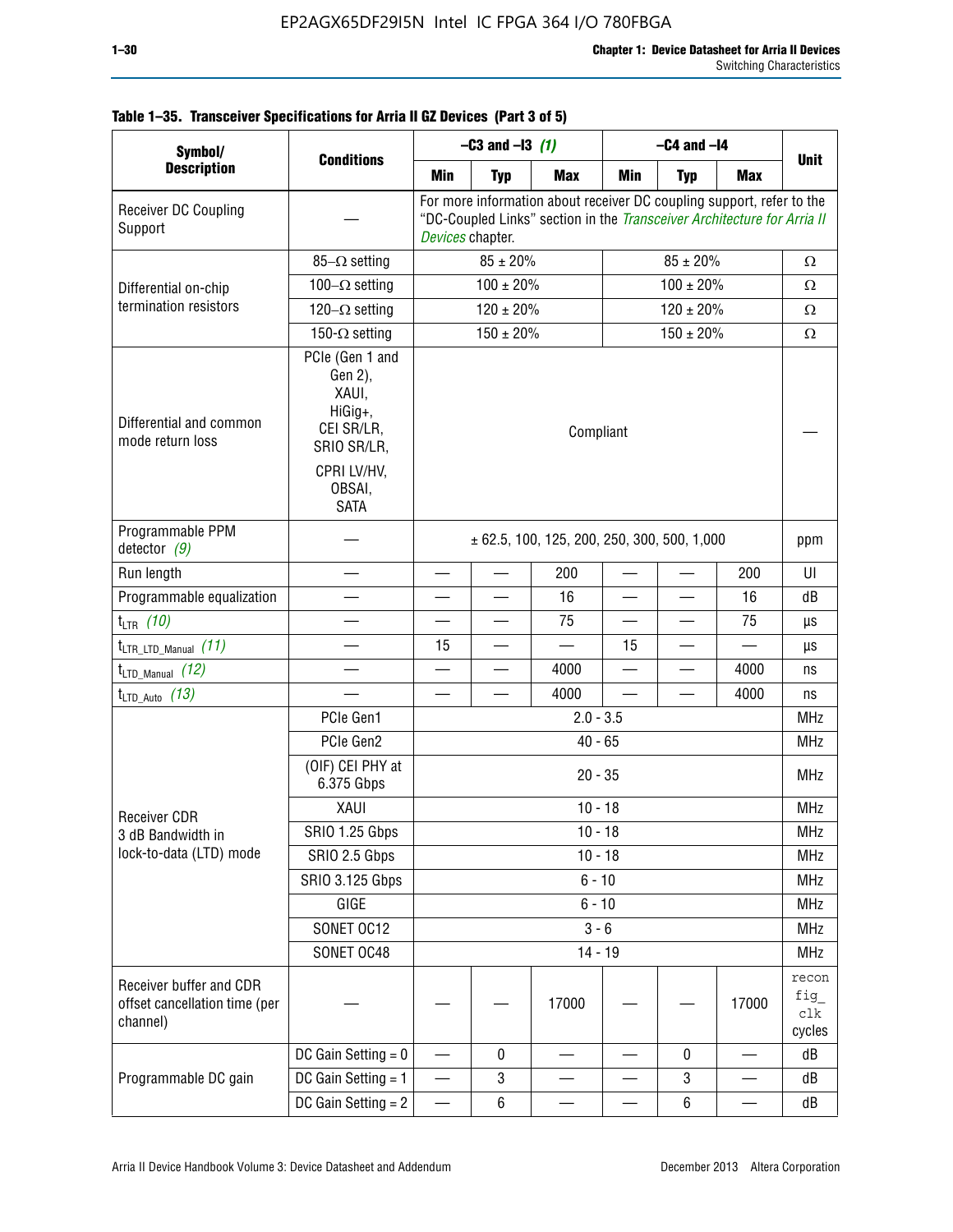| Symbol/                                                           | <b>Conditions</b>                                                                                                                                                                                                                                                                            |           | $-C3$ and $-13$ (1)      |            | $-C4$ and $-I4$ |                |                          |             |
|-------------------------------------------------------------------|----------------------------------------------------------------------------------------------------------------------------------------------------------------------------------------------------------------------------------------------------------------------------------------------|-----------|--------------------------|------------|-----------------|----------------|--------------------------|-------------|
| <b>Description</b>                                                |                                                                                                                                                                                                                                                                                              | Min       | <b>Typ</b>               | <b>Max</b> | Min             | <b>Typ</b>     | <b>Max</b>               | <b>Unit</b> |
| <b>Transmitter</b>                                                |                                                                                                                                                                                                                                                                                              |           |                          |            |                 |                |                          |             |
| Supported I/O Standards                                           |                                                                                                                                                                                                                                                                                              |           |                          | 1.5-V PCML |                 |                |                          |             |
| Data rate (14)                                                    |                                                                                                                                                                                                                                                                                              | 600       | $\overline{\phantom{0}}$ | 6375       | 600             |                | 3750                     | <b>Mbps</b> |
| V <sub>OCM</sub>                                                  | 0.65 V setting                                                                                                                                                                                                                                                                               |           | 650                      |            |                 | 650            | $\overline{\phantom{0}}$ | mV          |
|                                                                   | $85-\Omega$ setting                                                                                                                                                                                                                                                                          |           | $85 \pm 15\%$            |            |                 | $85 \pm 15\%$  |                          | Ω           |
| Differential on-chip                                              | 100 $-\Omega$ setting                                                                                                                                                                                                                                                                        |           | $100 \pm 15\%$           |            |                 | $100 \pm 15\%$ |                          | Ω           |
| termination resistors                                             | 120 $-\Omega$ setting                                                                                                                                                                                                                                                                        |           | $120 \pm 15\%$           |            |                 | $120 \pm 15\%$ |                          | Ω           |
|                                                                   | 150- $\Omega$ setting                                                                                                                                                                                                                                                                        |           | $150 \pm 15%$            |            |                 | $150 \pm 15%$  |                          | Ω           |
| Differential and common<br>mode return loss                       | PCIe Gen1 and<br>Gen2 (TX $V_{OD} = 4$ ),<br>XAUI (TX $V_{OD} = 6$ ),<br>HiGig+<br>$(TX V_{OD} = 6)$ ,<br>CEI SR/LR<br>$(TX V_{OD} = 8),$<br>SRIO SR $(V_{OD}=6)$ ,<br>SRIO LR $(V_{OD} = 8)$ ,<br>CPRI LV $(V_{OD}=6)$ ,<br>CPRI HV $(V_{OD}=2)$ ,<br>OBSAI $(VOD=6)$ ,<br>SATA $(VOD=4)$ , | Compliant |                          |            |                 |                |                          |             |
| Rise time $(15)$                                                  |                                                                                                                                                                                                                                                                                              | 50        |                          | 200        | 50              |                | 200                      | ps          |
| Fall time (15)                                                    |                                                                                                                                                                                                                                                                                              | 50        |                          | 200        | 50              |                | 200                      | ps          |
| Intra-differential pair skew                                      |                                                                                                                                                                                                                                                                                              |           |                          | 15         |                 |                | 15                       | ps          |
| Intra-transceiver block<br>transmitter<br>channel-to-channel skew | x4 PMA and PCS<br>bonded mode<br>Example: XAUI,<br>PCIe ×4, Basic ×4                                                                                                                                                                                                                         |           |                          | 120        |                 |                | 120                      | ps          |
| Inter-transceiver block<br>transmitter<br>channel-to-channel skew | ×8 PMA and PCS<br>bonded mode<br>Example: PCle ×8,<br>Basic ×8                                                                                                                                                                                                                               |           |                          | 500        |                 |                | 500                      | ps          |
| <b>CMUO PLL and CMU1 PLL</b>                                      |                                                                                                                                                                                                                                                                                              |           |                          |            |                 |                |                          |             |
| Supported Data Range                                              |                                                                                                                                                                                                                                                                                              | 600       |                          | 6375       | 600             |                | 3750                     | <b>Mbps</b> |
| pll powerdown minimum<br>pulse width<br>(tpll powerdown)          |                                                                                                                                                                                                                                                                                              |           | 1                        |            |                 | 1              |                          | μS          |
| CMU PLL lock time from<br>pll powerdown<br>de-assertion           |                                                                                                                                                                                                                                                                                              |           |                          | 100        |                 |                | 100                      | μS          |

# **Table 1–35. Transceiver Specifications for Arria II GZ Devices (Part 4 of 5)**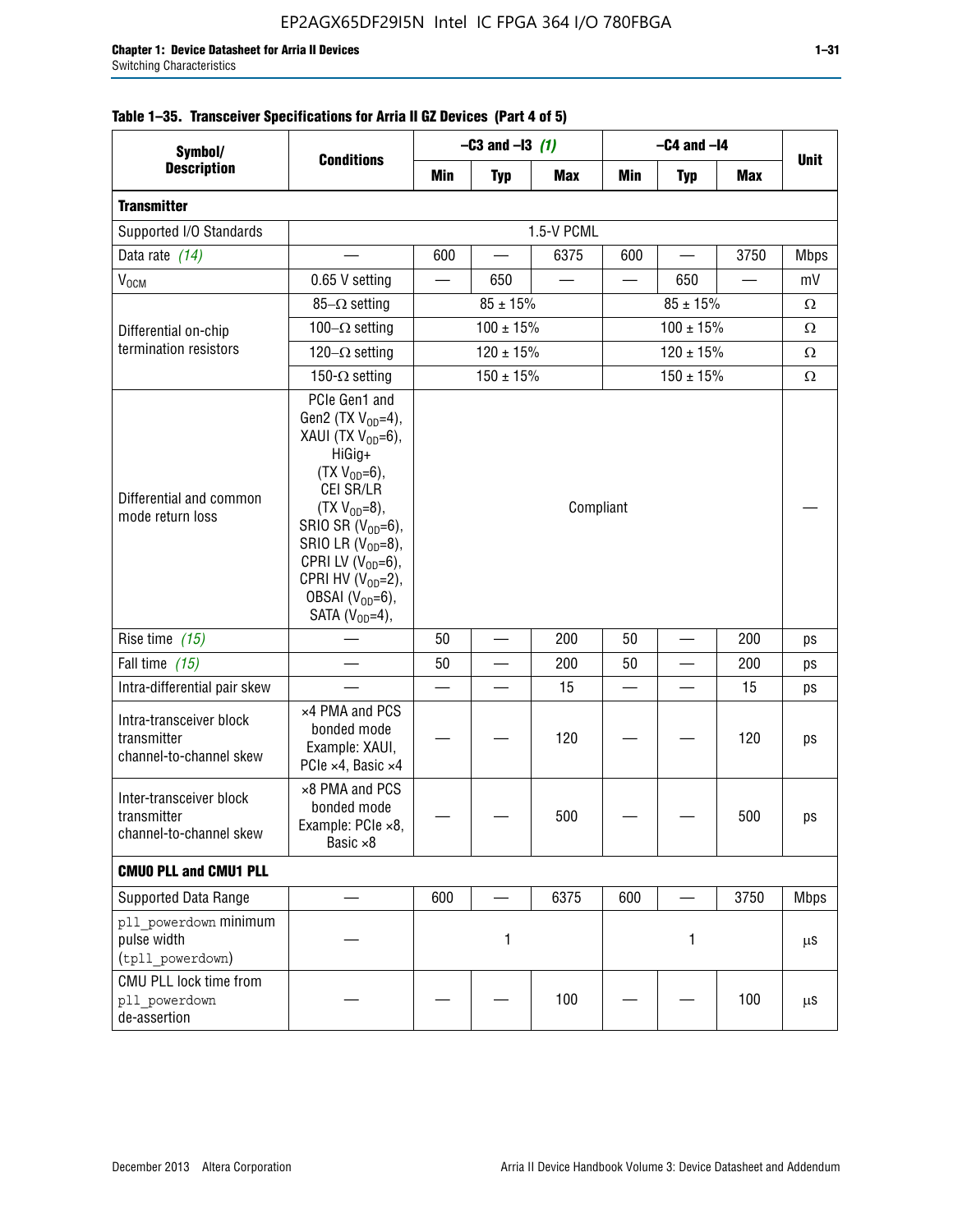| Symbol/                                  | <b>Conditions</b>              | $-C3$ and $-13$ (1) |          |                                      | $-C4$ and $-I4$ |            |     |             |  |  |
|------------------------------------------|--------------------------------|---------------------|----------|--------------------------------------|-----------------|------------|-----|-------------|--|--|
| <b>Description</b>                       |                                | Min                 | Typ      | <b>Max</b>                           | Min             | <b>Typ</b> | Max | <b>Unit</b> |  |  |
|                                          | PCIe Gen1                      |                     |          | $2.5 - 3.5$                          |                 |            |     | <b>MHz</b>  |  |  |
|                                          | PCIe Gen2                      | $6 - 8$             |          |                                      |                 |            |     |             |  |  |
| -3 dB Bandwidth                          | (OIF) CEI PHY at<br>4.976 Gbps | $7 - 11$            |          |                                      |                 |            |     |             |  |  |
|                                          | (OIF) CEI PHY at<br>6.375 Gbps |                     | $5 - 10$ |                                      |                 |            |     |             |  |  |
|                                          | XAUI                           | $2 - 4$             |          |                                      |                 |            |     |             |  |  |
|                                          | SRIO 1.25 Gbps                 | $3 - 5.5$           |          |                                      |                 |            |     |             |  |  |
|                                          | SRIO 2.5 Gbps                  | $3 - 5.5$           |          |                                      |                 |            |     |             |  |  |
|                                          | <b>SRIO 3.125 Gbps</b>         |                     |          | $2 - 4$                              |                 |            |     | <b>MHz</b>  |  |  |
|                                          | GIGE                           |                     |          | $2.5 - 4.5$                          |                 |            |     | <b>MHz</b>  |  |  |
|                                          | SONET OC12                     |                     |          | $1.5 - 2.5$                          |                 |            |     | <b>MHz</b>  |  |  |
|                                          | SONET OC48                     |                     |          | $3.5 - 6$                            |                 |            |     | <b>MHz</b>  |  |  |
| <b>Transceiver-FPGA Fabric Interface</b> |                                |                     |          |                                      |                 |            |     |             |  |  |
| Interface speed                          |                                | 25                  |          | 325                                  | 25              |            | 250 | <b>MHz</b>  |  |  |
| Digital reset pulse width                |                                |                     |          | Minimum is two parallel clock cycles |                 |            |     |             |  |  |

#### **Table 1–35. Transceiver Specifications for Arria II GZ Devices (Part 5 of 5)**

#### **Notes to Table 1–35:**

(1) The 3x speed grade is the fastest speed grade offered in the following Arria II GZ devices: EP2AGZ225, EP2AGZ300, and EP2AGZ350.

- (2) The rise and fall time transition is specified from 20% to 80%.
- (3) To calculate the REFCLK rms phase jitter requirement at reference clock frequencies other than 100 MHz, use the following formula: REFCLK rms phase jitter at f (MHz) = REFCLK rms phase jitter at 100 MHz  $*$  100/f.
- (4) The minimum reconfig clk frequency is 2.5 MHz if the transceiver channel is configured in **Transmitter only** mode. The minimum reconfig\_clk frequency is 37.5 MHz if the transceiver channel is configured in **Receiver only** or **Receiver and Transmitter** mode.
- (5) If your design uses more than one dynamic reconfiguration controller (altgx reconfig) instances to control the transceiver (altgx) channels physically located on the same side of the device AND if you use different reconfig clk sources for these altgx reconfig instances, the delta time between any two of these reconfig clk sources becoming stable must not exceed the maximum specification listed.
- (6) The device cannot tolerate prolonged operation at this absolute maximum.
- (7) You must use the 1.1-V RX  $V_{ICM}$  setting if the input serial data standard is LVDS.
- (8) The differential eye opening specification at the receiver input pins assumes that Receiver Equalization is disabled. If you enable Receiver Equalization, the receiver circuitry can tolerate a lower minimum eye opening, depending on the equalization level. Use H-Spice simulation to derive the minimum eye opening requirement with Receiver Equalization enabled.
- (9) The rate matcher supports only up to  $\pm$  300 ppm.
- (10) Time taken to rx\_pll\_locked goes high from rx\_analogreset de-assertion. Refer to Figure 1–1 on page 1–33.
- (11) Time for which the CDR must be kept in lock-to-reference mode after rx pll\_locked goes high and before rx\_locktodata is asserted in manual mode. Refer to Figure 1–1 on page 1–33.
- (12) Time taken to recover valid data after the rx locktodata signal is asserted in manual mode. Refer to Figure 1–1 on page 1–33.
- (13) Time taken to recover valid data after the rx\_freqlocked signal goes high in automatic mode. Refer to Figure 1–2 on page 1–33.
- (14) A GPLL may be required to meet the PMA-FPGA fabric interface timing above certain data rates. For more information, refer to the *[Transceiver](http://www.altera.com/literature/hb/arria-ii-gx/aiigx_52002.pdf)  [Clocking for Arria II Devices](http://www.altera.com/literature/hb/arria-ii-gx/aiigx_52002.pdf)* chapter.
- (15) The Quartus II software automatically selects the appropriate slew rate depending on the configured data rate or functional mode.
- (16) To support data rates lower than the minimum specification through oversampling, use the CDR in LTR mode only.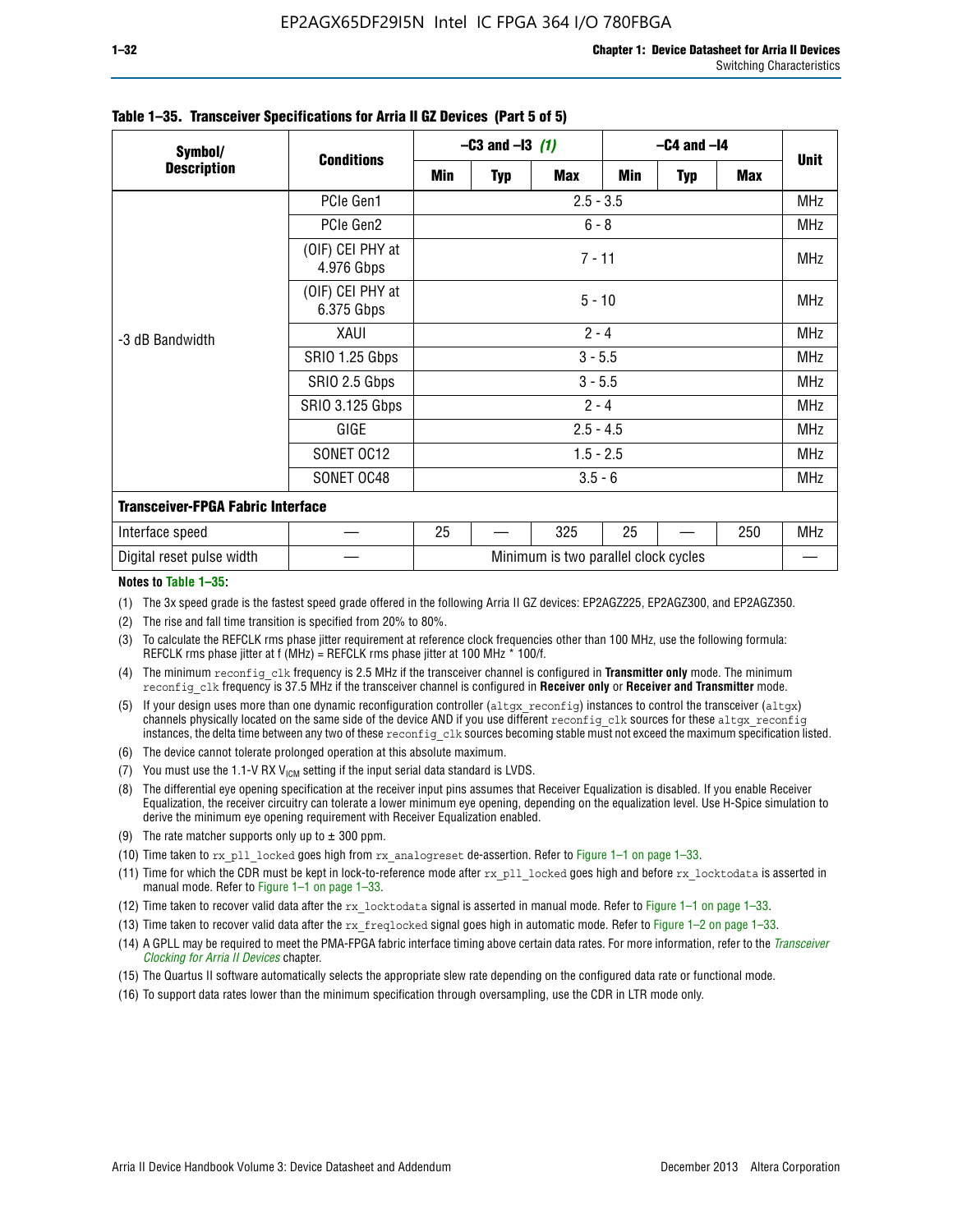Figure 1–1 shows the lock time parameters in manual mode.

 $\Box$  LTD = lock-to-data. LTR = lock-to-reference.





Figure 1–2 shows the lock time parameters in automatic mode.

**Figure 1–2. Lock Time Parameters for Automatic Mode**

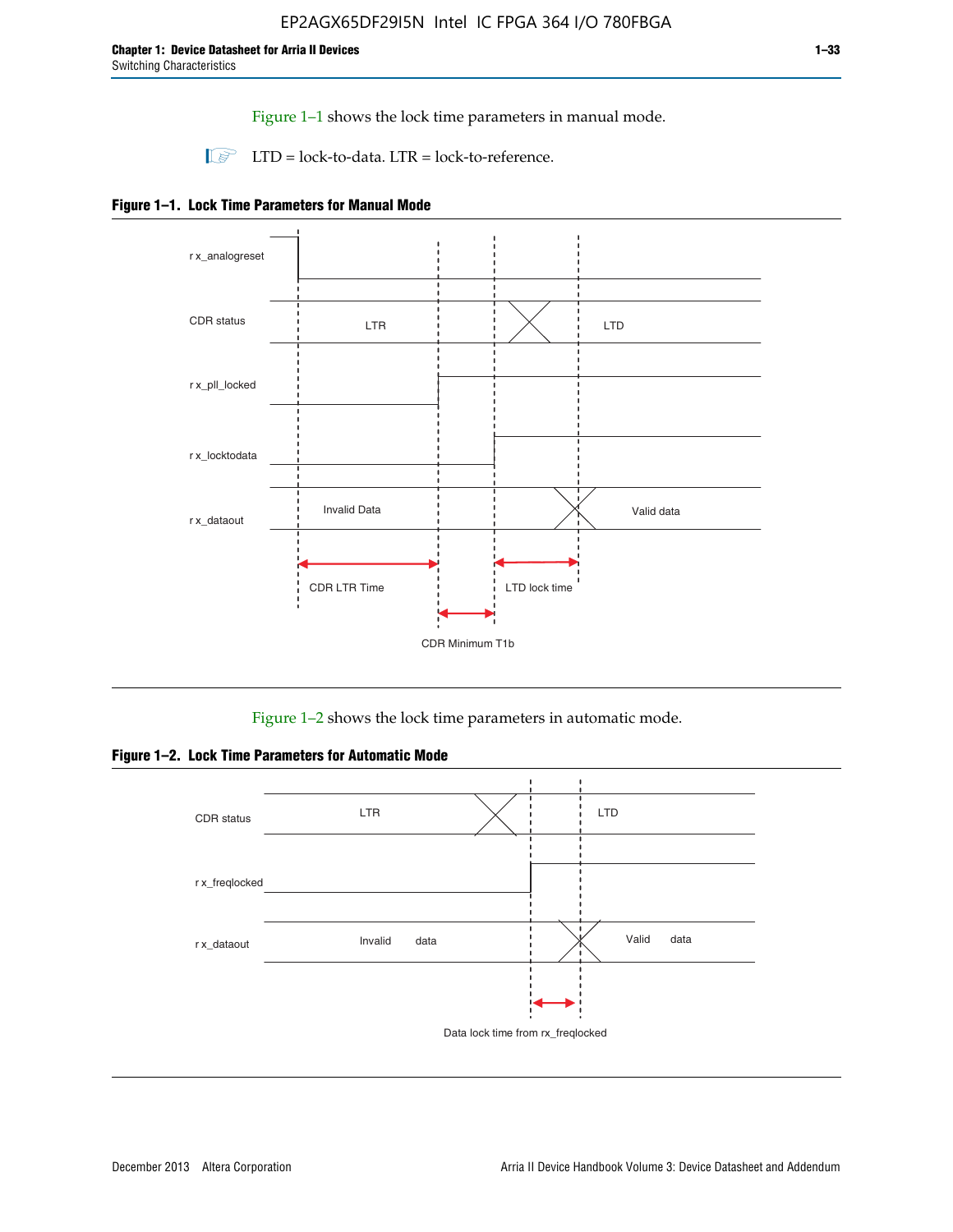### Figure 1–3 shows the differential receiver input waveform.





Figure 1–4 shows the transmitter output waveform.





Table 1–36 lists the typical V<sub>OD</sub> for TX term that equals 85  $\Omega$  for Arria II GZ devices.

|  |  |  | Table 1–36. Typical V <sub>op</sub> Setting, TX Term = 85 $\Omega$ for Arria II GZ Devices |
|--|--|--|--------------------------------------------------------------------------------------------|
|--|--|--|--------------------------------------------------------------------------------------------|

|                                                    | $V_{0D}$ Setting (mV) |                  |                  |                  |                  |                  |                  |                   |  |  |
|----------------------------------------------------|-----------------------|------------------|------------------|------------------|------------------|------------------|------------------|-------------------|--|--|
| <b>Symbol</b>                                      |                       |                  |                  | 2<br>J           |                  | 5                |                  |                   |  |  |
| $V_{OD}$ differential<br>peak-to-peak Typical (mV) | $170 \pm$<br>20%      | $340 \pm$<br>20% | 510 $\pm$<br>20% | 595 $\pm$<br>20% | 680 $\pm$<br>20% | $765 \pm$<br>20% | $850 \pm$<br>20% | $1020 \pm$<br>20% |  |  |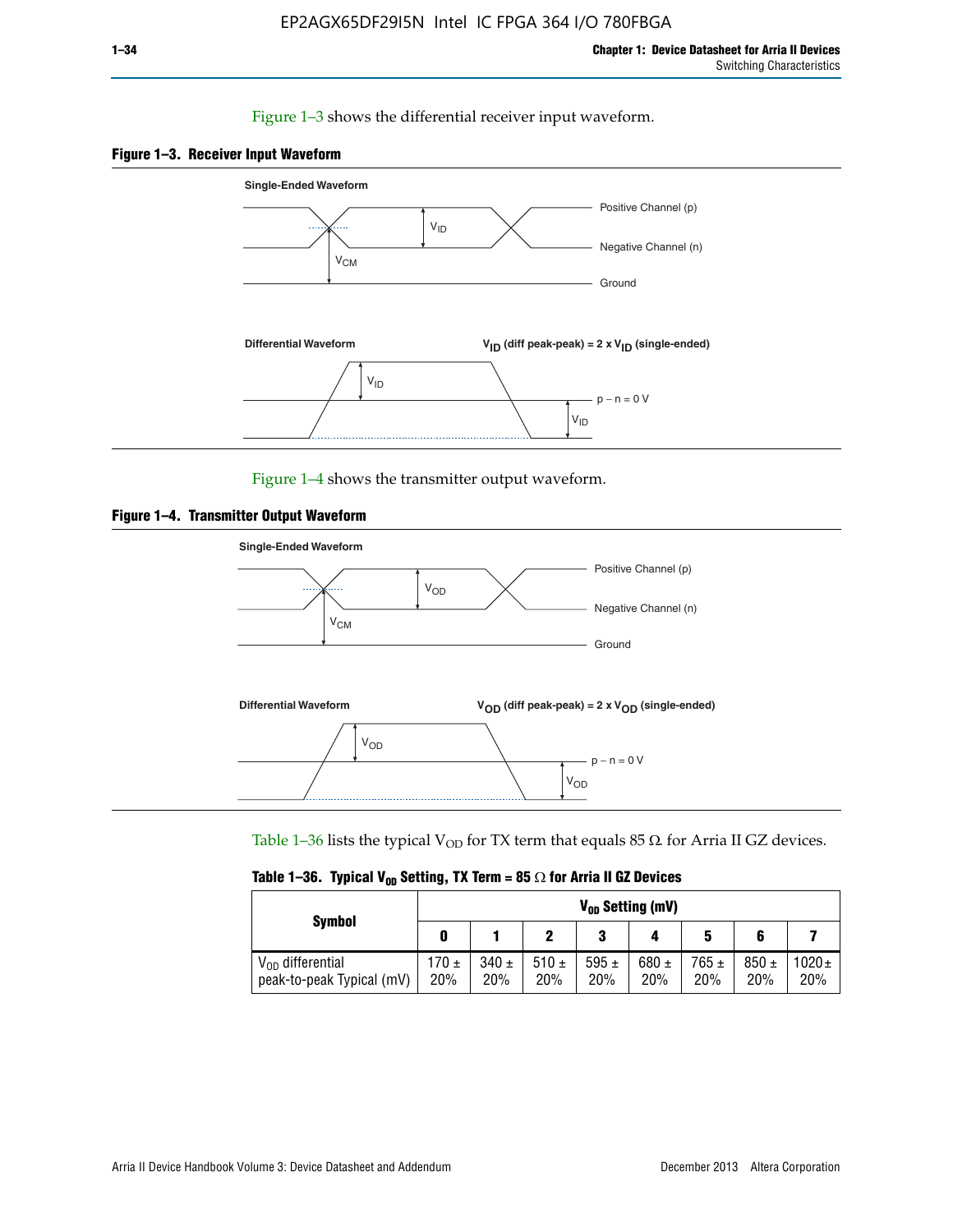Table 1–37 lists the typical  $V_{OD}$  for TX term that equals 100  $\Omega$  for Arria II GX and GZ devices.

| <b>Quartus II Setting</b> | V <sub>OD</sub> Setting (mV) |
|---------------------------|------------------------------|
|                           | 400                          |
| ŋ                         | 600                          |
| 3 (Arria II GZ)           | 700                          |
|                           | 800                          |
| 5                         | 900                          |
| 6                         | 1000                         |
|                           | 1200                         |

**Table 1–37. Typical V<sub>OD</sub> Setting, TX Termination = 100**  $\Omega$  for Arria II Devices

Table 1–38 lists the typical transmitter pre-emphasis levels in dB for the first post tap under the following conditions: low-frequency data pattern (five 1s and five 0s) at 6.375 Gbps. The levels listed in Table 1–38 are a representation of possible pre-emphasis levels under these specified conditions only, the pre-emphasis levels may change with data pattern and data rate.

To predict the pre-emphasis level for your specific data rate and pattern, run simulations using the Arria II GX HSSI HSPICE models.

| <b>Arria II GX</b>                                                  | Arria II GX (Quartus II Software) VOD Setting |     |     |     |     |     |             |  |  |  |
|---------------------------------------------------------------------|-----------------------------------------------|-----|-----|-----|-----|-----|-------------|--|--|--|
| (Quartus II<br>Software)<br><b>First Post Tap</b><br><b>Setting</b> |                                               | 2   | 4   | 5   | 6   |     | <b>Unit</b> |  |  |  |
| $0$ (off)                                                           | 0                                             |     | U   |     |     |     |             |  |  |  |
|                                                                     | 0.7                                           |     | U   |     |     |     | dB          |  |  |  |
| ŋ                                                                   | 2.7                                           | 1.2 | 0.3 |     |     |     | dB          |  |  |  |
| 3                                                                   | 4.9                                           | 2.4 | 1.2 | 0.8 | 0.5 | 0.2 | dB          |  |  |  |
| 4                                                                   | 7.5                                           | 3.8 | 2.1 | 1.6 | 1.2 | 0.6 | dB          |  |  |  |
| 5                                                                   |                                               | 5.3 | 3.1 | 2.4 | 1.8 | 1.1 | dB          |  |  |  |
| 6                                                                   |                                               |     | 4.3 | 3.3 | 2.7 | 1.7 | dB          |  |  |  |

**Table 1–38. Transmitter Pre-Emphasis Levels for Arria II GX Devices**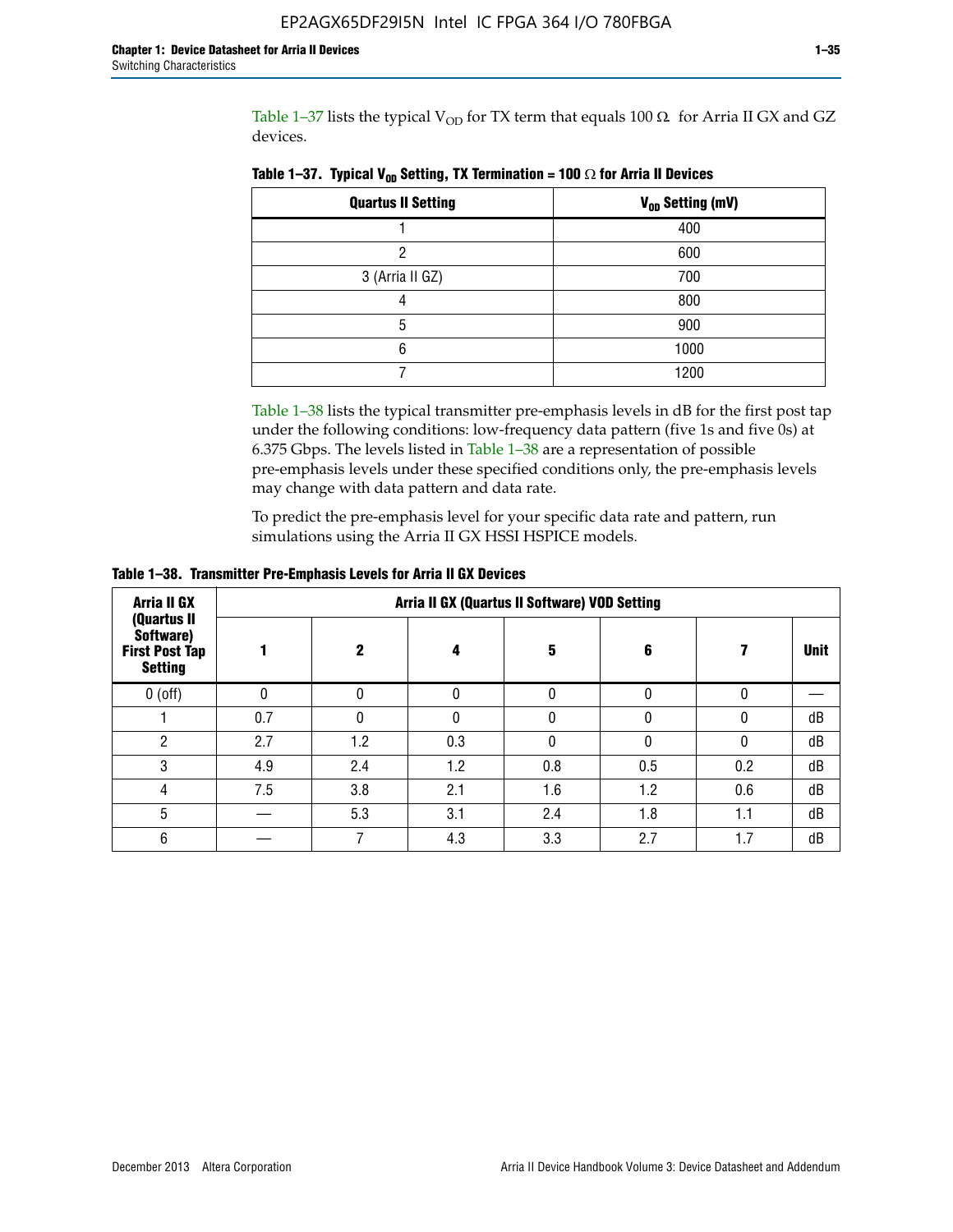Table 1–39 lists typical transmitter pre-emphasis levels for Arria II GZ devices (in dB) for the first post tap under the following conditions (low-frequency data pattern [five 1s and five 0s] at 6.25 Gbps). The levels listed in Table 1–39 are a representation of possible pre-emphasis levels under the specified conditions only and that the preemphasis levels may change with data pattern and data rate.

**follow** To predict the pre-emphasis level for your specific data rate and pattern, run simulations using the [Arria II HSSI HSPICE](http://www.altera.com/support/software/download/hspice/hsp-index.html) models.

| Pre-                                                 |           |                |                  |                | V <sub>OD</sub> Setting |              |                |                         |
|------------------------------------------------------|-----------|----------------|------------------|----------------|-------------------------|--------------|----------------|-------------------------|
| <b>Emphasis</b><br>1st<br>Post-Tap<br><b>Setting</b> | $\pmb{0}$ | 1              | $\mathbf 2$      | 3              | 4                       | 5            | 6              | $\overline{\mathbf{z}}$ |
| $\pmb{0}$                                            | $\pmb{0}$ | $\pmb{0}$      | $\pmb{0}$        | $\pmb{0}$      | $\pmb{0}$               | $\pmb{0}$    | $\pmb{0}$      | $\pmb{0}$               |
| $\mathbf{1}$                                         | N/A       | 0.7            | $\pmb{0}$        | $\pmb{0}$      | $\pmb{0}$               | $\pmb{0}$    | 0              | $\pmb{0}$               |
| $\overline{2}$                                       | N/A       | $\mathbf{1}$   | 0.3              | $\pmb{0}$      | $\pmb{0}$               | $\pmb{0}$    | $\pmb{0}$      | $\pmb{0}$               |
| $\sqrt{3}$                                           | N/A       | 1.5            | 0.6              | $\pmb{0}$      | $\pmb{0}$               | $\pmb{0}$    | $\pmb{0}$      | $\pmb{0}$               |
| $\overline{4}$                                       | N/A       | $\overline{c}$ | 0.7              | 0.3            | $\pmb{0}$               | $\pmb{0}$    | $\pmb{0}$      | $\pmb{0}$               |
| 5                                                    | N/A       | 2.7            | 1.2              | 0.5            | 0.3                     | $\mathbf 0$  | 0              | $\mathbf 0$             |
| $6\phantom{.}$                                       | N/A       | 3.1            | 1.3              | 0.8            | 0.5                     | 0.2          | $\mathbf 0$    | $\pmb{0}$               |
| $\overline{7}$                                       | N/A       | 3.7            | 1.8              | 1.1            | 0.7                     | 0.4          | 0.2            | $\pmb{0}$               |
| $\bf 8$                                              | N/A       | 4.2            | 2.1              | 1.3            | 0.9                     | 0.6          | 0.3            | $\pmb{0}$               |
| $\boldsymbol{9}$                                     | N/A       | 4.9            | 2.4              | 1.6            | 1.2                     | 0.8          | 0.5            | 0.2                     |
| 10                                                   | N/A       | 5.4            | 2.8              | 1.9            | 1.4                     | $\mathbf{1}$ | 0.7            | 0.3                     |
| 11                                                   | N/A       | $\,6\,$        | 3.2              | 2.2            | 1.7                     | 1.2          | 0.9            | 0.4                     |
| 12                                                   | N/A       | 6.8            | 3.5              | 2.6            | 1.9                     | 1.4          | 1.1            | 0.6                     |
| 13                                                   | N/A       | 7.5            | 3.8              | 2.8            | 2.1                     | 1.6          | 1.2            | 0.6                     |
| 14                                                   | N/A       | 8.1            | 4.2              | 3.1            | 2.3                     | 1.7          | 1.3            | 0.7                     |
| 15                                                   | N/A       | 8.8            | 4.5              | 3.4            | 2.6                     | 1.9          | 1.5            | 0.8                     |
| 16                                                   | N/A       | N/A            | 4.9              | 3.7            | 2.9                     | 2.2          | 1.7            | 0.9                     |
| 17                                                   | N/A       | N/A            | 5.3              | $\overline{4}$ | 3.1                     | 2.4          | 1.8            | 1.1                     |
| 18                                                   | N/A       | N/A            | 5.7              | 4.4            | 3.4                     | 2.6          | $\overline{2}$ | 1.2                     |
| 19                                                   | N/A       | N/A            | 6.1              | 4.7            | 3.6                     | 2.8          | 2.2            | 1.4                     |
| 20                                                   | N/A       | N/A            | 6.6              | 5.1            | $\overline{4}$          | 3.1          | 2.4            | 1.5                     |
| 21                                                   | N/A       | N/A            | $\overline{7}$   | 5.4            | 4.3                     | 3.3          | 2.7            | 1.7                     |
| 22                                                   | N/A       | N/A            | 8                | 6.1            | 4.8                     | 3.8          | 3              | $\overline{2}$          |
| 23                                                   | N/A       | N/A            | $\boldsymbol{9}$ | 6.8            | 5.4                     | 4.3          | 3.4            | 2.3                     |
| 24                                                   | N/A       | N/A            | 10               | 7.6            | $6\phantom{1}$          | 4.8          | 3.9            | 2.6                     |
| 25                                                   | N/A       | N/A            | 11.4             | 8.4            | 6.8                     | 5.4          | 4.4            | $\overline{3}$          |
| 26                                                   | N/A       | N/A            | 12.6             | 9.4            | 7.4                     | 5.9          | 4.9            | 3.3                     |
| 27                                                   | N/A       | N/A            | N/A              | 10.3           | 8.1                     | 6.4          | 5.3            | 3.6                     |
| 28                                                   | N/A       | N/A            | N/A              | 11.3           | 8.8                     | 7.1          | 5.8            | $\overline{\mathbf{4}}$ |

**Table 1–39. Transmitter Pre-Emphasis Levels for Arria II GZ Devices (Part 1 of 2)**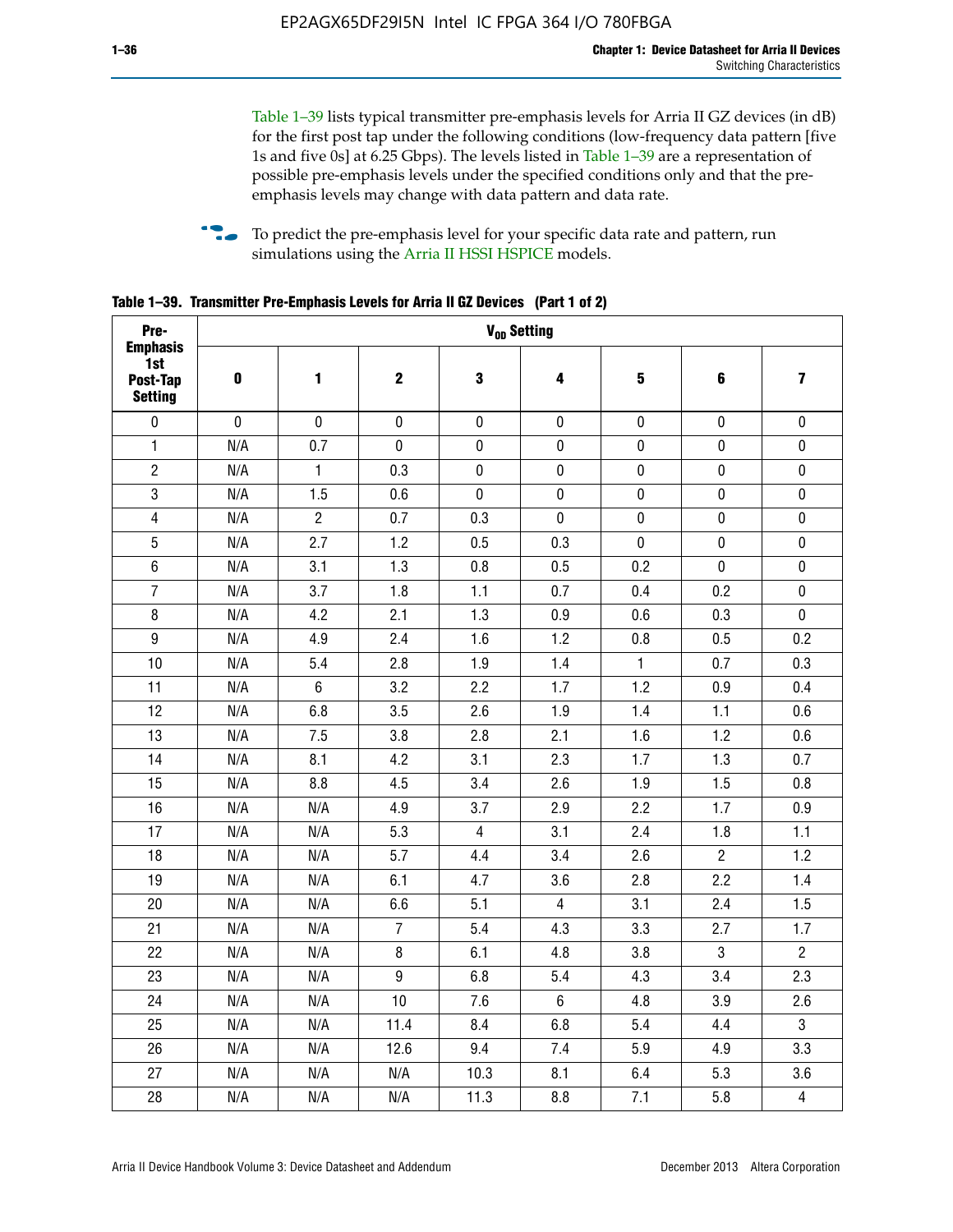| Pre-                                                 |     |     |     |      | V <sub>op</sub> Setting |     |     |     |
|------------------------------------------------------|-----|-----|-----|------|-------------------------|-----|-----|-----|
| <b>Emphasis</b><br>1st<br>Post-Tap<br><b>Setting</b> | 0   |     | 2   | 3    | 4                       | 5   | 6   |     |
| 29                                                   | N/A | N/A | N/A | 12.5 | 9.6                     | 7.7 | 6.3 | 4.3 |
| 30                                                   | N/A | N/A | N/A | N/A  | 11.4                    | 9   | 7.4 | N/A |
| 31                                                   | N/A | N/A | N/A | N/A  | 12.9                    | 10  | 8.2 | N/A |

### **Table 1–39. Transmitter Pre-Emphasis Levels for Arria II GZ Devices (Part 2 of 2)**

Table 1–40 lists the transceiver jitter specifications for all supported protocols for Arria II GX devices.

# **Table 1–40. Transceiver Block Jitter Specifications for Arria II GX Devices** *(Note 1)* **(Part 1 of 10)**

| Symbol/                                   | <b>Conditions</b>                                              |     | $\mathbf{13}$ |            |            | C <sub>4</sub> |            |     | C5, I5     |      |            | C <sub>6</sub> |            | <b>Unit</b>  |
|-------------------------------------------|----------------------------------------------------------------|-----|---------------|------------|------------|----------------|------------|-----|------------|------|------------|----------------|------------|--------------|
| <b>Description</b>                        |                                                                | Min | <b>Typ</b>    | <b>Max</b> | <b>Min</b> | <b>Typ</b>     | <b>Max</b> | Min | <b>Typ</b> | Max  | <b>Min</b> | <b>Typ</b>     | <b>Max</b> |              |
|                                           | <b>SONET/SDH Transmit Jitter Generation (2)</b>                |     |               |            |            |                |            |     |            |      |            |                |            |              |
| Peak-to-peak<br>jitter at<br>622.08 Mbps  | Pattern $=$<br>PRBS15                                          |     |               | 0.1        |            |                | 0.1        |     |            | 0.1  |            |                | 0.1        | UI           |
| RMS jitter at<br>622.08 Mbps              | Pattern $=$<br>PRBS15                                          |     |               | 0.01       |            |                | 0.01       |     |            | 0.01 |            |                | 0.01       | UI           |
| Peak-to-peak<br>iitter at<br>2488.32 Mbps | Pattern $=$<br>PRBS15                                          |     |               | 0.1        |            |                | 0.1        |     |            | 0.1  |            |                | 0.1        | U            |
| RMS jitter at<br>2488.32 Mbps             | Pattern $=$<br>PRBS15                                          |     |               | 0.01       |            |                | 0.01       |     |            | 0.01 |            |                | 0.01       | UI           |
|                                           | <b>SONET/SDH Receiver Jitter Tolerance (2)</b>                 |     |               |            |            |                |            |     |            |      |            |                |            |              |
|                                           | Jitter frequency $=$<br>$0.03$ KHz<br>Pattern = PRBS15         |     | >15           |            |            | >15            |            |     | >15        |      |            | >15            |            | $\mathbf{U}$ |
| Jitter tolerance at<br>622.08 Mbps        | Jitter frequency $=$<br>25 KH <sub>7</sub><br>Pattern = PRBS15 |     | > 1.5         |            |            | > 1.5          |            |     | > 1.5      |      |            | > 1.5          |            | $\mathbf{U}$ |
|                                           | Jitter frequency $=$<br>250 KHz<br>Pattern = PRBS15            |     | > 0.15        |            |            | > 0.15         |            |     | > 0.15     |      |            | > 0.15         |            | UI           |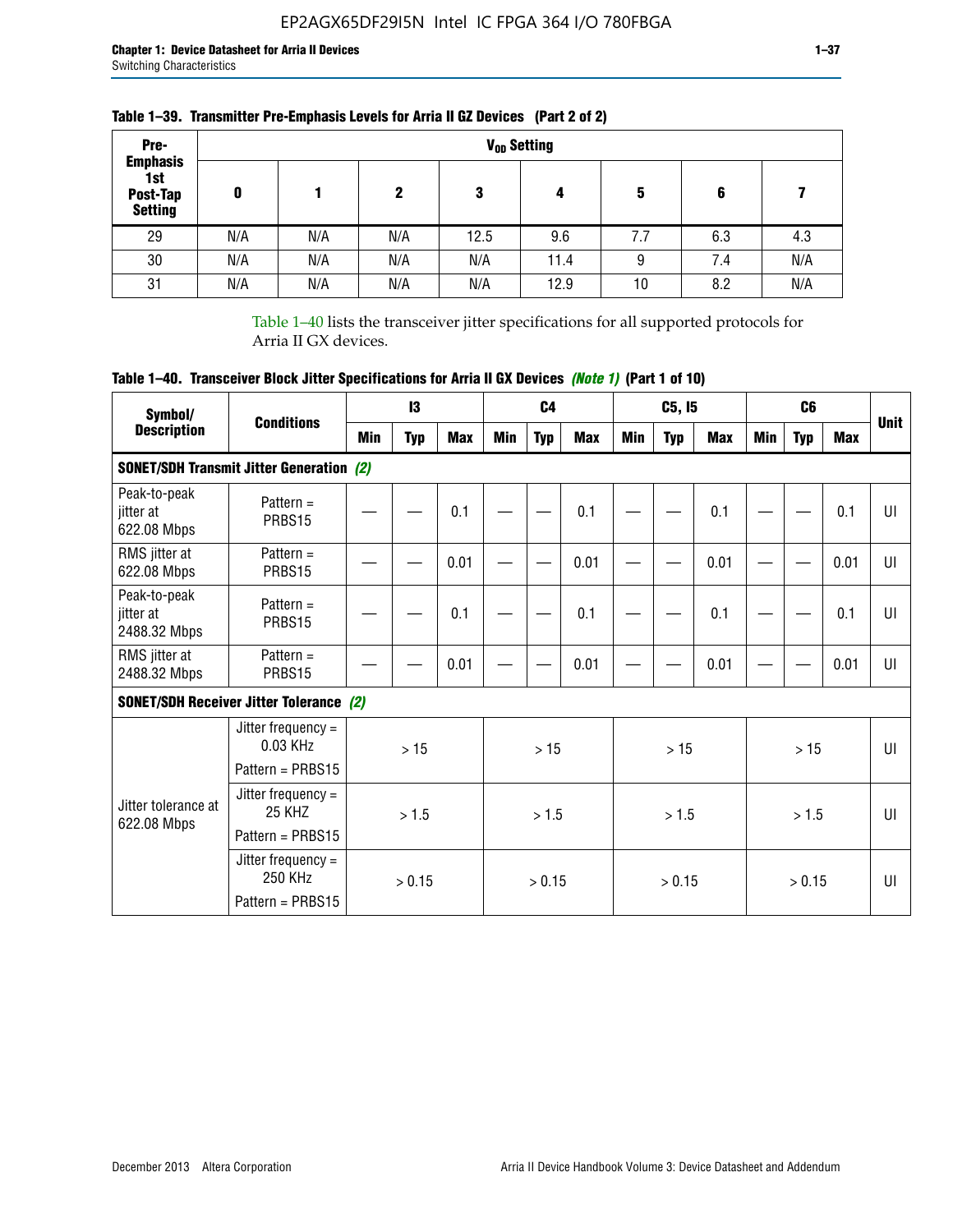| Symbol/                                  |                                                                        |            | 13         |            |            | C <sub>4</sub> |            |            | C5, I5     |            |            | C <sub>6</sub> |            |             |
|------------------------------------------|------------------------------------------------------------------------|------------|------------|------------|------------|----------------|------------|------------|------------|------------|------------|----------------|------------|-------------|
| <b>Description</b>                       | <b>Conditions</b>                                                      | <b>Min</b> | <b>Typ</b> | <b>Max</b> | <b>Min</b> | <b>Typ</b>     | <b>Max</b> | <b>Min</b> | <b>Typ</b> | <b>Max</b> | <b>Min</b> | <b>Typ</b>     | <b>Max</b> | <b>Unit</b> |
|                                          | Jitter frequency $=$<br>0.06 KHz<br>Pattern = PRBS15                   |            | $>15$      |            |            | $>15$          |            |            | $>15$      |            |            | >15            |            | UI          |
|                                          | Jitter frequency $=$<br><b>100 KHZ</b>                                 |            | > 1.5      |            |            | > 1.5          |            |            | > 1.5      |            |            | > 1.5          |            | UI          |
| Jitter tolerance at<br>2488.32 Mbps      | Pattern = PRBS15<br>Jitter frequency $=$<br>1 MHz                      |            | > 0.15     |            |            | > 0.15         |            |            | > 0.15     |            |            | > 0.15         |            | $U\Gamma$   |
|                                          | Pattern = PRBS15<br>Jitter frequency $=$<br>10 MHz<br>Pattern = PRBS15 |            | > 0.15     |            |            | > 0.15         |            |            | > 0.15     |            |            | > 0.15         |            | UI          |
| XAUI Transmit Jitter Generation (3)      |                                                                        |            |            |            |            |                |            |            |            |            |            |                |            |             |
| Total jitter at<br>3.125 Gbps            | Pattern = CJPAT                                                        | 0.3        |            |            |            | 0.3            |            |            | 0.3        |            |            | 0.3            | UI         |             |
| Deterministic<br>jitter at<br>3.125 Gbps | Pattern = CJPAT                                                        |            |            | 0.17       |            |                | 0.17       |            |            | 0.17       |            |                | 0.17       | U           |
| XAUI Receiver Jitter Tolerance (3)       |                                                                        |            |            |            |            |                |            |            |            |            |            |                |            |             |
| <b>Total jitter</b>                      |                                                                        |            | > 0.65     |            |            | > 0.65         |            |            | > 0.65     |            |            | > 0.65         |            | UI          |
| Deterministic<br>jitter                  |                                                                        |            | > 0.37     |            |            | > 0.37         |            |            | > 0.37     |            |            | > 0.37         |            | UI          |
| Peak-to-peak<br>jitter                   | Jitter frequency =<br>22.1 KHz                                         |            | > 8.5      |            |            | > 8.5          |            |            | > 8.5      |            |            | > 8.5          |            | UI          |
| Peak-to-peak<br>jitter                   | Jitter frequency $=$<br>1.875 MHz                                      |            | > 0.1      |            |            | > 0.1          |            |            | > 0.1      |            |            | > 0.1          |            | $U\Gamma$   |
| Peak-to-peak<br>jitter                   | Jitter frequency $=$<br>20 MHz                                         | > 0.1      |            |            |            | > 0.1          |            |            | > 0.1      |            |            | > 0.1          |            | UI          |
|                                          | <b>PCIe Transmit Jitter Generation (4)</b>                             |            |            |            |            |                |            |            |            |            |            |                |            |             |
| Total jitter at<br>2.5 Gbps (Gen1)       | Compliance<br>pattern                                                  |            |            | 0.25       |            |                | 0.25       |            |            | 0.25       |            |                | 0.25       | UI          |

#### **Table 1–40. Transceiver Block Jitter Specifications for Arria II GX Devices** *(Note 1)* **(Part 2 of 10)**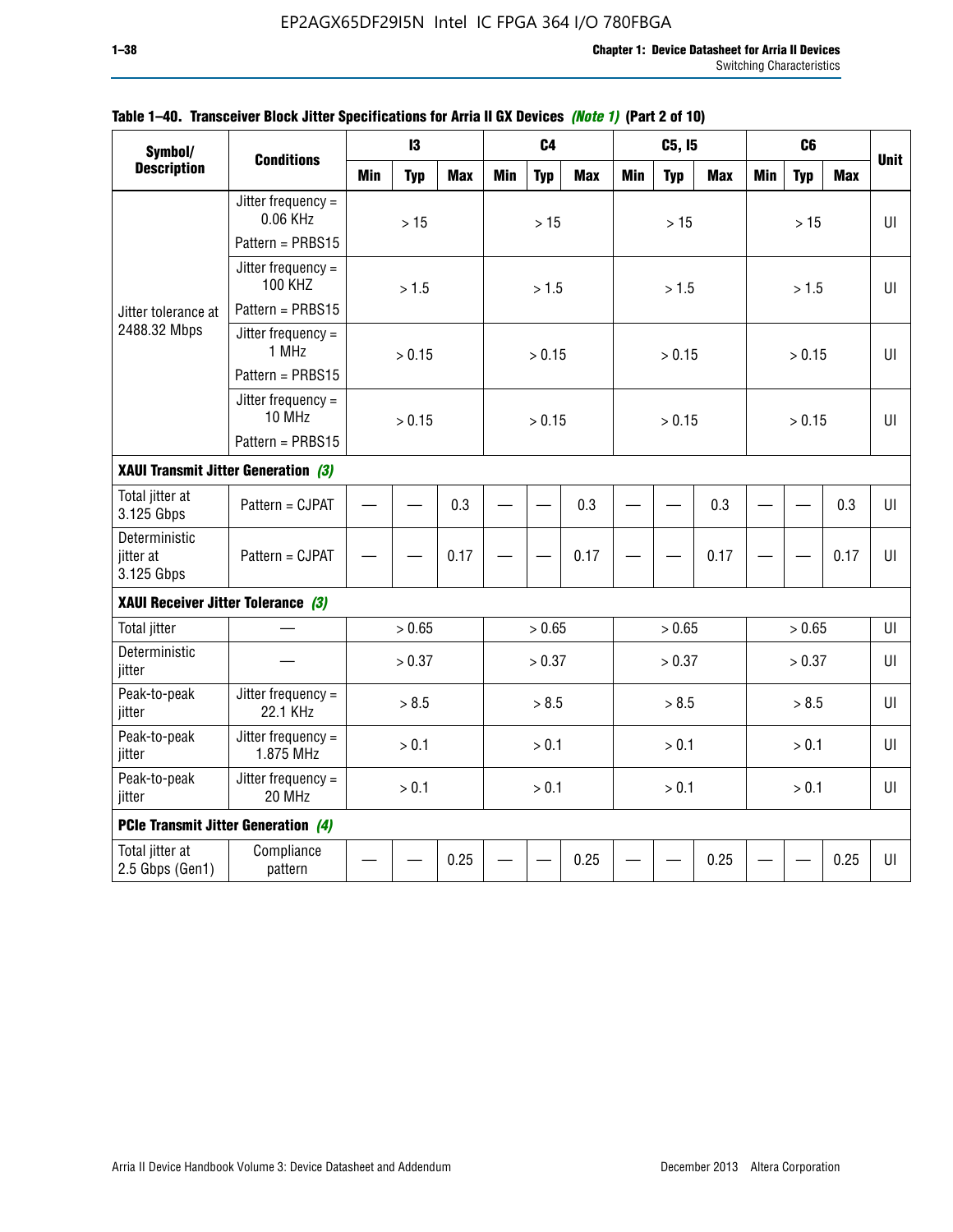| Table 1–40. Transceiver Block Jitter Specifications for Arria II GX Devices (Note 1) (Part 3 of 10) |  |  |
|-----------------------------------------------------------------------------------------------------|--|--|
|                                                                                                     |  |  |

| Symbol/                                                                       |                                                                                                |            | 13         |            |            | C <sub>4</sub> |            |            | C5, I5     |            |            | C <sub>6</sub> |            |             |
|-------------------------------------------------------------------------------|------------------------------------------------------------------------------------------------|------------|------------|------------|------------|----------------|------------|------------|------------|------------|------------|----------------|------------|-------------|
| <b>Description</b>                                                            | <b>Conditions</b>                                                                              | <b>Min</b> | <b>Typ</b> | <b>Max</b> | <b>Min</b> | <b>Typ</b>     | <b>Max</b> | <b>Min</b> | <b>Typ</b> | <b>Max</b> | <b>Min</b> | <b>Typ</b>     | <b>Max</b> | <b>Unit</b> |
| PCIe Receiver Jitter Tolerance (4)                                            |                                                                                                |            |            |            |            |                |            |            |            |            |            |                |            |             |
| Total jitter at<br>2.5 Gbps (Gen1)                                            | Compliance<br>pattern                                                                          |            | > 0.6      |            |            | > 0.6          |            |            | > 0.6      |            |            | > 0.6          |            | UI          |
|                                                                               | PCIe (Gen 1) Electrical Idle Detect Threshold (9)                                              |            |            |            |            |                |            |            |            |            |            |                |            |             |
| VRX-IDLE-<br>DETDIFF (p-p)                                                    | Compliance<br>pattern                                                                          | 65         |            | 175        | 65         |                | 175        | 65         |            | 175        | 65         |                | 175        | mV          |
|                                                                               | Serial RapidIO <sup>®</sup> (SRIO) Transmit Jitter Generation (5)                              |            |            |            |            |                |            |            |            |            |            |                |            |             |
| Deterministic<br>jitter<br>(peak-to-peak)                                     | Data Rate = $1.25$ ,<br>2.5, 3.125 Gbps<br>Pattern = CJPAT                                     |            |            | 0.17       |            |                | 0.17       |            |            | 0.17       |            |                | 0.17       | UI          |
| <b>Total jitter</b><br>(peak-to-peak)                                         | Data Rate = $1.25$ ,<br>2.5, 3.125 Gbps<br>Pattern = CJPAT                                     |            |            | 0.35       |            |                | 0.35       |            |            | 0.35       |            |                | 0.35       | UI          |
| <b>SRIO Receiver Jitter Tolerance (5)</b>                                     |                                                                                                |            |            |            |            |                |            |            |            |            |            |                |            |             |
| Deterministic<br>jitter tolerance<br>(peak-to-peak)                           | Data Rate = $1.25$ ,<br>2.5, 3.125 Gbps<br>Pattern = CJPAT                                     | > 0.37     |            |            |            | > 0.37         |            |            | > 0.37     |            |            | > 0.37         |            | UI          |
| Combined<br>deterministic and<br>random jitter<br>tolerance<br>(peak-to-peak) | Data Rate = $1.25$ ,<br>2.5, 3.125 Gbps<br>Pattern = CJPAT                                     | > 0.55     |            |            |            | > 0.55         |            |            | > 0.55     |            |            | > 0.55         |            | U           |
|                                                                               | Jitter frequency $=$<br>22.1 KHz<br>Data rate = $1.25$ ,<br>2.5, 3.125 Gbps<br>Pattern = CJPAT |            | > 8.5      |            |            | > 8.5          |            |            | > 8.5      |            |            | > 8.5          |            | UI          |
| Sinusoidal jitter<br>tolerance<br>(peak-to-peak)                              | Jitter frequency =<br>1.875 MHz<br>Data rate = $1.25$ .<br>2.5, 3.125 Gbps                     |            | > 0.1      |            |            | > 0.1          |            |            | > 0.1      |            |            | > 0.1          |            | UI          |
|                                                                               | Pattern = CJPAT<br>Jitter frequency $=$<br>20 MHz                                              |            |            |            |            |                |            |            |            |            |            |                |            |             |
|                                                                               | Data rate = $1.25$ ,<br>2.5, 3.125 Gbps<br>Pattern = CJPAT                                     |            | $> 0.1$    |            |            | $> 0.1$        |            |            | > 0.1      |            |            | > 0.1          |            | $U\vert$    |
| <b>GIGE Transmit Jitter Generation (6)</b>                                    |                                                                                                |            |            |            |            |                |            |            |            |            |            |                |            |             |
| Deterministic<br>jitter<br>(peak-to-peak)                                     | Pattern = CRPAT                                                                                | 0.14       |            |            |            | 0.14           |            |            | 0.14       |            |            | 0.14           | UI         |             |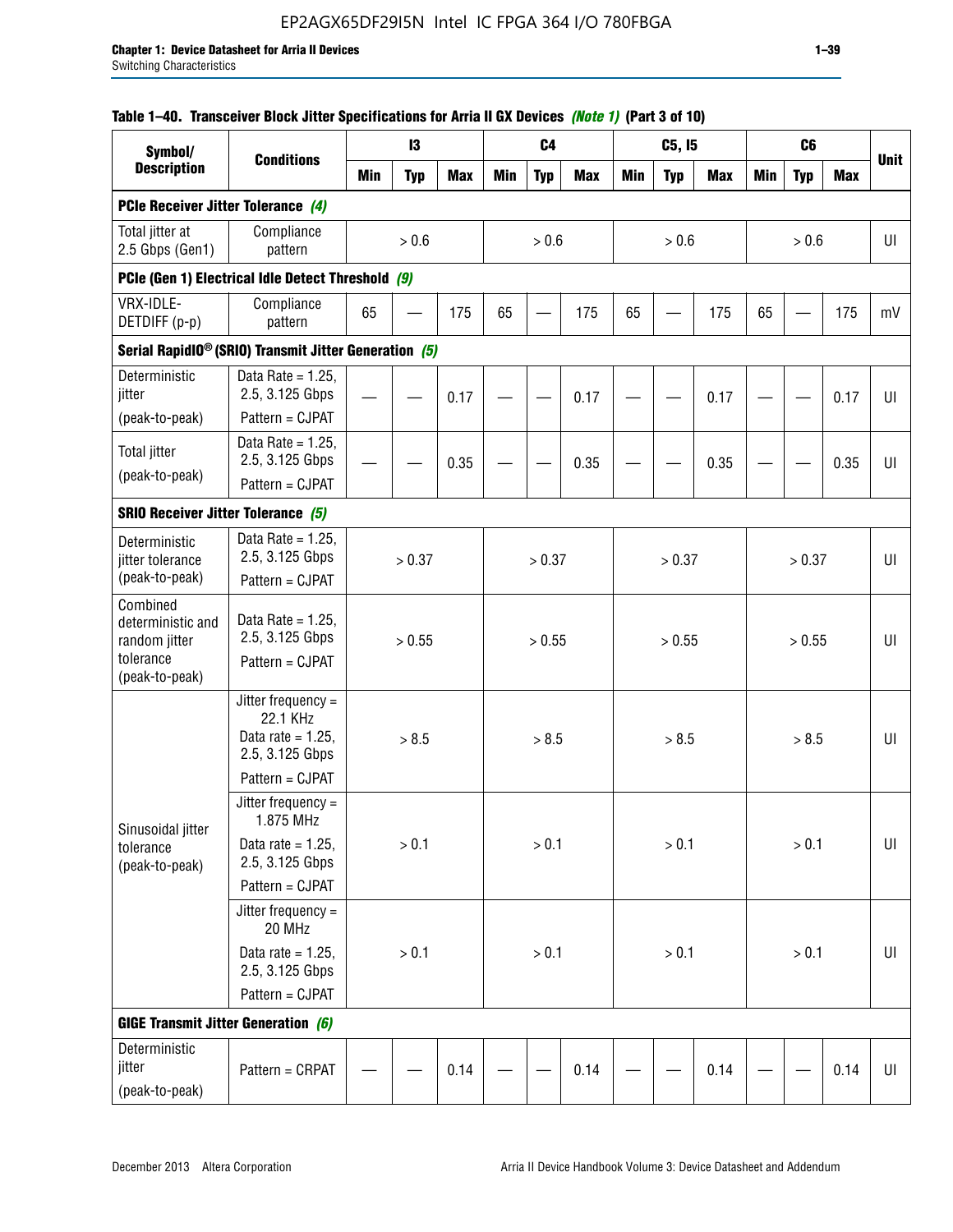| Symbol/                                                                       |                                               |            | 13         |            |            | C <sub>4</sub> |            |            | C5, I5     |            |            | C <sub>6</sub> |            |             |
|-------------------------------------------------------------------------------|-----------------------------------------------|------------|------------|------------|------------|----------------|------------|------------|------------|------------|------------|----------------|------------|-------------|
| <b>Description</b>                                                            | <b>Conditions</b>                             | <b>Min</b> | <b>Typ</b> | <b>Max</b> | <b>Min</b> | <b>Typ</b>     | <b>Max</b> | <b>Min</b> | <b>Typ</b> | <b>Max</b> | <b>Min</b> | <b>Typ</b>     | <b>Max</b> | <b>Unit</b> |
| Total jitter                                                                  | Pattern = CRPAT                               |            |            | 0.27       |            |                | 0.279      |            |            | 0.279      |            |                | 0.279      | UI          |
| (peak-to-peak)                                                                |                                               |            |            | 9          |            |                |            |            |            |            |            |                |            |             |
| GIGE Receiver Jitter Tolerance (6)                                            |                                               |            |            |            |            |                |            |            |            |            |            |                |            |             |
| Deterministic<br>jitter tolerance<br>(peak-to-peak)                           | Pattern = CJPAT                               |            | > 0.4      |            |            | > 0.4          |            |            | > 0.4      |            |            | > 0.4          |            | UI          |
| Combined<br>deterministic and<br>random jitter<br>tolerance<br>(peak-to-peak) | Pattern = CJPAT                               |            | > 0.66     |            |            | > 0.66         |            |            | > 0.66     |            |            | > 0.66         |            | UI          |
|                                                                               | <b>HiGig Transmit Jitter Generation (7)</b>   |            |            |            |            |                |            |            |            |            |            |                |            |             |
| Deterministic<br>jitter                                                       | Data rate $=$<br>3.75 Gbps                    |            |            | 0.17       |            |                | 0.17       |            |            |            |            |                |            | UI          |
| (peak-to-peak)                                                                | Pattern = CJPAT                               |            |            |            |            |                |            |            |            |            |            |                |            |             |
| <b>Total jitter</b><br>(peak-to-peak)                                         | Data rate $=$<br>3.75 Gbps<br>Pattern = CJPAT |            |            | 0.35       |            |                | 0.35       |            |            |            |            |                |            | UI          |
|                                                                               |                                               |            |            |            |            |                |            |            |            |            |            |                |            |             |
| <b>HiGig Receiver Jitter Tolerance (7)</b>                                    |                                               |            |            |            |            |                |            |            |            |            |            |                |            |             |
| Deterministic<br>jitter tolerance                                             | Data rate $=$<br>3.75 Gbps                    |            | > 0.37     |            |            | > 0.37         |            |            |            |            |            |                |            | UI          |
| (peak-to-peak)                                                                | Pattern = CJPAT                               |            |            |            |            |                |            |            |            |            |            |                |            |             |
| Combined<br>deterministic and<br>random jitter<br>tolerance                   | Data rate $=$<br>3.75 Gbps<br>Pattern = CJPAT |            | > 0.65     |            |            | > 0.65         |            |            |            |            |            |                |            | UI          |
| (peak-to-peak)                                                                |                                               |            |            |            |            |                |            |            |            |            |            |                |            |             |
|                                                                               | Jitter frequency =<br>22.1 KHz                |            |            |            |            |                |            |            |            |            |            |                |            |             |
|                                                                               | Data rate $=$<br>3.75 Gbps                    |            | > 8.5      |            |            | > 8.5          |            |            |            |            |            |                |            | UI          |
|                                                                               | Pattern = CJPAT                               |            |            |            |            |                |            |            |            |            |            |                |            |             |
| Sinusoidal jitter                                                             | Jitter frequency =<br>1.875MHz                |            |            |            |            |                |            |            |            |            |            |                |            |             |
| tolerance<br>(peak-to-peak)                                                   | Data rate $=$<br>3.75 Gbps                    |            | > 0.1      |            |            | $> 0.1$        |            |            |            |            |            |                |            | UI          |
|                                                                               | Pattern = CJPAT                               |            |            |            |            |                |            |            |            |            |            |                |            |             |
|                                                                               | Jitter frequency $=$<br>20 MHz                |            |            |            |            |                |            |            |            |            |            |                |            |             |
|                                                                               | Data rate $=$<br>3.75 Gbps                    |            | > 0.1      |            |            | > 0.1          |            |            |            |            |            |                |            | UI          |
|                                                                               | Pattern = CJPAT                               |            |            |            |            |                |            |            |            |            |            |                |            |             |

### **Table 1–40. Transceiver Block Jitter Specifications for Arria II GX Devices** *(Note 1)* **(Part 4 of 10)**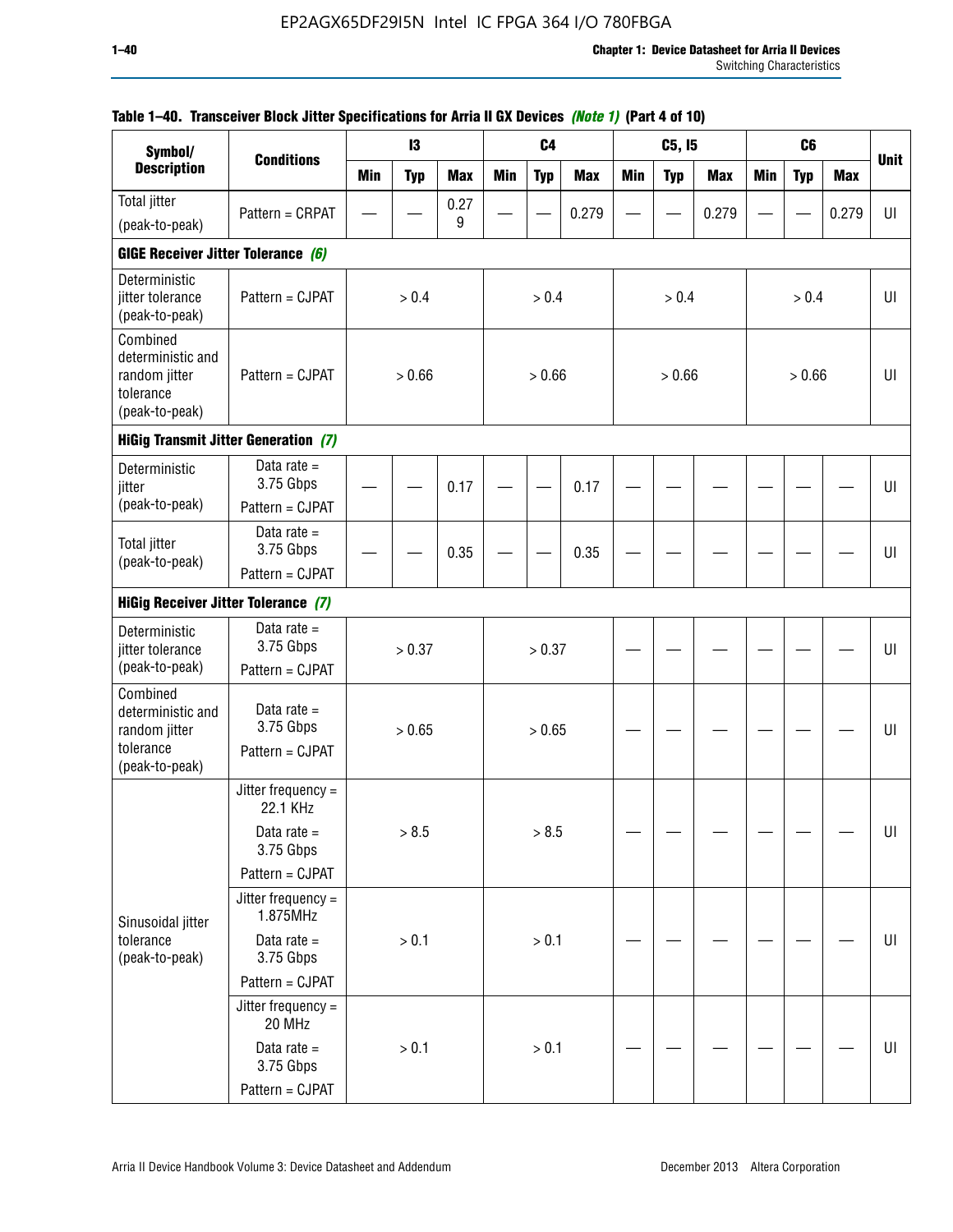## EP2AGX65DF29I5N Intel IC FPGA 364 I/O 780FBGA

#### **Table 1–40. Transceiver Block Jitter Specifications for Arria II GX Devices** *(Note 1)* **(Part 5 of 10)**

| Symbol/                                             |                                                                                                                             |            | 13         |            |            | C <sub>4</sub> |            |            | C5, I5     |            |            | C <sub>6</sub> |            |             |
|-----------------------------------------------------|-----------------------------------------------------------------------------------------------------------------------------|------------|------------|------------|------------|----------------|------------|------------|------------|------------|------------|----------------|------------|-------------|
| <b>Description</b>                                  | <b>Conditions</b>                                                                                                           | <b>Min</b> | <b>Typ</b> | <b>Max</b> | <b>Min</b> | <b>Typ</b>     | <b>Max</b> | <b>Min</b> | <b>Typ</b> | <b>Max</b> | <b>Min</b> | <b>Typ</b>     | <b>Max</b> | <b>Unit</b> |
|                                                     | <b>SDI Transmitter Jitter Generation (8)</b>                                                                                |            |            |            |            |                |            |            |            |            |            |                |            |             |
| Alignment jitter                                    | Data rate $=$<br>1.485 Gbps (HD)<br>pattern = Color<br>Bar Low-<br>frequency Roll-off<br>$= 100$ KHz                        | 0.2        |            |            | 0.2        |                |            | 0.2        |            |            | 0.2        |                |            | $U\vert$    |
| (peak-to-peak)<br>SDI Receiver Jitter Tolerance (8) | Data rate $=$<br>2.97 Gbps (3G)<br>pattern = Color<br>bar Low-<br>frequency Roll-off<br>$= 100$ KHz                         | 0.3        |            |            | 0.3        |                |            | 0.3        |            |            | 0.3        |                |            | $U\vert$    |
|                                                     |                                                                                                                             |            |            |            |            |                |            |            |            |            |            |                |            |             |
| Sinusoidal jitter<br>tolerance<br>(peak-to-peak)    | Jitter frequency =<br>15 KHz<br>Data rate $=$<br>2.97 Gbps (3G)<br>$Pattern = single$<br>line scramble<br>color bar         |            | > 2        |            |            | $>2$           |            |            | >2         |            |            | >2             |            | UI          |
|                                                     | Jitter frequency =<br><b>100 KHz</b><br>Data rate $=$<br>2.97 Gbps (3G)<br>$Pattern = single$<br>line scramble<br>color bar |            | > 0.3      |            |            | > 0.3          |            |            | > 0.3      |            |            | > 0.3          |            | U           |
|                                                     | Jitter frequency $=$<br>148.5 MHz<br>Data rate $=$<br>2.97 Gbps (3G)<br>$Pattern = single$<br>line scramble<br>color bar    |            | > 0.3      |            |            | > 0.3          |            |            | > 0.3      |            |            | > 0.3          |            | UI          |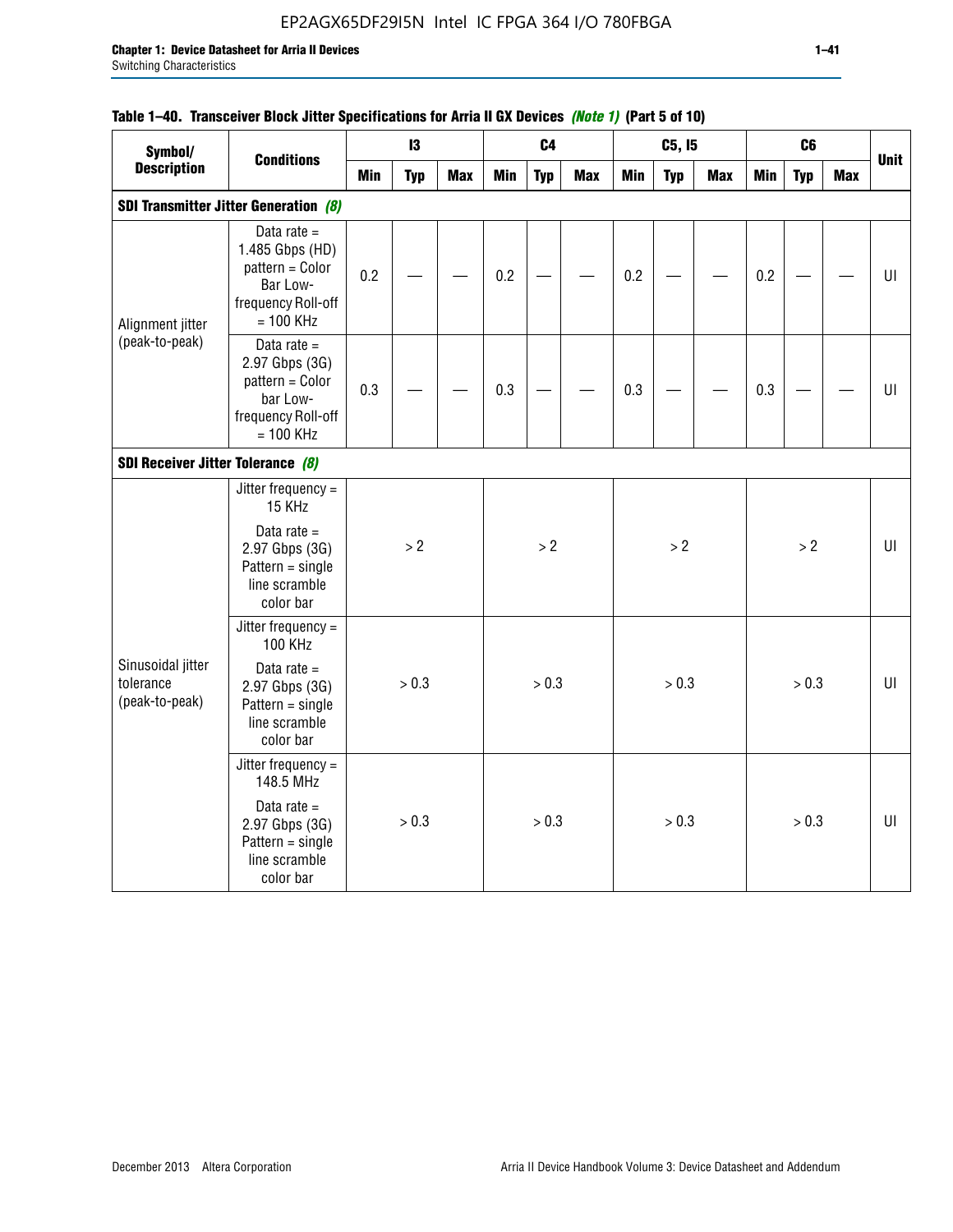| Symbol/                                                   |                                                                                                          |            | 13         |            |     | C <sub>4</sub> |            |     | C5, I5     |            |            | C <sub>6</sub> |            |             |
|-----------------------------------------------------------|----------------------------------------------------------------------------------------------------------|------------|------------|------------|-----|----------------|------------|-----|------------|------------|------------|----------------|------------|-------------|
| <b>Description</b>                                        | <b>Conditions</b>                                                                                        | <b>Min</b> | <b>Typ</b> | <b>Max</b> | Min | <b>Typ</b>     | <b>Max</b> | Min | <b>Typ</b> | <b>Max</b> | <b>Min</b> | <b>Typ</b>     | <b>Max</b> | <b>Unit</b> |
|                                                           | Jitter frequency $=$<br>20 KHz                                                                           |            |            |            |     |                |            |     |            |            |            |                |            |             |
|                                                           | Data rate $=$<br>1.485 Gbps (HD)<br>Pattern = $75%$<br>color bar                                         |            | >1         |            |     | >1             |            |     | >1         |            |            | >1             |            | UI          |
| Sinusoidal jitter<br>tolerance<br>(peak-to-peak)          | Jitter frequency =<br><b>100 KHz</b><br>Data rate = $1.485$<br>Gbps (HD)<br>Pattern = $75%$<br>color bar |            | > 0.2      |            |     | > 0.2          |            |     | > 0.2      |            |            | > 0.2          |            | UI          |
|                                                           | Jitter frequency $=$<br>148.5 MHz                                                                        |            |            |            |     |                |            |     |            |            |            |                |            |             |
|                                                           | Data rate $=$<br>1.485 Gbps (HD)<br>Pattern =75%<br>color bar                                            |            | > 0.2      |            |     | > 0.2          |            |     | > 0.2      |            |            | > 0.2          |            | UI          |
|                                                           | <b>SATA Transmit Jitter Generation (10)</b>                                                              |            |            |            |     |                |            |     |            |            |            |                |            |             |
| Total jitter at<br>$1.5$ Gbps $(G1)$                      | Compliance<br>pattern                                                                                    | 0.55       |            |            |     |                | 0.55       |     |            | 0.55       |            |                | 0.55       | UI          |
| Deterministic<br>jitter at 1.5 Gbps<br>(G1)               | Compliance<br>pattern                                                                                    |            |            | 0.35       |     |                | 0.35       |     |            | 0.35       |            |                | 0.35       | UI          |
| Total jitter at<br>3.0 Gbps (G2)                          | Compliance<br>pattern                                                                                    |            |            | 0.55       |     |                | 0.55       |     |            | 0.55       |            |                | 0.55       | UI          |
| Deterministic<br>jitter at 3.0 Gbps<br>(G2)               | Compliance<br>pattern                                                                                    |            |            | 0.35       |     |                | 0.35       |     |            | 0.35       |            |                | 0.35       | UI          |
| Total jitter at<br>6.0 Gbps (G3)                          | Compliance<br>pattern                                                                                    |            |            | 0.52       |     |                |            |     |            |            |            |                |            | UI          |
| Random jitter at<br>6.0 Gbps (G3)                         | Compliance<br>pattern                                                                                    |            |            | 0.18       |     |                |            |     |            |            |            |                |            | UI          |
|                                                           | <b>SATA Receiver Jitter Tolerance</b> (10)                                                               |            |            |            |     |                |            |     |            |            |            |                |            |             |
| <b>Total jitter</b><br>tolerance at<br>$1.5$ Gbps $(G1)$  | Compliance<br>pattern                                                                                    | > 0.65     |            |            |     | > 0.65         |            |     | > 0.65     |            |            | > 0.65         |            | $U\vert$    |
| Deterministic<br>jitter tolerance at<br>$1.5$ Gbps $(G1)$ | Compliance<br>pattern                                                                                    | > 0.35     |            |            |     | > 0.35         |            |     | > 0.35     |            |            | > 0.35         |            | $U\vert$    |
| SSC modulation<br>frequency at<br>$1.5$ Gbps $(G1)$       | Compliance<br>pattern                                                                                    | 33         |            |            |     | 33             |            |     | 33         |            |            | 33             |            | kHz         |

### **Table 1–40. Transceiver Block Jitter Specifications for Arria II GX Devices** *(Note 1)* **(Part 6 of 10)**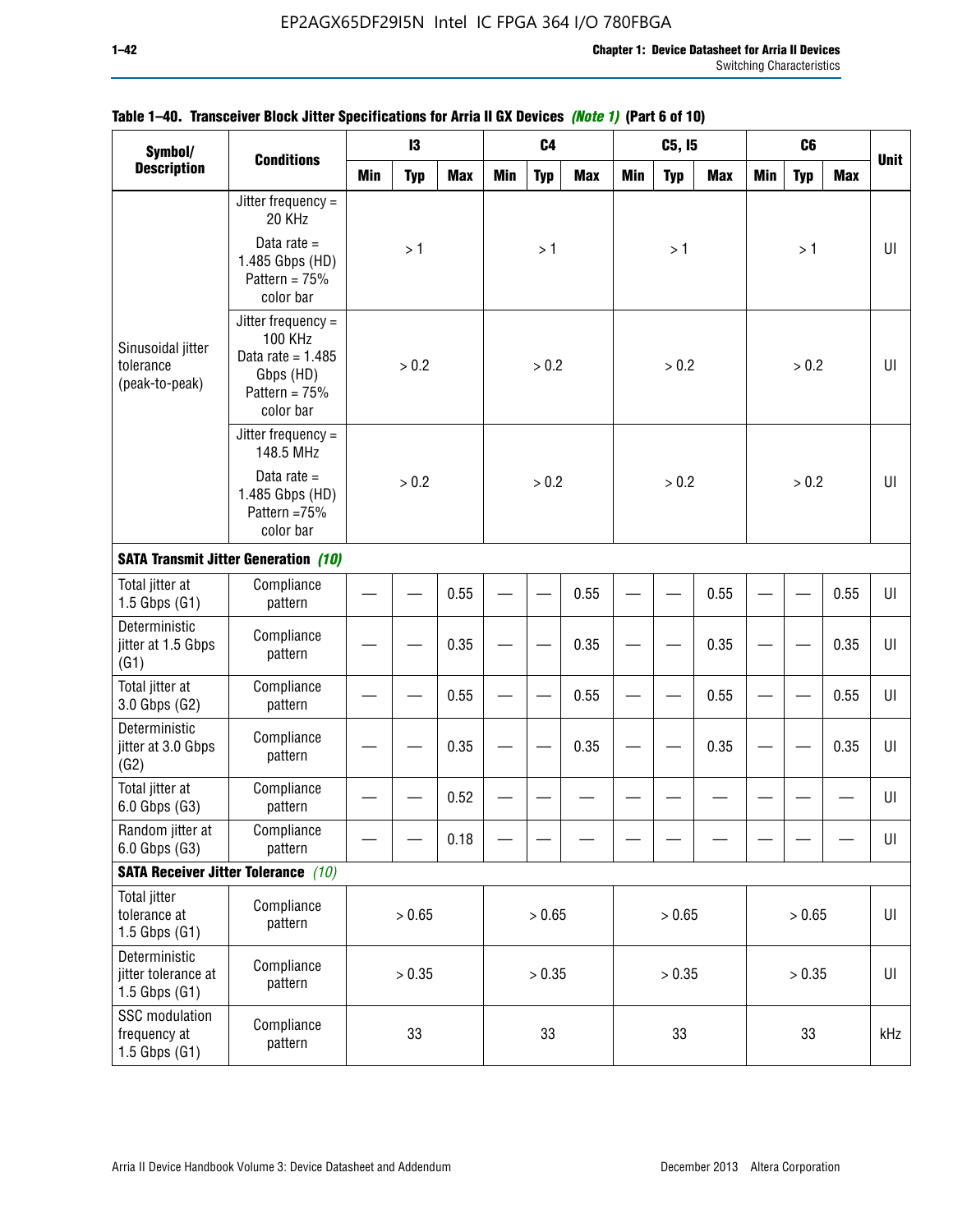|  | Table 1–40. Transceiver Block Jitter Specifications for Arria II GX Devices (Note 1) (Part 7 of 10) |  |
|--|-----------------------------------------------------------------------------------------------------|--|
|  |                                                                                                     |  |

| Symbol/                                                    |                       |            | 13         |            |     | C <sub>4</sub> |            |     | C5, I5     |            |            | C <sub>6</sub> |            |             |
|------------------------------------------------------------|-----------------------|------------|------------|------------|-----|----------------|------------|-----|------------|------------|------------|----------------|------------|-------------|
| <b>Description</b>                                         | <b>Conditions</b>     | <b>Min</b> | <b>Typ</b> | <b>Max</b> | Min | <b>Typ</b>     | <b>Max</b> | Min | <b>Typ</b> | <b>Max</b> | <b>Min</b> | <b>Typ</b>     | <b>Max</b> | <b>Unit</b> |
| <b>SSC</b> modulation<br>deviation at<br>$1.5$ Gbps $(G1)$ | Compliance<br>pattern |            | 5700       |            |     | 5700           |            |     | 5700       |            |            | 5700           |            | ppm         |
| RX differential<br>skew at 1.5 Gbps<br>(G1)                | Compliance<br>pattern |            | 80         |            |     | 80             |            |     | 80         |            |            | 80             |            | ps          |
| RX AC common<br>mode voltage at<br>$1.5$ Gbps $(G1)$       | Compliance<br>pattern |            | 150        |            |     | 150            |            |     | 150        |            |            | 150            |            | mV          |
| <b>Total jitter</b><br>tolerance at<br>3.0 Gbps (G2)       | Compliance<br>pattern |            | > 0.65     |            |     | > 0.65         |            |     | > 0.65     |            |            | > 0.65         |            | UI          |
| Deterministic<br>jitter tolerance at<br>3.0 Gbps (G2)      | Compliance<br>pattern |            | > 0.35     |            |     | > 0.35         |            |     | > 0.35     |            |            | > 0.35         |            | U           |
| <b>SSC</b> modulation<br>frequency at<br>3.0 Gbps (G2)     | Compliance<br>pattern |            | 33         |            |     | 33             |            |     | 33         |            |            | 33             |            | kHz         |
| <b>SSC</b> modulation<br>deviation at<br>3.0 Gbps (G2)     | Compliance<br>pattern |            | 5700       |            |     | 5700           |            |     | 5700       |            |            | 5700           |            | ppm         |
| RX differential<br>skew at 3.0 Gbps<br>(G2)                | Compliance<br>pattern |            | 75         |            |     | 75             |            |     | 75         |            |            | 75             |            | ps          |
| RX AC common<br>mode voltage at<br>3.0 Gbps (G2)           | Compliance<br>pattern |            | 150        |            |     | 150            |            |     | 150        |            |            | 150            |            | mV          |
| <b>Total jitter</b><br>tolerance at<br>$6.0$ Gbps $(G3)$   | Compliance<br>pattern |            | > 0.60     |            |     | > 0.60         |            |     | > 0.60     |            |            | > 0.60         |            | U           |
| Random jitter<br>tolerance at<br>$6.0$ Gbps $(G3)$         | Compliance<br>pattern |            | > 0.18     |            |     | > 0.18         |            |     | > 0.18     |            |            | > 0.18         |            | UI          |
| SSC modulation<br>frequency at<br>$6.0$ Gbps $(G3)$        | Compliance<br>pattern |            | 33         |            |     | 33             |            |     | 33         |            |            | 33             |            | kHz         |
| <b>SSC</b> modulation<br>deviation at<br>$6.0$ Gbps $(G3)$ | Compliance<br>pattern | 5700       |            |            |     | 5700           |            |     | 5700       |            |            | 5700           |            | ppm         |
| RX differential<br>skew at 6.0 Gbps<br>(G3)                | Compliance<br>pattern | 30         |            |            |     | 30             |            |     | 30         |            |            | 30             |            | ps          |
| RX AC common<br>mode voltage at<br>6.0 Gbps (G3)           | Compliance<br>pattern |            | 100        |            |     | 100            |            |     | 100        |            |            | 100            |            | mV          |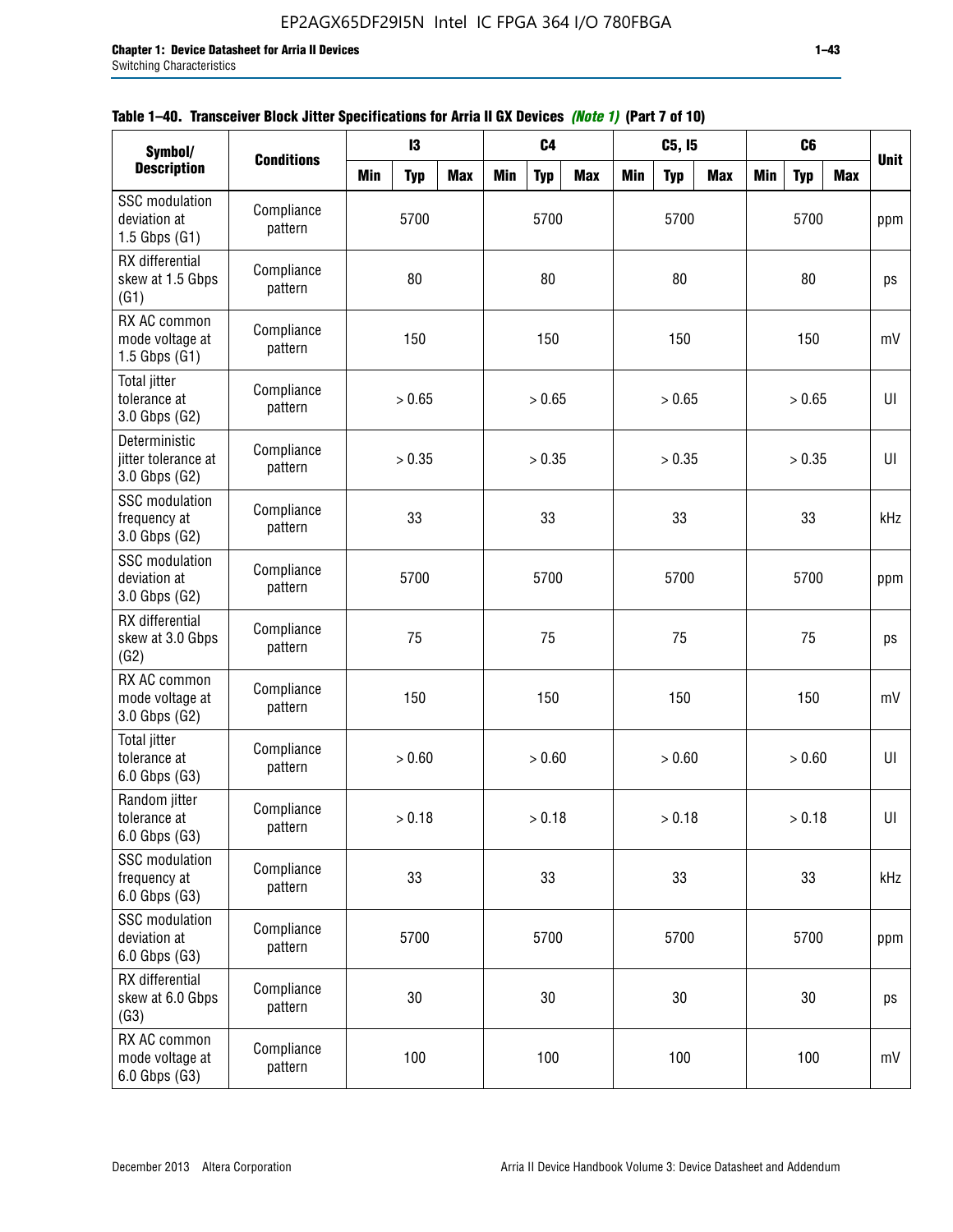| Symbol/                                  |                                              |            | 13         |            |            | C <sub>4</sub> |            |            | C5, I5     |            |            | C <sub>6</sub> |            |             |
|------------------------------------------|----------------------------------------------|------------|------------|------------|------------|----------------|------------|------------|------------|------------|------------|----------------|------------|-------------|
| <b>Description</b>                       | <b>Conditions</b>                            | <b>Min</b> | <b>Typ</b> | <b>Max</b> | <b>Min</b> | <b>Typ</b>     | <b>Max</b> | <b>Min</b> | <b>Typ</b> | <b>Max</b> | <b>Min</b> | <b>Typ</b>     | <b>Max</b> | <b>Unit</b> |
|                                          | <b>CPRI Transmit Jitter Generation</b> (11)  |            |            |            |            |                |            |            |            |            |            |                |            |             |
|                                          | E.6.HV, E.12.HV                              |            |            | 0.27       |            |                |            |            |            |            |            |                |            |             |
|                                          | Pattern = CJPAT                              |            |            | 9          |            |                | 0.279      |            |            | 0.279      |            |                | 0.279      | UI          |
| <b>Total jitter</b>                      | E.6.LV, E.12.LV,                             |            |            |            |            |                |            |            |            |            |            |                |            |             |
|                                          | E.24.LV, E.30.LV                             |            |            | 0.35       |            |                | 0.35       |            |            | 0.35       |            |                | 0.35       | UI          |
|                                          | Pattern = CJTPAT                             |            |            |            |            |                |            |            |            |            |            |                |            |             |
|                                          | E.6.HV, E.12.HV                              |            |            | 0.14       |            |                | 0.14       |            |            | 0.14       |            |                | 0.14       | UI          |
| Deterministic                            | Pattern = CJPAT                              |            |            |            |            |                |            |            |            |            |            |                |            |             |
| jitter                                   | E.6.LV, E.12.LV,                             |            |            |            |            |                |            |            |            |            |            |                |            |             |
|                                          | E.24.LV, E.30.LV                             |            |            | 0.17       |            |                | 0.17       |            |            | 0.17       |            |                | 0.17       | U           |
|                                          | Pattern = CJTPAT                             |            |            |            |            |                |            |            |            |            |            |                |            |             |
|                                          | <b>CPRI Receiver Jitter Tolerance (11)</b>   |            |            |            |            |                |            |            |            |            |            |                |            |             |
| <b>Total jitter</b>                      | E.6.HV, E.12.HV                              |            | > 0.66     |            |            | > 0.66         |            |            | > 0.66     |            |            | > 0.66         |            | UI          |
| tolerance                                | Pattern = CJPAT                              |            |            |            |            |                |            |            |            |            |            |                |            |             |
| Deterministic                            | E.6.HV, E.12.HV                              |            | > 0.4      |            |            | > 0.4          |            |            | > 0.4      |            |            | > 0.4          |            | UI          |
| jitter tolerance                         | Pattern = CJPAT                              |            |            |            |            |                |            |            |            |            |            |                |            |             |
|                                          | E.6.LV, E.12.LV,                             |            |            |            |            |                |            |            |            |            |            |                |            |             |
| <b>Total jitter</b>                      | E.24.LV, E.30.LV                             |            | > 0.65     |            |            | > 0.65         |            |            | > 0.65     |            |            | > 0.65         |            | UI          |
| tolerance                                | Pattern = CJTPAT                             |            |            |            |            |                |            |            |            |            |            |                |            |             |
|                                          | E.60.LV                                      |            | > 0.6      |            |            |                |            |            |            |            |            |                |            | UI          |
|                                          | Pattern = PRBS31                             |            |            |            |            |                |            |            |            |            |            |                |            |             |
|                                          | E.6.LV, E.12.LV,                             |            |            |            |            |                |            |            |            |            |            |                |            |             |
| Deterministic                            | E.24.LV, E.30.LV<br>Pattern = CJTPAT         |            | > 0.37     |            |            | > 0.37         |            |            | > 0.37     |            |            | > 0.37         |            | UI          |
| jitter tolerance                         |                                              |            |            |            |            |                |            |            |            |            |            |                |            |             |
|                                          | E.60.LV                                      |            | > 0.45     |            |            |                |            |            |            |            |            |                |            | UI          |
|                                          | Pattern = PRBS31                             |            |            |            |            |                |            |            |            |            |            |                |            |             |
| Combined<br>deterministic and            | E.6.LV, E.12.LV,                             |            |            |            |            |                |            |            |            |            |            |                |            |             |
| random jitter                            | E.24.LV, E.30.LV                             |            | > 0.55     |            |            | > 0.55         |            |            | > 0.55     |            |            | > 0.55         |            | UI          |
| tolerance                                | Pattern = CJTPAT                             |            |            |            |            |                |            |            |            |            |            |                |            |             |
|                                          | <b>OBSAI Transmit Jitter Generation</b> (12) |            |            |            |            |                |            |            |            |            |            |                |            |             |
| Total jitter at                          | $REFCLK =$                                   |            |            |            |            |                |            |            |            |            |            |                |            |             |
| 768 Mbps,<br>1536 Mbps, and              | 153.6 MHz                                    |            |            | 0.35       |            |                | 0.35       |            |            | 0.35       |            |                | 0.35       | UI          |
| 3072 Mbps                                | Pattern = CJPAT                              |            |            |            |            |                |            |            |            |            |            |                |            |             |
| Deterministic                            |                                              |            |            |            |            |                |            |            |            |            |            |                |            |             |
| jitter at                                | $REFCLK =$<br>153.6 MHz                      |            |            |            |            |                |            |            |            |            |            |                |            |             |
| 768 Mbps,<br>1536 Mbps, and<br>3072 Mbps | Pattern = CJPAT                              |            |            | 0.17       |            |                | 0.17       |            |            | 0.17       |            |                | 0.17       | UI          |
|                                          |                                              |            |            |            |            |                |            |            |            |            |            |                |            |             |

### **Table 1–40. Transceiver Block Jitter Specifications for Arria II GX Devices** *(Note 1)* **(Part 8 of 10)**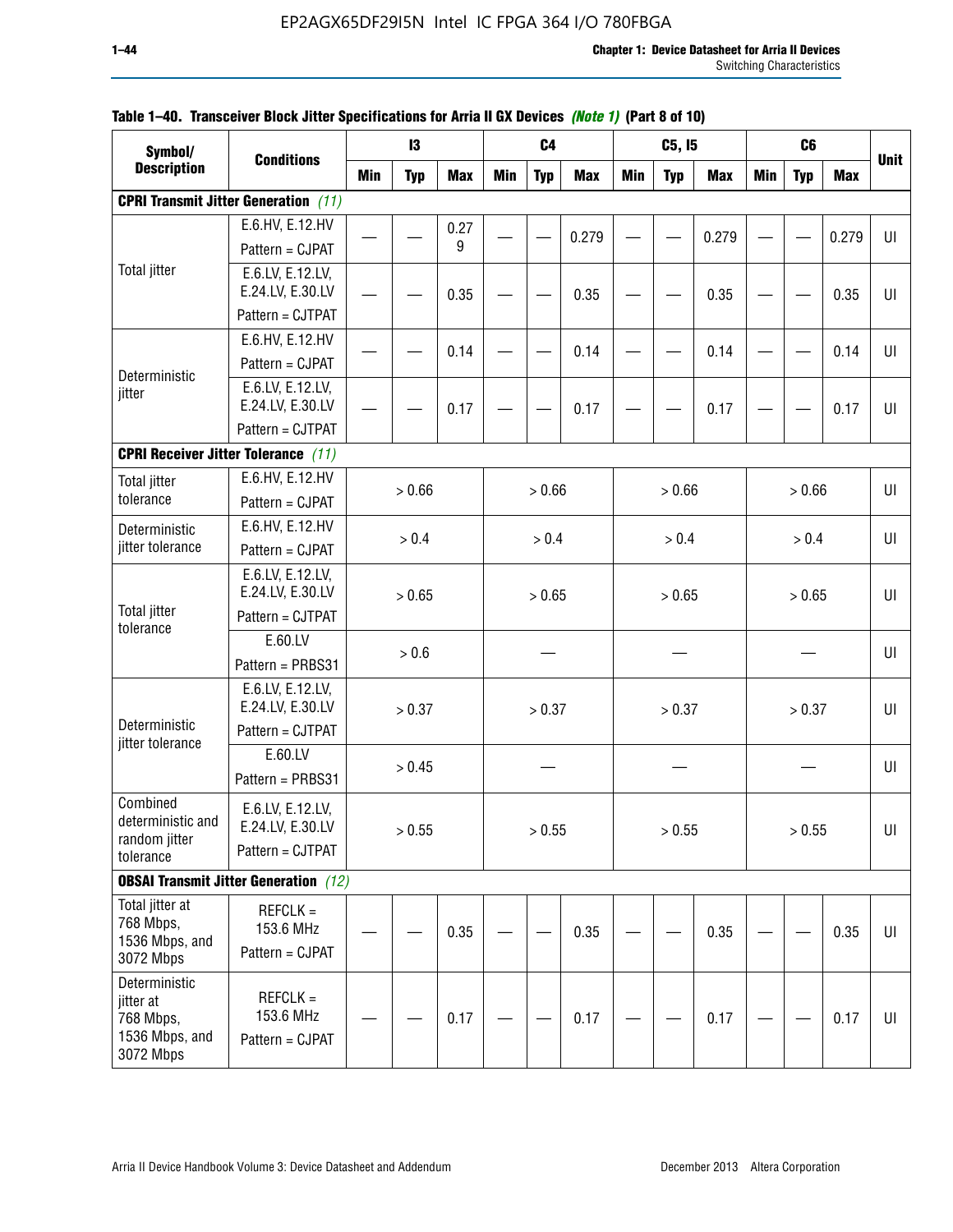### **Table 1–40. Transceiver Block Jitter Specifications for Arria II GX Devices** *(Note 1)* **(Part 9 of 10)**

| Symbol/                                                                                                    | <b>Conditions</b>                                     |     | 13     |            |                  | C <sub>4</sub> |            |     | C5, I5     |            |     | C <sub>6</sub> |     | <b>Unit</b>  |  |  |  |  |        |  |  |  |    |
|------------------------------------------------------------------------------------------------------------|-------------------------------------------------------|-----|--------|------------|------------------|----------------|------------|-----|------------|------------|-----|----------------|-----|--------------|--|--|--|--|--------|--|--|--|----|
| <b>Description</b>                                                                                         |                                                       | Min | Typ    | <b>Max</b> | Min              | <b>Typ</b>     | <b>Max</b> | Min | <b>Typ</b> | <b>Max</b> | Min | <b>Typ</b>     | Max |              |  |  |  |  |        |  |  |  |    |
|                                                                                                            | <b>OBSAI Receiver Jitter Tolerance</b> (12)           |     |        |            |                  |                |            |     |            |            |     |                |     |              |  |  |  |  |        |  |  |  |    |
| Deterministic<br>jitter tolerance at<br>768 Mbps,<br>1536 Mbps, and<br>3072 Mbps                           | Pattern = CJPAT                                       |     | > 0.37 |            |                  | > 0.37         |            |     | > 0.37     |            |     | > 0.37         |     | UI           |  |  |  |  |        |  |  |  |    |
| Combined<br>deterministic and<br>random jitter<br>tolerance at<br>768 Mbps,<br>1536 Mbps, and<br>3072 Mbps | Pattern = CJPAT                                       |     | > 0.55 |            | > 0.55<br>> 0.55 |                |            |     |            |            |     |                |     |              |  |  |  |  | > 0.55 |  |  |  | UI |
|                                                                                                            | Jitter frequency $=$<br>5.4 KHz                       |     | > 8.5  |            |                  | > 8.5          |            |     | > 8.5      |            |     | > 8.5          |     | $\mathbf{U}$ |  |  |  |  |        |  |  |  |    |
| Sinusoidal jitter                                                                                          | Pattern = CJPAT                                       |     |        |            |                  |                |            |     |            |            |     |                |     |              |  |  |  |  |        |  |  |  |    |
| tolerance at<br>768 Mbps                                                                                   | Jitter frequency $=$<br>460.8 KHz to 20<br><b>MHz</b> |     | > 0.1  |            |                  | > 0.1          |            |     | > 0.1      |            |     | > 0.1          |     | UI           |  |  |  |  |        |  |  |  |    |
|                                                                                                            | Pattern = CJPAT                                       |     |        |            |                  |                |            |     |            |            |     |                |     |              |  |  |  |  |        |  |  |  |    |
|                                                                                                            | Jitter frequency =<br>10.9 KHz                        |     | > 8.5  |            |                  | > 8.5          |            |     | > 8.5      |            |     | > 8.5          |     | UI           |  |  |  |  |        |  |  |  |    |
| Sinusoidal jitter                                                                                          | Pattern = CJPAT                                       |     |        |            |                  |                |            |     |            |            |     |                |     |              |  |  |  |  |        |  |  |  |    |
| tolerance at<br>1536 Mbps                                                                                  | Jitter frequency =<br>921.6 KHz to 20<br><b>MHz</b>   |     | > 0.1  |            |                  | > 0.1          |            |     | > 0.1      |            |     | > 0.1          |     | UI           |  |  |  |  |        |  |  |  |    |
|                                                                                                            | Pattern = CJPAT                                       |     |        |            |                  |                |            |     |            |            |     |                |     |              |  |  |  |  |        |  |  |  |    |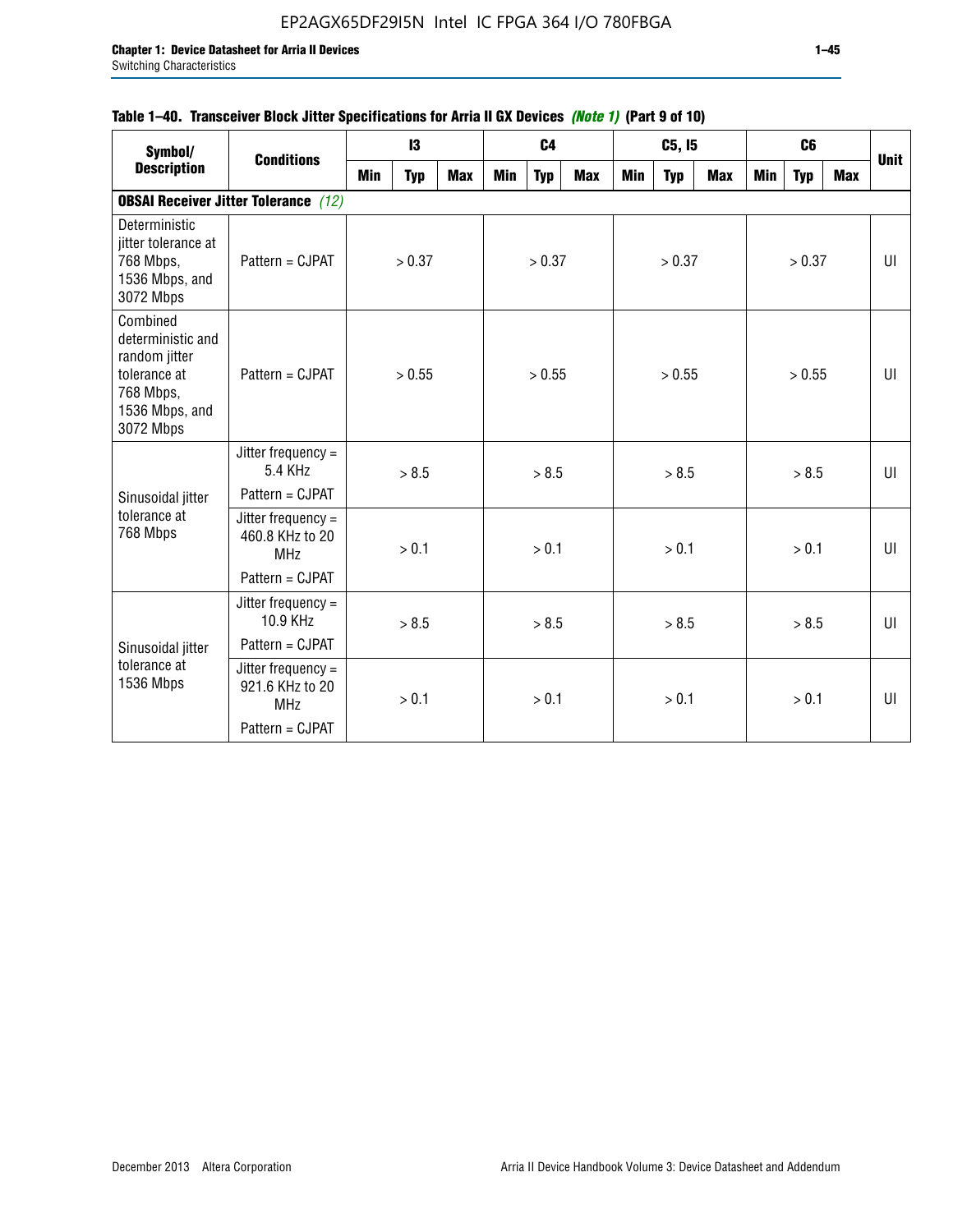| Symbol/                   | <b>Conditions</b>                                    | 13  |       | C4         |            | C5, I5 |                |     | C6         |            |     | <b>Unit</b> |     |    |
|---------------------------|------------------------------------------------------|-----|-------|------------|------------|--------|----------------|-----|------------|------------|-----|-------------|-----|----|
| <b>Description</b>        |                                                      | Min | Typ   | <b>Max</b> | <b>Min</b> | Typ    | <b>Max</b>     | Min | <b>Typ</b> | <b>Max</b> | Min | <b>Typ</b>  | Max |    |
|                           | Jitter frequency =<br>21.8 KHz                       |     | > 8.5 |            |            | > 8.5  |                |     | > 8.5      |            |     | > 8.5       |     | UI |
| Sinusoidal jitter         | Pattern = CJPAT                                      |     |       |            |            |        |                |     |            |            |     |             |     |    |
| tolerance at<br>3072 Mbps | Jitter frequency =<br>1843.2 KHz to 20<br><b>MHz</b> |     | > 0.1 |            | > 0.1      |        | > 0.1<br>> 0.1 |     |            |            |     | UI          |     |    |
|                           | Pattern = CJPAT                                      |     |       |            |            |        |                |     |            |            |     |             |     |    |

### **Table 1–40. Transceiver Block Jitter Specifications for Arria II GX Devices** *(Note 1)* **(Part 10 of 10)**

**Notes to Table 1–40:**

(1) Dedicated refclk pins are used to drive the input reference clocks. The jitter numbers are valid for the stated conditions only.

(2) The jitter numbers for SONET/SDH are compliant to the GR-253-CORE Issue 3 Specification.

(3) The jitter numbers for XAUI are compliant to the IEEE802.3ae-2002 Specification.

(4) The jitter numbers for PCIe are compliant to the PCIe Base Specification 2.0.

(5) The jitter numbers for SRIO are compliant to the RapidIO Specification 1.3.

(6) The jitter numbers for GIGE are compliant to the IEEE802.3-2002 Specification.

(7) The jitter numbers for HiGig are compliant to the IEEE802.3ae-2002 Specification.

(8) The HD-SDI and 3G-SDI jitter numbers are compliant to the SMPTE292M and SMPTE424M Specifications.

(9) Arria II PCIe receivers are compliant to this specification provided the VTX\_CM-DC-ACTIVEIDLE-DELTA of the upstream transmitter is less than 50 mV.

(10) The jitter numbers for Serial Advanced Technology Attachment (SATA) are compliant to the Serial ATA Revision 3.0 Specification.

(11) The jitter numbers for Common Public Radio Interface (CPRI) are compliant to the CPRI Specification V3.0.

(12) The jitter numbers for Open Base Station Architecture Initiative (OBSAI) are compliant to the OBSAI RP3 Specification V4.1.

Table 1–41 lists the transceiver jitter specifications for all supported protocols for Arria II GZ devices.

#### **Table 1–41. Transceiver Block Jitter Specifications for Arria II GZ Devices** *(Note 1)***,** *(2)* **(Part 1 of 7)**

| Symbol/                                         |                                |     | $-C3$ and $-I3$ |            | $-C4$ and $-I4$ |            |      |             |
|-------------------------------------------------|--------------------------------|-----|-----------------|------------|-----------------|------------|------|-------------|
| <b>Description</b>                              | <b>Conditions</b>              | Min | <b>Typ</b>      | <b>Max</b> | Min             | <b>Typ</b> | Max  | <b>Unit</b> |
| <b>SONET/SDH Transmit Jitter Generation (3)</b> |                                |     |                 |            |                 |            |      |             |
| Peak-to-peak jitter at<br>622.08 Mbps           | Pattern = $PRBS15$             |     |                 | 0.1        |                 |            | 0.1  | UI          |
| RMS jitter at 622.08 Mbps                       | Pattern = PRBS15               |     |                 | 0.01       |                 |            | 0.01 | UI          |
| Peak-to-peak jitter at 2488.32<br><b>Mbps</b>   | Pattern = $PRBS15$             |     |                 | 0.1        |                 |            | 0.1  | UI          |
| RMS jitter at 2488.32 Mbps                      | Pattern = PRBS15               |     |                 | 0.01       |                 |            | 0.01 | UI          |
| <b>SONET/SDH Receiver Jitter Tolerance (3)</b>  |                                |     |                 |            |                 |            |      |             |
|                                                 | Jitter frequency = $0.03$ KHz  |     | >15             |            |                 | >15        |      | UI          |
|                                                 | Pattern = $PRBS15$             |     |                 |            |                 |            |      |             |
| Jitter tolerance at 622.08 Mbps                 | Jitter frequency $=$<br>25 KHZ |     | >1.5            |            | > 1.5           |            |      | UI          |
|                                                 | Pattern = $PRBS15$             |     |                 |            |                 |            |      |             |
|                                                 | Jitter frequency = 250 KHz     |     | > 0.15          |            |                 | > 0.15     |      | UI          |
|                                                 | Pattern = PRBS15               |     |                 |            |                 |            |      |             |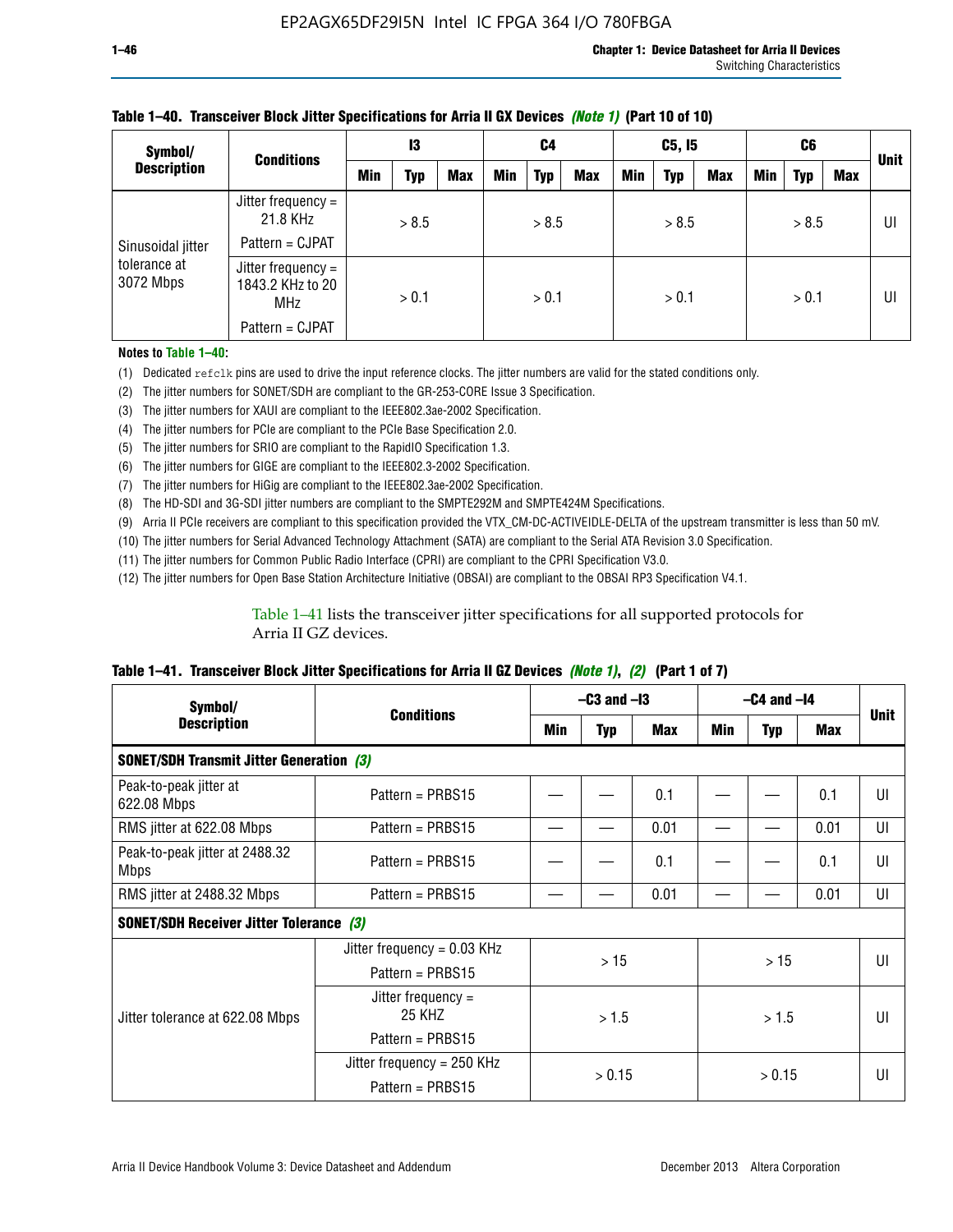### **Table 1–41. Transceiver Block Jitter Specifications for Arria II GZ Devices** *(Note 1)***,** *(2)* **(Part 2 of 7)**

| Symbol/                                           |                                                  |                          | $-C3$ and $-I3$          |      | $-C4$ and $-I4$          |            |            |             |
|---------------------------------------------------|--------------------------------------------------|--------------------------|--------------------------|------|--------------------------|------------|------------|-------------|
| <b>Description</b>                                | <b>Conditions</b>                                | Min                      | <b>Typ</b>               | Max  | Min                      | <b>Typ</b> | <b>Max</b> | <b>Unit</b> |
|                                                   | Jitter frequency = 0.06 KHz                      |                          | $>15$                    |      |                          |            |            | UI          |
|                                                   | Pattern = PRBS15                                 |                          |                          |      |                          | >15        |            |             |
|                                                   | Jitter frequency = 100 KHZ                       |                          |                          |      |                          |            |            |             |
|                                                   | Pattern = PRBS15                                 |                          | > 1.5                    |      |                          | > 1.5      |            | UI          |
| Jitter tolerance at 2488.32 Mbps                  | Jitter frequency $=$<br>1 MHz                    |                          | > 0.15                   |      |                          | > 0.15     |            | UI          |
|                                                   | Pattern = PRBS15                                 |                          |                          |      |                          |            |            |             |
|                                                   | Jitter frequency = $10$ MHz                      |                          | > 0.15                   |      | > 0.15                   |            |            | UI          |
|                                                   | Pattern = PRBS15                                 |                          |                          |      |                          |            |            |             |
| Fibre Channel Transmit Jitter Generation (4), (5) |                                                  |                          |                          |      |                          |            |            |             |
| Total jitter FC-1                                 | Pattern = CRPAT                                  | $\overline{\phantom{0}}$ | $\qquad \qquad$          | 0.23 | $\overline{\phantom{0}}$ |            | 0.23       | UI          |
| Deterministic jitter FC-1                         | Pattern = CRPAT                                  | $\overline{\phantom{0}}$ | $\qquad \qquad$          | 0.11 | $\overline{\phantom{0}}$ |            | 0.11       | UI          |
| Total jitter FC-2                                 | Pattern = CRPAT                                  |                          |                          | 0.33 | $\overline{\phantom{0}}$ | —          | 0.33       | UI          |
| Deterministic jitter FC-2                         | Pattern = CRPAT                                  |                          |                          | 0.2  | $\overline{\phantom{0}}$ |            | 0.2        | UI          |
| Total jitter FC-4                                 | Pattern = CRPAT                                  |                          |                          | 0.52 |                          |            | 0.52       | UI          |
| Deterministic jitter FC-4                         | Pattern = CRPAT                                  |                          |                          | 0.33 |                          |            | 0.33       | UI          |
|                                                   | Fibre Channel Receiver Jitter Tolerance (4), (6) |                          |                          |      |                          |            |            |             |
| Deterministic jitter FC-1                         | Pattern = CJTPAT                                 | > 0.37                   |                          |      | > 0.37                   |            | UI         |             |
| Random jitter<br>$FC-1$                           | Pattern = CJTPAT                                 |                          | > 0.31                   |      | > 0.31                   |            |            | UI          |
| Sinusoidal jitter FC-1                            | Fc/25000                                         |                          | > 1.5                    |      | > 1.5                    |            |            | UI          |
|                                                   | Fc/1667                                          |                          | > 0.1                    |      | > 0.1                    |            |            | UI          |
| Deterministic jitter FC-2                         | Pattern = CJTPAT                                 |                          | > 0.33                   |      |                          | > 0.33     |            | UI          |
| Random jitter<br>$FC-2$                           | Pattern = CJTPAT                                 |                          | > 0.29                   |      |                          | > 0.29     |            | UI          |
| Sinusoidal jitter FC-2                            | Fc/25000                                         |                          | > 1.5                    |      |                          | > 1.5      |            | UI          |
|                                                   | Fc/1667                                          |                          | > 0.1                    |      |                          | > 0.1      |            | UI          |
| Deterministic jitter FC-4                         | Pattern = CJTPAT                                 |                          | > 0.33                   |      |                          | > 0.33     |            | UI          |
| Random jitter FC-4                                | Pattern = CJTPAT                                 |                          | > 0.29                   |      |                          | > 0.29     |            | UI          |
| Sinusoidal jitter FC-4                            | Fc/25000                                         |                          | > 1.5                    |      |                          | > 1.5      |            | UI          |
|                                                   | Fc/1667                                          |                          | > 0.1                    |      |                          | > 0.1      |            | UI          |
| XAUI Transmit Jitter Generation (7)               |                                                  |                          |                          |      |                          |            |            |             |
| Total jitter at 3.125 Gbps                        | Pattern = CJPAT                                  | $\overline{\phantom{0}}$ | $\overline{\phantom{0}}$ | 0.3  | $\overline{\phantom{0}}$ |            | 0.3        | UI          |
| Deterministic jitter at<br>3.125 Gbps             | Pattern = CJPAT                                  |                          |                          | 0.17 |                          |            | 0.17       | UI          |
| XAUI Receiver Jitter Tolerance (7)                |                                                  |                          |                          |      |                          |            |            |             |
| <b>Total jitter</b>                               |                                                  |                          | > 0.65                   |      |                          | > 0.65     |            | UI          |
| Deterministic jitter                              |                                                  |                          | > 0.37                   |      |                          | UI         |            |             |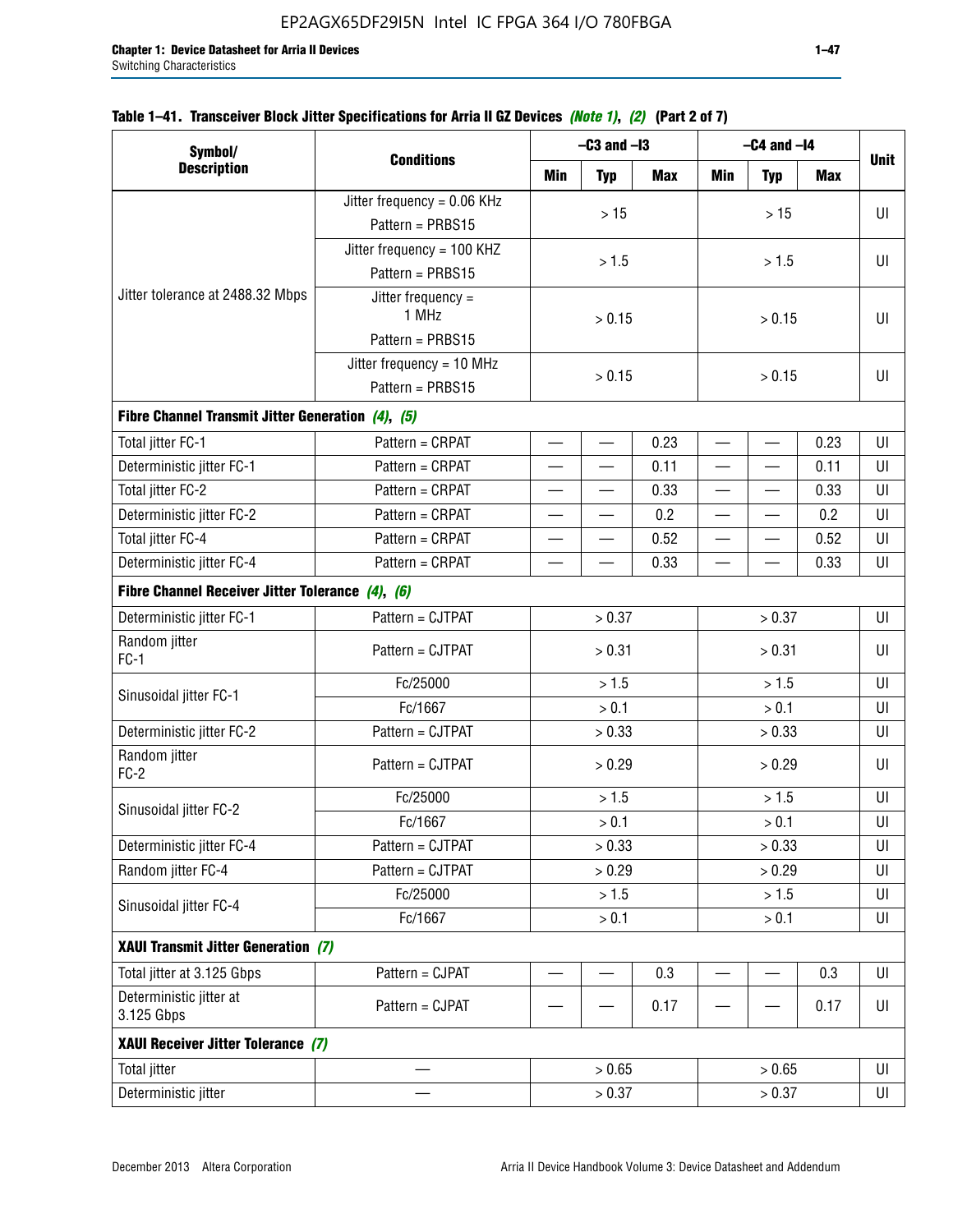| Symbol/                                                                  |                                                                                           |       | $-C3$ and $-I3$ |            | $-C4$ and $-I4$          |               |       |             |
|--------------------------------------------------------------------------|-------------------------------------------------------------------------------------------|-------|-----------------|------------|--------------------------|---------------|-------|-------------|
| <b>Description</b>                                                       | <b>Conditions</b>                                                                         | Min   | <b>Typ</b>      | <b>Max</b> | Min                      | <b>Typ</b>    | Max   | <b>Unit</b> |
| Peak-to-peak jitter                                                      | Jitter frequency = 22.1 KHz                                                               |       | > 8.5           |            |                          | > 8.5         |       | UI          |
| Peak-to-peak jitter                                                      | Jitter frequency =<br>1.875 MHz                                                           |       | > 0.1           |            |                          | > 0.1         |       | UI          |
| Peak-to-peak jitter                                                      | Jitter frequency = $20$ MHz                                                               |       | > 0.1           |            | > 0.1                    |               |       | UI          |
| <b>PCIe Transmit Jitter Generation (8)</b>                               |                                                                                           |       |                 |            |                          |               |       |             |
| Total jitter at 2.5 Gbps (Gen1)-<br>$x1$ , $x4$ , and $x8$               | Compliance pattern                                                                        |       |                 | 0.25       |                          |               | 0.25  | UI          |
| Total jitter at 5 Gbps (Gen2)-<br>$x1$ , $x4$ , and $x8$                 | Compliance pattern                                                                        |       |                 | 0.25       |                          |               |       | UI          |
| PCIe Receiver Jitter Tolerance (8)                                       |                                                                                           |       |                 |            |                          |               |       |             |
| Total jitter at 2.5 Gbps (Gen1)                                          | Compliance pattern                                                                        |       | > 0.6           |            |                          | > 0.6         |       | UI          |
| Total jitter at 5 Gbps (Gen2)                                            | Compliance pattern                                                                        |       | Not supported   |            |                          | Not supported |       | UI          |
| PCIe (Gen 1) Electrical Idle Detect Threshold                            |                                                                                           |       |                 |            |                          |               |       |             |
| $V_{\mathsf{RX}\text{-IDLE-DEFp-p}}(9)$                                  | Compliance pattern                                                                        | 65    |                 | 175        | 65                       |               | 175   | UI          |
| <b>SRIO Transmit Jitter Generation (10)</b>                              |                                                                                           |       |                 |            |                          |               |       |             |
| Deterministic jitter                                                     | Data rate = 1.25, 2.5, 3.125 Gbps                                                         |       |                 | 0.17       |                          |               | 0.17  | UI          |
| (peak-to-peak)                                                           | Pattern = CJPAT                                                                           |       |                 |            |                          |               |       |             |
| Total jitter (peak-to-peak)                                              | Data rate = 1.25, 2.5, 3.125 Gbps<br>Pattern = CJPAT                                      |       |                 | 0.35       |                          |               | 0.35  | UI          |
| <b>SRIO Receiver Jitter Tolerance (10)</b>                               |                                                                                           |       |                 |            |                          |               |       |             |
| Deterministic jitter tolerance<br>(peak-to-peak)                         | Data rate = $1.25$ , 2.5, 3.125 Gbps<br>Pattern = CJPAT                                   |       | > 0.37          |            |                          | > 0.37        |       | UI          |
| Combined deterministic and<br>random jitter tolerance (peak-to-<br>peak) | Data rate = $1.25$ , 2.5, 3.125 Gbps<br>Pattern = CJPAT                                   |       | > 0.55          |            |                          | > 0.55        |       | UI          |
|                                                                          | Jitter frequency = 22.1 KHz<br>Data rate = 1.25, 2.5, 3.125 Gbps<br>Pattern = CJPAT       |       | > 8.5           |            |                          | > 8.5         |       | UI          |
| Sinusoidal jitter tolerance (peak-<br>to-peak)                           | Jitter frequency = $1.875$ MHz<br>Data rate = $1.25$ , 2.5, 3.125 Gbps<br>Pattern = CJPAT |       | > 0.1           |            |                          | > 0.1         |       | UI          |
|                                                                          | Jitter frequency = 20 MHz<br>Data rate = $1.25$ , 2.5, 3.125 Gbps<br>Pattern = CJPAT      | > 0.1 |                 |            | > 0.1                    |               |       | UI          |
| <b>GIGE Transmit Jitter Generation (11)</b>                              |                                                                                           |       |                 |            |                          |               |       |             |
| Deterministic jitter<br>(peak-to-peak)                                   | Pattern = CRPAT                                                                           |       |                 | 0.14       |                          |               | 0.14  | UI          |
| Total jitter (peak-to-peak)                                              | Pattern = CRPAT                                                                           | —     |                 | 0.279      | $\overline{\phantom{0}}$ | —             | 0.279 | UI          |

## **Table 1–41. Transceiver Block Jitter Specifications for Arria II GZ Devices** *(Note 1)***,** *(2)* **(Part 3 of 7)**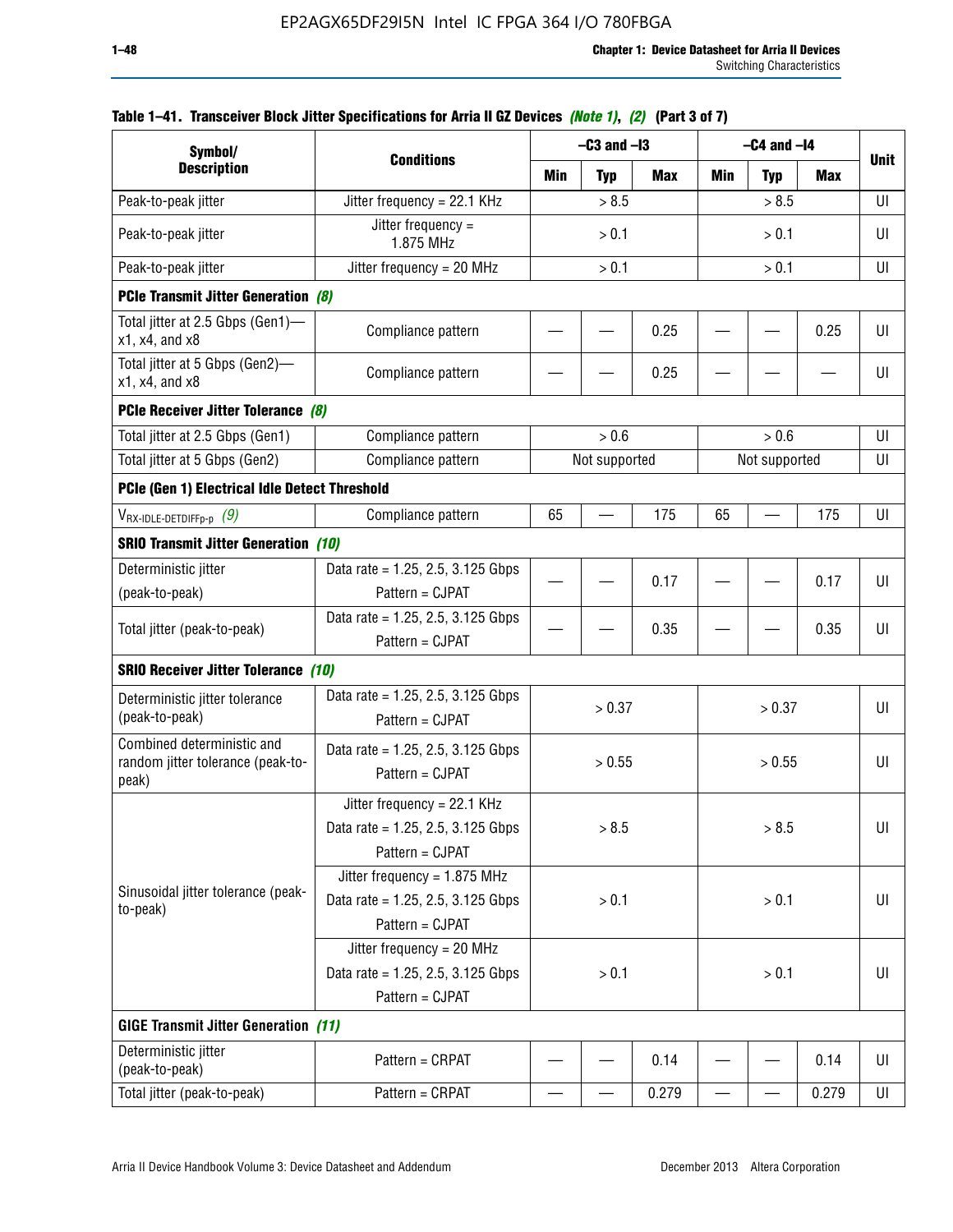## **Table 1–41. Transceiver Block Jitter Specifications for Arria II GZ Devices** *(Note 1)***,** *(2)* **(Part 4 of 7)**

| Symbol/                                                                  |                                                                             |         | $-C3$ and $-I3$ |            |        | $-C4$ and $-I4$ |     |             |
|--------------------------------------------------------------------------|-----------------------------------------------------------------------------|---------|-----------------|------------|--------|-----------------|-----|-------------|
| <b>Description</b>                                                       | <b>Conditions</b>                                                           | Min     | <b>Typ</b>      | <b>Max</b> | Min    | <b>Typ</b>      | Max | <b>Unit</b> |
| <b>GIGE Receiver Jitter Tolerance (11)</b>                               |                                                                             |         |                 |            |        |                 |     |             |
| Deterministic jitter tolerance<br>(peak-to-peak)                         | Pattern = CJPAT                                                             |         | > 0.4           |            |        | > 0.4           |     | UI          |
| Combined deterministic and<br>random jitter tolerance (peak-to-<br>peak) | Pattern = CJPAT                                                             | > 0.66  |                 |            | > 0.66 |                 |     | UI          |
| <b>HiGig Transmit Jitter Generation</b>                                  |                                                                             |         |                 |            |        |                 |     |             |
| Deterministic jitter<br>(peak-to-peak)                                   | Data rate = $3.75$ Gbps<br>Pattern = CJPAT                                  |         |                 | 0.17       |        |                 |     | UI          |
| Total jitter (peak-to-peak)                                              | Data rate = $3.75$ Gbps<br>Pattern = CJPAT                                  |         |                 | 0.35       |        |                 |     | UI          |
| <b>HiGig Receiver Jitter Tolerance</b>                                   |                                                                             |         |                 |            |        |                 |     |             |
| Deterministic jitter tolerance<br>(peak-to-peak)                         | Data rate = $3.75$ Gbps<br>Pattern = CJPAT                                  | > 0.37  |                 |            |        |                 | UI  |             |
| Combined deterministic and<br>random jitter tolerance (peak-to-<br>peak) | Data rate = $3.75$ Gbps<br>Pattern = CJPAT                                  | > 0.65  |                 |            |        |                 |     | UI          |
|                                                                          | Jitter frequency = 22.1 KHz<br>Data rate = $3.75$ Gbps<br>Pattern = CJPAT   | > 8.5   |                 |            |        |                 |     | UI          |
| Sinusoidal jitter tolerance (peak-<br>to-peak)                           | Jitter frequency = $22.1$ KHz<br>Data rate = $3.75$ Gbps<br>Pattern = CJPAT |         | > 0.1           |            |        |                 |     | UI          |
|                                                                          | Jitter frequency = 22.1 KHz<br>Data rate = $3.75$ Gbps<br>Pattern = CJPAT   |         | > 0.1           |            |        |                 |     | UI          |
| (OIF) CEI Transmitter Jitter Generation                                  |                                                                             |         |                 |            |        |                 |     |             |
| Total jitter (peak-to-peak)                                              | Data rate $= 6.375$ Gbps<br>Pattern = PRBS15 BER = $10^{-12}$               |         |                 | 0.3        |        |                 | 0.3 | UI          |
| (OIF) CEI Receiver Jitter Tolerance                                      |                                                                             |         |                 |            |        |                 |     |             |
| Deterministic jitter tolerance<br>(peak-to-peak)                         | Data rate = $6.375$ Gbps<br>Pattern = PRBS31 BER = $10^{-12}$               | > 0.675 |                 |            |        |                 | U   |             |
| Combined deterministic and<br>random jitter tolerance (peak-to-<br>peak) | Data rate = $6.375$ Gbps<br>Pattern = PRBS31 BER = $10^{-12}$               |         | > 0.988         |            |        |                 |     | U           |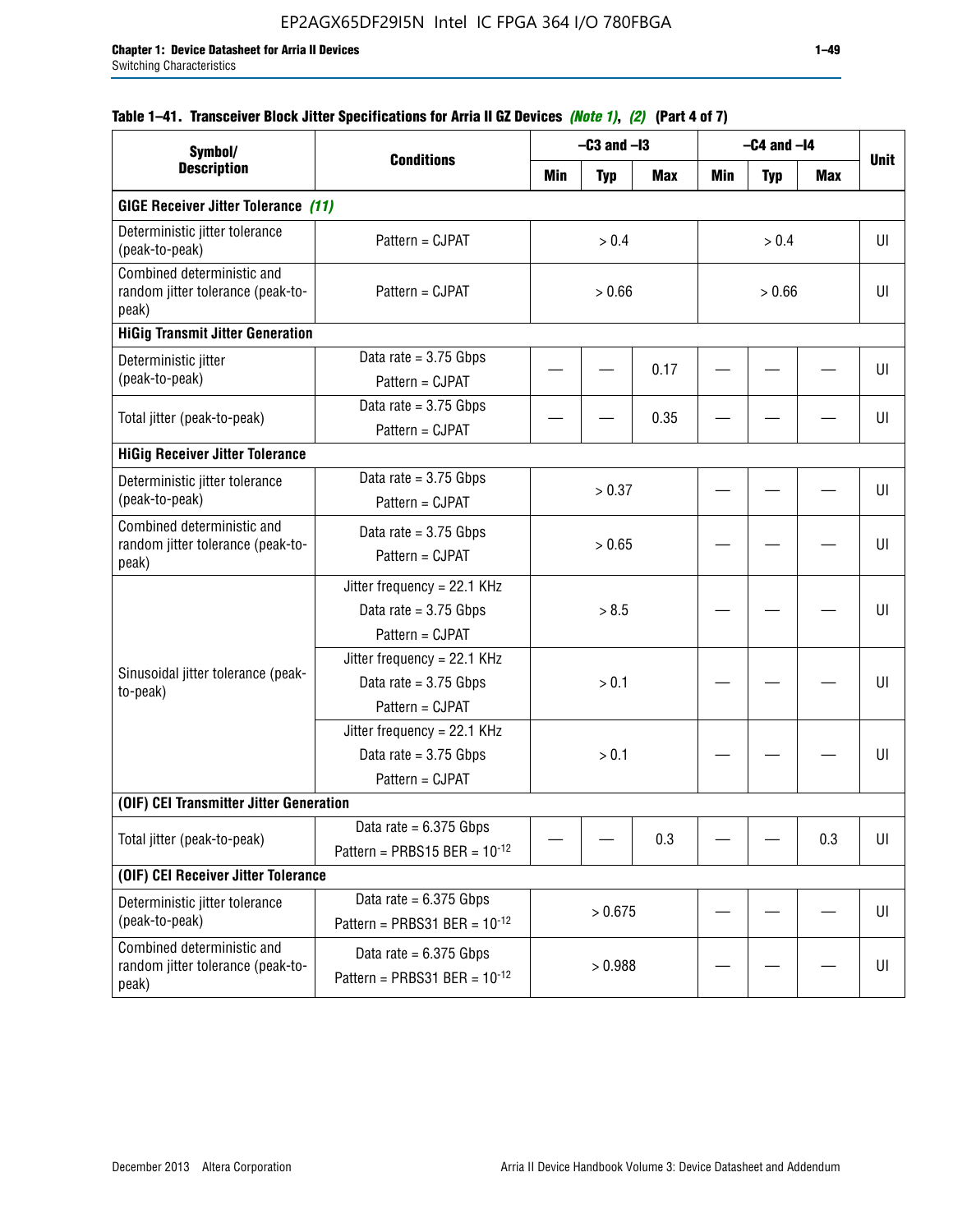| Symbol/                                        |                                                                        |     | $-C3$ and $-I3$ |            | $-C4$ and $-I4$ |            |            |             |
|------------------------------------------------|------------------------------------------------------------------------|-----|-----------------|------------|-----------------|------------|------------|-------------|
| <b>Description</b>                             | <b>Conditions</b>                                                      | Min | <b>Typ</b>      | <b>Max</b> | <b>Min</b>      | <b>Typ</b> | <b>Max</b> | <b>Unit</b> |
|                                                | Jitter Frequency = 38.2 KHz                                            |     |                 |            |                 |            |            |             |
|                                                | Data rate = $6.375$ Gbps                                               |     | > 0.5           |            |                 |            |            | UI          |
|                                                | Pattern = PRBS31 BER = $10^{-12}$                                      |     |                 |            |                 |            |            |             |
|                                                | Jitter Frequency = $3.82$ MHz                                          |     |                 |            |                 |            |            |             |
| Sinusoidal jitter tolerance (peak-<br>to-peak) | Data rate = $6.375$ Gbps                                               |     | > 0.05          |            |                 |            |            | U           |
|                                                | Pattern = PRBS31 BER = $10^{-12}$                                      |     |                 |            |                 |            |            |             |
|                                                | Jitter Frequency = 20 MHz                                              |     |                 |            |                 |            |            |             |
|                                                | Data rate = $6.375$ Gbps                                               |     | > 0.05          |            |                 |            |            | UI          |
|                                                | Pattern = PRBS31 BER = $10^{-12}$                                      |     |                 |            |                 |            |            |             |
| <b>SDI Transmitter Jitter Generation (12)</b>  |                                                                        |     |                 |            |                 |            |            |             |
|                                                | Data rate = $1.485$ Gbps (HD)                                          |     |                 |            |                 |            |            |             |
|                                                | Pattern = color bar Low-frequency<br>$roll-off = 100 KHz$              | 0.2 |                 |            | 0.2             |            |            | U           |
| Alignment jitter<br>(peak-to-peak)             | Data rate = 2.97 Gbps (3G) Pattern                                     |     |                 |            |                 |            |            |             |
|                                                | = color bar Low-frequency roll-off<br>$= 100$ KHz                      | 0.3 |                 |            | 0.3             |            |            | UI          |
| <b>SDI Receiver Jitter Tolerance (12)</b>      |                                                                        |     |                 |            |                 |            |            |             |
|                                                | Jitter frequency = $15$ KHz                                            |     |                 |            |                 |            |            |             |
|                                                | Data rate = 2.97 Gbps (3G) Pattern<br>= single line scramble color bar | > 2 |                 |            |                 | >2         |            | UI          |
|                                                | Jitter frequency = $100$ KHz                                           |     |                 |            |                 |            |            |             |
| Sinusoidal jitter tolerance (peak-<br>to-peak) | Data rate = 2.97 Gbps (3G) Pattern<br>= single line scramble color bar |     | > 0.3           |            |                 | > 0.3      |            | UI          |
|                                                | Jitter frequency = $148.5$ MHz                                         |     |                 |            |                 |            |            |             |
|                                                | Data rate = 2.97 Gbps (3G) Pattern<br>= single line scramble color bar |     | > 0.3           |            |                 | > 0.3      |            | UI          |
|                                                | Jitter frequency = $20$ KHz                                            |     |                 |            |                 |            |            |             |
|                                                | Data rate = $1.485$ Gbps (HD)<br>pattern = $75%$ color bar             |     | >1              |            |                 | > 1⊣       |            | UI          |
|                                                | Jitter frequency = 100 KHz                                             |     |                 |            |                 |            |            |             |
| Sinusoidal jitter tolerance (peak-<br>to-peak) | Data rate = $1.485$ Gbps (HD)<br>Pattern = 75% color bar               |     | > 0.2           |            |                 | > 0.2      |            | UI          |
|                                                | Jitter frequency = $148.5$ MHz                                         |     |                 |            |                 |            |            |             |
|                                                | Data rate = $1.485$ Gbps (HD)<br>Pattern = 75% color bar               |     | > 0.2           |            |                 | $> 0.2$    |            | UI          |
| <b>SAS Transmit Jitter Generation</b> (13)     |                                                                        |     |                 |            |                 |            |            |             |
| Total jitter at 1.5 Gbps (G1)                  | Pattern = CJPAT                                                        |     |                 | 0.55       |                 |            | 0.55       | UI          |
| Deterministic jitter at 1.5 Gbps<br>(G1)       | Pattern = CJPAT                                                        |     |                 | 0.35       |                 |            | 0.35       | UI          |
| Total jitter at 3.0 Gbps (G2)                  | Pattern = CJPAT                                                        |     |                 | 0.55       |                 |            | 0.55       | UI          |

### **Table 1–41. Transceiver Block Jitter Specifications for Arria II GZ Devices** *(Note 1)***,** *(2)* **(Part 5 of 7)**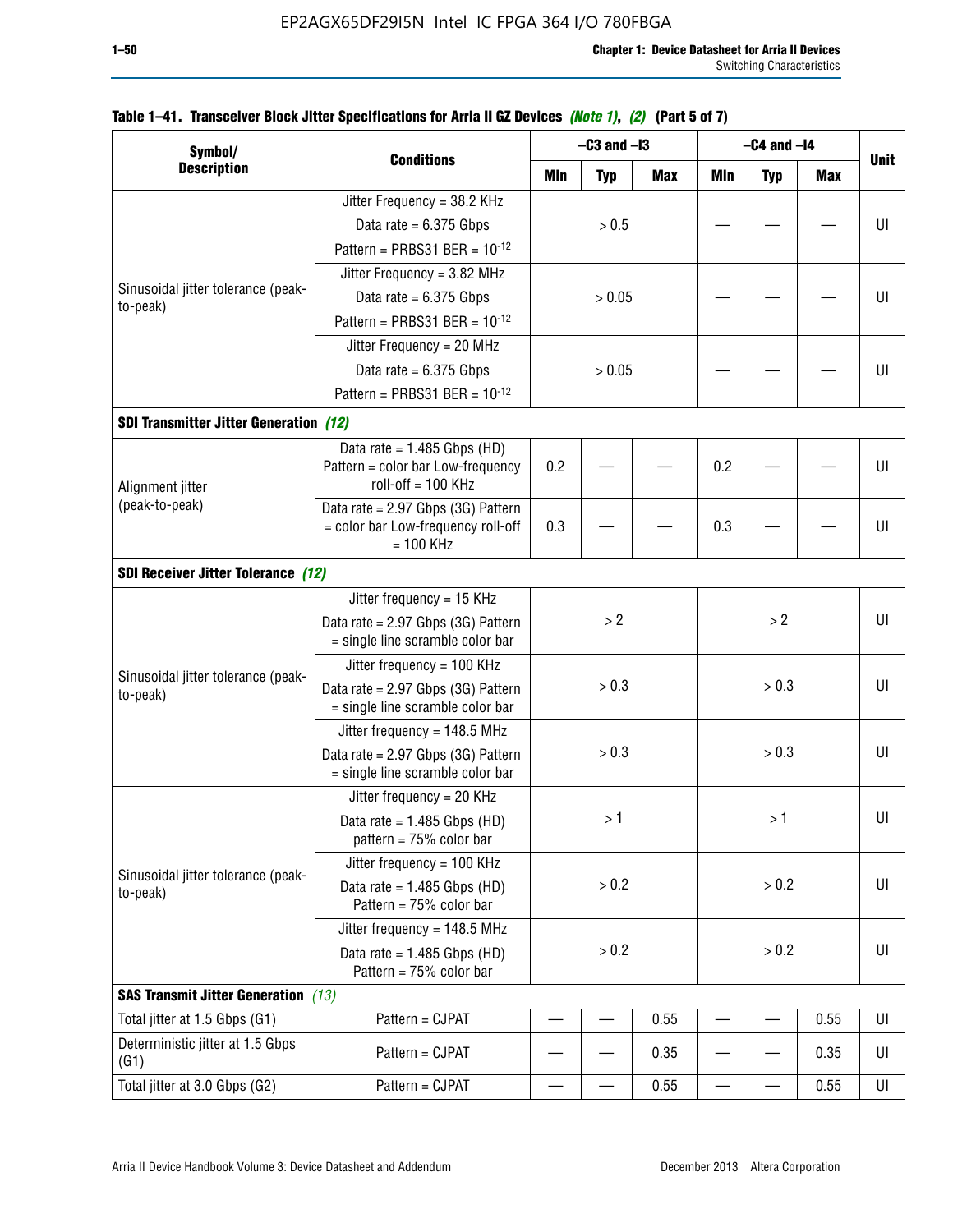| Symbol/                                                       |                                                                               |                          | $-C3$ and $-I3$          |            |                          | $-C4$ and $-I4$          |            |             |
|---------------------------------------------------------------|-------------------------------------------------------------------------------|--------------------------|--------------------------|------------|--------------------------|--------------------------|------------|-------------|
| <b>Description</b>                                            | <b>Conditions</b>                                                             | <b>Min</b>               | <b>Typ</b>               | <b>Max</b> | <b>Min</b>               | <b>Typ</b>               | <b>Max</b> | <b>Unit</b> |
| Deterministic jitter at 3.0 Gbps<br>(G2)                      | Pattern = CJPAT                                                               |                          |                          | 0.35       |                          |                          | 0.35       | UI          |
| Total jitter at 6.0 Gbps (G3)                                 | Pattern = CJPAT                                                               | $\overline{\phantom{0}}$ | $\overline{\phantom{0}}$ | 0.25       | $\overline{\phantom{0}}$ | $\overline{\phantom{0}}$ | 0.25       | UI          |
| Random jitter at 6.0 Gbps (G3)                                | Pattern = CJPAT                                                               |                          |                          | 0.15       |                          |                          | 0.15       | UI          |
| <b>SAS Receiver Jitter Tolerance</b> (13)                     |                                                                               |                          |                          |            |                          |                          |            |             |
| Total jitter tolerance at 1.5 Gbps<br>(G1)                    | Pattern = CJPAT                                                               |                          |                          | 0.65       |                          |                          | 0.65       | UI          |
| Deterministic jitter tolerance at<br>$1.5$ Gbps $(G1)$        | Pattern = CJPAT                                                               |                          |                          | 0.35       |                          |                          | 0.35       | UI          |
| Sinusoidal jitter tolerance at 1.5<br>Gbps (G1)               | Jitter frequency = 900 KHz to 5<br><b>MHz</b><br>Pattern = CJTPAT BER = 1E-12 |                          | > 0.1                    |            | > 0.1                    |                          |            | UI          |
| <b>CPRI Transmit Jitter Generation</b> (14)                   |                                                                               |                          |                          |            |                          |                          |            |             |
|                                                               | E.6.HV, E.12.HV                                                               |                          |                          |            |                          |                          |            |             |
|                                                               | Pattern = CJPAT                                                               |                          |                          | 0.279      |                          |                          | 0.279      | UI          |
| <b>Total jitter</b>                                           | E.6.LV, E.12.LV, E.24.LV, E.30.LV                                             |                          |                          |            |                          |                          |            |             |
|                                                               | Pattern = CJPAT                                                               |                          |                          | 0.35       |                          |                          | 0.35       | UI          |
|                                                               | E.6.HV, E.12.HV                                                               |                          |                          | 0.14       |                          |                          | 0.14       | UI          |
| Deterministic jitter                                          | Pattern = CJPAT                                                               |                          |                          |            |                          |                          |            |             |
|                                                               | E.6.LV, E.12.LV, E.24.LV, E.30.LV                                             |                          |                          | 0.17       |                          |                          | 0.17       | UI          |
|                                                               | Pattern = CJPAT                                                               |                          |                          |            |                          |                          |            |             |
| <b>CPRI Receiver Jitter Tolerance</b>                         | (14)                                                                          |                          |                          |            |                          |                          |            |             |
| Total jitter tolerance                                        | E.6.HV, E.12.HV                                                               |                          | > 0.66                   |            |                          | > 0.66                   |            | UI          |
|                                                               | Pattern = CJPAT                                                               |                          |                          |            |                          |                          |            |             |
| Deterministic jitter tolerance                                | E.6.HV, E.12.HV                                                               |                          | > 0.4                    |            |                          | > 0.4                    |            | UI          |
|                                                               | Pattern = CJPAT                                                               |                          |                          |            |                          |                          |            |             |
| Total jitter tolerance                                        | E.6.LV, E.12.LV, E.24.LV, E.30.LV<br>Pattern = CJPAT                          |                          | > 0.65                   |            |                          | > 0.65                   |            | UI          |
|                                                               | E.6.LV, E.12.LV, E.24.LV, E.30.LV                                             |                          |                          |            |                          |                          |            |             |
| Deterministic jitter tolerance                                | Pattern = CJPAT                                                               |                          | > 0.37                   |            |                          | > 0.37                   |            | UI          |
| Combined deterministic and                                    | E.6.LV, E.12.LV, E.24.LV, E.30.LV                                             |                          |                          |            |                          |                          |            |             |
| random jitter tolerance                                       | Pattern = CJPAT                                                               |                          | > 0.55                   |            |                          | > 0.55                   |            | UI          |
| <b>OBSAI Transmit Jitter Generation</b> (15)                  |                                                                               |                          |                          |            |                          |                          |            |             |
| Total jitter at 768 Mbps, 1536                                | $REFCLK = 153.6 MHz$                                                          |                          |                          |            |                          |                          |            |             |
| Mbps, and 3072 Mbps                                           | Pattern CJPAT                                                                 |                          |                          | 0.35       |                          |                          | 0.35       | UI          |
| Deterministic jitter at 768 MBps,<br>1536 Mbps, and 3072 Mbps | $REFCLK = 153.6 MHz$<br>Pattern CJPAT                                         |                          |                          | 0.17       |                          |                          | 0.17       | UI          |

### **Table 1–41. Transceiver Block Jitter Specifications for Arria II GZ Devices** *(Note 1)***,** *(2)* **(Part 6 of 7)**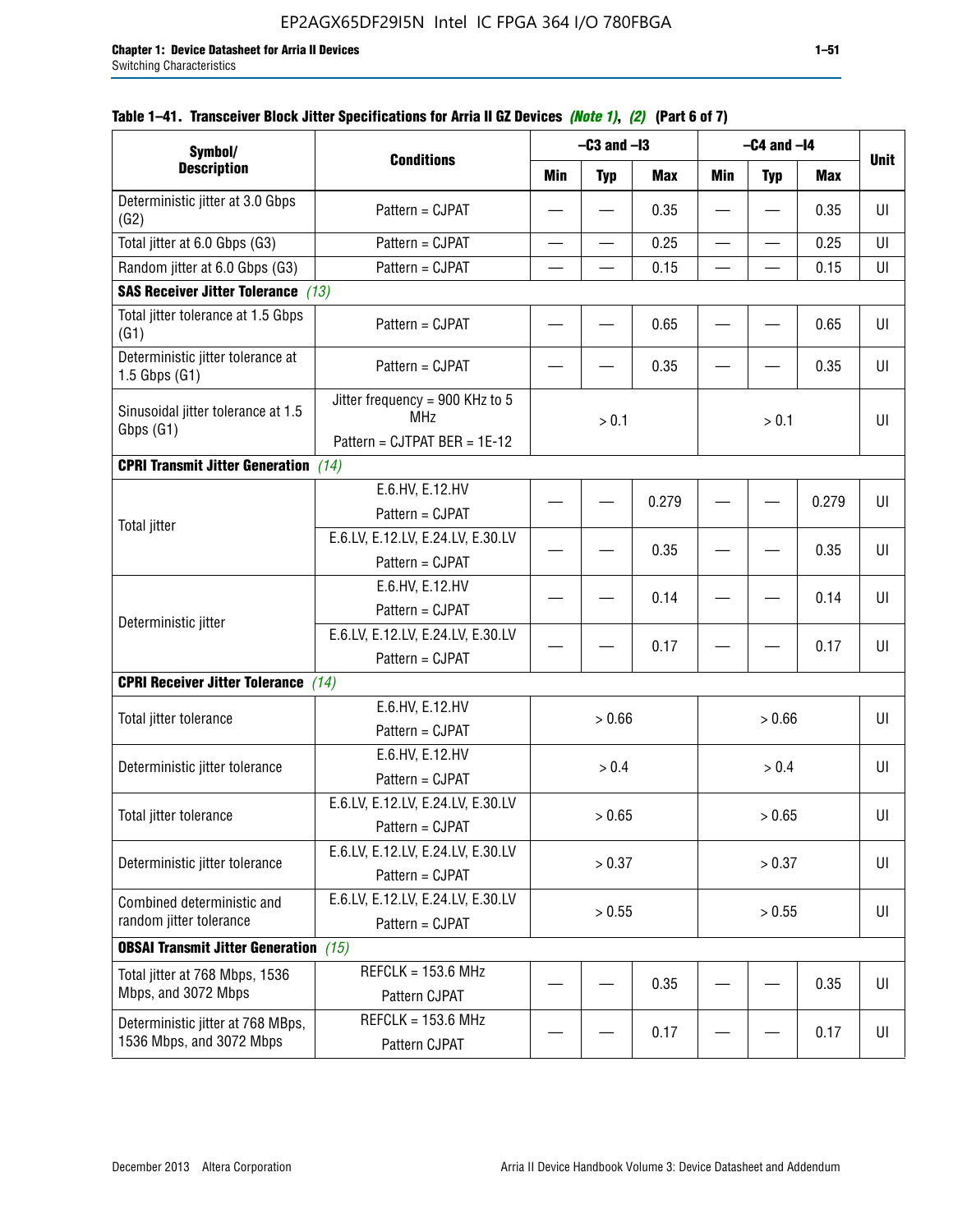| Symbol/                                                                                                  | <b>Conditions</b>                                                        |                  | $-C3$ and $-I3$ |            |       | $-C4$ and $-I4$ |              | <b>Unit</b>  |
|----------------------------------------------------------------------------------------------------------|--------------------------------------------------------------------------|------------------|-----------------|------------|-------|-----------------|--------------|--------------|
| <b>Description</b>                                                                                       |                                                                          | Min              | <b>Typ</b>      | <b>Max</b> | Min   | <b>Typ</b>      | <b>Max</b>   |              |
| <b>OBSAI Receiver Jitter Tolerance (15)</b>                                                              |                                                                          |                  |                 |            |       |                 |              |              |
| Deterministic jitter tolerance at<br>768 Mbps, 1536 Mbps, and<br>3072 Mbps                               | Pattern = CJPAT                                                          | > 0.37<br>> 0.37 |                 |            |       |                 | $\mathbf{U}$ |              |
| Combined deterministic and<br>random jitter tolerance at 768<br>Mbps, 1536 Mbps, and 3072<br><b>Mbps</b> | Pattern = CJPAT                                                          | > 0.55<br>> 0.55 |                 |            |       | Ш               |              |              |
|                                                                                                          | Jitter frequency = $5.4$ KHz<br>Pattern = CJPAT                          | > 8.5            |                 | > 8.5      |       |                 | UI           |              |
| Sinusoidal jitter tolerance at 768<br><b>Mbps</b>                                                        | Jitter frequency = $460$ MHz to 20<br><b>MHz</b><br>Pattern = CJPAT      | > 0.1            |                 |            | > 0.1 |                 | UI           |              |
| Sinusoidal jitter tolerance at                                                                           | Jitter frequency = 10.9 KHz<br>Pattern = CJPAT                           |                  | > 8.5           |            |       | > 8.5           |              | $\mathbf{U}$ |
| 1536 Mbps                                                                                                | Jitter frequency = 921.6 MHz to 20<br>MH <sub>7</sub><br>Pattern = CJPAT |                  | > 0.1           |            |       | > 0.1           |              | UI           |
| Sinusoidal jitter tolerance at                                                                           | Jitter frequency = $21.8$ KHz<br>Pattern = CJPAT                         |                  | > 8.5           |            |       | > 8.5           |              | UI           |
| 3072 Mbps                                                                                                | Jitter frequency = $1843.2$ MHz to<br>20 MHz<br>Pattern = CJPAT          | > 0.1            |                 | > 0.1      |       | UI              |              |              |

#### **Table 1–41. Transceiver Block Jitter Specifications for Arria II GZ Devices** *(Note 1)***,** *(2)* **(Part 7 of 7)**

#### **Notes to Table 1–41:**

(1) Dedicated refclk pins were used to drive the input reference clocks.

- (2) The jitter numbers are valid for the stated conditions only.
- (3) The jitter numbers for SONET/SDH are compliant to the GR-253-CORE Issue 3 Specification.
- (4) The jitter numbers for Fibre Channel are compliant to the FC-PI-4 Specification revision 6.10.
- (5) The Fibre Channel transmitter jitter generation numbers are compliant to the specification at the  $\delta_T$  inter operability point.
- (6) The Fibre Channel receiver jitter tolerance numbers are compliant to the specification at the  $\delta_R$  interpretability point.
- (7) The jitter numbers for XAUI are compliant to the IEEE802.3ae-2002 Specification.
- (8) The jitter numbers for PCIe are compliant to the PCIe Base Specification 2.0.
- (9) Arria II GZ PCIe receivers are compliant to this specification provided the V<sub>TX-CM-DC-ACTIVEIDLE-DELTA</sub> of the upstream transmitter is less than 50 mV.
- (10) The jitter numbers for SRIO are compliant to the RapidIO Specification 1.3.
- (11) The jitter numbers for GIGE are compliant to the IEEE802.3-2002 Specification.
- (12) The HD-SDI and 3G-SDI jitter numbers are compliant to the SMPTE292M and SMPTE424M Specifications.
- (13) The jitter numbers for Serial Attached SCSI (SAS) are compliant to the SAS-2.1 Specification.
- (14) The jitter numbers for CPRI are compliant to the CPRI Specification V3.0.
- (15) The jitter numbers for OBSAI are compliant to the OBSAI RP3 Specification V4.1.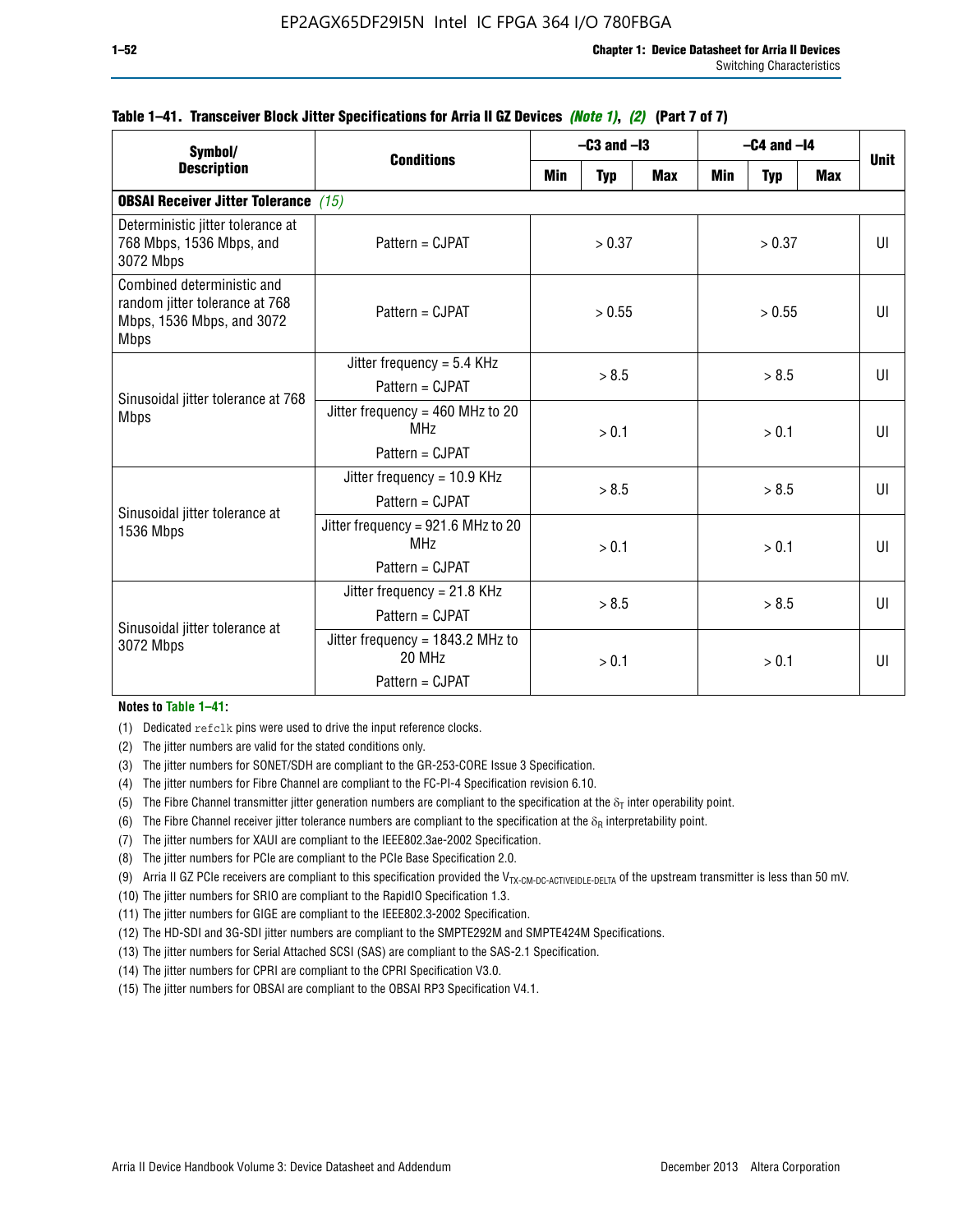# **Core Performance Specifications for the Arria II Device Family**

This section describes the clock tree, phase-locked loop (PLL), digital signal processing (DSP), embedded memory, configuration, and JTAG specifications for Arria II GX and GZ devices.

## **Clock Tree Specifications**

Table 1–42 lists the clock tree specifications for Arria II GX devices.

| Table 1–42. Clock Tree Performance for Arria II GX Devices |  |  |
|------------------------------------------------------------|--|--|
|------------------------------------------------------------|--|--|

|                      | <b>Performance</b> |        |     |             |  |  |  |
|----------------------|--------------------|--------|-----|-------------|--|--|--|
| <b>Clock Network</b> | <b>13, C4</b>      | C5, I5 | C6  | <b>Unit</b> |  |  |  |
| <b>GCLK and RCLK</b> | 500                | 500    | 400 | <b>MHz</b>  |  |  |  |
| <b>PCLK</b>          | 420                | 350    | 280 | <b>MHz</b>  |  |  |  |

Table 1–43 lists the clock tree specifications for Arria II GZ devices.

### **Table 1–43. Clock Tree Performance for Arria II GZ Devices**

| <b>Clock Network</b> | <b>Performance</b> |                 |             |  |  |  |
|----------------------|--------------------|-----------------|-------------|--|--|--|
|                      | $-C3$ and $-I3$    | $-C4$ and $-I4$ | <b>Unit</b> |  |  |  |
| <b>GCLK and RCLK</b> | 700                | 500             | <b>MHz</b>  |  |  |  |
| <b>PCLK</b>          | 500                | 450             | <b>MHz</b>  |  |  |  |

## **PLL Specifications**

Table 1–44 lists the PLL specifications for Arria II GX devices.

**Table 1–44. PLL Specifications for Arria II GX Devices (Part 1 of 3)**

| <b>Symbol</b>           | <b>Description</b>                                                                                   | Min | <b>Typ</b> | Max       | <b>Unit</b>   |
|-------------------------|------------------------------------------------------------------------------------------------------|-----|------------|-----------|---------------|
|                         | Input clock frequency (from clock input pins residing in<br>right/top/bottom banks) (-4 Speed Grade) | 5   |            | 670(1)    | <b>MHz</b>    |
| $f_{\text{IN}}$         | Input clock frequency (from clock input pins residing in<br>right/top/bottom banks) (-5 Speed Grade) | 5   |            | 622 $(1)$ | <b>MHz</b>    |
|                         | Input clock frequency (from clock input pins residing in<br>right/top/bottom banks) (-6 Speed Grade) | 5   |            | 500(1)    | <b>MHz</b>    |
| f <sub>INPFD</sub>      | Input frequency to the PFD                                                                           | 5   |            | 325       | <b>MHz</b>    |
| $f_{\rm VCO}$           | PLL VCO operating Range (2)                                                                          | 600 |            | 1,400     | <b>MHz</b>    |
| <sup>t</sup> INDUTY     | Input clock duty cycle                                                                               | 40  |            | 60        | $\frac{0}{0}$ |
| f <sub>EINDUTY</sub>    | External feedback clock input duty cycle                                                             |     |            | 60        | $\frac{0}{0}$ |
| $t_{\text{INCCJ}}$ (3), | Input clock cycle-to-cycle jitter (Frequency $\geq$ 100 MHz)                                         |     |            | 0.15      | $UI(p-p)$     |
| (4)                     | Input clock cycle-to-cycle jitter (Frequency $\leq 100$ MHz)                                         |     |            | ±750      | $ps(p-p)$     |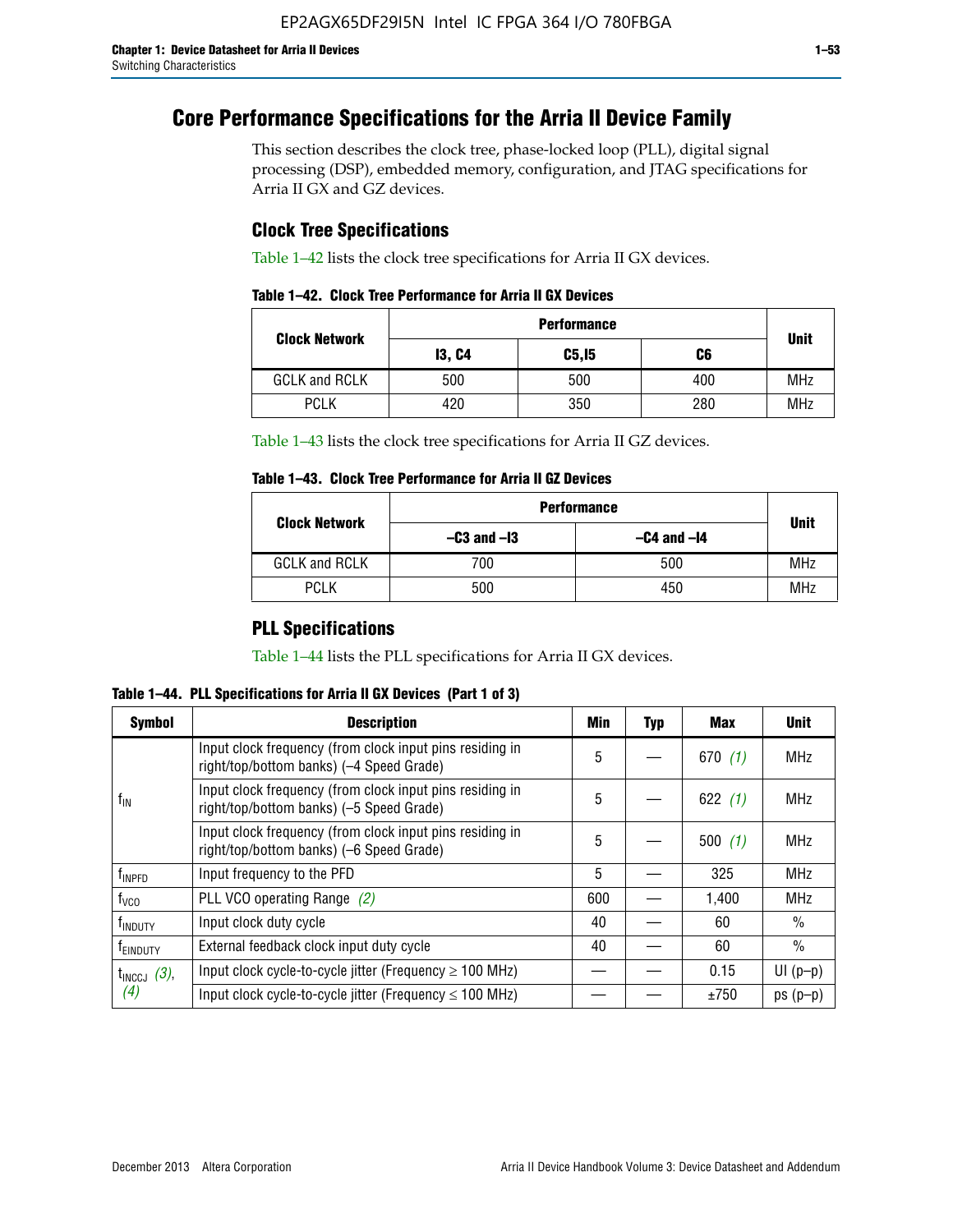| <b>Symbol</b>            | <b>Description</b>                                                                                          | Min                      | <b>Typ</b>               | <b>Max</b>               | <b>Unit</b>              |
|--------------------------|-------------------------------------------------------------------------------------------------------------|--------------------------|--------------------------|--------------------------|--------------------------|
|                          | Output frequency for internal global or regional clock<br>(-4 Speed Grade)                                  |                          |                          | 500                      | <b>MHz</b>               |
| $f_{\text{OUT}}$         | Output frequency for internal global or regional clock<br>(-5 Speed Grade)                                  |                          |                          | 500                      | <b>MHz</b>               |
|                          | Output frequency for internal global or regional clock<br>(-6 Speed Grade)                                  |                          |                          | 400                      | <b>MHz</b>               |
|                          | Output frequency for external clock output (-4 Speed Grade)                                                 | $\overline{\phantom{0}}$ |                          | 670 $(5)$                | <b>MHz</b>               |
| f <sub>out ext</sub>     | Output frequency for external clock output (-5 Speed Grade)                                                 |                          |                          | 622 $(5)$                | <b>MHz</b>               |
|                          | Output frequency for external clock output (-6 Speed Grade)                                                 | $\overline{\phantom{0}}$ |                          | 500(5)                   | <b>MHz</b>               |
| t <sub>outduty</sub>     | Duty cycle for external clock output (when set to 50%)                                                      | 45                       | 50                       | 55                       | $\frac{0}{0}$            |
|                          | Dedicated clock output period jitter ( $f_{OIII} \ge 100$ MHz)                                              |                          |                          | 300                      | $ps(p-p)$                |
| t <sub>outpj_dc</sub>    | Dedicated clock output period jitter ( $f_{OUT}$ < 100 MHz)                                                 |                          |                          | 30                       | $mUI(p-p)$               |
|                          | Dedicated clock output cycle-to-cycle jitter ( $f_{OIIT} \ge 100$ MHz)                                      | $\equiv$                 |                          | 300                      | $ps(p-p)$                |
|                          | t <sub>outccj_pc</sub><br>Dedicated clock output cycle-to-cycle jitter ( $f_{OUT}$ < 100 MHz)               |                          |                          | 30                       | $mUI(p-p)$               |
|                          | Regular I/O clock output period jitter ( $f_{OUT} \ge 100$ MHz)                                             |                          |                          | 650                      | $ps(p-p)$                |
| f <sub>outpj_io</sub>    | Regular I/O clock output period jitter ( $f_{OUT}$ < 100 MHz)                                               |                          | $\overline{\phantom{0}}$ | 65                       | $mUI(p-p)$               |
|                          | Regular I/O clock output cycle-to-cycle jitter ( $f_{OUT} \ge 100$ MHz)                                     |                          |                          | 650                      | $ps(p-p)$                |
| f <sub>outccj_io</sub>   | Regular I/O clock output cycle-to-cycle jitter ( $f_{OUT}$ < 100 MHz)                                       |                          |                          | 65                       | $mUI(p-p)$               |
| t <sub>configpll</sub>   | Time required to reconfigure PLL scan chains                                                                |                          | 3.5                      |                          | <b>SCANCLK</b><br>cycles |
| t <sub>configphase</sub> | Time required to reconfigure phase shift                                                                    |                          | 1                        |                          | <b>SCANCLK</b><br>cycles |
| <b>T</b> SCANCLK         | <b>SCANCLK</b> frequency                                                                                    | $\overline{\phantom{a}}$ | $\equiv$                 | 100                      | <b>MHz</b>               |
| $t_{\text{LOCK}}$        | Time required to lock from end of device configuration                                                      |                          |                          | 1                        | ms                       |
| t <sub>DLOCK</sub>       | Time required to lock dynamically (after switchover or<br>reconfiguring any non-post-scale counters/delays) |                          |                          | 1                        | ms                       |
|                          | PLL closed-loop low bandwidth                                                                               |                          | 0.3                      |                          | <b>MHz</b>               |
| $f_{CL\,B\,W}$           | PLL closed-loop medium bandwidth                                                                            | $\overline{\phantom{0}}$ | 1.5                      | $\overline{\phantom{0}}$ | <b>MHz</b>               |
|                          | PLL closed-loop high bandwidth                                                                              |                          | 4                        |                          | <b>MHz</b>               |
| t <sub>PLL_PSERR</sub>   | Accuracy of PLL phase shift                                                                                 |                          |                          | ±50                      | ps                       |
| t <sub>ARESET</sub>      | Minimum pulse width on areset signal                                                                        | 10                       |                          |                          | ns                       |

**Table 1–44. PLL Specifications for Arria II GX Devices (Part 2 of 3)**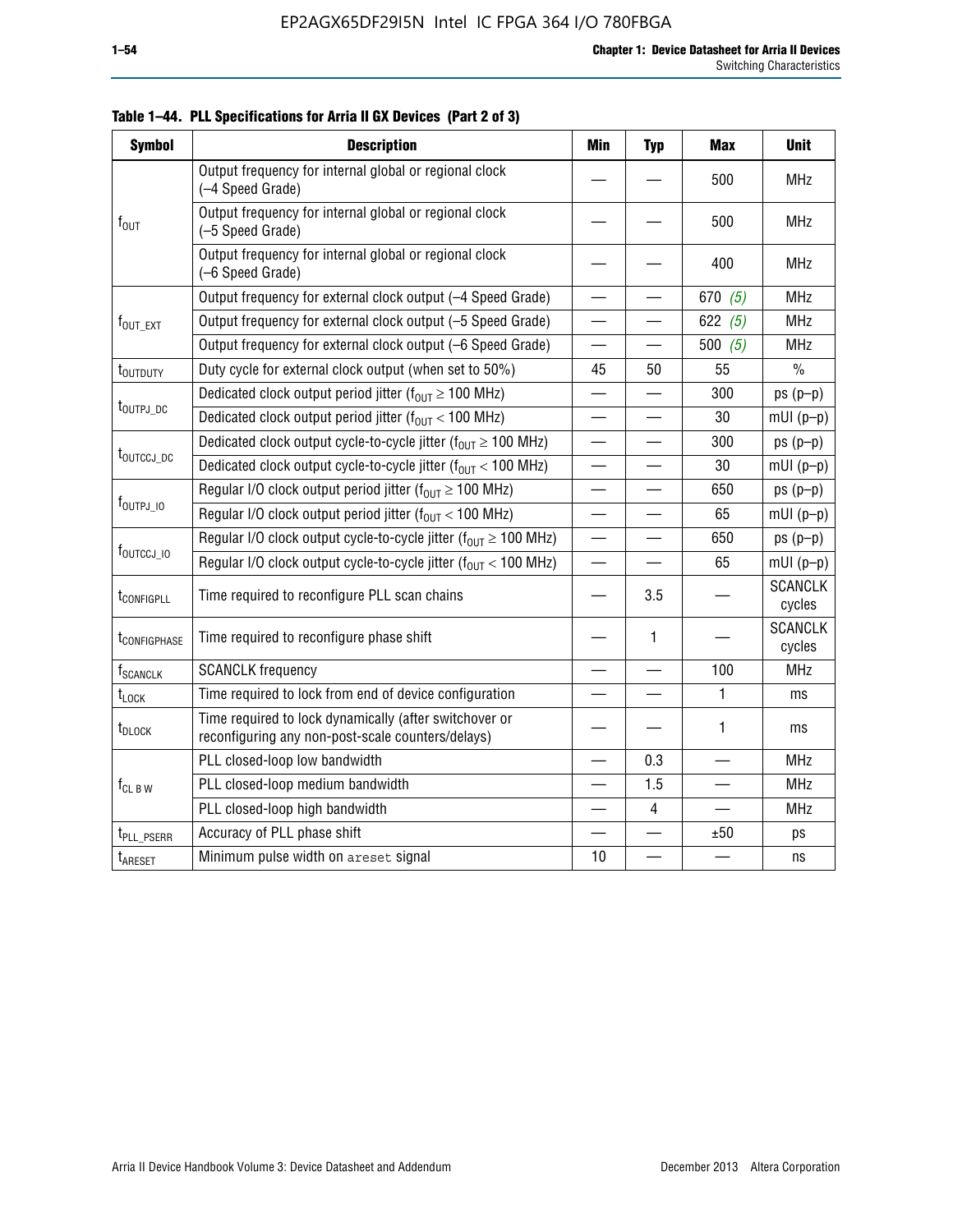#### **Table 1–44. PLL Specifications for Arria II GX Devices (Part 3 of 3)**

| <b>Symbol</b>                            | <b>Description</b>                                                                 | Min | Typ | <b>Max</b> | <b>Unit</b> |
|------------------------------------------|------------------------------------------------------------------------------------|-----|-----|------------|-------------|
| t <sub>CASC</sub><br>OUTJITTER           | Period Jitter for dedicated clock output in cascaded PLLs<br>(FOUT $\geq$ 100 MHz) |     |     | 425        | $ps(p-p)$   |
| PERIOD<br><b>DEDCLK</b><br>$(6)$ , $(7)$ | Period Jitter for dedicated clock output in cascaded PLLs<br>(FOUT $\leq$ 100 MHz) |     |     | 42.5       | $mUI(p-p)$  |

#### **Notes to Table 1–44:**

- (1)  $f_{IN}$  is limited by the I/O  $f_{MAX}$ .
- (2) The VCO frequency reported by the Quartus II software in the PLL summary section of the compilation report takes into consideration the VCO post-scale counter K value. Therefore, if the counter K has a value of 2, the frequency reported can be lower than the f<sub>VCO</sub> specification.
- (3) A high-input jitter directly affects the PLL output jitter. To have low PLL output clock jitter, you must provide a clean-clock source, which is less than 200 ps.
- (4) F<sub>REF</sub> is fIN/N when N = 1.
- (5) This specification is limited by the lower of the two: I/O  $f_{MAX}$  or  $f_{OUT}$  of the PLL.
- (6) Peak-to-peak jitter with a probability level of 10–12 (14 sigma, 99.99999999974404% confidence level). The output jitter specification applies to the intrinsic jitter of the PLL, when an input jitter of 30 ps is applied. The external memory interface clock output jitter specifications use a different measurement method and are available in Table 1–62 on page 1–70.
- (7) The cascaded PLL specification is only applicable with the following condition: a. Upstream PLL:  $0.59$  Mhz  $\leq$  Upstream PLL BW  $<$  1 MHz
	- b. Downstream PLL: Downstream PLL BW > 2 MHz

Table 1–45 lists the PLL specifications for Arria II GZ devices when operating in both the commercial junction temperature range (0° to 85°C) and the industrial junction temperature range (-40 $\degree$  to 100 $\degree$ C).

| <b>Symbol</b>                                                              | <b>Parameter</b>                                                                    | Min                      | <b>Typ</b> | <b>Max</b> | <b>Unit</b>       |
|----------------------------------------------------------------------------|-------------------------------------------------------------------------------------|--------------------------|------------|------------|-------------------|
|                                                                            | Input clock frequency (-3 speed grade)                                              | 5                        |            | 717(1)     | <b>MHz</b>        |
| $f_{\text{IN}}$                                                            | Input clock frequency (-4 speed grade)                                              | 5                        |            | 717(1)     | <b>MHz</b>        |
| $f_{\mathsf{INPPD}}$                                                       | Input frequency to the PFD                                                          | 5                        |            | 325        | <b>MHz</b>        |
|                                                                            | PLL VCO operating range (-3 speed grade)                                            | 600                      |            | 1,300      | <b>MHz</b>        |
| $f_{\rm VCO}$                                                              | PLL VCO operating range (-4 speed grade)                                            | 600                      |            | 1,300      | <b>MHz</b>        |
| <b>TEINDUTY</b>                                                            | Input clock or external feedback clock input duty cycle                             | 40                       |            | 60         | $\frac{0}{0}$     |
| Output frequency for internal global or regional clock<br>(-3 speed grade) |                                                                                     |                          |            | 700(2)     | <b>MHz</b>        |
| $f_{\text{OUT}}$                                                           | Output frequency for internal global or regional clock<br>(-4 speed grade)          |                          |            | 500(2)     | <b>MHz</b>        |
|                                                                            | Output frequency for external clock output (-3 speed grade)                         | $\overline{\phantom{0}}$ |            | 717(2)     | <b>MHz</b>        |
| $f_{\text{OUT\_EXT}}$                                                      | Output frequency for external clock output (-4 speed grade)                         | $\overline{\phantom{0}}$ |            | 717(2)     | <b>MHz</b>        |
| t <sub>outduty</sub>                                                       | Duty cycle for external clock output (when set to 50%)                              | 45                       | 50         | 55         | $\frac{0}{0}$     |
| t <sub>FCOMP</sub>                                                         | External feedback clock compensation time                                           |                          |            | 10         | ns                |
| t <sub>configpll</sub>                                                     | Time required to reconfigure scan chain                                             |                          | 3.5        |            | scanclk<br>cycles |
| <b><i>LCONFIGPHASE</i></b>                                                 | Time required to reconfigure phase shift                                            |                          | 1          |            | scanclk<br>cycles |
| f <sub>SCANCLK</sub>                                                       | scanclk frequency                                                                   |                          |            | 100        | <b>MHz</b>        |
| $t_{\text{LOCK}}$                                                          | Time required to lock from end-of-device configuration or<br>de-assertion of areset |                          |            |            | ms                |

#### **Table 1–45. PLL Specifications for Arria II GZ Devices (Part 1 of 2)**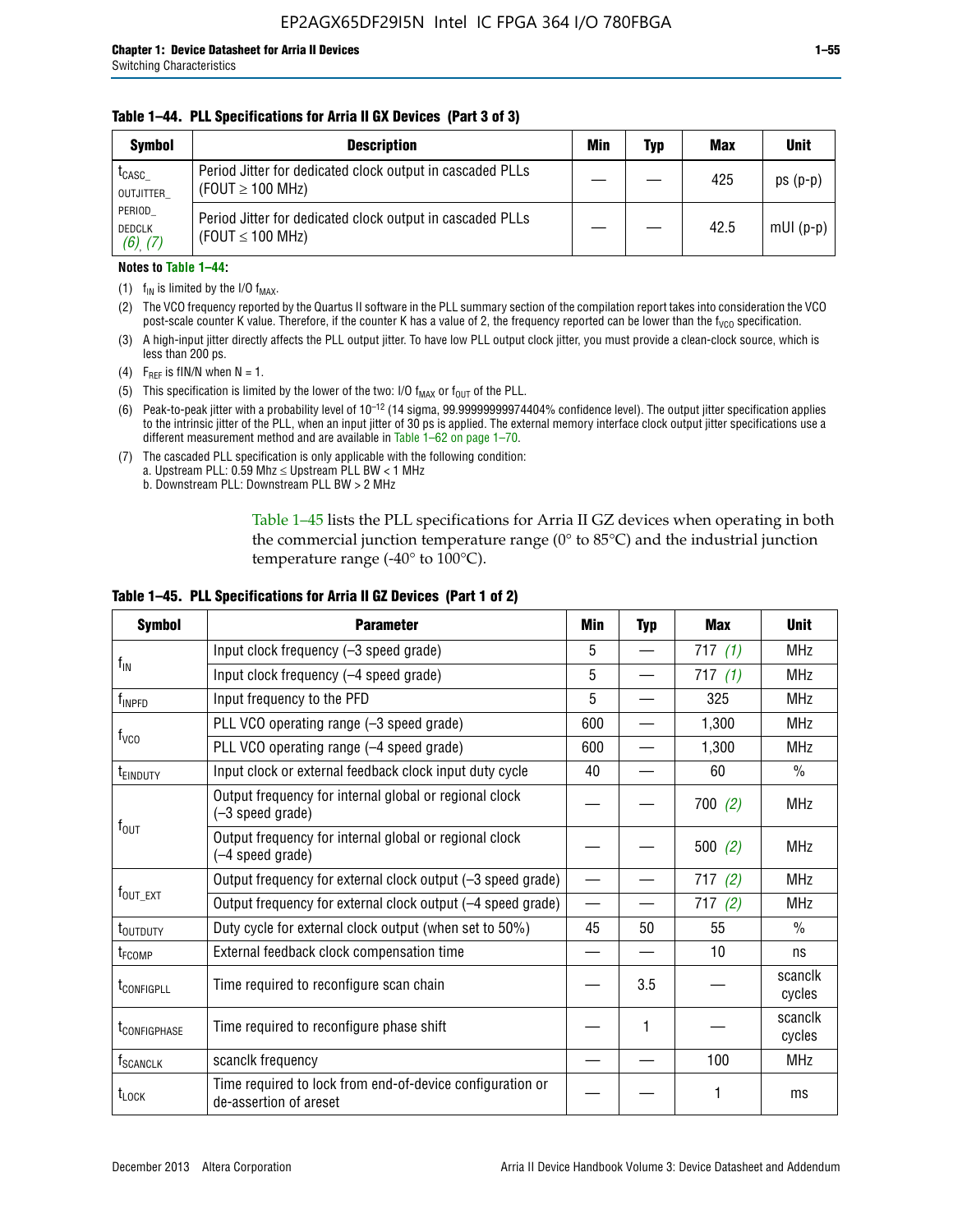| <b>Symbol</b>                                                                                 | <b>Parameter</b>                                                                                            | Min                      | <b>Typ</b>     | <b>Max</b>               | <b>Unit</b>   |
|-----------------------------------------------------------------------------------------------|-------------------------------------------------------------------------------------------------------------|--------------------------|----------------|--------------------------|---------------|
| t <sub>DLOCK</sub>                                                                            | Time required to lock dynamically (after switchover or<br>reconfiguring any non-post-scale counters/delays) |                          |                | 1                        | ms            |
|                                                                                               | PLL closed-loop low bandwidth                                                                               |                          | 0.3            |                          | <b>MHz</b>    |
| $f_{CLBW}$                                                                                    | PLL closed-loop medium bandwidth                                                                            | —                        | 1.5            | $\overline{\phantom{0}}$ | <b>MHz</b>    |
|                                                                                               | PLL closed-loop high bandwidth $(7)$                                                                        |                          | $\overline{4}$ |                          | <b>MHz</b>    |
| t <sub>PLL</sub> PSERR                                                                        | Accuracy of PLL phase shift                                                                                 |                          |                | ±50                      | ps            |
| t <sub>ARESET</sub>                                                                           | Minimum pulse width on the areset signal                                                                    | 10                       |                |                          | ns            |
|                                                                                               | Input clock cycle to cycle jitter ( $F_{REF} \geq 100$ MHz)                                                 |                          |                | 0.15                     | $UI(p-p)$     |
| $t_{INCCJ}$ (3), (4)                                                                          | Input clock cycle to cycle jitter (F <sub>REF</sub> < 100 MHz)                                              |                          |                | ±750                     | $ps(p-p)$     |
|                                                                                               | Period Jitter for dedicated clock output ( $F_{OIII} \ge 100$ MHz)                                          | $\equiv$                 |                | 175                      | $ps(p-p)$     |
| $t_{\text{OUTPJ\_DC}}$ (5)<br>Period Jitter for dedicated clock output ( $F_{OUT}$ < 100 MHz) |                                                                                                             | $\overline{\phantom{0}}$ |                | 17.5                     | $mUI(p-p)$    |
|                                                                                               | Cycle to Cycle Jitter for dedicated clock output<br>$(F_{OUT} \ge 100$ MHz)                                 |                          |                | 175                      | $ps(p-p)$     |
| $t_{\text{OUTCCJ\_DC}}$ (5)                                                                   | Cycle to Cycle Jitter for dedicated clock output<br>$(F_{OUT}$ < 100 MHz)                                   |                          |                | 17.5                     | $mUI(p-p)$    |
| $t_{\text{OUTPJ\_IO}}$ (5),                                                                   | Period Jitter for clock output on regular I/O<br>$(F_{OUT} \geq 100$ MHz)                                   |                          |                | 600                      | $ps(p-p)$     |
| (8)                                                                                           | Period Jitter for clock output on regular I/O<br>$(F_{OIII} < 100$ MHz)                                     |                          |                | 60                       | $mUI(p-p)$    |
| $t_{\text{OUTCCJ\_IO}}$ (5),                                                                  | Cycle to Cycle Jitter for clock output on regular I/O<br>$(F_{OUT} \ge 100$ MHz)                            |                          |                | 600                      | $ps(p-p)$     |
| (8)                                                                                           | Cycle to Cycle Jitter for clock output on regular I/O<br>$(F_{OUT} < 100$ MHz)                              |                          |                | 60                       | $mUI(p-p)$    |
| t <sub>CASC_OUTPJ_DC</sub>                                                                    | Period Jitter for dedicated clock output in cascaded PLLs<br>$(F_{OUT} \ge 100MHz)$                         |                          |                | 250                      | $ps(p-p)$     |
| (5), (6)                                                                                      | Period Jitter for dedicated clock output in cascaded PLLs<br>(F <sub>OUT</sub> < 100MHz)                    |                          |                | 25                       | $mUI(p-p)$    |
| f <sub>DRIFT</sub>                                                                            | Frequency drift after PFDENA is disabled for duration of<br>100 us                                          |                          |                | ±10                      | $\frac{0}{0}$ |

**Table 1–45. PLL Specifications for Arria II GZ Devices (Part 2 of 2)**

#### **Notes to Table 1–45:**

- (1) This specification is limited in the Quartus II software by the I/O maximum frequency. The maximum I/O frequency is different for each I/O standard.
- (2) This specification is limited by the lower of the two: I/O  $F_{MAX}$  or  $F_{OUT}$  of the PLL.
- (3) A high input jitter directly affects the PLL output jitter. To have low PLL output clock jitter, you must provide a clean clock source that is less than 120 ps.
- (4) F<sub>REF</sub> is fIN/N when  $N = 1$ .
- (5) Peak-to-peak jitter with a probability level of 10–12 (14 sigma, 99.99999999974404% confidence level). The output jitter specification applies to the intrinsic jitter of the PLL, when an input jitter of 30 ps is applied. The external memory interface clock output jitter specifications use a different measurement method and are available in Table 1–64 on page 1–71.
- (6) The cascaded PLL specification is only applicable with the following condition: a. Upstream PLL: 0.59 Mhz  $\leq$  Upstream PLL BW  $<$  1 MHz b. Downstream PLL: Downstream PLL BW > 2 MHz
- (7) High bandwidth PLL settings are not supported in external feedback mode.
- (8) External memory interface clock output jitter specifications use a different measurement method, which is available in Table 1–63 on page 1–71.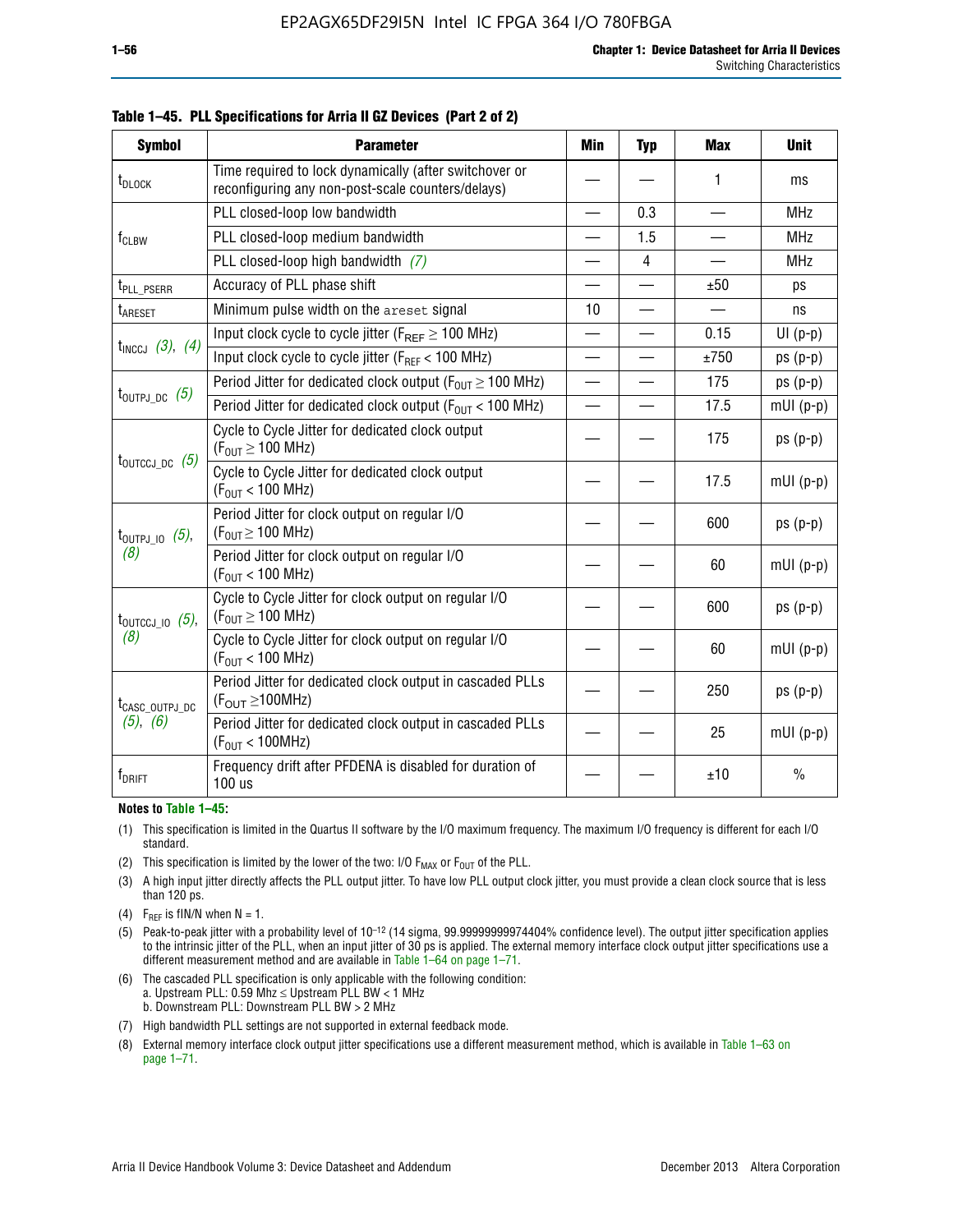Table 1–46 lists the DSP block performance specifications for Arria II GX devices.

|  |  | Table 1–46. DSP Block Performance Specifications for Arria II GX Devices (Note 1) |  |  |  |  |  |
|--|--|-----------------------------------------------------------------------------------|--|--|--|--|--|
|--|--|-----------------------------------------------------------------------------------|--|--|--|--|--|

| <b>Mode</b>                                                 | <b>Resources</b><br><b>Used</b> | <b>Performance</b> |     |        |     |             |  |
|-------------------------------------------------------------|---------------------------------|--------------------|-----|--------|-----|-------------|--|
|                                                             | Number of<br><b>Multipliers</b> | C <sub>4</sub>     | 13  | C5, I5 | C6  | <b>Unit</b> |  |
| $9 \times 9$ -bit multiplier                                |                                 | 380                | 310 | 300    | 250 | <b>MHz</b>  |  |
| $12 \times 12$ -bit multiplier                              |                                 | 380                | 310 | 300    | 250 | <b>MHz</b>  |  |
| $18 \times 18$ -bit multiplier                              |                                 | 380                | 310 | 300    | 250 | <b>MHz</b>  |  |
| $36 \times 36$ -bit multiplier                              |                                 | 350                | 270 | 270    | 220 | <b>MHz</b>  |  |
| $18 \times 36$ -bit high-precision multiplier<br>adder mode |                                 | 350                | 270 | 270    | 220 | <b>MHz</b>  |  |
| $18 \times 18$ -bit multiply accumulator                    | 4                               | 380                | 310 | 300    | 250 | <b>MHz</b>  |  |
| $18 \times 18$ -bit multiply adder                          | 4                               | 380                | 310 | 300    | 250 | <b>MHz</b>  |  |
| $18 \times 18$ -bit multiply adder-signed full<br>precision | 2                               | 380                | 310 | 300    | 250 | <b>MHz</b>  |  |
| $18 \times 18$ -bit multiply adder with<br>loopback $(2)$   | 2                               | 275                | 220 | 220    | 180 | <b>MHz</b>  |  |
| 36-bit shift (32-bit data)                                  |                                 | 350                | 270 | 270    | 220 | <b>MHz</b>  |  |
| Double mode                                                 |                                 | 350                | 270 | 270    | 220 | <b>MHz</b>  |  |

**Notes to Table 1–46:**

(1) Maximum is for a fully-pipelined block with **Round** and **Saturation** disabled.

(2) Maximum is for loopback input registers disabled, **Round** and **Saturation** disabled, pipeline and output registers enabled.

Table 1–47 lists the DSP block performance specifications for Arria II GZ devices.

**Table 1–47. DSP Block Performance Specifications for Arria II GZ Devices** *(Note 1)* **(Part 1 of 2)**

| <b>Mode</b>                                                 | <b>Resources</b><br><b>Used</b>        | <b>Performance</b> |     | <b>Unit</b> |
|-------------------------------------------------------------|----------------------------------------|--------------------|-----|-------------|
|                                                             | <b>Number of</b><br><b>Multipliers</b> | -3                 | -4  |             |
| $9 \times 9$ -bit multiplier                                |                                        | 460                | 400 | <b>MHz</b>  |
| $12 \times 12$ -bit multiplier                              |                                        | 500                | 440 | <b>MHz</b>  |
| $18 \times 18$ -bit multiplier                              |                                        | 550                | 480 | <b>MHz</b>  |
| $36 \times 36$ -bit multiplier                              |                                        | 440                | 380 | <b>MHz</b>  |
| $18 \times 18$ -bit multiply accumulator                    | 4                                      | 440                | 380 | <b>MHz</b>  |
| $18 \times 18$ -bit multiply adder                          | 4                                      | 470                | 410 | <b>MHz</b>  |
| $18 \times 18$ -bit multiply adder-signed full<br>precision | 2                                      | 450                | 390 | <b>MHz</b>  |
| $18 \times 18$ -bit multiply adder with<br>loopback $(2)$   | 2                                      | 350                | 310 | <b>MHz</b>  |
| 36-bit shift (32-bit data)                                  |                                        | 440                | 380 | <b>MHz</b>  |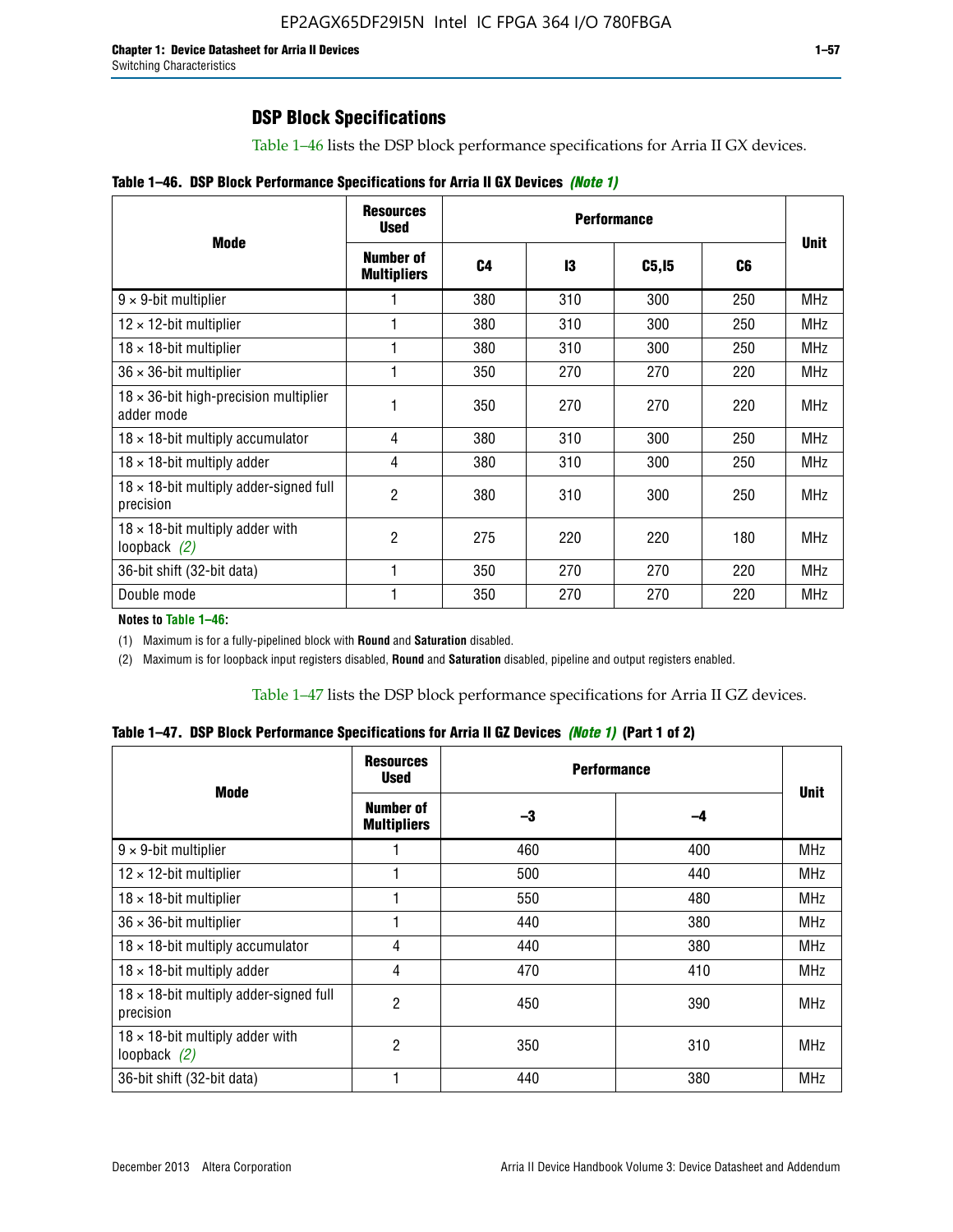#### **Table 1–47. DSP Block Performance Specifications for Arria II GZ Devices** *(Note 1)* **(Part 2 of 2)**

| Mode        | <b>Resources</b><br><b>Used</b>        | <b>Performance</b> | <b>Unit</b> |            |
|-------------|----------------------------------------|--------------------|-------------|------------|
|             | <b>Number of</b><br><b>Multipliers</b> | -3                 | -4          |            |
| Double mode |                                        | 440                | 380         | <b>MHz</b> |

**Notes to Table 1–47:**

(1) Maximum is for fully pipelined block with **Round** and **Saturation** disabled.

(2) Maximum for loopback input registers disabled, **Round** and **Saturation** disabled, and pipeline and output registers enabled.

## **Embedded Memory Block Specifications**

Table 1–48 lists the embedded memory block specifications for Arria II GX devices.

### **Table 1–48. Embedded Memory Block Performance Specifications for Arria II GX Devices**

|                        |                                                                                                           |              | <b>Resources Used</b>            |     |                | <b>Performance</b> |      |             |
|------------------------|-----------------------------------------------------------------------------------------------------------|--------------|----------------------------------|-----|----------------|--------------------|------|-------------|
| <b>Memory</b>          | <b>Mode</b>                                                                                               | <b>ALUTS</b> | <b>Embedded</b><br><b>Memory</b> | 13  | C <sub>4</sub> | C5, I5             | C6   | <b>Unit</b> |
| Memory                 | Single port $64 \times 10$                                                                                | $\Omega$     | 1                                | 450 | 500            | 450                | 378  | <b>MHz</b>  |
| Logic<br>Array         | Simple dual-port $32 \times 20$ single<br>clock                                                           | 0            | 1                                | 270 | 500            | 450                | 378  | <b>MHz</b>  |
| <b>Block</b><br>(MLAB) | Simple dual-port $64 \times 10$ single<br>clock                                                           | $\theta$     | 1                                | 428 | 500            | 450                | 378  | <b>MHz</b>  |
|                        | Single-port $256 \times 36$                                                                               | $\mathbf{0}$ | 1                                | 360 | 400            | 360                | 310  | <b>MHz</b>  |
|                        | Single-port $256 \times 36$ , with the<br>read-during-write option set to<br><b>Old Data</b>              | $\theta$     | 1                                | 250 | 280            | 250                | 210  | <b>MHz</b>  |
|                        | Simple dual-port $256 \times 36$ single<br><b>CLK</b>                                                     | $\theta$     | 1                                | 360 | 400            | 360                | 310  | <b>MHz</b>  |
| M9K<br><b>Block</b>    | Single-port $256 \times 36$ single CLK,<br>with the read-during-write option<br>set to Old Data           | $\theta$     | 1                                | 250 | 280            | 250                | 210  | <b>MHz</b>  |
|                        | True dual port $512 \times 18$ single CLK                                                                 | $\mathbf{0}$ | 1                                | 360 | 400            | 360                | 310  | <b>MHz</b>  |
|                        | True dual-port $512 \times 18$ single CLK,<br>with the read-during-write option<br>set to <b>Old Data</b> | 0            | 1                                | 250 | 280            | 250                | 210  | <b>MHz</b>  |
|                        | Min Pulse Width (clock high time)                                                                         |              |                                  | 900 | 850            | 950                | 1130 | ps          |
|                        | Min Pulse Width (clock low time)                                                                          |              |                                  | 730 | 690            | 770                | 920  | ps          |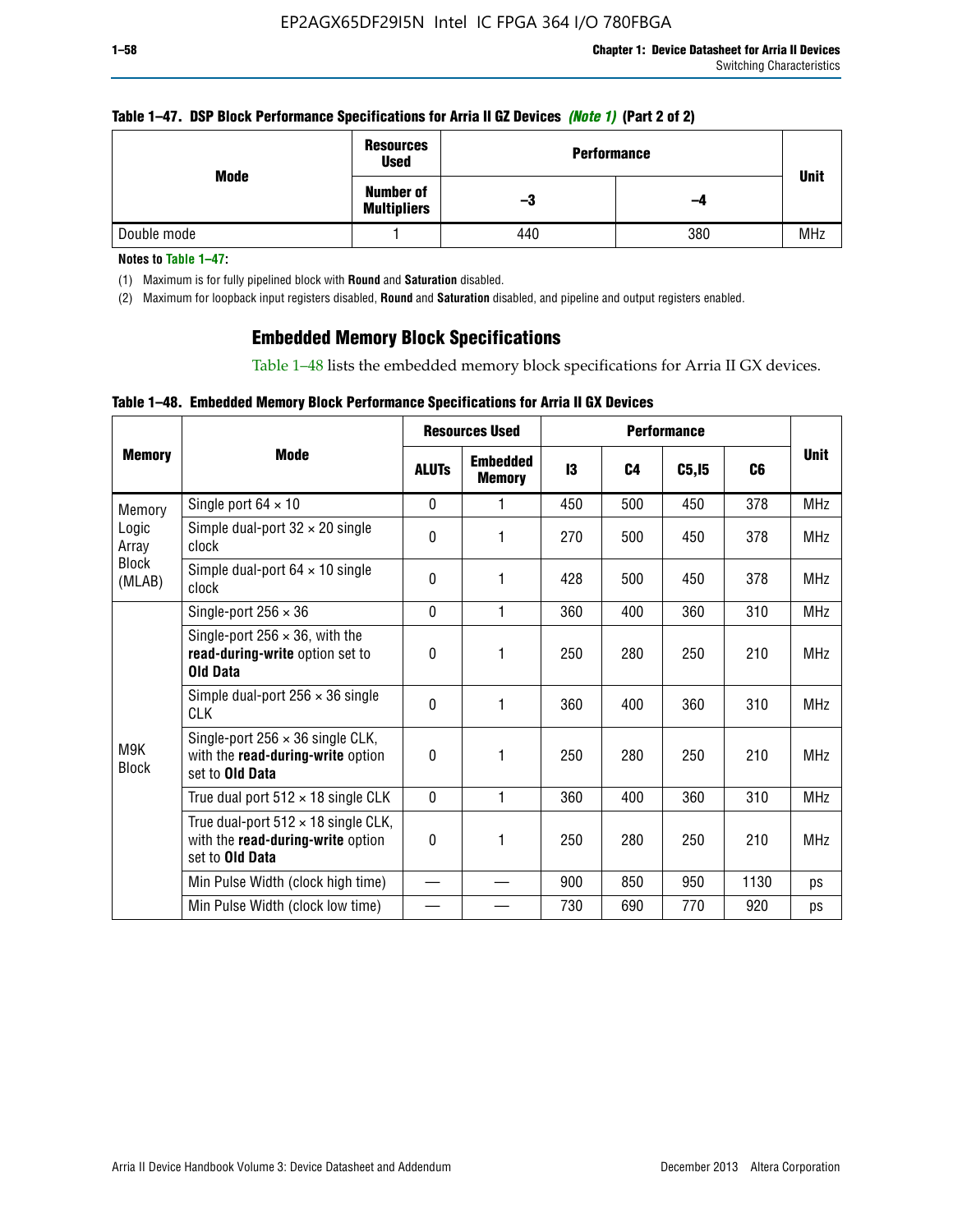Table 1–49 lists the embedded memory block specifications for Arria II GZ devices.

|  |  | Table 1–49. Embedded Memory Block Performance Specifications for Arria II GZ Devices (Note 1) |  |  |  |
|--|--|-----------------------------------------------------------------------------------------------|--|--|--|
|--|--|-----------------------------------------------------------------------------------------------|--|--|--|

|                    |                                                                                                   |              | <b>Resources Used</b>             |                |     | <b>Performance</b> |     |             |
|--------------------|---------------------------------------------------------------------------------------------------|--------------|-----------------------------------|----------------|-----|--------------------|-----|-------------|
| <b>Memory</b>      | Mode                                                                                              | <b>ALUTs</b> | <b>TriMatrix</b><br><b>Memory</b> | C <sub>3</sub> | 13  | C <sub>4</sub>     | 14  | <b>Unit</b> |
|                    | Single port $64 \times 10$                                                                        | $\mathbf 0$  | 1                                 | 500            | 500 | 450                | 450 | <b>MHz</b>  |
|                    | Simple dual-port $32 \times 20$                                                                   | $\mathbf 0$  | $\mathbf{1}$                      | 500            | 500 | 450                | 450 | <b>MHz</b>  |
| <b>MLAB</b><br>(2) | Simple dual-port $64 \times 10$                                                                   | $\pmb{0}$    | 1                                 | 500            | 500 | 450                | 450 | <b>MHz</b>  |
|                    | ROM 64 × 10                                                                                       | $\mathbf 0$  | 1                                 | 500            | 500 | 450                | 450 | <b>MHz</b>  |
|                    | $ROM 32 \times 20$                                                                                | $\mathbf 0$  | $\mathbf{1}$                      | 500            | 500 | 450                | 450 | <b>MHz</b>  |
|                    | Single-port $256 \times 36$                                                                       | $\mathbf{0}$ | $\mathbf{1}$                      | 540            | 540 | 475                | 475 | <b>MHz</b>  |
|                    | Simple dual-port $256 \times 36$                                                                  | 0            | $\mathbf{1}$                      | 490            | 490 | 420                | 420 | <b>MHz</b>  |
| M9K<br>Block (2)   | Simple dual-port $256 \times 36$ , with the<br>read-during-write option set to Old<br><b>Data</b> | $\pmb{0}$    | 1                                 | 340            | 340 | 300                | 300 | <b>MHz</b>  |
|                    | True dual port $512 \times 18$                                                                    | $\mathbf 0$  | 1                                 | 430            | 430 | 370                | 370 | <b>MHz</b>  |
|                    | True dual-port $512 \times 18$ , with the<br>read-during-write option set to Old<br><b>Data</b>   | $\pmb{0}$    | 1                                 | 335            | 335 | 290                | 290 | <b>MHz</b>  |
|                    | ROM 1 Port                                                                                        | 0            | 1                                 | 540            | 540 | 475                | 475 | <b>MHz</b>  |
|                    | ROM 2 Port                                                                                        | $\Omega$     | 1                                 | 540            | 540 | 475                | 475 | <b>MHz</b>  |
|                    | Min Pulse Width (clock high time)                                                                 |              |                                   | 800            | 800 | 850                | 850 | ps          |
|                    | Min Pulse Width (clock low time)                                                                  |              |                                   | 625            | 625 | 690                | 690 | ps          |
|                    | Single-port $2K \times 72$                                                                        | 0            | 1                                 | 440            | 400 | 380                | 350 | <b>MHz</b>  |
|                    | Simple dual-port $2K \times 72$                                                                   | $\Omega$     | 1                                 | 435            | 375 | 385                | 325 | <b>MHz</b>  |
|                    | Simple dual-port $2K \times 72$ , with the<br>read-during-write option set to Old<br><b>Data</b>  | $\pmb{0}$    | 1.                                | 240            | 225 | 205                | 200 | <b>MHz</b>  |
|                    | Simple dual-port $2K \times 64$ (with ECC)                                                        | $\mathbf 0$  | 1                                 | 300            | 295 | 255                | 250 | <b>MHz</b>  |
| M144K              | True dual-port $4K \times 36$                                                                     | $\mathbf 0$  | $\mathbf{1}$                      | 375            | 350 | 330                | 310 | <b>MHz</b>  |
| Block $(2)$        | True dual-port $4K \times 36$ , with the<br>read-during-write option set to Old<br><b>Data</b>    | $\pmb{0}$    | 1                                 | 230            | 225 | 205                | 200 | <b>MHz</b>  |
|                    | ROM 1 Port                                                                                        | $\mathbf 0$  | $\mathbf{1}$                      | 500            | 450 | 435                | 420 | <b>MHz</b>  |
|                    | ROM 2 Port                                                                                        | 0            | $\mathbf{1}$                      | 465            | 425 | 400                | 400 | <b>MHz</b>  |
|                    | Min Pulse Width (clock high time)                                                                 |              |                                   | 755            | 860 | 860                | 950 | ps          |
|                    | Min Pulse Width (clock low time)                                                                  |              |                                   | 625            | 690 | 690                | 690 | ps          |

**Notes to Table 1–48:**

(1) To achieve the maximum memory block performance, use a memory block clock that comes through global clock routing from an on-chip PLL set to 50% output duty cycle. Use the Quartus II software to report timing for this and other memory block clocking schemes.

(2) When you use the error detection CRC feature, there is no degradation in  $F_{MAX}$ .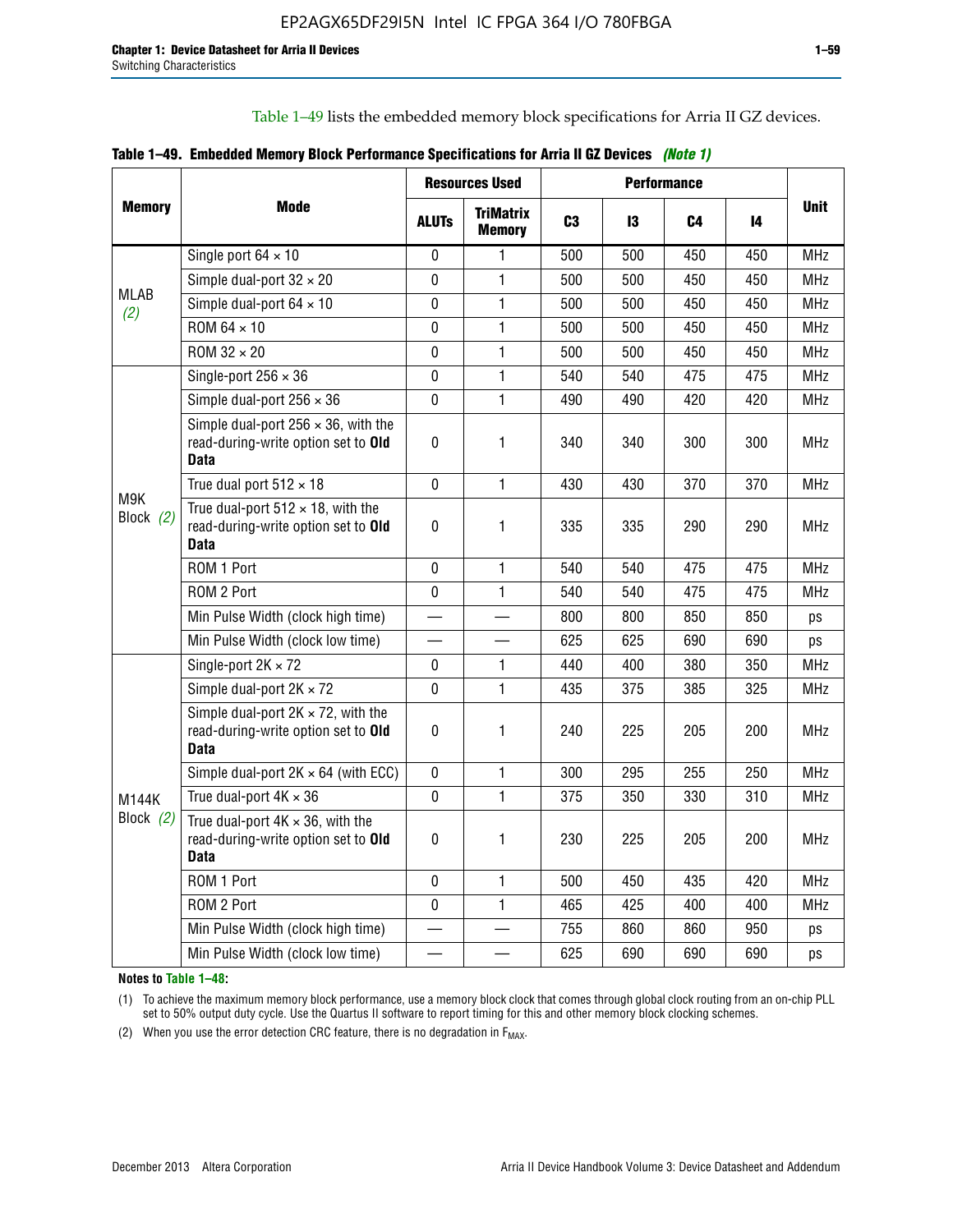## **Configuration**

Table 1–50 lists the configuration mode specifications for Arria II GX and GZ devices.

**Table 1–50. Configuration Mode Specifications for Arria II Devices**

|                                    | <b>DCLK Frequency</b> | <b>Unit</b> |     |            |  |
|------------------------------------|-----------------------|-------------|-----|------------|--|
| <b>Programming Mode</b>            | Min                   | Typ         | Max |            |  |
| Passive serial                     |                       |             | 125 | <b>MHz</b> |  |
| Fast passive parallel              |                       |             | 125 | <b>MHz</b> |  |
| Fast active serial (fast clock)    | 17                    | 26          | 40  | <b>MHz</b> |  |
| Fast active serial (slow clock)    | 8.5                   | 13          | 20  | <b>MHz</b> |  |
| Remote update only in fast AS mode |                       |             | 10  | <b>MHz</b> |  |

## **JTAG Specifications**

Table 1–51 lists the JTAG timing parameters and values for Arria II GX and GZ devices.

| <b>Symbol</b>     | <b>Description</b>                       | Min | Max | <b>Unit</b> |
|-------------------|------------------------------------------|-----|-----|-------------|
| $t_{\rm JCP}$     | <b>TCK clock period</b>                  | 30  |     | ns          |
| t <sub>JCH</sub>  | TCK clock high time                      | 14  |     | ns          |
| $t_{\sf JCL}$     | <b>TCK clock low time</b>                | 14  |     | ns          |
| $t_{JPSU(TDI)}$   | TDI JTAG port setup time                 |     |     | ns          |
| $t_{JPSU\,(TMS)}$ | TMS JTAG port setup time                 | 3   |     | ns          |
| $t_{JPH}$         | JTAG port hold time                      | 5   |     | ns          |
| t <sub>JPCO</sub> | JTAG port clock to output                |     | 11  | ns          |
| $t_{JPZX}$        | JTAG port high impedance to valid output |     | 14  | ns          |
| t <sub>JPXZ</sub> | JTAG port valid output to high impedance |     | 14  | ns          |

**Table 1–51. JTAG Timing Parameters and Values for Arria II Devices**

## **Chip-Wide Reset (Dev\_CLRn) Specifications**

Table 1–52 lists the specifications for the chip-wide reset (Dev\_CLRn) for Arria II GX and GZ devices.

#### **Table 1–52. Chip-Wide Reset (Dev\_CLRn) Specifications for Arria II Devices**

| <b>Description</b> | <b>Min</b> | Typ | <b>Max</b> | <b>Unit</b> |
|--------------------|------------|-----|------------|-------------|
| CLRn<br>Dev<br>$-$ | 500        |     |            | μS          |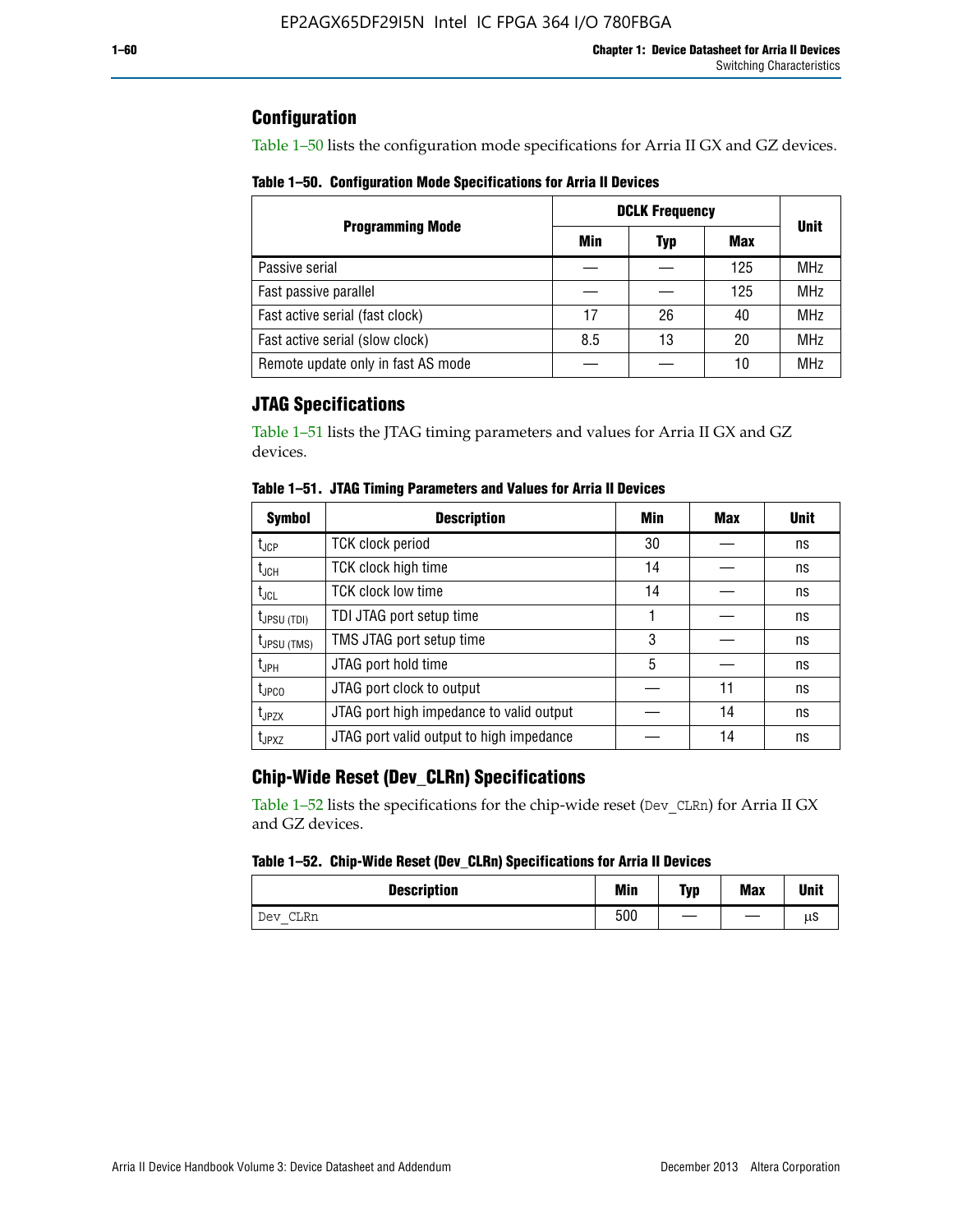# **Periphery Performance**

This section describes periphery performance, including high-speed I/O, external memory interface, and IOE programmable delay.

I/O performance supports several system interfaces, for example the high-speed I/O interface, external memory interface, and the PCI/PCI-X bus interface. I/O using SSTL-18 Class I termination standard can achieve up to the stated DDR2 SDRAM interfacing speed with typical DDR2 SDRAM memory interface setup. I/O using general purpose I/O (GPIO) standards such as 3.0, 2.5, 1.8, or 1.5 LVTTL/LVCMOS are capable of typical 200 MHz interfacing frequency with 10pF load.

 $\mathbb{I}$  Actual achievable frequency depends on design- and system-specific factors. You should perform HSPICE/IBIS simulations based on your specific design and system setup to determine the maximum achievable frequency in your system.

## **High-Speed I/O Specification**

Table 1–53 lists the high-speed I/O timing for Arria II GX devices.

**Table 1–53. High-Speed I/O Specifications for Arria II GX Devices (Part 1 of 4)**

| <b>Symbol</b>                                                        |                                               | 13  |            |            | C <sub>4</sub> |            | C5, I5     | C6         |            |             |
|----------------------------------------------------------------------|-----------------------------------------------|-----|------------|------------|----------------|------------|------------|------------|------------|-------------|
|                                                                      | <b>Conditions</b>                             | Min | <b>Max</b> | <b>Min</b> | <b>Max</b>     | <b>Min</b> | <b>Max</b> | <b>Min</b> | <b>Max</b> | <b>Unit</b> |
| <b>Clock</b>                                                         |                                               |     |            |            |                |            |            |            |            |             |
| $f_{HSCLK\_IN}$<br>(input clock<br>frequency)-Row<br>1/0             | Clock boost<br>factor, $W =$<br>1 to 40 $(1)$ | 5   | 670        | 5          | 670            | 5          | 622        | 5          | 500        | <b>MHz</b>  |
| $f_{HSCLK\_IN}$<br>(input clock<br>frequency)-<br>Column I/O         | Clock boost<br>factor, $W =$<br>1 to 40 $(1)$ | 5   | 500        | 5          | 500            | 5          | 472.5      | 5          | 472.5      | <b>MHz</b>  |
| T <sub>HSCLK_OUT</sub><br>(output clock<br>frequency)-Row<br>1/0     |                                               | 5   | 670        | 5          | 670            | 5          | 622        | 5          | 500        | <b>MHz</b>  |
| f <sub>HSCLK_OUT</sub><br>(output clock<br>frequency)-<br>Column I/O |                                               | 5   | 500        | 5          | 500            | 5          | 472.5      | 5          | 472.5      | <b>MHz</b>  |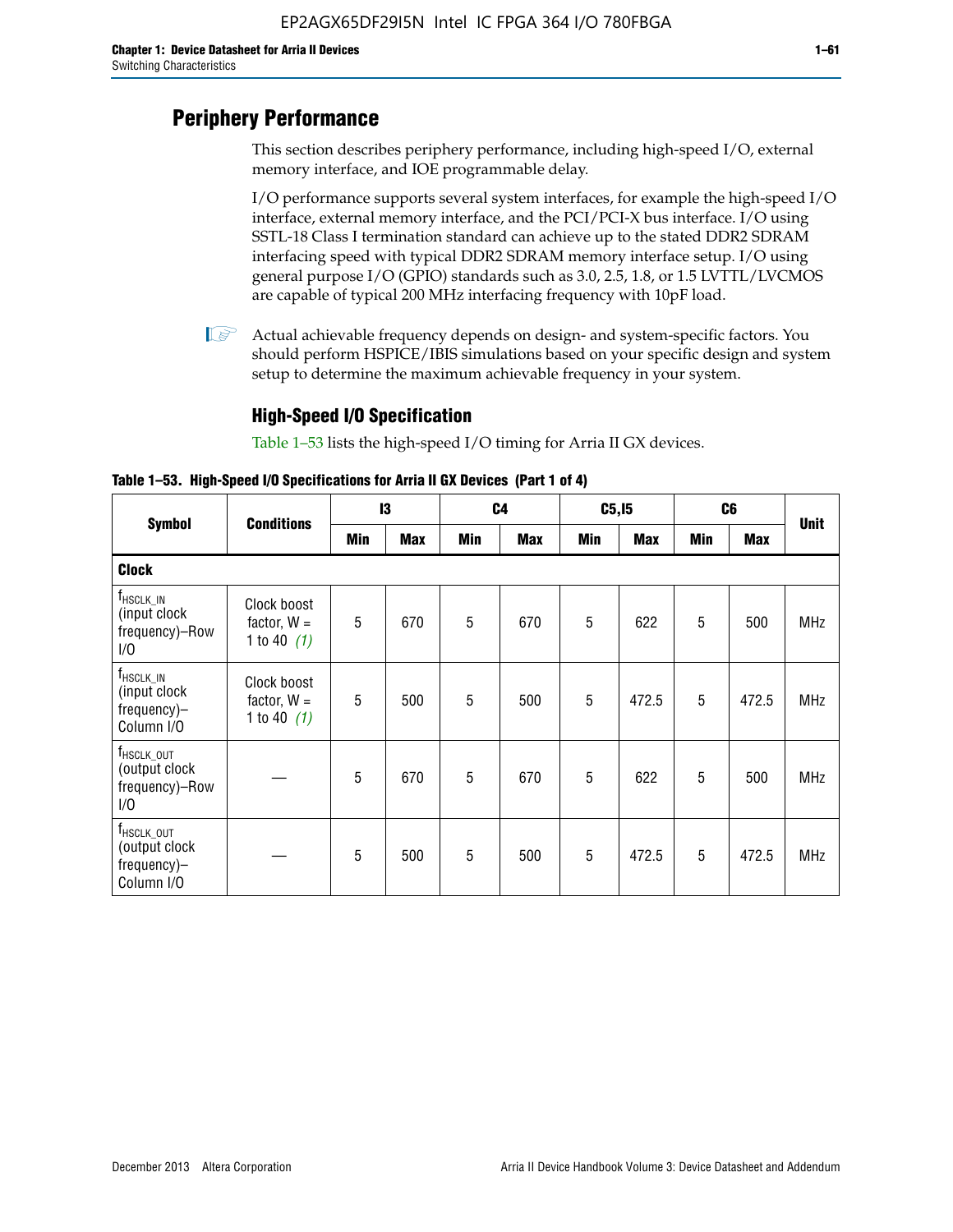#### **1–62 Chapter 1: Device Datasheet for Arria II Devices** Switching Characteristics

|                                                                                  | <b>Conditions</b>                                                                            |     | 13          |     | C <sub>4</sub> |     | C5, I5      | C <sub>6</sub> |            |             |
|----------------------------------------------------------------------------------|----------------------------------------------------------------------------------------------|-----|-------------|-----|----------------|-----|-------------|----------------|------------|-------------|
| <b>Symbol</b>                                                                    |                                                                                              | Min | <b>Max</b>  | Min | <b>Max</b>     | Min | <b>Max</b>  | <b>Min</b>     | <b>Max</b> | <b>Unit</b> |
| <b>Transmitter</b>                                                               |                                                                                              |     |             |     |                |     |             |                |            |             |
|                                                                                  | SERDES factor,<br>$J = 3 to 10$<br>(using<br>dedicated<br>SERDES)                            | 150 | 1250<br>(2) | 150 | 1250<br>(2)    | 150 | 1050<br>(2) | 150            | 840        | <b>Mbps</b> |
| $f_{HSDR, TX}$ (true<br>LVDS output data<br>rate)                                | SERDES factor,<br>$J = 4$ to 10<br>(using logic<br>elements as<br>SERDES)                    | (3) | 945         | (3) | 945            | (3) | 840         | (3)            | 740        | <b>Mbps</b> |
|                                                                                  | SERDES factor,<br>$J = 2$ (using<br>DDR registers)<br>and $J = 1$<br>(using SDR<br>register) | (3) | (3)         | (3) | (3)            | (3) | (3)         | (3)            | (3)        | <b>Mbps</b> |
| $f_{\text{HSDR\_TX\_E3R}}$<br>(emulated<br>LVDS_E_3R<br>output data rate)<br>(7) | SERDES factor,<br>$J = 4$ to 10                                                              | (3) | 945         | (3) | 945            | (3) | 840         | (3)            | 740        | <b>Mbps</b> |

## **Table 1–53. High-Speed I/O Specifications for Arria II GX Devices (Part 2 of 4)**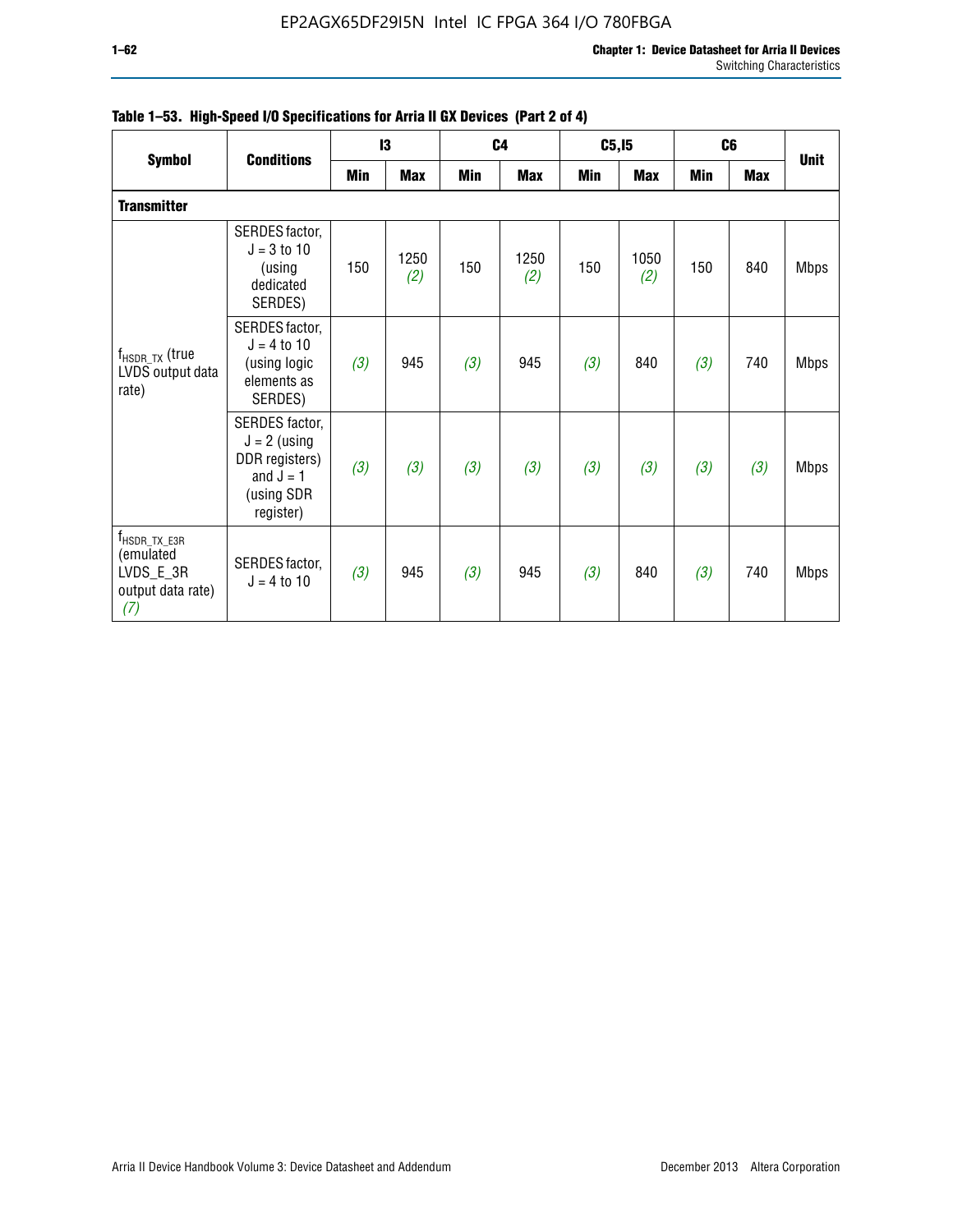| <b>Symbol</b>                                                               |                                                                                                                     |            | $\mathsf{I}3$ | C <sub>4</sub> |            | C5, I5     |            | C6         |            |             |
|-----------------------------------------------------------------------------|---------------------------------------------------------------------------------------------------------------------|------------|---------------|----------------|------------|------------|------------|------------|------------|-------------|
|                                                                             | <b>Conditions</b>                                                                                                   | <b>Min</b> | <b>Max</b>    | Min            | <b>Max</b> | <b>Min</b> | <b>Max</b> | <b>Min</b> | <b>Max</b> | <b>Unit</b> |
|                                                                             | True LVDS with<br>dedicated<br><b>SERDES</b><br>(data rate<br>600-1,250<br>Mbps)                                    |            | 175           |                | 175        |            | 225        |            | 300        | ps          |
|                                                                             | True LVDS with<br>dedicated<br><b>SERDES</b><br>(data rate<br>$< 600$ Mbps)                                         |            | 0.105         |                | 0.105      |            | 0.135      |            | 0.18       | UI          |
| $t_{TX\_JITTER}$ (4)                                                        | True LVDS and<br>emulated<br>LVDS_E_3R<br>with logic<br>elements as<br>SERDES (data<br>rate 600<br>$-945$ Mbps)     |            | 260           |                | 260        |            | 300        |            | 350        | ps          |
|                                                                             | True LVDS and<br>emulated<br>LVDS_E_3R<br>with logic<br>elements as<br><b>SERDES</b><br>(data rate<br>$< 600$ Mbps) |            | 0.16          |                | 0.16       |            | 0.18       |            | 0.21       | U           |
| $t_{TX\_DCD}$                                                               | True LVDS and<br>emulated<br>LVDS_E_3R                                                                              | 45         | 55            | 45             | 55         | 45         | 55         | 45         | 55         | $\%$        |
| $t_{\text{RISE}}$ and $t_{\text{FALL}}$                                     | True LVDS and<br>emulated<br>LVDS_E_3R                                                                              |            | 200           |                | 200        |            | 225        |            | 250        | ps          |
| <b>TCCS</b>                                                                 | True LVDS $(5)$                                                                                                     |            | 150           |                | 150        |            | 175        |            | 200        | ps          |
|                                                                             | Emulated<br>LVDS_E_3R                                                                                               |            | 200           |                | 200        |            | 250        |            | 300        | ps          |
| Receiver (6)                                                                |                                                                                                                     |            |               |                |            |            |            |            |            |             |
| True differential<br>I/O standards -<br>f <sub>HSDRDPA</sub> (data<br>rate) | <b>SERDES</b> factor<br>$J = 3 to 10$                                                                               | 150        | 1250          | 150            | 1250       | 150        | 1050       | 150        | 840        | <b>Mbps</b> |

|  | Table 1–53. High-Speed I/O Specifications for Arria II GX Devices (Part 3 of 4) |  |
|--|---------------------------------------------------------------------------------|--|
|--|---------------------------------------------------------------------------------|--|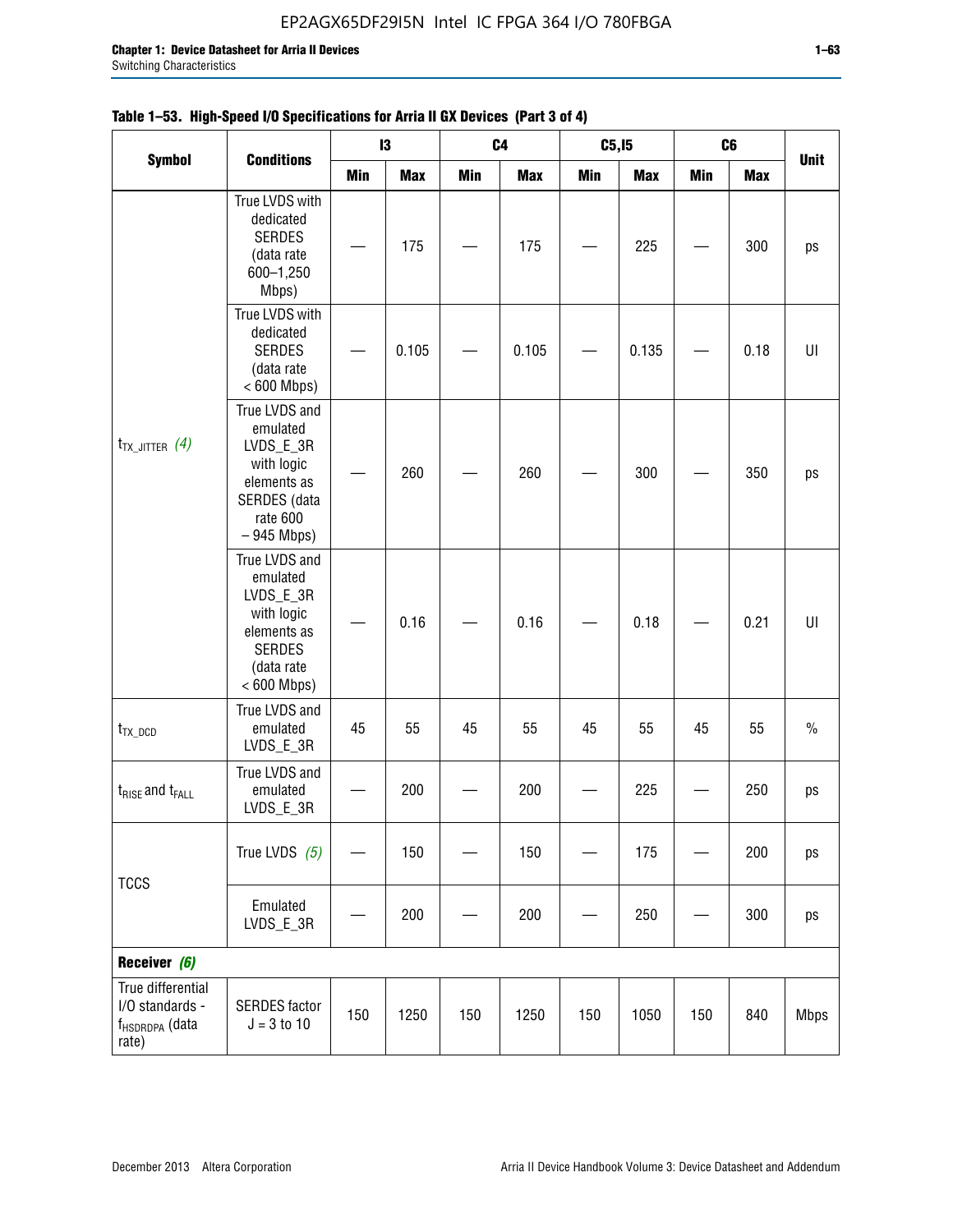|                           | <b>Conditions</b>                                        | 13  |            | C4  |            | C5, I5 |            | C <sub>6</sub> |            | <b>Unit</b> |
|---------------------------|----------------------------------------------------------|-----|------------|-----|------------|--------|------------|----------------|------------|-------------|
| <b>Symbol</b>             |                                                          | Min | <b>Max</b> | Min | <b>Max</b> | Min    | <b>Max</b> | <b>Min</b>     | <b>Max</b> |             |
|                           | <b>SERDES</b> factor<br>$J = 3$ to 10                    | (3) | 945<br>(7) | (3) | 945<br>(7) | (3)    | 740<br>(7) | (3)            | 640<br>(7) | <b>Mbps</b> |
| $f_{HSDR}$ (data rate)    | <b>SERDES</b> factor<br>$J = 2$ (using<br>DDR registers) | (3) | (7)        | (3) | (7)        | (3)    | (7)        | (3)            | (7)        | <b>Mbps</b> |
|                           | <b>SERDES</b> factor<br>$J = 1$ (using<br>SDR registers) | (3) | (7)        | (3) | (7)        | (3)    | (7)        | (3)            | (7)        | <b>Mbps</b> |
| Soft-CDR PPM<br>tolerance | Soft-CDR<br>mode                                         |     | 300        |     | 300        |        | 300        |                | 300        | $±$ PPM     |
| DPA run length            | DPA mode                                                 |     | 10,000     |     | 10,000     |        | 10,000     |                | 10,000     | UI          |
| Sampling<br>window (SW)   | Non-DPA mode<br>(5)                                      |     | 300        |     | 300        |        | 350        |                | 400        | ps          |

### **Table 1–53. High-Speed I/O Specifications for Arria II GX Devices (Part 4 of 4)**

#### **Notes to Table 1–53:**

(1)  $f_{HSCLK\_IN} = f_{HSDR}$  / W. Use W to determine the supported selection of input reference clock frequencies for the desired data rate.

(2) Applicable for interfacing with DPA receivers only. For interfacing with non-DPA receivers, you must calculate the leftover timing margin in the receiver by performing link timing closure analysis. For Arria II GX transmitter to Arria II GX non-DPA receiver, the maximum supported data rate is 945 Mbps. For data rates above 840 Mbps, perform PCB trace compensation by adjusting the PCB trace length for LVDS channels to improve channel-to-channel skews.

- (3) The minimum and maximum specification depends on the clock source (for example, PLL and clock pin) and the clock routing resource you use (global, regional, or local). The I/O differential buffer and input register do not have a minimum toggle rate.
- (4) The specification is only applicable under the influence of core noise.
- (5) Applicable for true LVDS using dedicated SERDES only.
- (6) Dedicated SERDES and DPA features are only available on the right banks.
- (7) You must calculate the leftover timing margin in the receiver by performing link timing closure analysis. You must consider the board skew margin, transmitter channel-to-channel skew, and the receiver sampling margin to determine the leftover timing margin.

#### Table 1–54 lists the high-speed I/O timing for Arria II GZ devices.

### **Table 1–54. High-Speed I/O Specifications for Arria II GZ Devices** *(Note 1), (2), (10)* **(Part 1 of 3)**

| <b>Symbol</b>                                                                   | <b>Conditions</b>                       |     | C3, I3     |            |     | C4, 14     |            |             |  |
|---------------------------------------------------------------------------------|-----------------------------------------|-----|------------|------------|-----|------------|------------|-------------|--|
|                                                                                 |                                         | Min | <b>Typ</b> | <b>Max</b> | Min | <b>Typ</b> | <b>Max</b> | <b>Unit</b> |  |
| <b>Clock</b>                                                                    |                                         |     |            |            |     |            |            |             |  |
| $f_{HSCLK_in}$ (input clock<br>frequency) true<br>differential I/O<br>standards | Clock boost factor<br>$W = 1$ to 40 (3) | 5   |            | 717        | 5   |            | 717        | <b>MHz</b>  |  |
| $f_{HSCLK_in}$ (input clock<br>frequency) single<br>ended I/O standards<br>(9)  | Clock boost factor<br>$W = 1$ to 40 (3) | 5   |            | 717        | 5   |            | 717        | <b>MHz</b>  |  |
| $f_{HSCLK_in}$ (input clock<br>frequency) single<br>ended I/O standards<br>(10) | Clock boost factor<br>$W = 1$ to 40 (3) | 5   |            | 420        | 5   |            | 420        | <b>MHz</b>  |  |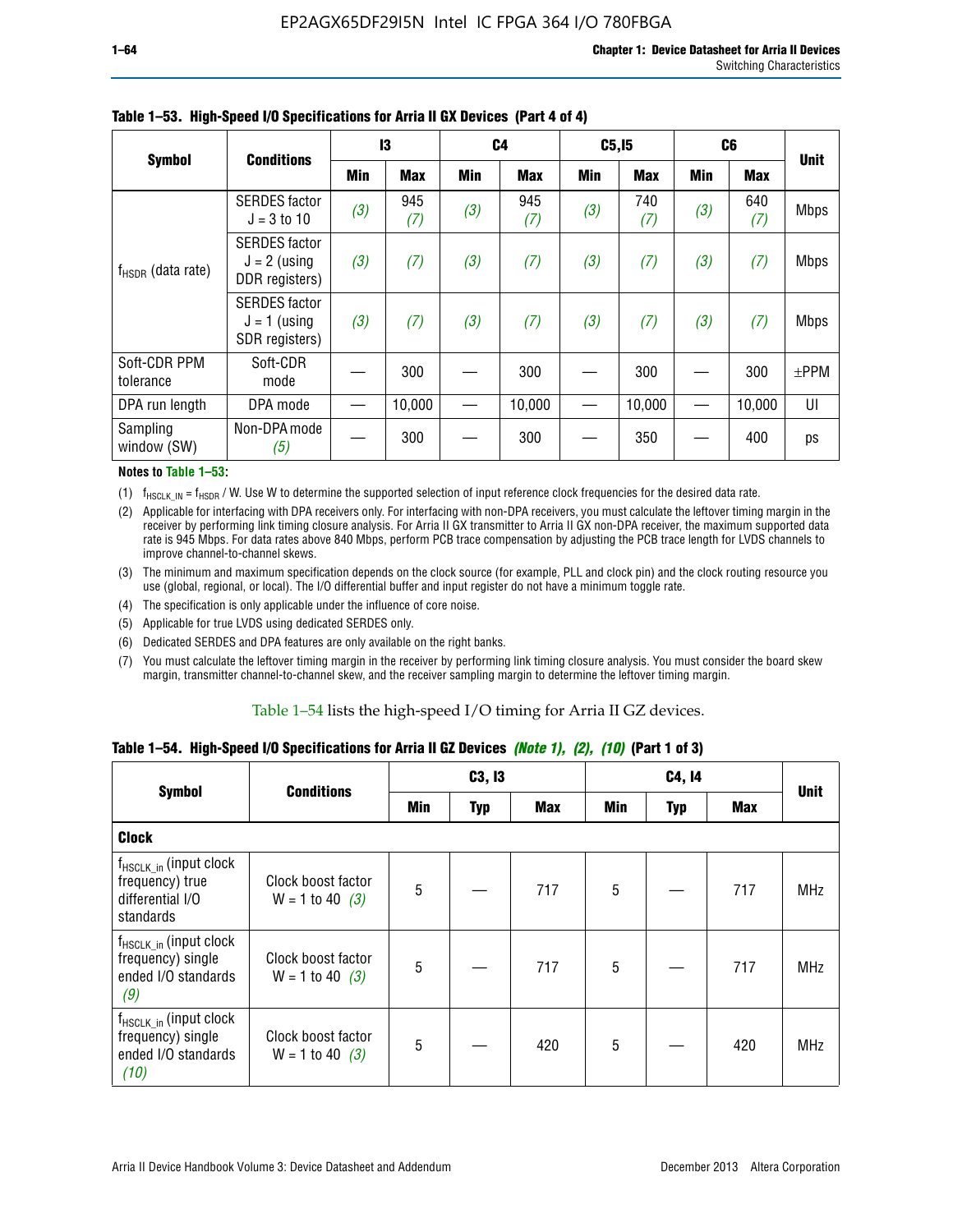|                                                                                                          |                                                                                              |            | C3, I3     |            |            | C4, 14     |            | <b>Unit</b> |
|----------------------------------------------------------------------------------------------------------|----------------------------------------------------------------------------------------------|------------|------------|------------|------------|------------|------------|-------------|
| <b>Symbol</b>                                                                                            | <b>Conditions</b>                                                                            | <b>Min</b> | <b>Typ</b> | <b>Max</b> | <b>Min</b> | <b>Typ</b> | <b>Max</b> |             |
| f <sub>HSCLK_OUT</sub> (output<br>clock frequency)                                                       |                                                                                              | 5          |            | 717(7)     | 5          |            | 717(7)     | <b>MHz</b>  |
| <b>Transmitter</b>                                                                                       |                                                                                              |            |            |            |            |            |            |             |
|                                                                                                          | SERDES factor, $J = 3$<br>to 10<br>(using dedicated<br>SERDES) (8)                           | (4)        |            | 1250       | (4)        |            | 1250       | <b>Mbps</b> |
| f <sub>HSDR</sub> (true LVDS<br>output data rate)                                                        | SERDES factor $J = 2$ ,<br>(using DDR registers)                                             | (4)        |            | (5)        | (4)        |            | (5)        | <b>Mbps</b> |
|                                                                                                          | SERDES factor $J = 1$ ,<br>(uses an SDR<br>register)                                         | (4)        |            | (5)        | (4)        |            | (5)        | <b>Mbps</b> |
| f <sub>HSDR</sub> (emulated<br>LVDS_E_3R output<br>data rate) $(5)$                                      | SERDES factor $J = 4$                                                                        | (4)        |            | 1152       | (4)        |            | 800        | <b>Mbps</b> |
| $f_{\rm HSDR}$ (emulated<br>LVDS_E_1R output<br>data rate)                                               | to 10                                                                                        | (4)        |            | 200        | (4)        |            | 200        | <b>Mbps</b> |
| $t_{x}$ Jitter                                                                                           | Total jitter for data<br>rate, 600 Mbps to<br>1.6 Gbps                                       |            |            | 160        |            |            | 160        | ps          |
|                                                                                                          | Total jitter for data<br>rate, $< 600$ Mbps                                                  |            |            | 0.1        |            |            | 0.1        | U           |
| $t_x$ Jitter - emulated<br>differential I/O<br>standards with three                                      | Total jitter for data<br>rate, 600 Mbps to<br>1.25 Gbps                                      |            |            | 300        |            |            | 325        | ps          |
| external output resistor<br>network                                                                      | Total jitter for data<br>rate $< 600$ Mbps                                                   |            |            | 0.2        |            |            | 0.25       | U           |
| $t_x$ Jitter - emulated<br>differential I/O<br>standards with one<br>external output resistor<br>network |                                                                                              |            |            | 0.15       |            |            | 0.15       | UI          |
| t <sub>DUTY</sub>                                                                                        | TX output clock duty<br>cycle for both True<br>and emulated<br>differential I/O<br>standards | 45         | 50         | 55         | 45         | 50         | 55         | $\%$        |

## **Table 1–54. High-Speed I/O Specifications for Arria II GZ Devices** *(Note 1), (2), (10)* **(Part 2 of 3)**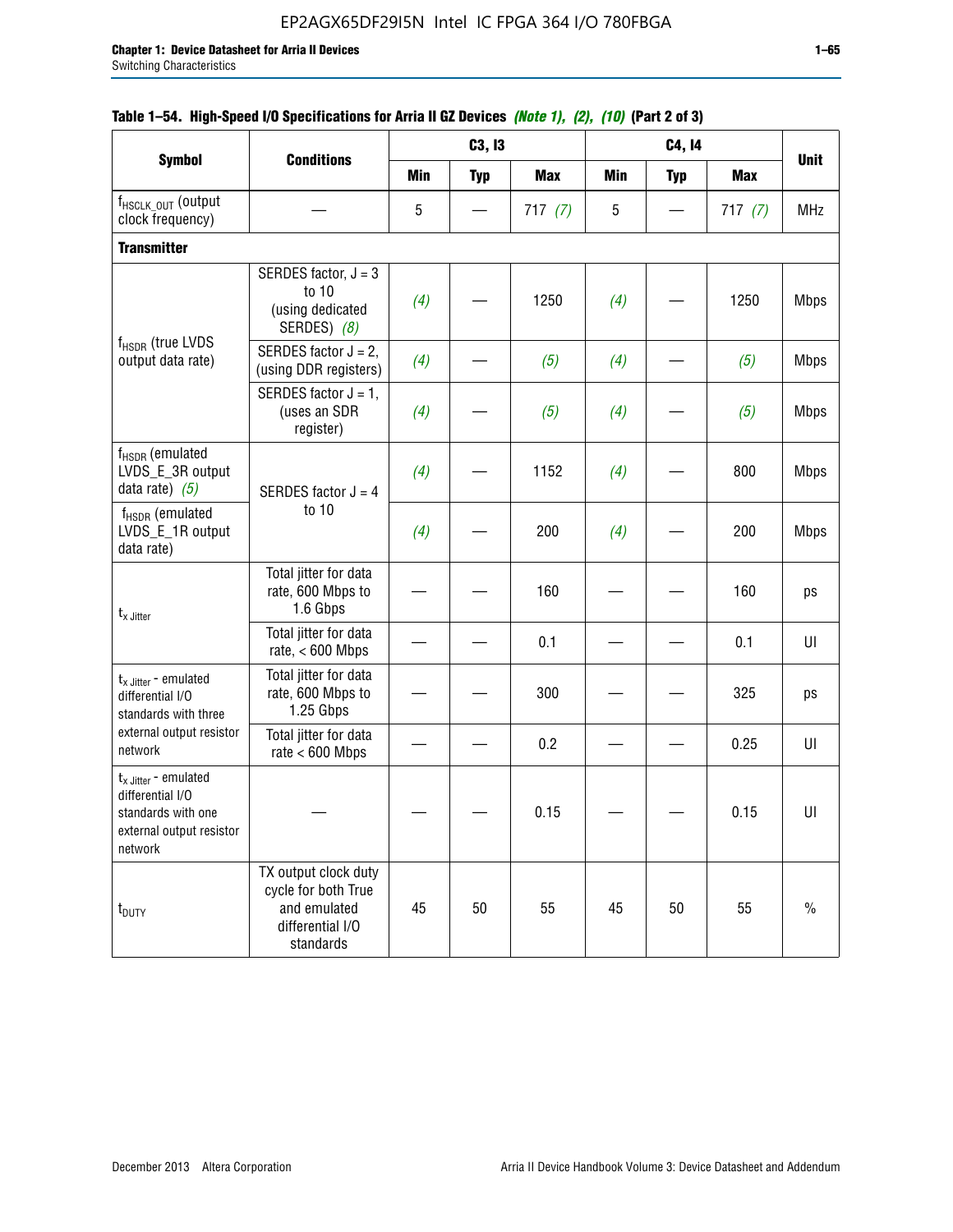|                                                                          |                                                                                                  |            | C3, I3     |            |     | C4, 14     |            | <b>Unit</b> |
|--------------------------------------------------------------------------|--------------------------------------------------------------------------------------------------|------------|------------|------------|-----|------------|------------|-------------|
| <b>Symbol</b>                                                            | <b>Conditions</b>                                                                                | <b>Min</b> | <b>Typ</b> | <b>Max</b> | Min | <b>Typ</b> | <b>Max</b> |             |
|                                                                          | True differential I/O<br>standards                                                               |            |            | 200        |     |            | 200        | ps          |
| $t_{RISE}$ & $t_{FALL}$                                                  | <b>Emulated differential</b><br>I/O standards with<br>three external output<br>resistor networks |            |            | 250        |     |            | 300        | ps          |
|                                                                          | <b>Emulated differential</b><br>I/O standards with<br>one external output<br>resistor            |            |            | 500        |     |            | 500        | ps          |
|                                                                          | <b>True LVDS</b>                                                                                 |            |            | 100        |     |            | 100        | ps          |
| <b>TCCS</b>                                                              | Emulated<br>LVDS_E_3R                                                                            |            |            | 250        |     |            | 250        | ps          |
| <b>Receiver</b>                                                          |                                                                                                  |            |            |            |     |            |            |             |
| True differential I/O<br>standards - f <sub>HSDRDPA</sub><br>(data rate) | <b>SERDES</b> factor<br>$J = 3$ to 10                                                            | 150        |            | 1250       | 150 |            | 1250       | <b>Mbps</b> |
|                                                                          | <b>SERDES</b> factor<br>$J = 3$ to 10                                                            | (4)        |            | (6)        | (4) |            | (6)        | <b>Mbps</b> |
| $f_{HSDR}$ (data rate)                                                   | SERDES factor $J = 2$ ,<br>uses DDR registers                                                    | (4)        |            | (5)        | (4) |            | (5)        | <b>Mbps</b> |
|                                                                          | SERDES factor $J = 1$ ,<br>uses an SDR register                                                  | (4)        |            | (5)        | (4) |            | (5)        | <b>Mbps</b> |
| DPA run length                                                           | DPA mode                                                                                         |            |            | 10000      |     |            | 10000      | UI          |
| Soft-CDR PPM<br>tolerance                                                | Soft-CDR mode                                                                                    |            |            | 300        |     |            | 300        | $±$ PPM     |
| <b>Sampling Window</b><br>(SW)                                           | Non-DPA mode                                                                                     |            |            | 300        |     |            | 300        | ps          |

### **Table 1–54. High-Speed I/O Specifications for Arria II GZ Devices** *(Note 1), (2), (10)* **(Part 3 of 3)**

#### **Notes to Table 1–54:**

(1) When  $J = 3$  to 10, use the SERDES block.

- (2) When  $J = 1$  or 2, bypass the SERDES block.
- (3) Clock Boost Factor (W) is the ratio between input data rate to the input clock rate.
- (4) The minimum specification depends on the clock source (for example, the PLL and clock pin) and the clock routing resource (global, regional, or local) that you use. The I/O differential buffer and input register do not have a minimum toggle rate.
- (5) You must calculate the leftover timing margin in the receiver by performing link timing closure analysis. You must consider the board skew margin, transmitter channel-to-channel skew, and receiver sampling margin to determine leftover timing margin.
- (6) You can estimate the achievable maximum data rate for non-DPA mode by performing link timing closure analysis. You must consider the board skew margin, transmitter delay margin, and the receiver sampling margin to determine the maximum data rate supported.
- (7) This is achieved by using the LVDS and DPA clock network.
- (8) If the receiver with DPA enabled and transmitter are using shared PLLs, the minimum data rate is 150 Mbps.
- (9) This only applies to DPA and soft-CDR modes.
- (10) This only applies to LVDS source synchronous mode.

Table 1–55 lists DPA lock time specifications for Arria II GX and GZ devices.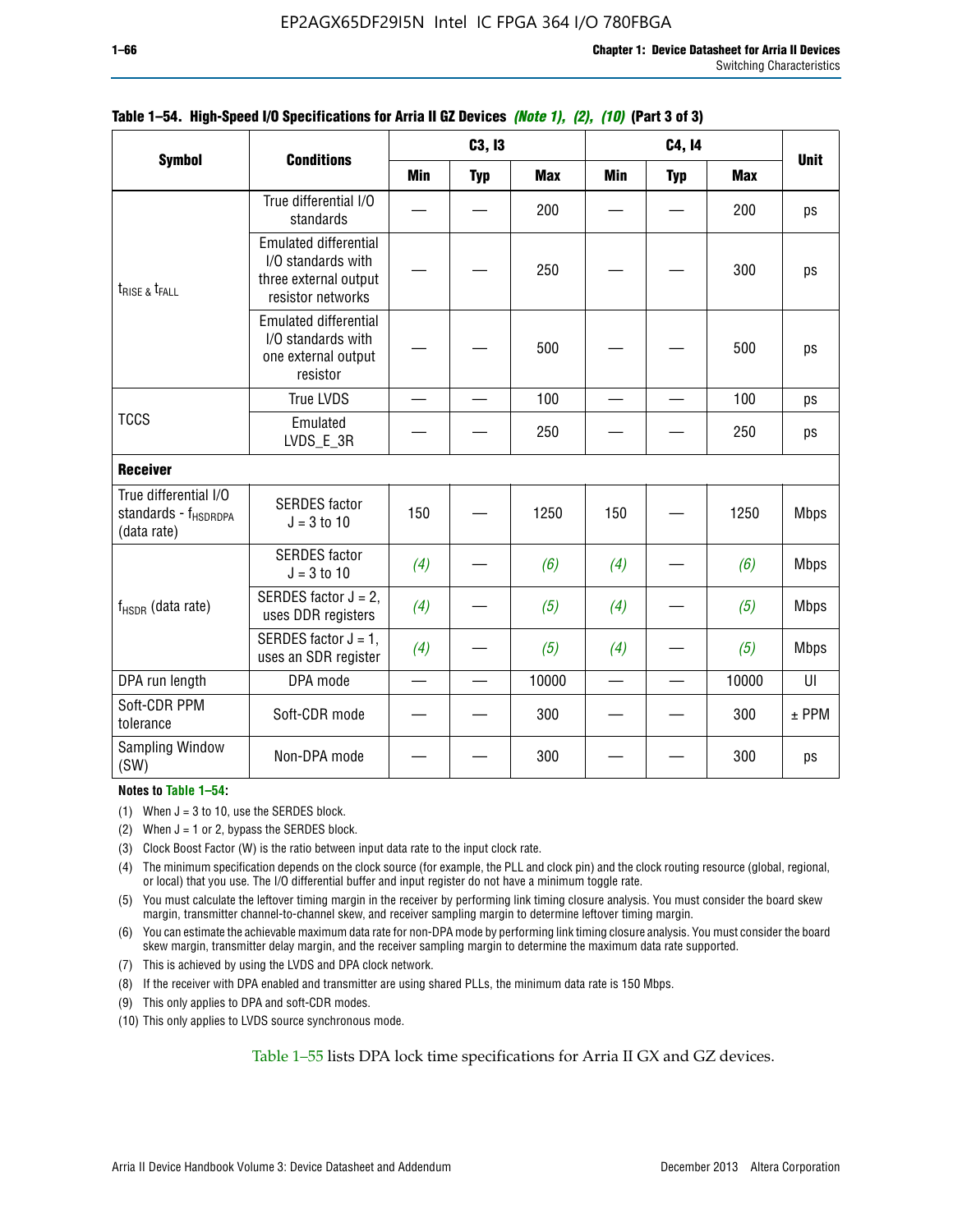| <b>Standard</b>      | <b>Training Pattern</b> | <b>Number of Data</b><br><b>Transitions in One</b><br><b>Repetition of the</b><br><b>Training Pattern</b> | Number of<br><b>Repetitions per</b><br>256 Data<br><b>Transitions (4)</b> | <b>Maximum</b>       |
|----------------------|-------------------------|-----------------------------------------------------------------------------------------------------------|---------------------------------------------------------------------------|----------------------|
| SPI-4                | 00000000001111111111    |                                                                                                           | 128                                                                       | 640 data transitions |
| Parallel Rapid I/O   | 00001111                |                                                                                                           | 128                                                                       | 640 data transitions |
|                      | 10010000                |                                                                                                           | 64                                                                        | 640 data transitions |
| <b>Miscellaneous</b> | 10101010                |                                                                                                           | 32                                                                        | 640 data transitions |
|                      | 01010101                |                                                                                                           | 32                                                                        | 640 data transitions |

|  | Table 1–55. DPA Lock Time Specifications for Arria II Devices (Note 1), (2), (3) |  |  |
|--|----------------------------------------------------------------------------------|--|--|
|  |                                                                                  |  |  |

**Notes to Table 1–55:**

- (1) The DPA lock time is for one channel.
- (2) One data transition is defined as a 0-to-1 or 1-to-0 transition.
- (3) The DPA lock time stated in the table applies to both commercial and industrial grade.
- (4) This is the number of repetitions for the stated training pattern to achieve the 256 data transitions.

Figure 1–5 shows the LVDS soft-CDR/DPA sinusoidal jitter tolerance specification for Arria II GZ devices at a data rate less than 1.25 Gbps and all the Arria II GX devices.

#### **Figure 1–5. LVDS Soft-CDR/DPA Sinusoidal Jitter Tolerance Specification for All Arria II GX Devices and for Arria II GZ Devices at a Data Rate less than 1.25 Gbps**

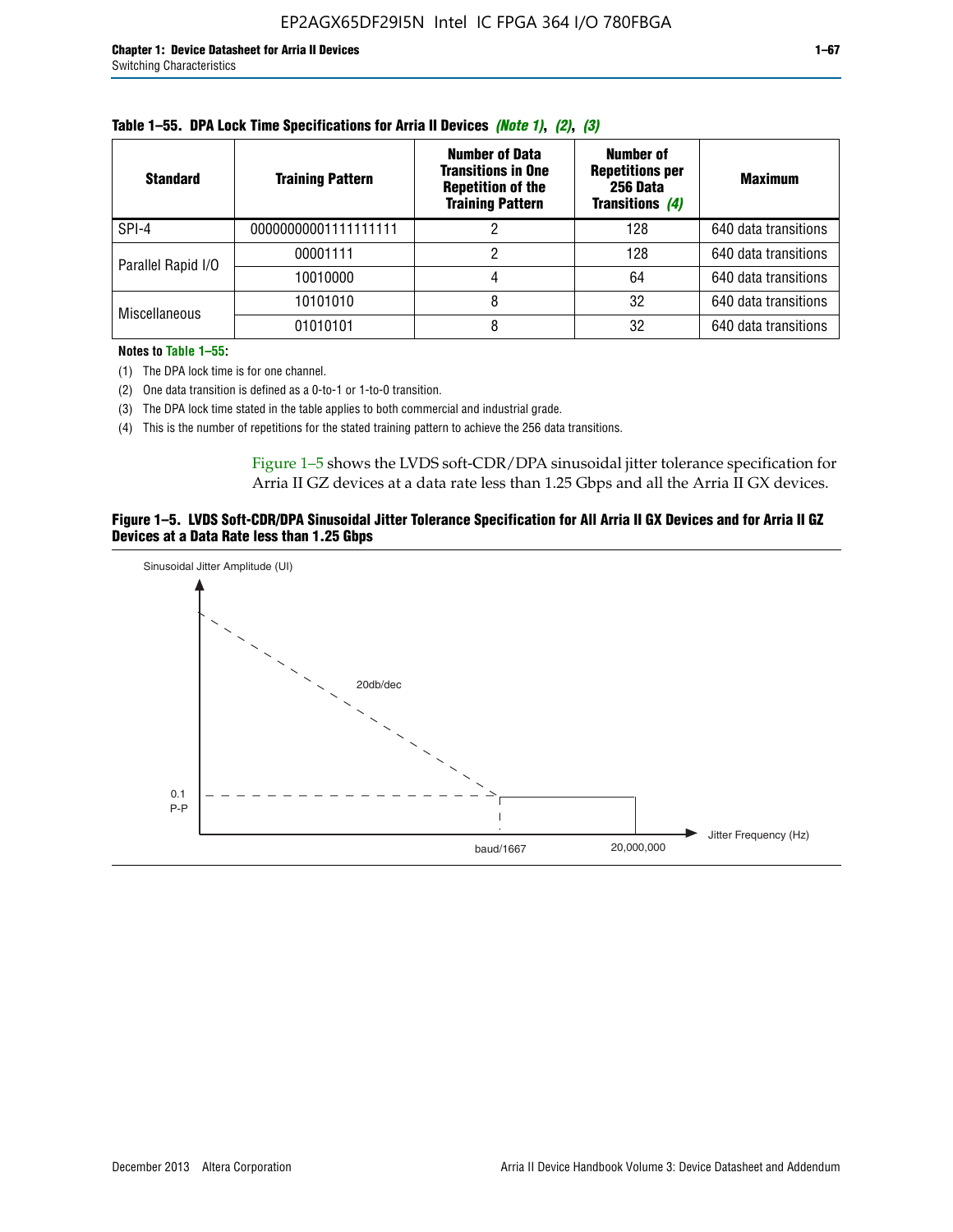Figure 1–6 shows the LVDS soft-CDR/DPA sinusoidal jitter tolerance specification for Arria II GZ devices at 1.25 Gbps data rate.





Table 1–56 lists the LVDS soft-CDR/DPA sinusoidal jitter tolerance specification for Arria II GZ devices at 1.25 Gbps data rate.

|                     | Table 1–56. LVDS Soft-CDR/DPA Sinusoidal Jitter Mask Values for Arria II GZ Devices at |  |  |
|---------------------|----------------------------------------------------------------------------------------|--|--|
| 1.25 Gbps Data Rate |                                                                                        |  |  |

| <b>Jitter Frequency (Hz)</b> | Sinusoidal Jitter (UI) |        |
|------------------------------|------------------------|--------|
| F1                           | 10,000                 | 25.000 |
| F <sub>2</sub>               | 17,565                 | 25.000 |
| F3                           | 1,493,000              | 0.350  |
| F4                           | 50,000,000             | 0.350  |

### **External Memory Interface Specifications**

For the maximum clock rate supported for Arria II GX and GZ device family, refer to the [External Memory Interface Spec Estimator](http://www.altera.com/technology/memory/estimator/mem-emif-index.html) page on the Altera website.

Table 1–57 lists the external memory interface specifications for Arria II GX devices.

**Table 1–57. External Memory Interface Specifications for Arria II GX Devices (Part 1 of 2)**

| <b>Frequency</b> | <b>Frequency Range (MHz)</b> |                   |            | <b>Resolution</b> | <b>DQS Delay</b>   | <b>Number of</b>    |  |
|------------------|------------------------------|-------------------|------------|-------------------|--------------------|---------------------|--|
| Mode             | C4                           | <b>13, C5, 15</b> | C6         | (°)               | <b>Buffer Mode</b> | <b>Delay Chains</b> |  |
| 0                | $90 - 140$                   | 90-130            | $90 - 110$ | 22.5              | Low                | 16                  |  |
|                  | 110-180                      | 110-170           | 110-150    | 30                | Low                | 12                  |  |
| 2                | 140-220                      | 140-210           | 140-180    | 36                | Low                | 10                  |  |
| 3                | 170-270                      | 170-260           | 170-220    | 45                | Low                | 8                   |  |
| 4                | 220-340                      | 220-310           | 220-270    | 30                | High               | 12                  |  |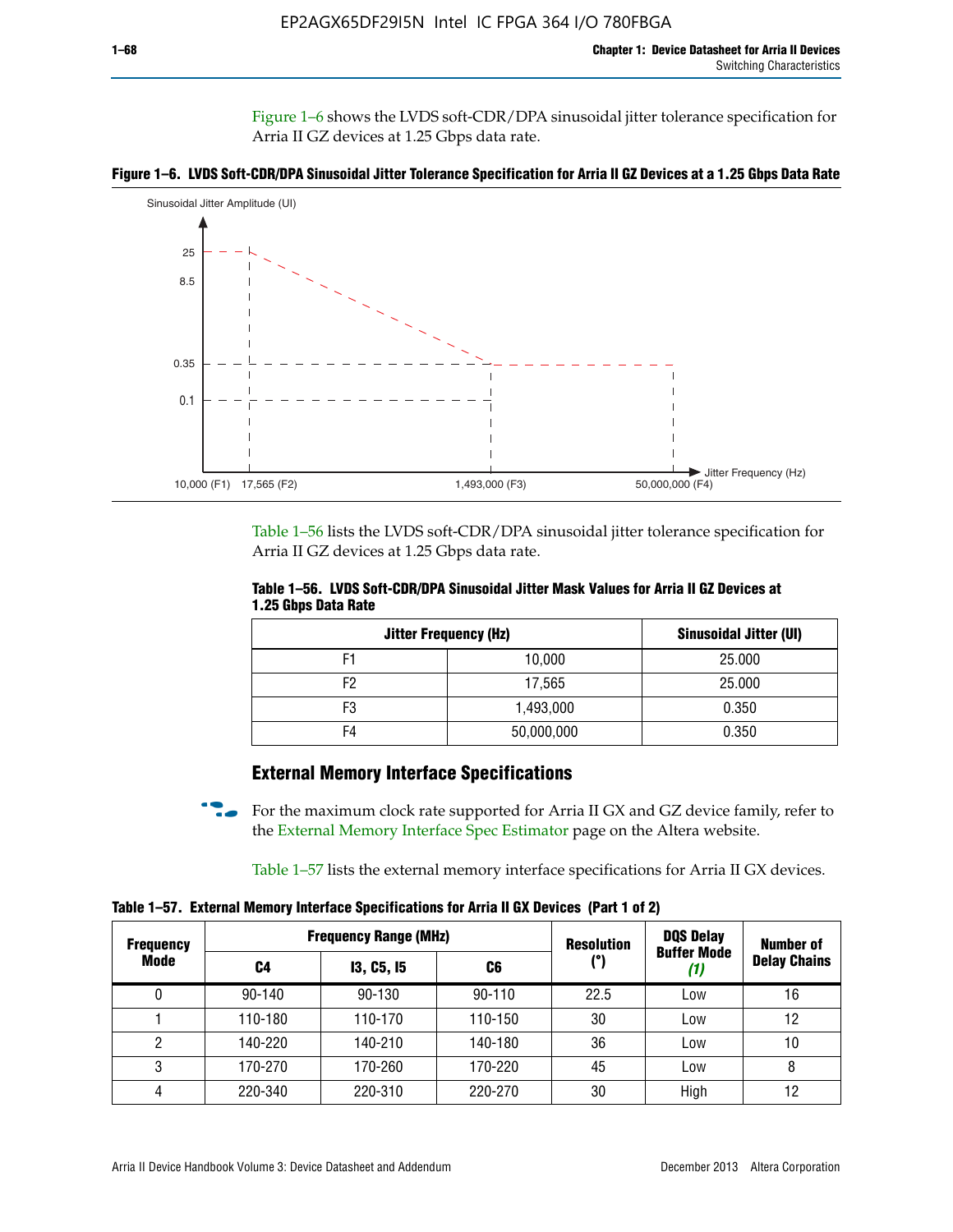| <b>Frequency</b> | <b>Frequency Range (MHz)</b> |                   |         | <b>Resolution</b> | <b>DQS Delay</b><br><b>Buffer Mode</b> | <b>Number of</b>    |  |
|------------------|------------------------------|-------------------|---------|-------------------|----------------------------------------|---------------------|--|
| Mode             | C4                           | <b>13, C5, 15</b> | C6      | (°)               | (1)                                    | <b>Delay Chains</b> |  |
|                  | 270-410                      | 270-380           | 270-320 | 36                | High                                   | 10                  |  |
|                  | 320-450                      | 320-410           | 320-370 | 45                | High                                   |                     |  |

| Table 1–57. External Memory Interface Specifications for Arria II GX Devices (Part 2 of 2) |  |  |  |
|--------------------------------------------------------------------------------------------|--|--|--|
|                                                                                            |  |  |  |

**Note to Table 1–57:**

(1) Low indicates a 6-bit DQS delay setting; high indicates a 5-bit DQS delay setting.

Table 1–58 lists the DLL frequency range specifications for Arria II GZ devices.

### **Table 1–58. DLL Frequency Range Specifications for Arria II GZ Devices**

|                       | <b>Frequency Range (MHz)</b> |         |                              | <b>DQS Delay</b>   | <b>Number of</b>              |
|-----------------------|------------------------------|---------|------------------------------|--------------------|-------------------------------|
| <b>Frequency Mode</b> | -3                           | -4      | <b>Available Phase Shift</b> | <b>Buffer Mode</b> | <b>Delay</b><br><b>Chains</b> |
| 0                     | $90 - 130$                   | 90-120  | 22.5°, 45°, 67.5°, 90°       | Low                | 16                            |
|                       | 120-170                      | 120-160 | 30°, 60°, 90°, 120°          | Low                | 12                            |
| 2                     | 150-210                      | 150-200 | 36°, 72°, 108°, 144°         | Low                | 10                            |
| 3                     | 180-260                      | 180-240 | 45°, 90°, 135°, 180°         | Low                | 8                             |
| 4                     | 240-320                      | 240-290 | 30°, 60°, 90°, 120°          | High               | 12                            |
| 5                     | 290-380                      | 290-360 | 36°, 72°, 108°, 144°         | High               | 10                            |
| 6                     | 360-450                      | 360-450 | 45°, 90°, 135°, 180°         | High               | 8                             |
|                       | 470-630                      | 470-590 | 60°, 120°, 180°, 240°        | High               | 6                             |

#### **Note to Table 1–58:**

(1) Low indicates a 6-bit DQS delay setting; high indicates a 5-bit DQS delay setting.

Table 1–59 lists the DQS phase offset delay per stage for Arria II GX devices.

|  | Table 1–59.  DQS Phase Offset Delay Per Setting for Arria II GX Devices <i>(Note 1), (2), (3)</i> |  |  |
|--|---------------------------------------------------------------------------------------------------|--|--|
|  |                                                                                                   |  |  |

| <b>Speed Grade</b> | Min  | <b>Max</b> | <b>Unit</b> |
|--------------------|------|------------|-------------|
| C4                 | ن. ا | 13.0       | ps          |
| 13, C5, I5         | 7.U  | 15.0       | ps          |
| C6                 | 8.5  | 18.0       | ps          |

**Notes to Table 1–59:**

(1) The valid settings for phase offset are -64 to +63 for frequency modes 0 to 3 and -32 to +31 for frequency modes 4 to 5.

(2) The typical value equals the average of the minimum and maximum values.

(3) The delay settings are linear.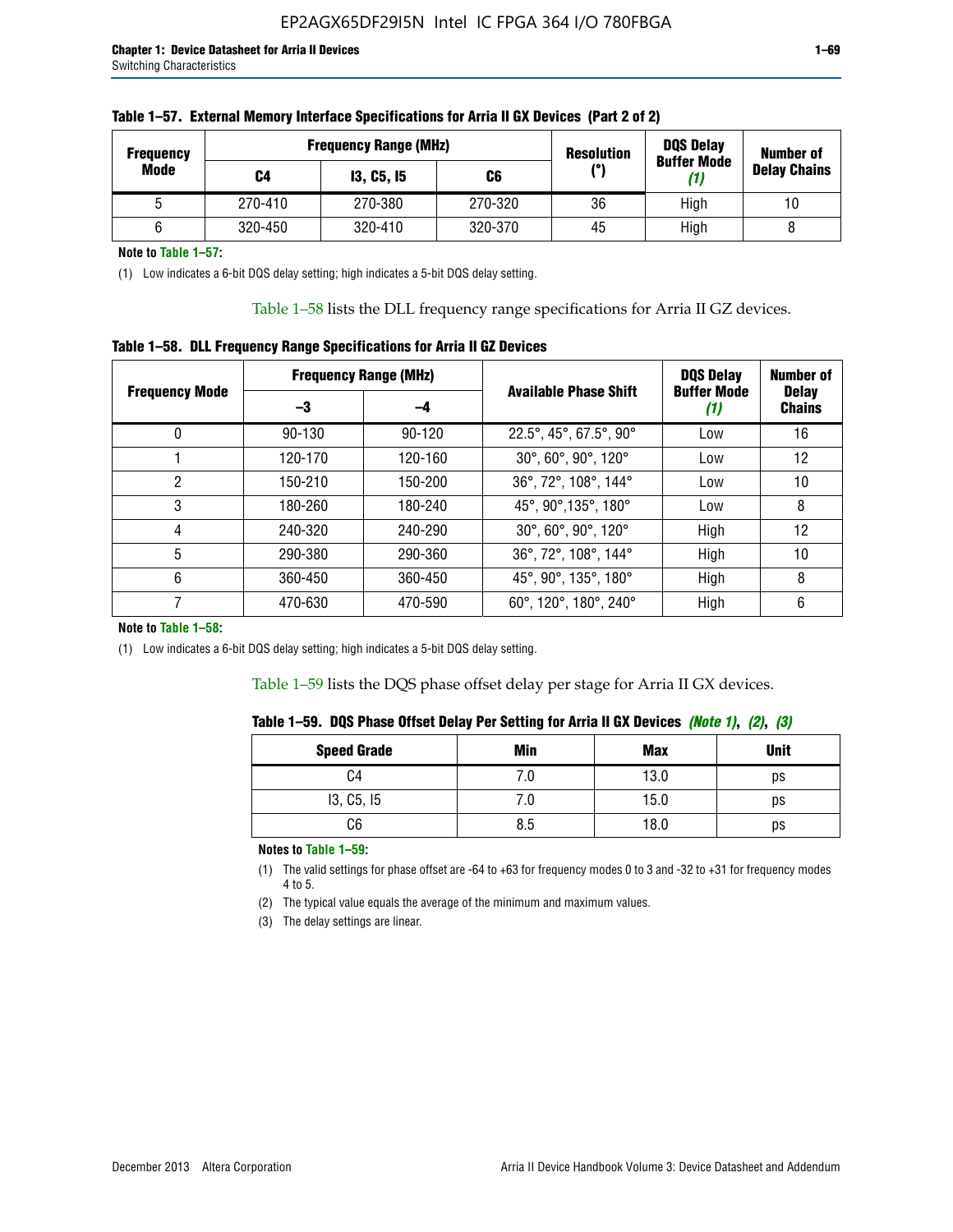Table 1–60 lists the DQS phase shift error for Arria II GX devices.

|                  | Table 1–60. DQS Phase Shift Error Specification for DLL-Delayed Clock ( $t_{\text{DOS PSERR}}$ ) for Arria II GX |  |
|------------------|------------------------------------------------------------------------------------------------------------------|--|
| Devices (Note 1) |                                                                                                                  |  |

| <b>Number of DQS Delay Buffer</b> | C4  | <b>13, C5, 15</b> | C6  | <b>Unit</b> |
|-----------------------------------|-----|-------------------|-----|-------------|
|                                   | 26  | 30                | 36  | ps          |
| າ                                 | 52  | 60                | 72  | ps          |
| 3                                 | 78  | 90                | 108 | ps          |
|                                   | 104 | 120               | 144 | ps          |

**Note to Table 1–60:**

(1) This error specification is the absolute maximum and minimum error. For example, skew on three DQS delay buffers in a C4 speed grade is  $\pm$  78 ps or  $\pm$  39 ps.

Table 1–61 lists the DQS phase shift error for Arria II GZ devices.

|                         |  | Table 1–61.DQS Phase Shift Error Specification for DLL-Delayed Clock (t <sub>oos PsERR</sub> ) for Arria II GZ |
|-------------------------|--|----------------------------------------------------------------------------------------------------------------|
| Devices <i>(Note 1)</i> |  |                                                                                                                |

| <b>Number of DQS Delay Buffer</b> | -3  |     | <b>Unit</b> |
|-----------------------------------|-----|-----|-------------|
|                                   | 28  | 30  | ps          |
|                                   | 56  | 60  | ps          |
| O                                 | 84  | 90  | ps          |
|                                   | 112 | 120 | ps          |

**Note to Table 1–61:**

(1) This error specification is the absolute maximum and minimum error. For example, skew on three DQS delay buffers in a 3 speed grade is  $\pm$  84 ps or  $\pm$  42 ps.

Table 1–62 lists the memory output clock jitter specifications for Arria II GX devices.

**Table 1–62. Memory Output Clock Jitter Specification for Arria II GX Devices** *(Note 1)***,** *(2)***,** *(3)*

| <b>Parameter</b>                | Clock          |                  |        | -5<br>-4   |            |            | -6         |            | <b>Unit</b> |
|---------------------------------|----------------|------------------|--------|------------|------------|------------|------------|------------|-------------|
|                                 | <b>Network</b> | Symbol           | Min    | <b>Max</b> | <b>Min</b> | <b>Max</b> | <b>Min</b> | <b>Max</b> |             |
| Clock period jitter             | Global         | $L$ JIT(per)     | $-100$ | 100        | $-125$     | 125        | $-125$     | 125        | ps          |
| Cycle-to-cycle period<br>jitter | Global         | $L$ JIT $(cc)$   | $-200$ | 200        | $-250$     | 250        | $-250$     | 250        | ps          |
| Duty cycle jitter               | Global         | $L$ JIT $(duty)$ | $-100$ | 100        | $-125$     | 125        | $-125$     | 125        | ps          |

**Notes to Table 1–62:**

(1) The memory output clock jitter measurements are for 200 consecutive clock cycles, as specified in the JEDEC DDR2/DDR3 SDRAM standard.

(2) The clock jitter specification applies to memory output clock pins generated using DDIO circuits clocked by a PLL output routed on a global clock network.

(3) The memory output clock jitter stated in Table  $1-62$  is applicable when an input jitter of 30 ps is applied.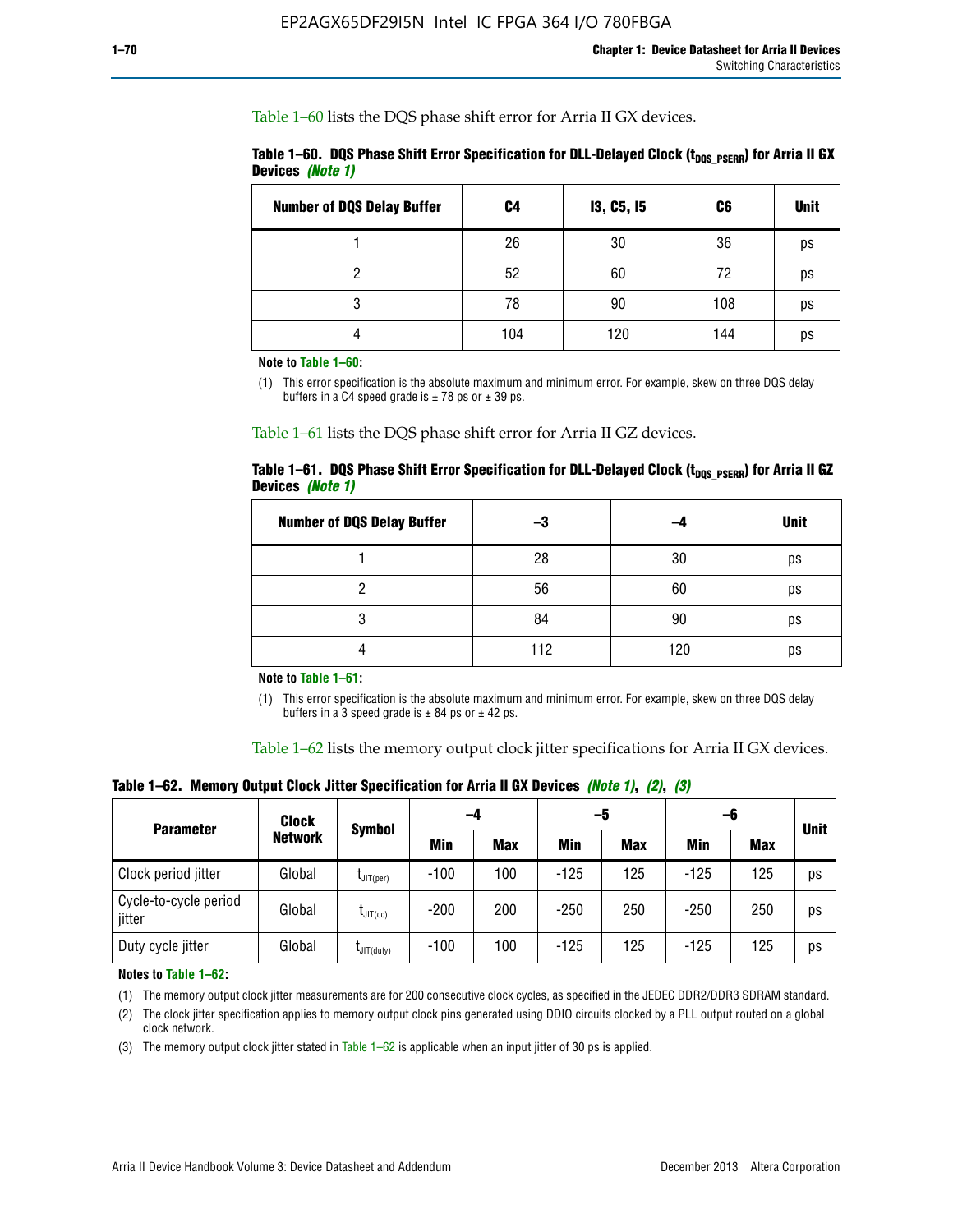Table 1–63 lists the memory output clock jitter specifications for Arria II GZ devices.

|                              | <b>Clock</b>   | <b>Symbol</b>          |         | -3         | -4      |            |             |
|------------------------------|----------------|------------------------|---------|------------|---------|------------|-------------|
| <b>Parameter</b>             | <b>Network</b> |                        | Min     | <b>Max</b> | Min     | <b>Max</b> | <b>Unit</b> |
| Clock period jitter          | Regional       | $I_{JIT(per)}$         | $-55$   | 55         | $-55$   | 55         | ps          |
| Cycle-to-cycle period jitter | Regional       | $t_{\text{JIT(cc)}}$   | $-110$  | 110        | $-110$  | 110        | ps          |
| Duty cycle jitter            | Regional       | $t_{\text{JIT(duty)}}$ | $-82.5$ | 82.5       | $-82.5$ | 82.5       | ps          |
| Clock period jitter          | Global         | $I_{JIT(per)}$         | $-82.5$ | 82.5       | $-82.5$ | 82.5       | ps          |
| Cycle-to-cycle period jitter | Global         | $t_{\text{JIT(cc)}}$   | $-165$  | 165        | -165    | 165        | ps          |
| Duty cycle jitter            | Global         | $t_{\text{JIT(duty)}}$ | -90     | 90         | -90     | 90         | ps          |

**Table 1–63. Memory Output Clock Jitter Specification for Arria II GZ Devices** *(Note 1)***,** *(2)***,** *(3)*

**Notes to Table 1–63:**

(1) The memory output clock jitter measurements are for 200 consecutive clock cycles, as specified in the JEDEC DDR2/DDR3 SDRAM standard.

(2) The clock jitter specification applies to memory output clock pins generated using differential signal-splitter and DDIO circuits clocked by a PLL output routed on a regional or global clock network as specified. Altera recommends using regional clock networks whenever possible.

(3) The memory output clock jitter stated in Table 1–63 is applicable when an input jitter of 30 ps is applied.

## **Duty Cycle Distortion (DCD) Specifications**

Table 1–64 lists the worst-case DCD specifications for Arria II GX devices.

| Table 1–64.  Duty Cycle Distortion on I/O Pins for Arria II GX Devices <i>(Note 1)</i> |  |  |
|----------------------------------------------------------------------------------------|--|--|
|----------------------------------------------------------------------------------------|--|--|

| <b>Symbol</b>     | C4  |            | <b>13, C5, 15</b> |            | C6  |            | <b>Unit</b>   |  |
|-------------------|-----|------------|-------------------|------------|-----|------------|---------------|--|
|                   | Min | <b>Max</b> | Min               | <b>Max</b> | Min | <b>Max</b> |               |  |
| Output Duty Cycle | 45  | 55         | 45                | 55         | 45  | 55         | $\frac{0}{0}$ |  |

**Note to Table 1–64:**

(1) The DCD specification applies to clock outputs from the PLL, global clock tree, IOE driving dedicated, and general purpose I/O pins.

Table 1–65 lists the worst-case DCD specifications for Arria II GZ devices.

**Table 1–65. Duty Cycle Distortion on I/O Pins for Arria II GZ Devices** *(Note 1)*

| <b>Symbol</b>     |     | C3, I3     | C4, 14 | <b>Unit</b> |      |  |
|-------------------|-----|------------|--------|-------------|------|--|
|                   | Min | <b>Max</b> | Min    | <b>Max</b>  |      |  |
| Output Duty Cycle | 45  | 55         | 45     | 55          | $\%$ |  |

**Note to Table 1–65:**

(1) The DCD specification applies to clock outputs from the PLL, global clock tree, IOE driving dedicated, and general purpose I/O pins.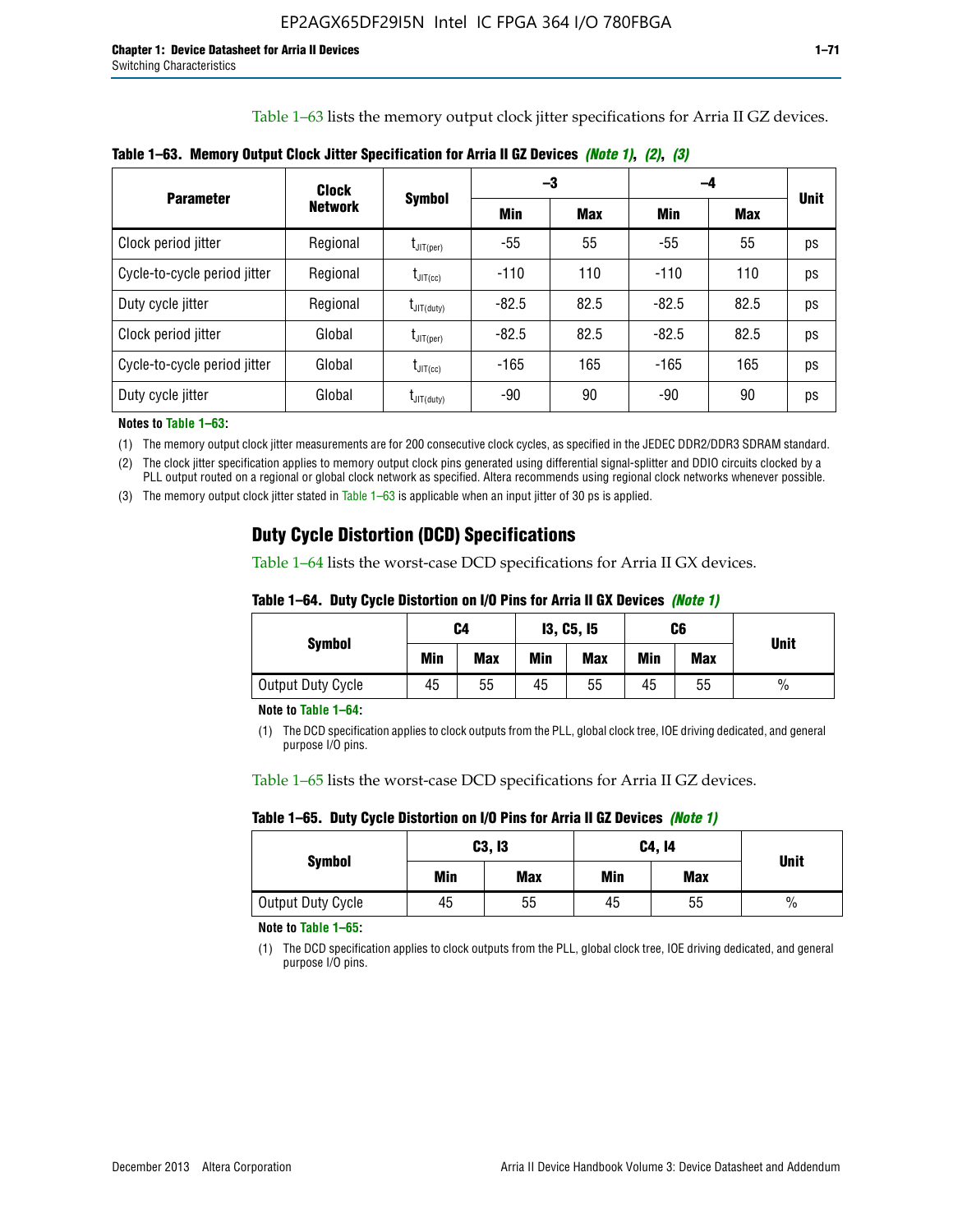### **IOE Programmable Delay**

Table 1–66 lists the delay associated with each supported IOE programmable delay chain for Arria II GX devices.

|  |  |  | Table 1–66. IOE Programmable Delay for Arria II GX Devices |
|--|--|--|------------------------------------------------------------|
|--|--|--|------------------------------------------------------------|

|                                                   | <b>Available</b> | <b>Minimum</b> |                   | <b>Maximum Offset</b> |                   |       |                |                |             |                |    |
|---------------------------------------------------|------------------|----------------|-------------------|-----------------------|-------------------|-------|----------------|----------------|-------------|----------------|----|
| <b>Parameter</b>                                  | <b>Settings</b>  | <b>Offset</b>  | <b>Fast Model</b> |                       | <b>Slow Model</b> |       |                |                | <b>Unit</b> |                |    |
|                                                   | (1)              | (2)            | 13                | C4                    | 15                | 13    | C <sub>4</sub> | C <sub>5</sub> | 15          | C <sub>6</sub> |    |
| Output<br>enable pin<br>delay                     | 7                | $\mathbf 0$    | 0.413             | 0.442                 | 0.413             | 0.814 | 0.713          | 0.796          | 0.801       | 0.873          | ns |
| Delay from<br>output<br>register to<br>output pin | 7                | $\mathbf 0$    | 0.339             | 0.362                 | 0.339             | 0.671 | 0.585          | 0.654          | 0.661       | 0.722          | ns |
| Input delay<br>from pin to<br>internal cell       | 52               | $\mathbf{0}$   | 1.494             | 1.607                 | 1.494             | 2.895 | 2.520          | 2.733          | 2.775       | 2.944          | ns |
| Input delay<br>from pin to<br>input register      | 52               | $\mathbf{0}$   | 1.493             | 1.607                 | 1.493             | 2.896 | 2.503          | 2.732          | 2.774       | 2.944          | ns |
| DQS bus to<br>input register<br>delay             | 4                | $\pmb{0}$      | 0.074             | 0.076                 | 0.074             | 0.140 | 0.124          | 0.147          | 0.147       | 0.167          | ns |

**Notes to Table 1–66:**

(1) The available setting for every delay chain starts with zero and ends with the specified maximum number of settings.

(2) The minimum offset represented in the table does not include intrinsic delay.

**Table 1–67. IOE Programmable Delay for Arria II GZ Devices**

|                  | <b>Available</b>       |   | <b>Maximum Offset</b>        |                   |       |                   |       |       |    |             |
|------------------|------------------------|---|------------------------------|-------------------|-------|-------------------|-------|-------|----|-------------|
| <b>Parameter</b> | <b>Settings</b><br>(1) |   | <b>Minimum</b><br>Offset (2) | <b>Fast Model</b> |       | <b>Slow Model</b> |       |       |    | <b>Unit</b> |
|                  |                        |   | <b>Industrial</b>            | <b>Commercial</b> | C3    | 13                | C4    | 14    |    |             |
| D1               | 15                     | 0 | 0.462                        | 0.505             | 0.795 | 0.801             | 0.857 | 0.864 | ns |             |
| D <sub>2</sub>   | 7                      | 0 | 0.234                        | 0.232             | 0.372 | 0.371             | 0.407 | 0.405 | ns |             |
| D <sub>3</sub>   | 7                      | 0 | 1.700                        | 1.769             | 2.927 | 2.948             | 3.157 | 3.178 | ns |             |
| D4               | 15                     | 0 | 0.508                        | 0.554             | 0.882 | 0.889             | 0.952 | 0.959 | ns |             |
| D <sub>5</sub>   | 15                     | 0 | 0.472                        | 0.500             | 0.799 | 0.817             | 0.875 | 0.882 | ns |             |
| D <sub>6</sub>   | 6                      | 0 | 0.186                        | 0.195             | 0.319 | 0.321             | 0.345 | 0.347 | ns |             |

#### **Notes to Table 1–67:**

(1) You can set this value in the Quartus II software by selecting **D1**, **D2**, **D3**, **D4**, **D5**, and **D6** in the **Assignment Name** column.

(2) Minimum offset does not include the intrinsic delay.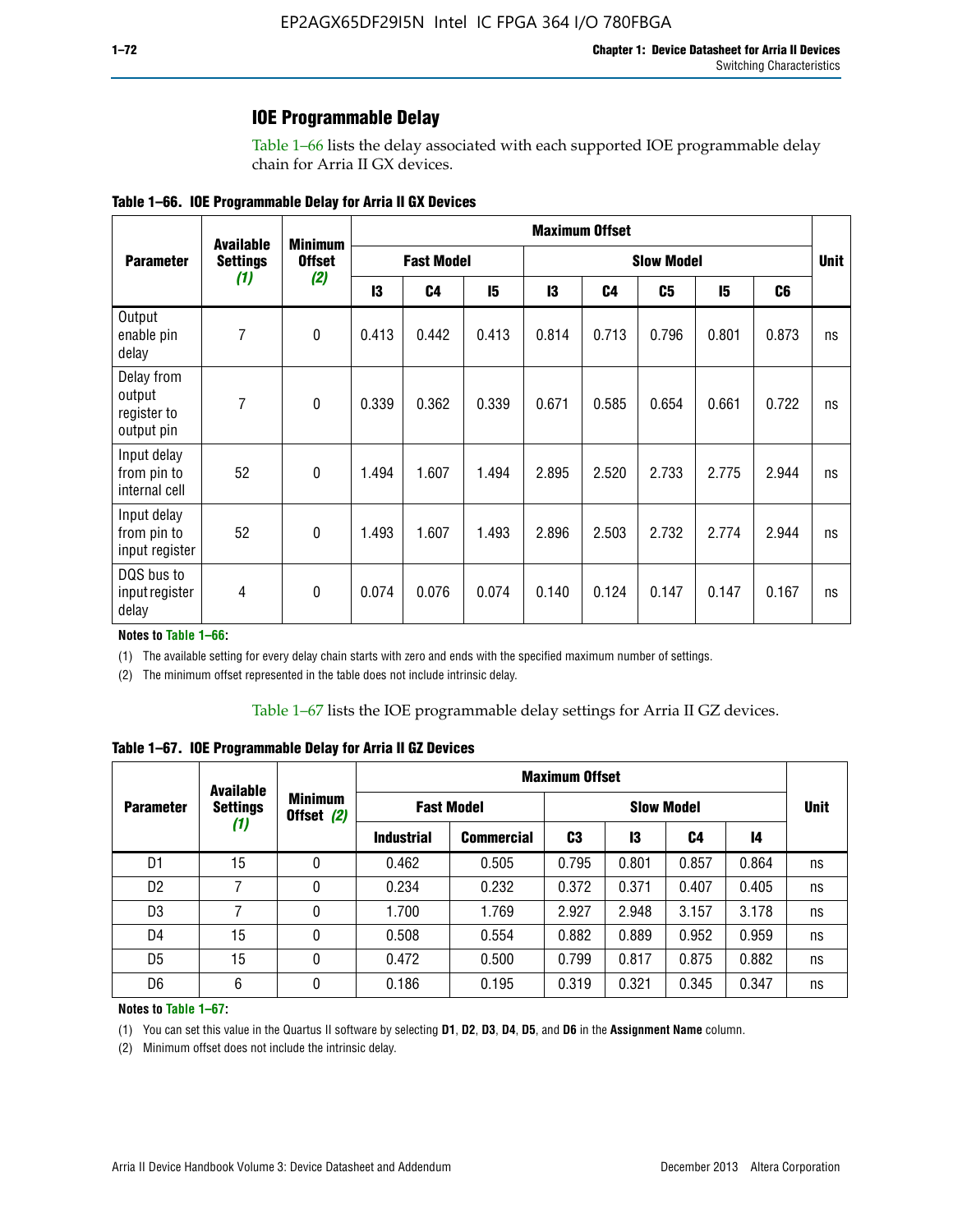## **I/O Timing**

Altera offers two ways to determine I/O timing:

- Using the Microsoft Excel-based I/O Timing.
- Using the Quartus II Timing Analyzer.

The Microsoft Excel-based I/O Timing provides pin timing performance for each device density and speed grade. The data is typically used prior to designing the FPGA to get an estimate of the timing budget as part of the link timing analysis. The Quartus II timing analyzer provides a more accurate and precise I/O timing data based on the specifics of the design after place-and-route is complete.

**f The Microsoft Excel-based I/O Timing spreadsheet is downloadable from the** [Literature: Arria II Devices](http://www.altera.com/literature/lit-arria-ii-gx.jsp) web page.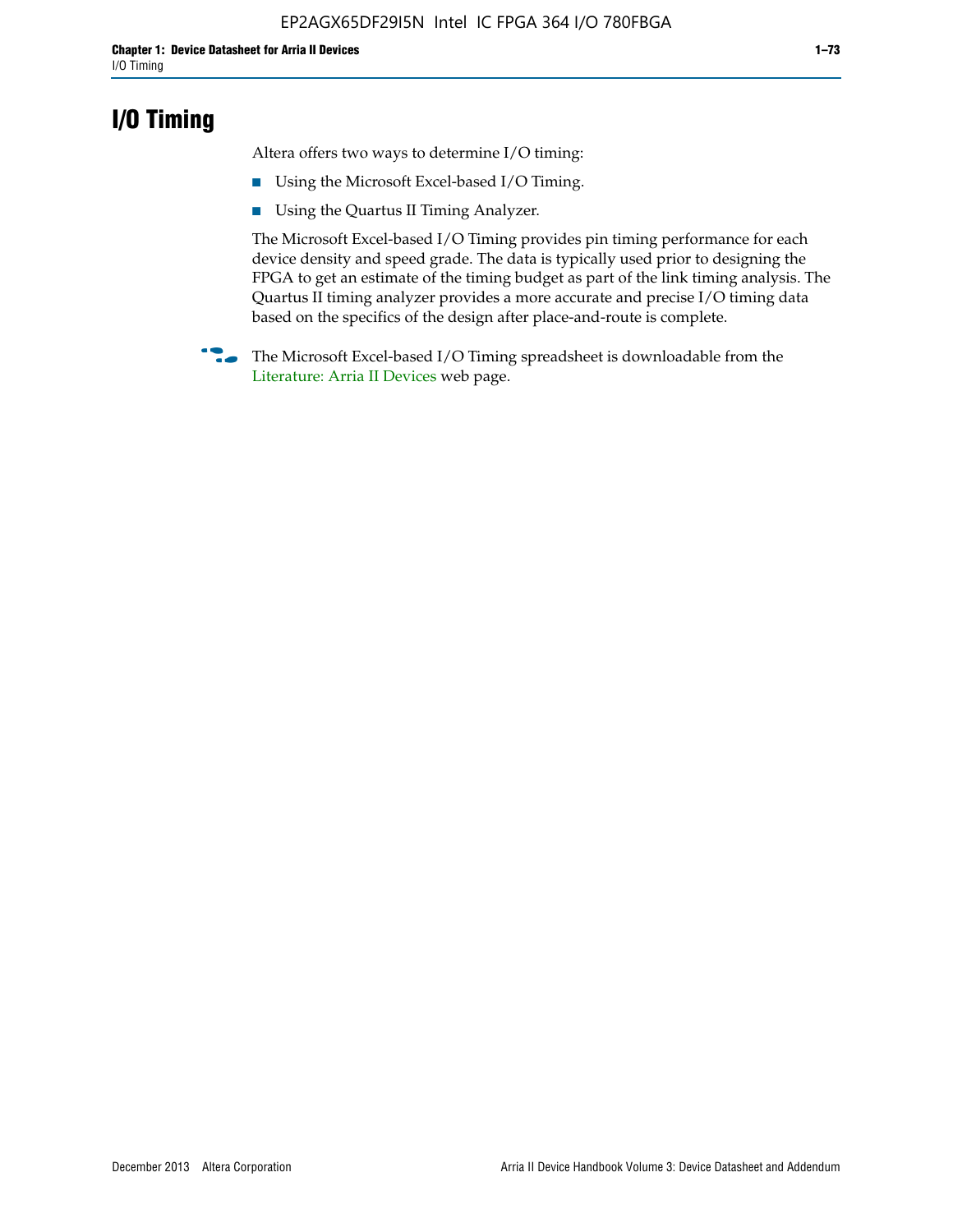# **Glossary**

Table 1–68 lists the glossary for this chapter.

**Table 1–68. Glossary (Part 1 of 4)**

| <b>Letter</b>       | <b>Subject</b>                       | <b>Definitions</b>                                                                                                                         |
|---------------------|--------------------------------------|--------------------------------------------------------------------------------------------------------------------------------------------|
| А,<br>В,<br>C,<br>D |                                      | Receiver Input Waveforms<br>Single-Ended Waveform<br>Positive Channel (p) = $V_{\text{IH}}$<br>$V_{ID}$<br>Negative Channel (n) = $V_{IL}$ |
|                     |                                      | $V_{CM}$<br>Ground<br><b>Differential Waveform</b><br>$V_{ID}$<br>$-p - n = 0 V$                                                           |
|                     | Differential I/O<br><b>Standards</b> | $\rm V_{ID}$<br>Transmitter Output Waveforms                                                                                               |
|                     |                                      | Single-Ended Waveform<br>Positive Channel (p) = $V_{OH}$<br>$V_{OD}$<br>Negative Channel (n) = $V_{OL}$<br>$V_{CM}$<br>Ground              |
|                     |                                      | <b>Differential Waveform</b><br><b>V<sub>OD</sub></b><br>$p - n = 0 V$<br>$\mathsf{V}_{\mathsf{OD}}$                                       |
|                     | f <sub>HSCLK</sub>                   | Left/Right PLL input clock frequency.                                                                                                      |
| Ε,<br>F             | $f_{HSDR}$                           | High-speed I/O block: Maximum/minimum LVDS data transfer rate<br>$(f_{\text{HSDR}} = 1/\text{TUI})$ , non-DPA.                             |
|                     | f <sub>HSDRDPA</sub>                 | High-speed I/O block: Maximum/minimum LVDS data transfer rate<br>$(f_{HSDRDPA} = 1/TUI)$ , DPA.                                            |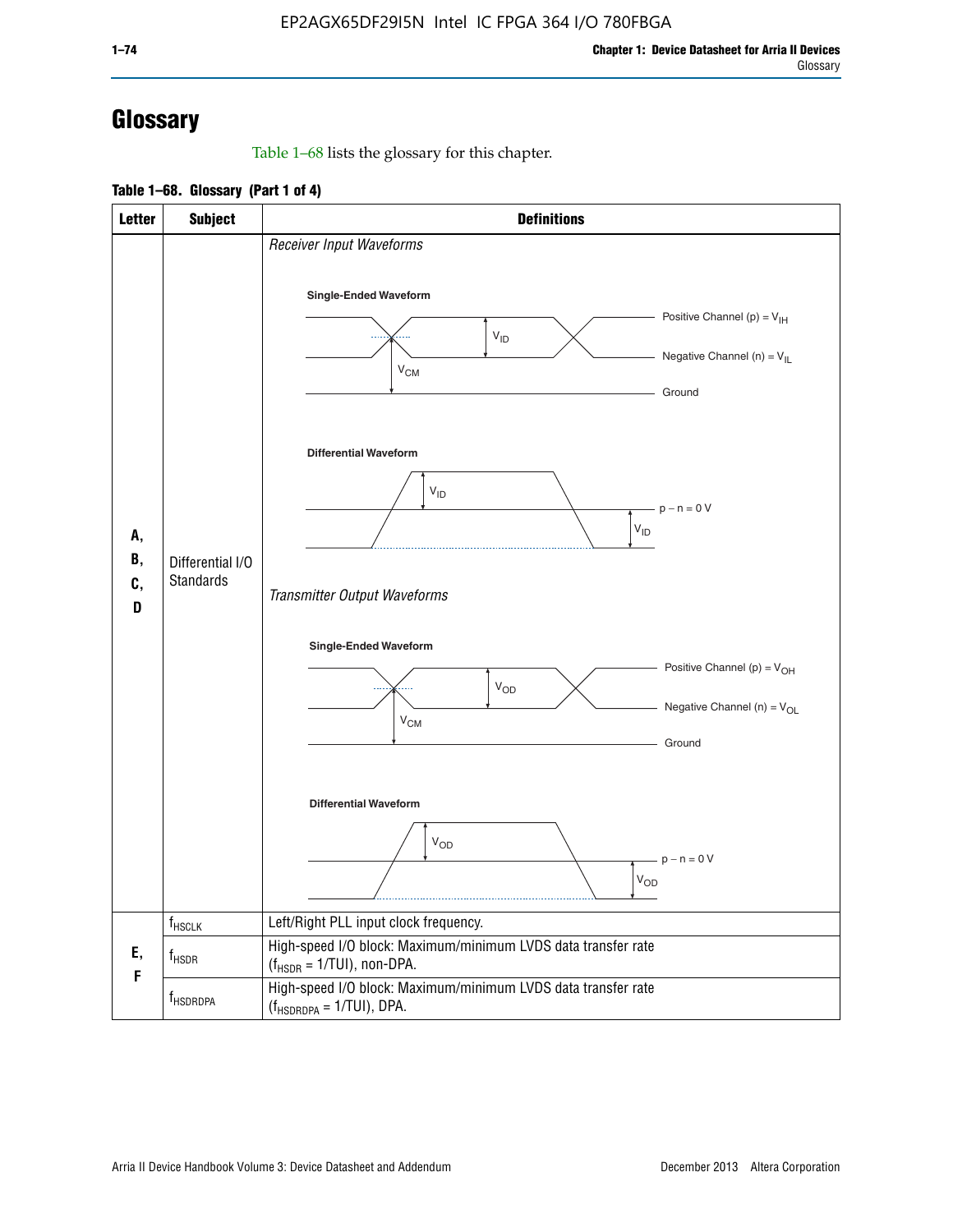| <b>Letter</b>                   | <b>Subject</b>                | <b>Definitions</b>                                                                                                                                                                                                                                                                                                                                                                                                                                                             |
|---------------------------------|-------------------------------|--------------------------------------------------------------------------------------------------------------------------------------------------------------------------------------------------------------------------------------------------------------------------------------------------------------------------------------------------------------------------------------------------------------------------------------------------------------------------------|
|                                 | J                             | High-speed I/O block: Deserialization factor (width of parallel data bus).                                                                                                                                                                                                                                                                                                                                                                                                     |
| G,<br>Н,<br>۱,<br>J             | JTAG Timing<br>Specifications | JTAG Timing Specifications:<br><b>TMS</b><br>TDI<br>t <sub>JCP</sub><br>-t <sub>JCH</sub> → ← t <sub>JCL</sub><br>→ t <sub>JPH</sub><br>t <sub>JPSU</sub><br><b>TCK</b><br>→ t <sub>JPXZ</sub><br>$t_{JPZX}$<br>$t_{\text{JPCO}}$<br><b>TDO</b>                                                                                                                                                                                                                                |
| К,<br>L,<br>M,<br>N,<br>0,<br>P | PLL<br>Specifications         | PLL Specification parameters:<br>Diagram of PLL Specifications (1)<br><b>CLKOUT Pins</b><br>Switchover<br>fout_ext<br>CLK<br>TINPFE<br>${\sf N}$<br>fvco/K<br>GCLK<br>CP<br><b>IF</b><br>n.C<br>Κ<br>PFD<br>ounters<br>CO.C9<br>Core Clock<br>12.<br><b>RCLK</b><br>M<br>Key<br>П<br>External Feedback<br>Reconfigurable in User Mode<br>Notes:<br>(1) CoreClock can only be fed by dedicated clock input pins or PLL outputs.<br>This is the VCO post-scale counter K.<br>(2) |
| Q,<br>$\mathbf R$               | $\bm{R}_L$                    | Receiver differential input discrete resistor (external to the Arria II device).                                                                                                                                                                                                                                                                                                                                                                                               |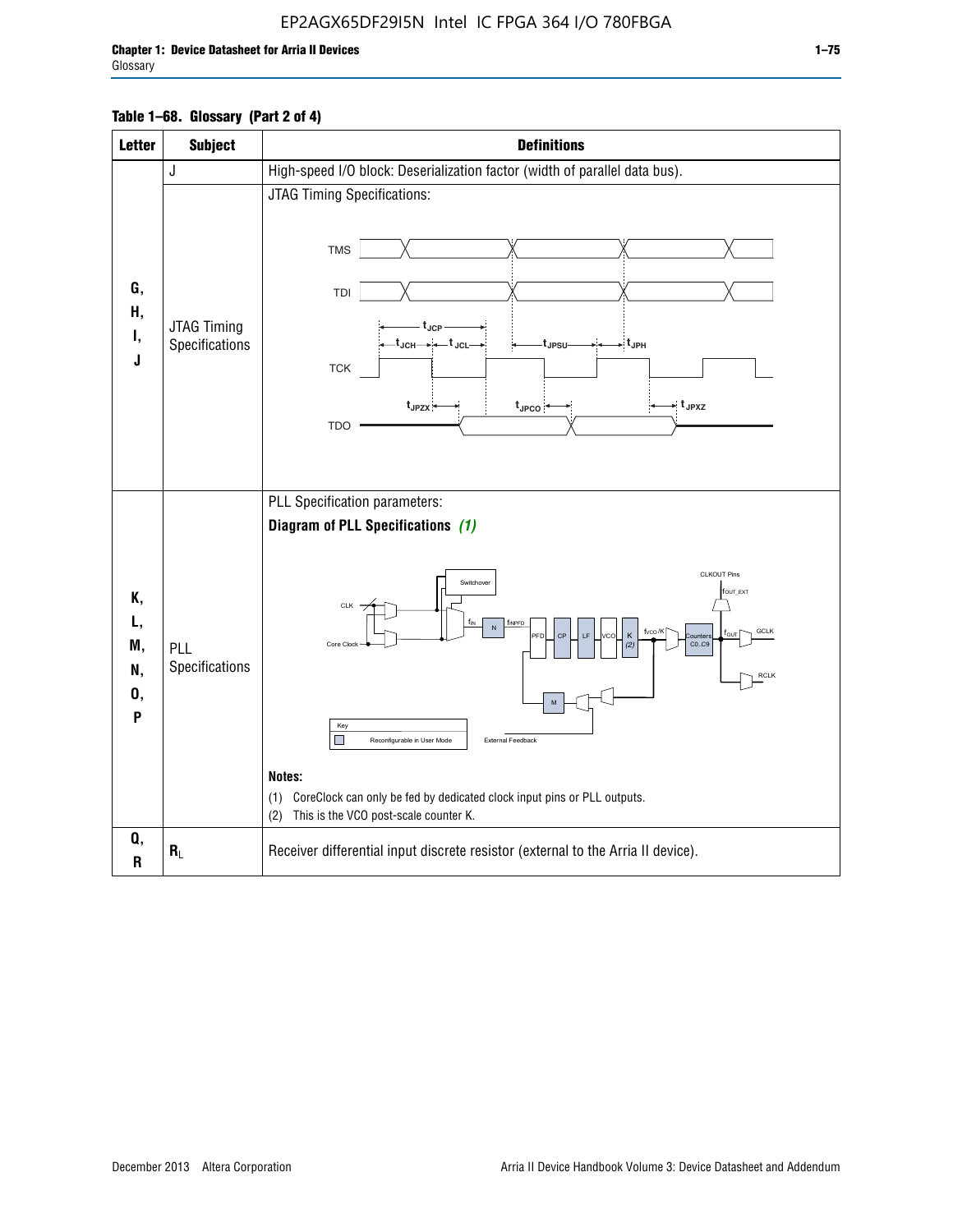### EP2AGX65DF29I5N Intel IC FPGA 364 I/O 780FBGA

### **Table 1–68. Glossary (Part 3 of 4)**

| <b>Letter</b> | <b>Subject</b>                                        | <b>Definitions</b>                                                                                                                                                                                                                                                                                                                                                                                                                                                                                                                                                                                                                                                                                                                                                                                                                                           |  |  |  |  |  |
|---------------|-------------------------------------------------------|--------------------------------------------------------------------------------------------------------------------------------------------------------------------------------------------------------------------------------------------------------------------------------------------------------------------------------------------------------------------------------------------------------------------------------------------------------------------------------------------------------------------------------------------------------------------------------------------------------------------------------------------------------------------------------------------------------------------------------------------------------------------------------------------------------------------------------------------------------------|--|--|--|--|--|
|               |                                                       | The period of time during which the data must be valid in order to capture it correctly. The setup                                                                                                                                                                                                                                                                                                                                                                                                                                                                                                                                                                                                                                                                                                                                                           |  |  |  |  |  |
|               |                                                       | and hold times determine the ideal strobe position within the sampling window:<br><b>Timing Diagram</b>                                                                                                                                                                                                                                                                                                                                                                                                                                                                                                                                                                                                                                                                                                                                                      |  |  |  |  |  |
|               | <b>SW</b> (sampling                                   |                                                                                                                                                                                                                                                                                                                                                                                                                                                                                                                                                                                                                                                                                                                                                                                                                                                              |  |  |  |  |  |
|               | window)                                               | <b>Bit Time</b>                                                                                                                                                                                                                                                                                                                                                                                                                                                                                                                                                                                                                                                                                                                                                                                                                                              |  |  |  |  |  |
|               |                                                       |                                                                                                                                                                                                                                                                                                                                                                                                                                                                                                                                                                                                                                                                                                                                                                                                                                                              |  |  |  |  |  |
|               |                                                       | Sampling Window<br><b>RSKM</b><br>0.5 x TCCS<br><b>RSKM</b><br>0.5 x TCCS<br>(SW)                                                                                                                                                                                                                                                                                                                                                                                                                                                                                                                                                                                                                                                                                                                                                                            |  |  |  |  |  |
| S             | Single-ended<br>Voltage<br>Referenced I/O<br>Standard | The JEDEC standard for SSTL and HSTL I/O standards define both the AC and DC input signal<br>values. The AC values indicate the voltage levels at which the receiver must meet its timing<br>specifications. The DC values indicate the voltage levels at which the final logic state of the<br>receiver is unambiguously defined. After the receiver input has crossed the AC value, the receiver<br>changes to the new logic state.<br>The new logic state is then maintained as long as the input stays beyond the AC threshold. This<br>approach is intended to provide predictable receiver timing in the presence of input waveform<br>ringing:<br>Single-Ended Voltage Referenced I/O Standard<br>$V_{\text{CCIQ}}$<br>$V_{\text{OH}}$<br>$V_{IH(AC)}$<br>$V_{IH(DC)}$<br>$\bar{V}_{REF}$<br>$V_{IL(DC)}$<br>$V_{IL(AC)}$<br>$V_{\Omega}$<br>$V_{ss}$ |  |  |  |  |  |
|               | $t_{\text{C}}$                                        | High-speed receiver and transmitter input and output clock period.                                                                                                                                                                                                                                                                                                                                                                                                                                                                                                                                                                                                                                                                                                                                                                                           |  |  |  |  |  |
|               | <b>TCCS</b><br>(channel-to-<br>channel-<br>skew)      | The timing difference between the fastest and slowest output edges, including $t_{c0}$ variation and<br>clock skew, across channels driven by the same PLL. The clock is included in the TCCS<br>measurement (refer to the Timing Diagram figure under S in this table).                                                                                                                                                                                                                                                                                                                                                                                                                                                                                                                                                                                     |  |  |  |  |  |
|               |                                                       | High-speed I/O block: Duty cycle on the high-speed transmitter output clock.                                                                                                                                                                                                                                                                                                                                                                                                                                                                                                                                                                                                                                                                                                                                                                                 |  |  |  |  |  |
|               | $t_{\text{DUTY}}$                                     | <b>Timing Unit Interval (TUI)</b>                                                                                                                                                                                                                                                                                                                                                                                                                                                                                                                                                                                                                                                                                                                                                                                                                            |  |  |  |  |  |
| T             |                                                       | The timing budget allowed for skew, propagation delays, and data sampling window.<br>(TUI = $1/($ Receiver Input Clock Frequency Multiplication Factor) = $t_c/w$ )                                                                                                                                                                                                                                                                                                                                                                                                                                                                                                                                                                                                                                                                                          |  |  |  |  |  |
|               | $t_{\text{FALL}}$                                     | Signal high-to-low transition time (80-20%)                                                                                                                                                                                                                                                                                                                                                                                                                                                                                                                                                                                                                                                                                                                                                                                                                  |  |  |  |  |  |
|               | $t_{\text{INCCJ}}$                                    | Cycle-to-cycle jitter tolerance on the PLL clock input.                                                                                                                                                                                                                                                                                                                                                                                                                                                                                                                                                                                                                                                                                                                                                                                                      |  |  |  |  |  |
|               | $t_{\text{OUTPJ\_10}}$                                | Period jitter on the general purpose I/O driven by a PLL.                                                                                                                                                                                                                                                                                                                                                                                                                                                                                                                                                                                                                                                                                                                                                                                                    |  |  |  |  |  |
|               | t <sub>outpj_dc</sub>                                 | Period jitter on the dedicated clock output driven by a PLL.                                                                                                                                                                                                                                                                                                                                                                                                                                                                                                                                                                                                                                                                                                                                                                                                 |  |  |  |  |  |
|               | $t_{\text{RISE}}$                                     | Signal low-to-high transition time (20-80%).                                                                                                                                                                                                                                                                                                                                                                                                                                                                                                                                                                                                                                                                                                                                                                                                                 |  |  |  |  |  |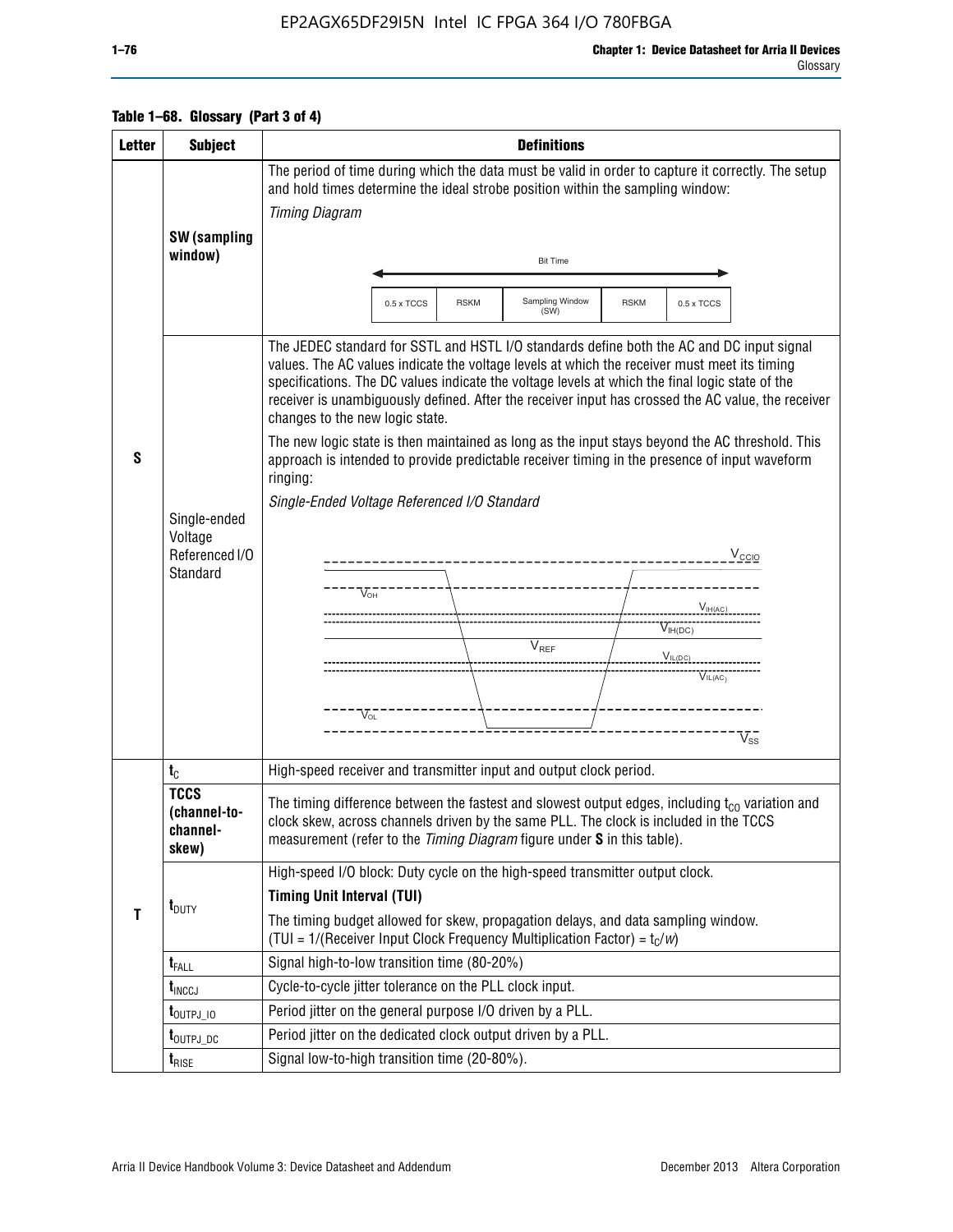Document Revision History

### **Table 1–68. Glossary (Part 4 of 4)**

| <b>Letter</b> | <b>Subject</b>       | <b>Definitions</b>                                                                                                                                                   |
|---------------|----------------------|----------------------------------------------------------------------------------------------------------------------------------------------------------------------|
|               | $V_{CM(DC)}$         | DC common mode input voltage.                                                                                                                                        |
|               | $V_{IGM}$            | Input common mode voltage: The common mode of the differential signal at the receiver.                                                                               |
|               | $V_{ID}$             | Input differential voltage swing: The difference in voltage between the positive and<br>complementary conductors of a differential transmission at the receiver.     |
|               | $V_{\text{DIF(AC)}}$ | AC differential input voltage: Minimum AC input differential voltage required for switching.                                                                         |
|               | $V_{\text{DIF(DC)}}$ | DC differential input voltage: Minimum DC input differential voltage required for switching.                                                                         |
| U,            | $V_{\text{IH}}$      | Voltage input high: The minimum positive voltage applied to the input which is accepted by the<br>device as a logic high.                                            |
| $\mathbf V$   | $V_{IH(AC)}$         | High-level AC input voltage.                                                                                                                                         |
|               | $V_{H(DC)}$          | High-level DC input voltage.                                                                                                                                         |
|               | $V_{\text{IL}}$      | Voltage input low: The maximum positive voltage applied to the input which is accepted by the<br>device as a logic low.                                              |
|               | $V_{IL(AC)}$         | Low-level AC input voltage.                                                                                                                                          |
|               | $V_{IL(DC)}$         | Low-level DC input voltage.                                                                                                                                          |
|               | $V_{OCM}$            | Output common mode voltage: The common mode of the differential signal at the transmitter.                                                                           |
|               | $V_{OD}$             | Output differential voltage swing: The difference in voltage between the positive and<br>complementary conductors of a differential transmission at the transmitter. |
| W,            |                      |                                                                                                                                                                      |
| Χ,            | W                    | High-speed I/O block: The clock boost factor.                                                                                                                        |
| Y.            |                      |                                                                                                                                                                      |
| Z             |                      |                                                                                                                                                                      |

## **Document Revision History**

Table 1–69 lists the revision history for this chapter.

**Table 1–69. Document Revision History (Part 1 of 2)**

| <b>Date</b>      | <b>Version</b> | <b>Changes</b>                                                                                                                      |
|------------------|----------------|-------------------------------------------------------------------------------------------------------------------------------------|
| December 2013    | 4.4            | Updated Table $1-34$ and Table $1-35$ .                                                                                             |
| <b>July 2012</b> | 4.3            | ■ Updated the $V_{CCH GXBL/R}$ operating conditions in Table 1–6.                                                                   |
|                  |                | <b>Example 1-20.</b> Finalized Arria II GZ information in Table 1-20.                                                               |
|                  |                | $\blacksquare$ Added BLVDS specification in Table 1-32 and Table 1-33.                                                              |
|                  |                | <b>Updated input and output waveforms in Table 1–68.</b>                                                                            |
| December 2011    | 4.2            | $\blacksquare$ Updated Table 1-32, Table 1-33, Table 1-34, Table 1-35, Table 1-40, Table 1-41,<br>Table $1-54$ , and Table $1-67$ . |
|                  |                | $\blacksquare$ Minor text edits.                                                                                                    |
|                  | 4.1            | $\blacksquare$ Added Table 1–60.                                                                                                    |
| June 2011        |                | <b>Updated Table 1–32, Table 1–33, Table 1–38, Table 1–41, and Table 1–61.</b>                                                      |
|                  |                | ■ Updated the "Switching Characteristics" section introduction.                                                                     |
|                  |                | Minor text edits.                                                                                                                   |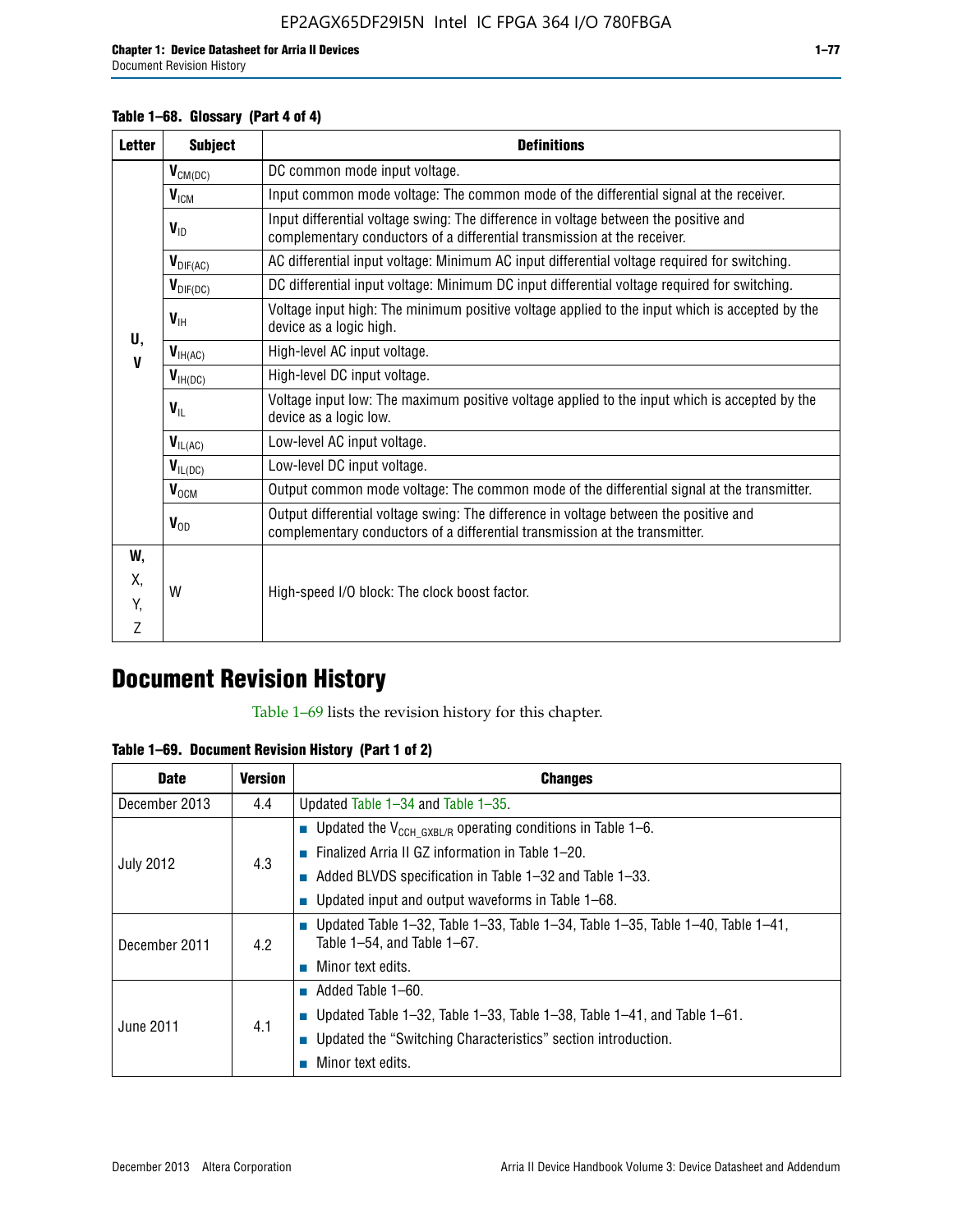### **Table 1–69. Document Revision History (Part 2 of 2)**

| <b>Date</b>      | <b>Version</b> | <b>Changes</b>                                                                                                                                                                                               |
|------------------|----------------|--------------------------------------------------------------------------------------------------------------------------------------------------------------------------------------------------------------|
|                  |                | Added Arria II GZ information.                                                                                                                                                                               |
| December 2010    |                | Added Table 1–61 with Arria II GX information.                                                                                                                                                               |
|                  | 4.0            | <b>Updated Table 1–1, Table 1–2, Table 1–5, Table 1–6, Table 1–7, Table 1–11, Table 1–35,</b><br>Table 1-37, Table 1-40, Table 1-42, Table 1-44, Table 1-45, Table 1-57, Table 1-61, and<br>Table 1-63.      |
|                  |                | $\blacksquare$ Updated Figure 1-5.                                                                                                                                                                           |
|                  |                | Updated for the Quartus II version 10.0 release.                                                                                                                                                             |
|                  |                | $\blacksquare$ Updated the first paragraph for searchability.                                                                                                                                                |
|                  |                | $\blacksquare$ Minor text edits.                                                                                                                                                                             |
|                  |                | Updated Table 1-1, Table 1-4, Table 1-16, Table 1-19, Table 1-21, Table 1-23,<br>Table 1-25, Table 1-26, Table 1-30, and Table 1-35                                                                          |
|                  |                | $\blacksquare$ Added Table 1-27 and Table 1-29.                                                                                                                                                              |
|                  |                | $\blacksquare$ Added I3 speed grade information to Table 1-19, Table 1-21, Table 1-22, Table 1-24,<br>Table 1-25, Table 1-30, Table 1-32, Table 1-33, Table 1-34, and Table 1-35.                            |
| <b>July 2010</b> | 3.0            | • Updated the "Operating Conditions" section.                                                                                                                                                                |
|                  |                | Removed "Preliminary" from Table $1-19$ , Table $1-21$ , Table $1-22$ , Table $1-23$ ,<br>Table 1-24, Table 1-25, Table 1-26, Table 1-28, Table 1-30, Table 1-32, Table 1-33,<br>Table 1-34, and Figure 1-4. |
|                  |                | Minor text edits.                                                                                                                                                                                            |
|                  | 2.3            | Updated for the Quartus II version 9.1 SP2 release:                                                                                                                                                          |
| March 2010       |                | Updated Table 1-3, Table 1-7, Table 1-19, Table 1-21, Table 1-22, Table 1-24,<br>Table 1-25 and Table 1-33.                                                                                                  |
|                  |                | • Updated "Recommended Operating Conditions" section.                                                                                                                                                        |
|                  |                | $\blacksquare$ Minor text edits.                                                                                                                                                                             |
| February 2010    | 2.2            | Updated Table 1-19.                                                                                                                                                                                          |
|                  |                | Updated for Arria II GX v9.1 SP1 release:                                                                                                                                                                    |
| February 2010    | 2.1            | <b>Updated Table 1–19, Table 1–23, Table 1–28, Table 1–30, and Table 1–33.</b>                                                                                                                               |
|                  |                | Added Figure 1-5.                                                                                                                                                                                            |
|                  |                | $\blacksquare$ Minor text edits.                                                                                                                                                                             |
|                  |                | Updated for Arria II GX v9.1 release:                                                                                                                                                                        |
|                  |                | Updated Table 1–1, Table 1–4, Table 1–13, Table 1–14, Table 1–19, Table 1–15,<br>Table 1-22, Table 1-24, and Table 1-28.                                                                                     |
| November 2009    | 2.0            | $\blacksquare$ Added Table 1-6 and Table 1-33.                                                                                                                                                               |
|                  |                | Added "Bus Hold" on page 1-5.                                                                                                                                                                                |
|                  |                | Added "IOE Programmable Delay" section.                                                                                                                                                                      |
|                  |                | Minor text edit.                                                                                                                                                                                             |
| June 2009        | 1.2            | <b>Updated Table 1–1, Table 1–3, Table 1–7, Table 1–8, Table 1–18, Table 1–23, Table 1–25,</b><br>Table 1-26, Table 1-29, Table 1-30, Table 1-31, Table 1-32, and Table 1-33.                                |
|                  |                | Added Table 1-32.                                                                                                                                                                                            |
|                  |                | $\blacksquare$ Updated Equation 1-1.                                                                                                                                                                         |
| March 2009       | 1.1            | Added "I/O Timing" section.                                                                                                                                                                                  |
| February 2009    | 1.0            | Initial release.                                                                                                                                                                                             |